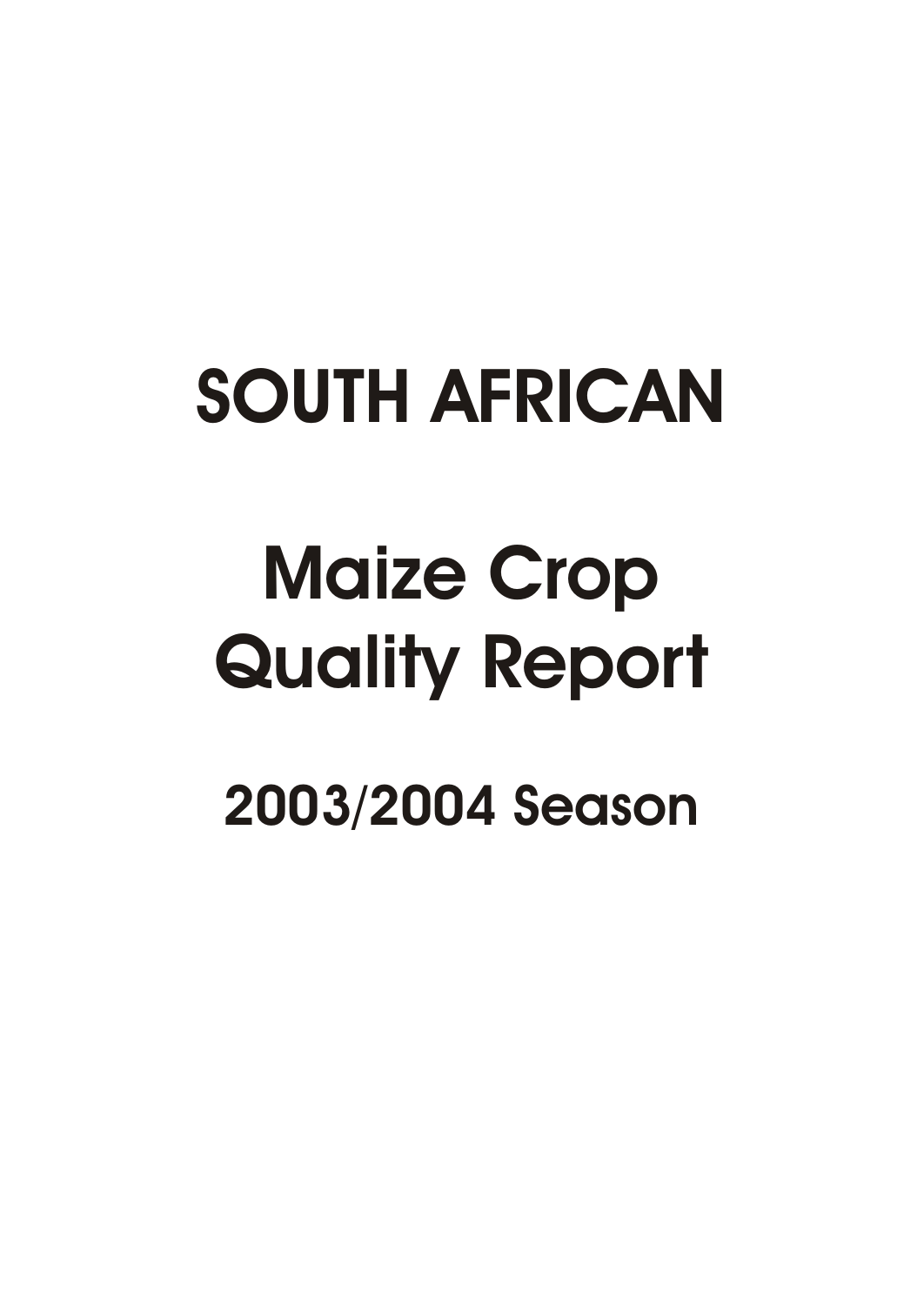## **INDEX**

|                                                       | Page           |
|-------------------------------------------------------|----------------|
| Text                                                  | $1 - 2$        |
| Maize quality (summary)                               | $\overline{3}$ |
| Grain production regions                              | $4 - 7$        |
| Production estimates (Table 1)                        | 8              |
| RSA grading, white maize (Table 2)                    | $9 - 11$       |
| RSA grading, yellow maize (Table 3)                   | $12 - 14$      |
| RSA 10 year grading averages, white maize (Table 4)   | 15             |
| RSA 10 year grading averages, yellow maize (Table 5)  | 15             |
| Grading quality over 10 years (Table 6)               | 16             |
| Hectolitre mass (Table 7)                             | 16             |
| USA grading, white maize (Table 8)                    | $17 - 19$      |
| USA grading, yellow maize (Table 9)                   | $20 - 22$      |
| Grading Regulations RSA (Table 10)                    | 23             |
| Grading Regulations USA (Table 11)                    | 23             |
| Nutritional values, white maize (Table 12)            | $24 - 26$      |
| Nutritional values, yellow maize (Table 13)           | $24 - 26$      |
| Summary, nutritional values, white maize (Table 14)   | 27             |
| Summary, nutritional values, yellow maize (Table 15)  | 28             |
| Nutritional values over 10 years (Table 16 & 17)      | 29             |
| Physical quality, white maize (Table 18)              | $30 - 33$      |
| Physical quality, yellow maize (Table 19)             | $34 - 37$      |
| Physical quality (Table 20)                           | 38             |
| Milling and whiteness index of white maize (Table 21) | $39 - 40$      |
| Milling index of yellow maize (Table 22)              | 41             |
| Milling index of white and yellow maize (Table 23)    | 42             |
| Roff milling of white maize (Table 24)                | $43 - 46$      |
| Genetic modification (Table 25)                       | 47             |
| Mycotoxin results (Table 26)                          | $48 - 49$      |
| Methods                                               | $50 - 53$      |

#### *Compiled and issued by the:*

Southern African Grain Laboratory<br>3rd Floor P.O. Box 1059<br>SILVERTON CSIR building no. 4 SILV<br>Meiring Naudé Street 0127 Meiring Naudé Street Pretoria SOUTH AFRICA

Tel: +27 (12) 349 2683 Fax:  $+27(12)$  349 2686 E-mail: sagl@mweb.co.za www.sagl.co.za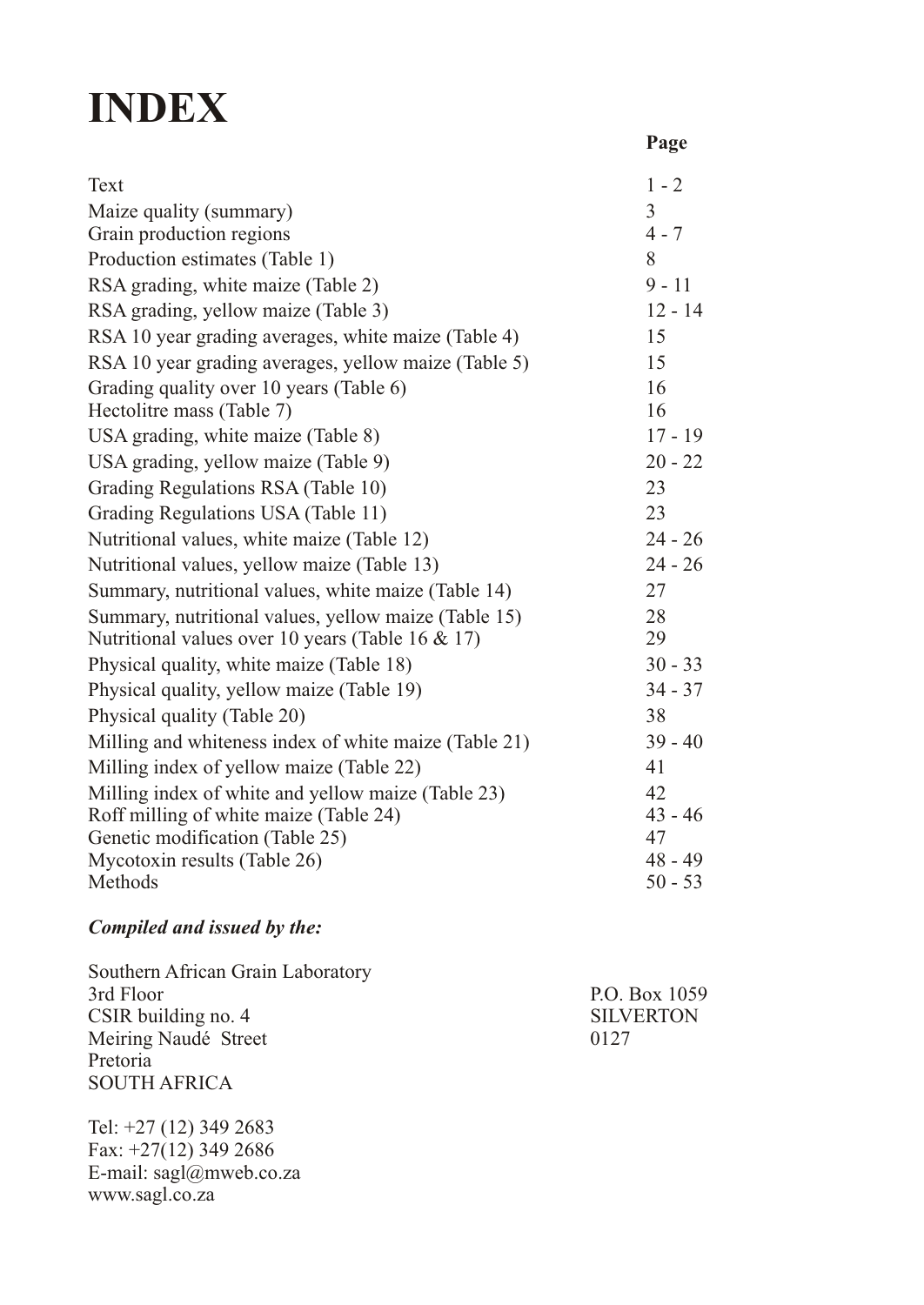## **SOUTH AFRICAN COMMERCIAL MAIZE QUALITY 2003/2004**

#### **Acknowledgments**

#### *With gratitude to:*

- **\* The Maize Trust for its financial support in conducting this survey.**
- **\* The Grain Silo Industry and its members in providing the samples to make this survey possible.**

#### **Introduction**

The final production estimate for maize for the 2003/2004 season by the National Crop Estimates Committee was 9 482 000 tons. This is 1,0 % more than the previous season's 9 391 450 tons, and higher than the previous five years' average. The average production from 1998/99 to 2002/03 was 8,64 million tons. The major maize-producing region was the Free State (3 190 000 tons), followed by the North West (2 496 000 tons) and Mpumalanga (2 218 000 tons). White maize contributed 61 % to the total production, which is 7 % lower than the previous year.

900 samples, proportionally representing white and yellow maize of each production region, were analysed for quality. All samples were graded according to RSA and USA grading regulations, and 100 kernel weight, kernel size, breakage susceptibility, stress cracks, milling index, and fat, protein, starch and whiteness index were determined. Mycotoxin analyses as well as testing for GM maize were performed on 90 randomly selected samples representative of white and yellow maize produced per region.

The 900 samples analysed consisted of 599 white maize samples and 301 yellow maize samples. Of the 599 white maize samples analysed, 70 % were WM 1, 25 % WM 2, 5 % WM3 and only four samples were of the Class Other Maize white. Of the 301 yellow maize samples analysed, 75 % were YM1, 23 % YM2, 2 % YM3 and only two samples were of the Class Other Maize yellow.

#### **Crop quality**

This crop was of a good quality. 72 % of the crop graded as maize grade 1.

The average hectolitre mass was 77,8 kg/hl (77,7 during 2002/2003). The average hectolitre mass from 1994/95 was 76,4 kg/hl. The total percentage of defective kernels was 6,3, which is higher than the previous year (4,3). The percentage total deviation was 6.8, which is 2,1% higher than the previous year.

The fat content was 4,0 % (db), starch content 75,1 % (db) and protein 9,1 % (db). The fat content was average in comparison with previous years  $(4,1\degree\%$  db), the starch content was more or less the same as the last three seasons and the protein was little higher than the average of the previous five years, namely 8,9 % (db). The five-year average for starch was 73,8 %.

The kernel size increased against the previous year, the 100 kernel weight average increased with about 1 %. The kernels this season had the same breakability and stress cracks than during the 2002/2003 season.

The milling index as well as whiteness index were more or less the same than the previous season. The Bt-gene (GMO) was present in about 57,0 % of the samples (result  $>1.0$  %). The RUR-gene was found present in only one sample (result  $>0.25$  %). The mycotoxin Fumonisin averaged 1,14 ppm, which is higher than the previous two years.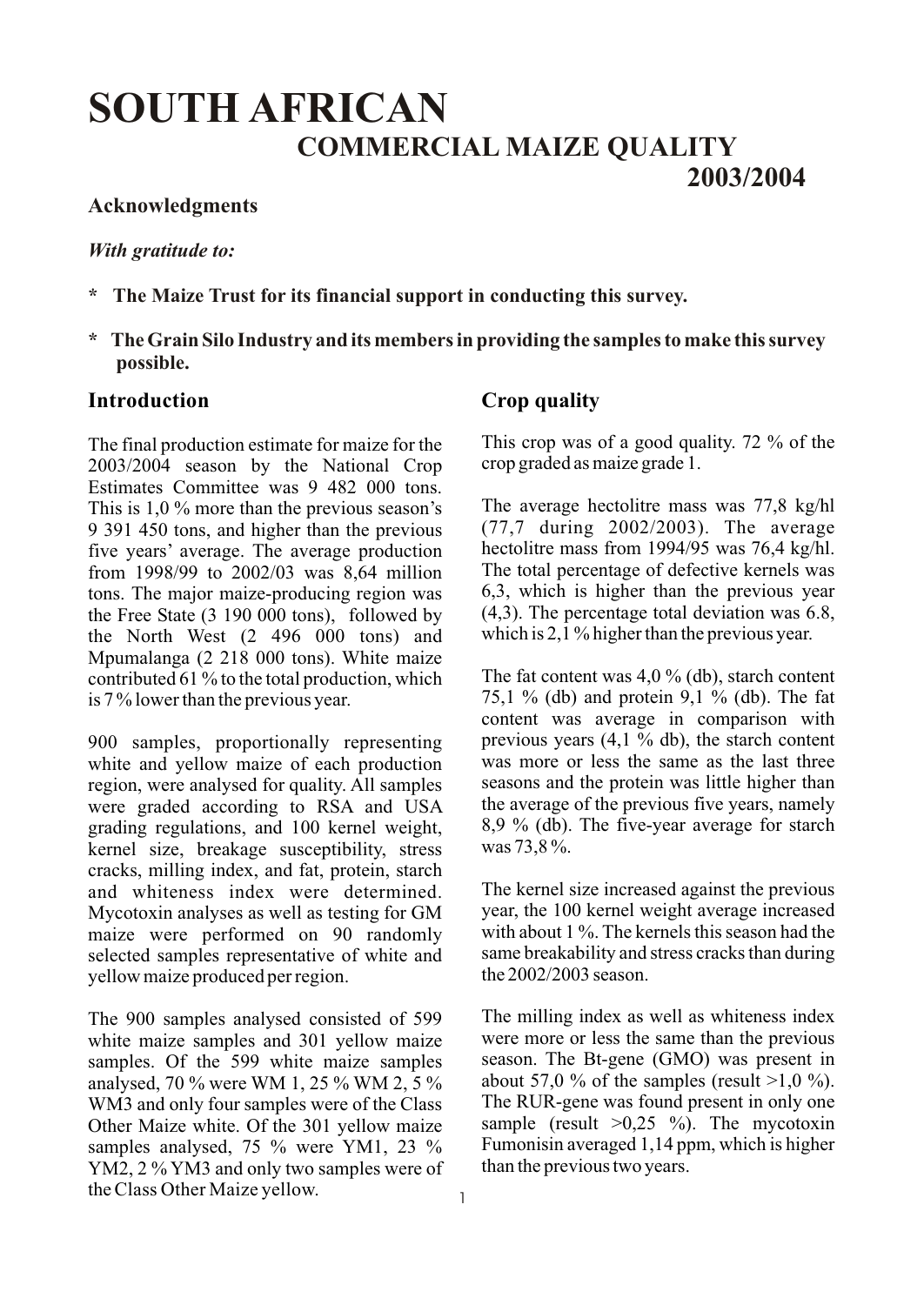#### **Production regions**

The RSA is divided into 36 grain-production regions. Regions one to nine are winter rainfall areas (Western Cape), as well as the Eastern Cape and Karoo where very little commercial maize is being produced.

Region 10 is Griqualand West and region 11 Vaalharts in the North West. Regions 12 to 20 are all within the North West.

Regions 21 to 28 are in the Free State. The Free State  $(34 \%)$  and North West  $(26 \%)$ contributed 60 % of the total maize production in the RSA. Regions 29 to 33 are within Mpumalanga, which is the third largest maizeproducing province (24 %). Region 34 falls within Gauteng, region 35 within the Limpopo Province and region 36 within KwaZulu-Natal.



#### **South African Provinces**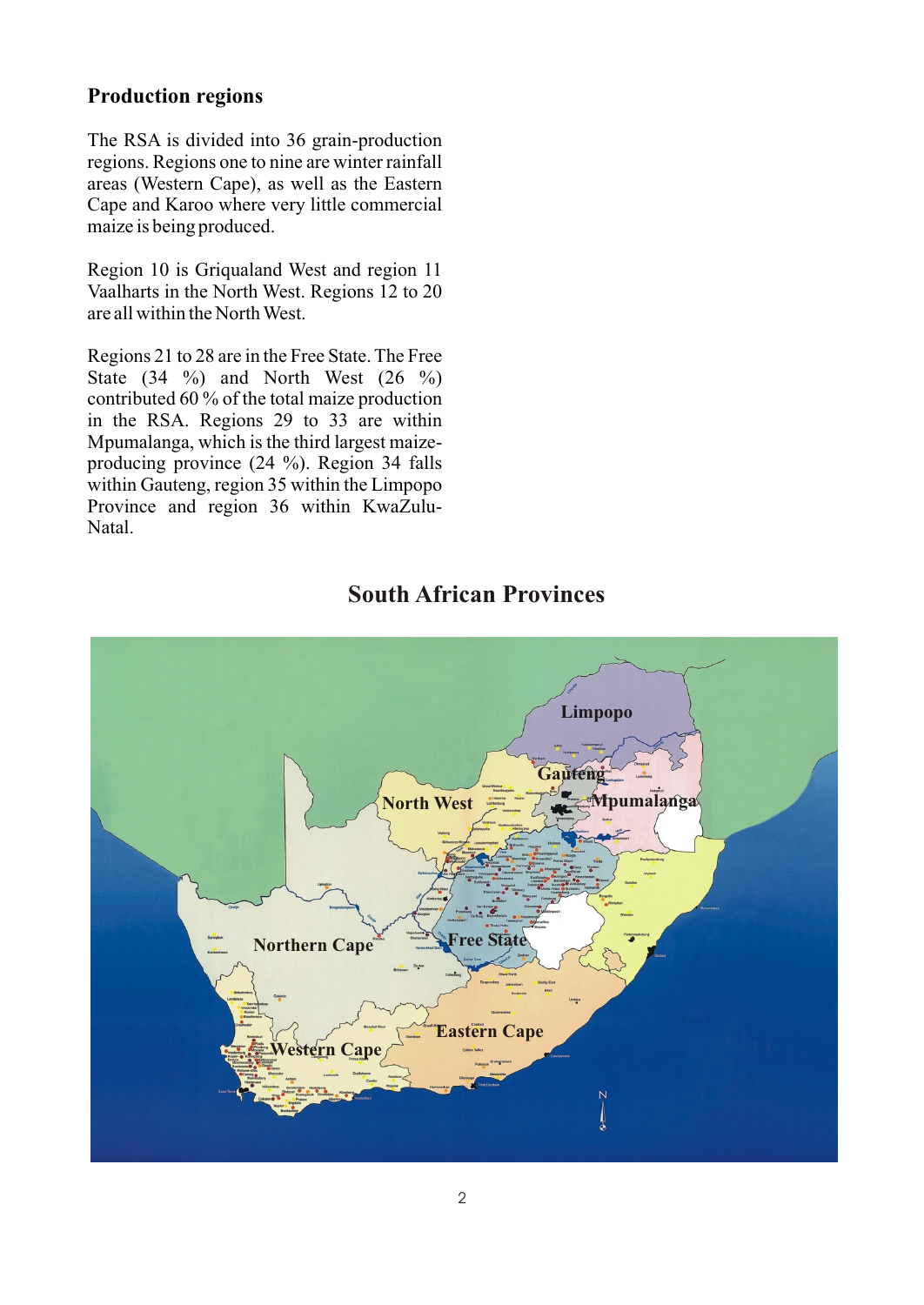#### **Maize quality (summary)**

The maize quality of the three main maizeproducing provinces was more or less the same. The physical characteristics of the white maize were overall marginally better than those of the yellow maize.

#### **Free State**

This province produced 34 % of all the commercial maize in South Africa, of which 67 % was white maize and 33 % yellow maize.

The average percentage total defective kernels was 8,6 %, the same than North West (followed by Mpumalanga with  $7.3\%$ ).

The maize produced in the Free State averaged a hectolitre mass of 77,2 kg/hl. (North West was 77,0 kg/hl and Mpumalanga 77,1 kg/hl.) The white maize averaged 77,5 kg/hl and the yellow maize 76,9 kg/hl.

The 100 kernel weight averaged 35,1 g, with the white maize averaging 35,3 g and the yellow maize 34,1 g. (Mpumalanga and North West averaged 37,5 g and 34,4 g respectively.)

Stress cracks were higher in the Free State (8,6) than in the other two provinces. (North West was 5,4 and Mpumalanga was 5,0.)

The average milling index was the lowest (106,7) of these three provinces, although the difference is not significant.

The average Fumonisin content was 1,07 ppm.

#### **North West**

This province produced 26 % of all the commercial maize grown in South Africa, of which 79 % was white maize and 21 % yellow maize.

The 100 kernel mass in North West was about 1,0 g lower than in the Free State and about 3,0 g lower than in Mpumalanga.

All three provinces produced an average protein of  $9,1\%$  (db).

The average milling index was 108,4.

The white maize from the North West gave the highest average whiteness index of 17,1 (sifted 87:13). (The Free State had an average of 16,4 and Mpumalanga 16,8.)

The average Fumonisin content was the highest of the three provinces at 1,85 ppm.

#### **Mpumalanga**

This province produced 23 % of the total commercial maize production in South Africa, of which 49 % was white maize and 51 % yellow maize.

This province had the largest kernel size with an average of 30,9 % of the maize having kernels  $> 10$  mm. (The Free State was 27,0 %) and North West 25,2 %.)

The maize kernels produced in Mpumalanga were less breakable (1,0 %) during handling and storage. (Free State maize as well as North West had a breakability of  $1,4\%$ .

In all three provinces the white maize and yellow maize starch, fat and protein content averaged about the same.

Mpumalanga had an average of 1,14 ppm Fumonisin present.

Genetically modified maize was present in all three of these provinces. Free State had the highest number of samples (67 %) present with the Cry 1Ab protein (Bt gene) above 1,0 %. In Mpumalanga 50 % of the samples and North West 44 % of the samples tested above 1,0 %.

Roundup Ready (RUR) with levels above the detection limit of the method  $(>0.25\%)$  was present in only one of the 90 samples tested.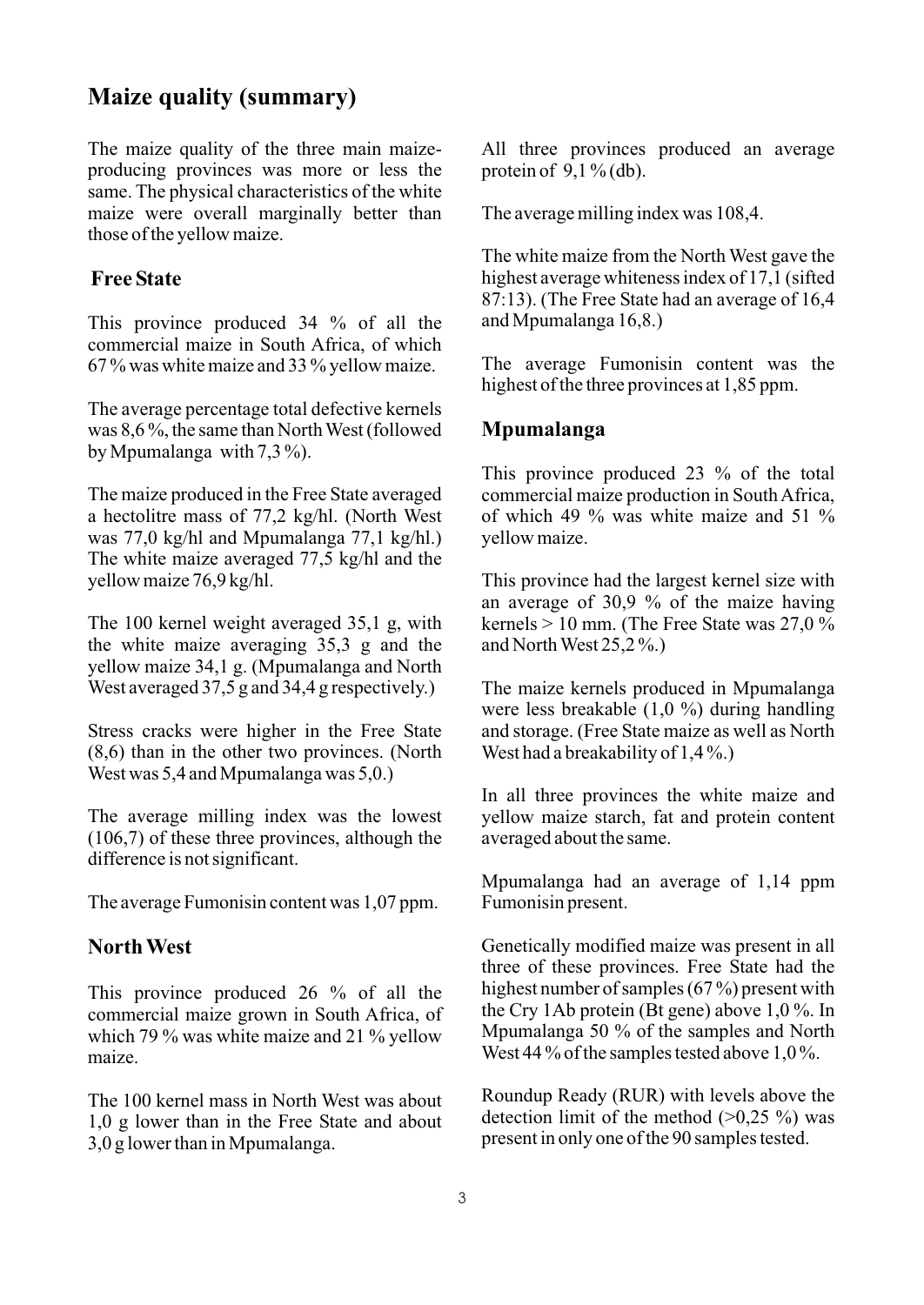## **Grain Production Regions**

*With each region is given the different Grain Handlers with specific silos.*

#### **Region 10: Griqualand West Region**

| <b>GWK</b><br><b>GWK</b><br><b>GWK</b>       | Douglas<br>Rietrivier<br>Modderrivier | <b>GWK</b><br><b>GWK</b><br><b>OVK</b>            | Prieska<br>Marydale<br>Oranjerivierstasie |
|----------------------------------------------|---------------------------------------|---------------------------------------------------|-------------------------------------------|
|                                              |                                       | <b>Region 11: Vaalharts Region</b>                |                                           |
| Senwes                                       | Hartswater                            | Senwes                                            | Jan Kemp                                  |
| Senwes                                       | Magogong                              | <b>GWK</b>                                        | Barkly-Wes                                |
|                                              |                                       | Region 12: North West Western Region              |                                           |
| <b>NWK</b>                                   | <b>Bloubank</b>                       | <b>NWK</b>                                        | Buhrmannsdrif                             |
| <b>NWK</b>                                   | Kameel                                | <b>NWK</b>                                        | Madibogo                                  |
| <b>NWK</b>                                   | Mafikeng                              | <b>NWK</b>                                        | Mareetsane                                |
| Suidwes Landbou                              | Kameel                                | Suidwes Landbou                                   | Vryburg                                   |
|                                              |                                       | Region 13: North West Central Region (Sannieshof) |                                           |
| <b>NWK</b>                                   | Biesiesvlei                           | <b>NWK</b>                                        | <b>Bossies</b>                            |
| <b>NWK</b>                                   | Gerdau                                | <b>NWK</b>                                        | Oppaslaagte                               |
| <b>NWK</b>                                   | Sannieshof                            |                                                   |                                           |
|                                              |                                       | Region 14: North West Southern Region             |                                           |
| <b>NWK</b>                                   | Barberspan                            | <b>NWK</b>                                        | Delareyville                              |
| <b>NWK</b>                                   | Excelsior                             | <b>NWK</b>                                        | Geysdorp                                  |
| <b>NWK</b>                                   | Mgdol                                 | <b>NWK</b>                                        | Nooitgedacht                              |
| <b>NWK</b>                                   | Taaibospan                            | Suidwes Landbou                                   | Amalia                                    |
| Suidwes Landbou                              | Hallat's Hope                         | Suidwes Landbou                                   | Mgdol                                     |
| Suidwes Landbou                              | Schweizer-Reneke                      |                                                   |                                           |
|                                              |                                       | Region 15: North West South Eastern Region        |                                           |
| Suidwes Landbou                              | Bloemhof                              | Suidwes Landbou                                   | Christiana                                |
| Suidwes Landbou                              | Hertzogville                          | Suidwes Landbou                                   | Hoopstad                                  |
| Suidwes Landbou                              | Kingswood                             |                                                   |                                           |
| Region 16: North West Central Eastern Region |                                       |                                                   |                                           |
|                                              | $D = 1$                               |                                                   | وسوام وعاسم الزا                          |

| Senwes          | Regina               | Senwes          | Klerksdorp     |
|-----------------|----------------------|-----------------|----------------|
| Suidwes Landbou | <b>Bamboesspruit</b> | Suidwes Landbou | Leeudoringstad |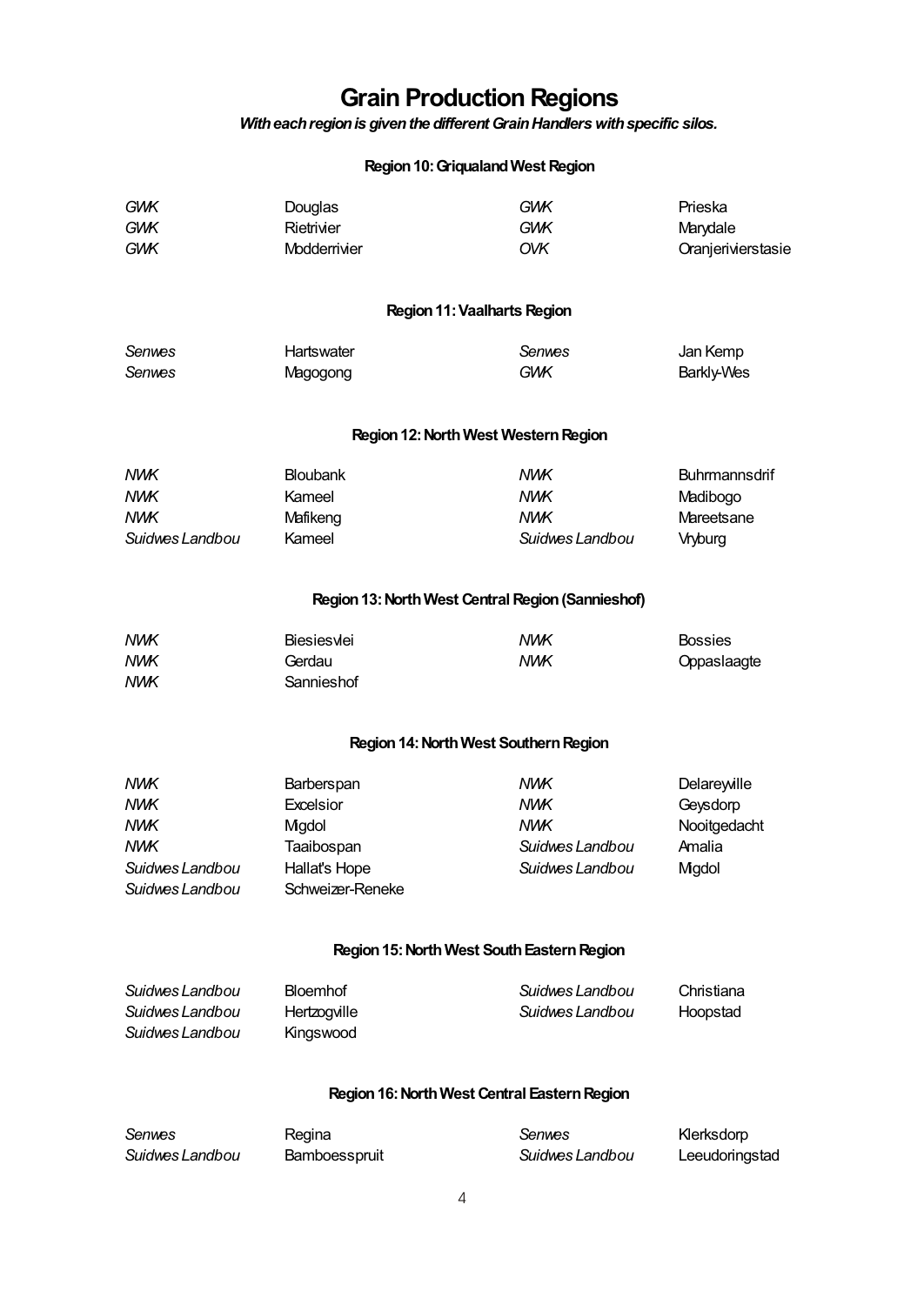## **Grain Production Regions (continue)**

*With each region is given the different Grain Handlers with specific silos.*

|               | Region 17: North West Central Northern Region (Ottosdal) (continue) |               |                    |
|---------------|---------------------------------------------------------------------|---------------|--------------------|
| <b>NWK</b>    | Vermaas                                                             | Senwes        | Harbeesfontein     |
| Senwes        | Melliodora                                                          | Senwes        | Werda              |
|               | Region 18: North West Central Region (Ventersdorp)                  |               |                    |
|               |                                                                     |               |                    |
| <b>NWK</b>    | <b>Bodenstein</b>                                                   | <b>NWK</b>    | Coligny            |
| <b>Senwes</b> | Buckingham                                                          | Senwes        | Makokskraal        |
| Senwes        | Ventersdorp                                                         | <b>Senwes</b> | Enselspruit        |
| Senwes        | Potchefstroom                                                       |               |                    |
|               | Region 19: North West Central Region (Lichtenburg)                  |               |                    |
| <b>NWK</b>    | Grootpan                                                            | <b>NWK</b>    | Halfpad            |
| <b>NWK</b>    | Hibernia                                                            | <b>NWK</b>    | Lichtenburg        |
| <b>NWK</b>    | Lottiehalte                                                         | <b>NWK</b>    | Lusthof            |
|               | Region 20: North West Eastern Region                                |               |                    |
| <b>MGK</b>    | <b>Battery</b>                                                      | <b>MGK</b>    | <b>Brits</b>       |
| <b>MGK</b>    | Rustenburg                                                          | <b>MGK</b>    | Pretoria-West      |
| <b>NWK</b>    | <b>Boons</b>                                                        | <b>NWK</b>    | Koster             |
| <b>NWK</b>    | Derby                                                               | <b>NWK</b>    | Syferbult          |
| <b>NWK</b>    | Swartruggens                                                        |               |                    |
|               |                                                                     |               |                    |
|               | Region 21: Free State North Western Region (Viljoenskroon)          |               |                    |
| Senwes        | Attie                                                               | Senwes        | Groenebloem        |
| Senwes        | Heuningspruit                                                       | Senwes        | <b>Koppies</b>     |
| <i>Senwes</i> | Rooiwal                                                             | <b>Senwes</b> | Vierfontein        |
| <b>Senwes</b> | <b>Viljoenskroon</b>                                                | Senwes        | Vredefort          |
| <b>Senwes</b> | Weiveld                                                             |               |                    |
|               | Region 22: Free State North Western Region (Bothaville)             |               |                    |
| <b>Senwes</b> | Allanrigde                                                          | Senwes        | <b>Bothaville</b>  |
| <b>Senwes</b> | Mrage                                                               | Senwes        | Odendaalsrus       |
| <b>Senwes</b> | Schoonspruit                                                        | Senwes        | Schuttesdraai      |
|               | Region 23: Free state North Western Region (Bultfontein)            |               |                    |
| Senwes        | <b>Bultfontein</b>                                                  | Senwes        | Losdoorns          |
| <b>Senwes</b> | Protespan                                                           | Senwes        | <b>Tierfontein</b> |
|               |                                                                     |               |                    |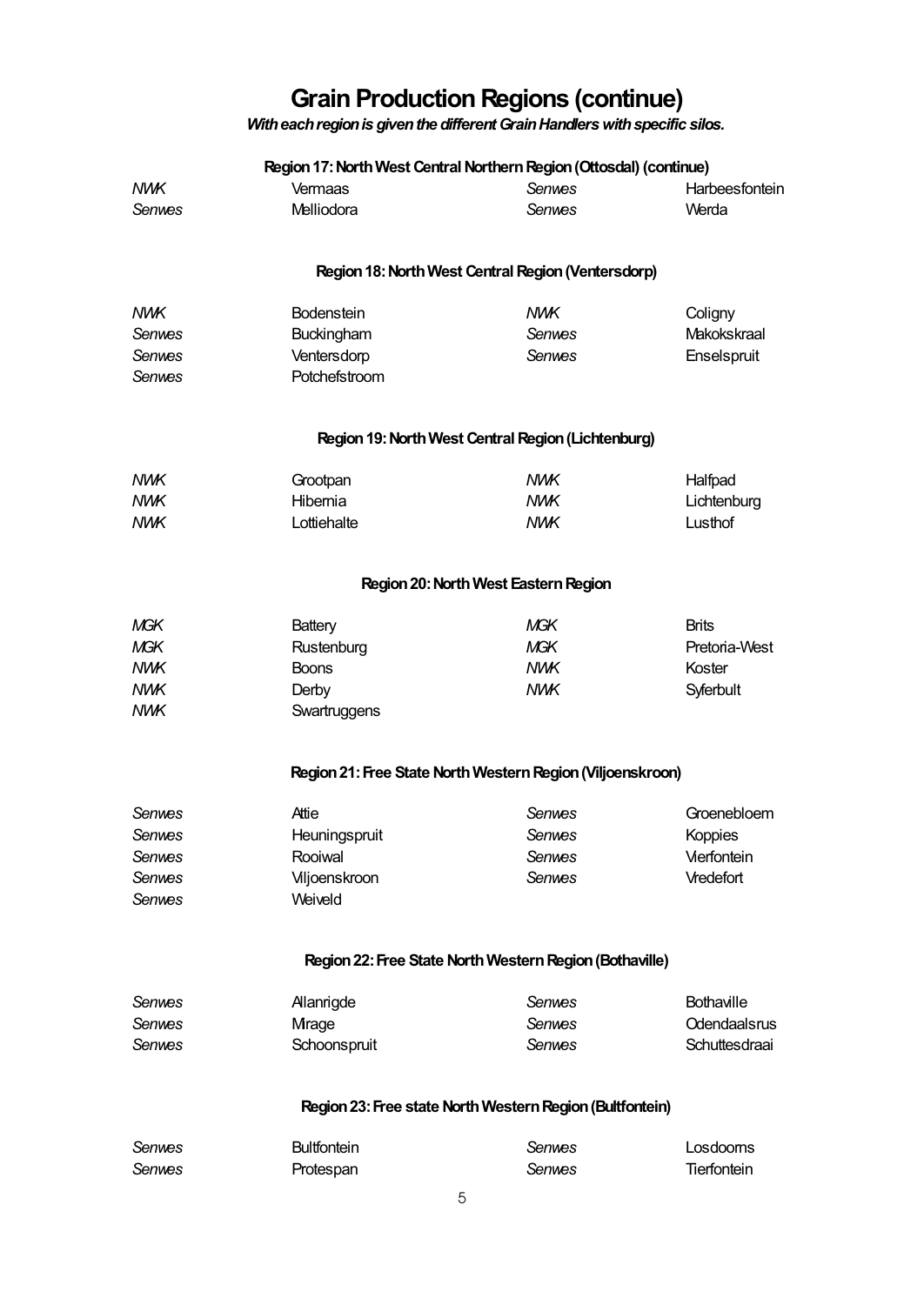## **Grain Production Regions (continue)**

*With each region is given the different Grain Handlers with specific silos.*

#### **Region 24: Free State Central Region (continue)**

| Senwes<br>Senwes<br>Senwes | Kroonstad<br>Theunissen<br>Welgeleë        | Senwes<br><b>Senwes</b><br>Senwes | Petrusburg<br>Van Tonder<br><b>Winburg</b> |
|----------------------------|--------------------------------------------|-----------------------------------|--------------------------------------------|
|                            | Region 25: Free State South Western Region |                                   |                                            |
|                            |                                            |                                   |                                            |
| <b>OVK</b>                 | <b>Marseilles</b>                          | <b>OVK</b>                        | Modderpoort                                |
| <b>OVK</b>                 | Tweespruit                                 | <b>OVK</b>                        | Westminster                                |
| <b>OVK</b>                 | Zastron                                    | <b>OVK</b>                        | Clocolan                                   |
| <b>OVK</b>                 | Ficksburg                                  | <b>OVK</b>                        | Fouriesburg                                |
| <b>OVK</b>                 | Havenga Brug                               | Afgri                             | Bethlehem                                  |
| Afgri                      | <b>Slabberts</b>                           | <b>Senwes</b>                     | De Wetsdorp                                |
|                            | Region 26: Free State South Eastern Region |                                   |                                            |
|                            |                                            |                                   |                                            |
| Senwes                     | Arlington                                  | Senwes                            | <b>Steynsrus</b>                           |
| Afgri                      | Libertas                                   | Afgri                             | Marquard                                   |
| Afgri                      | Monte Video                                | Afgri                             | Senekal                                    |
| Afgri                      | Kaallaagte                                 | Afgri                             | <b>Meets</b>                               |
|                            | Region 27: Free State Northern Region      |                                   |                                            |
| Senwes                     | Gottenburg                                 | Senwes                            | Heilbron                                   |
| Senwes                     | Hoogte                                     | <b>Senwes</b>                     | Mooigeleë                                  |
| Senwes                     | Wolwehoek                                  | <b>VKB</b>                        | Petrus Steyn                               |
|                            |                                            |                                   |                                            |
|                            | Region 28: Free State Eastern Region       |                                   |                                            |
| Afgri                      | Afrikaskop                                 | Afgri                             | Eeram                                      |
| Afgri                      | Harrismith                                 | Afgri                             | Kransfontein                               |
| <b>VKB</b>                 | Cornelia                                   | <b>VKB</b>                        | Daniëlsrus                                 |
| <b>VKB</b>                 | Frankfort                                  | <b>VKB</b>                        | Jim Fouché                                 |
| VKB                        | Reitz                                      | <b>VKB</b>                        | Tweeling                                   |
| <b>VKB</b>                 | <b>Villiers</b>                            | VKB                               | Warden                                     |
| <b>VKB</b>                 | <b>Windfield</b>                           | <b>VKB</b>                        | Ascent                                     |
| <b>VKB</b>                 | Robbertdrif                                | <b>VKB</b>                        | Vrede                                      |
|                            |                                            |                                   |                                            |

#### **Region 29: Mpumalanga Southern Region**

| Afgri | Balfour   | Afgri | Greylingstad |
|-------|-----------|-------|--------------|
| Afgri | Grootvlei | Afgri | Harvard      |
| Afgri | Holmdene  | Afgri | Leeuspruit   |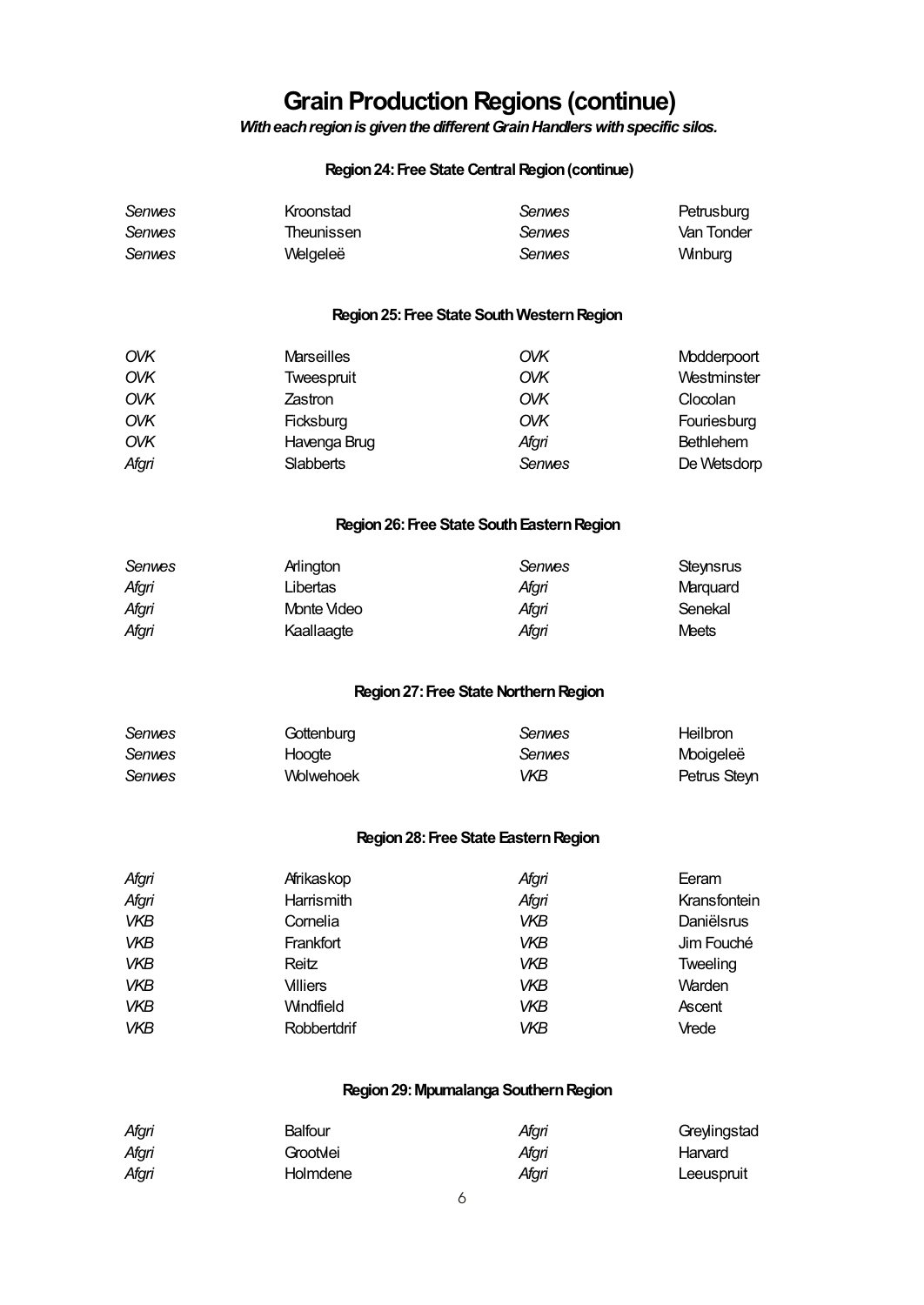## **Grain Production Regions (continue)**

*With each region is given the different Grain Handlers with specific silos.*

#### **Region 30: Mpumalanga Eastern Region (continue)**

| Afgri | Ermelo        | Afari | Estancia   |
|-------|---------------|-------|------------|
| Afgri | Lothair       | Afari | Maizefield |
| Afgri | Morgenzon     | Afari | Overvaal   |
| TWK   | <b>Mkondo</b> | TWK   | Panbult    |

#### **Region 31: Mpumalanga Central Region**

| Afgri | <b>Bethal</b> | Afgri | Devon  |
|-------|---------------|-------|--------|
| Afgri | Kinross       | Afgri | Leslie |
| Afgri | Trichardt     |       |        |

#### **Region 32: Mpumalanga Western Region**

| Afgri | Argent    | Afgri | Dryden |
|-------|-----------|-------|--------|
| Afgri | Endicott  | Afari | Eloff  |
| Afgri | Hawerklip | Afgri | Kendal |
| Afgri | Ogies     |       |        |

#### **Region 33: Mpumalanga Northern Region**

| Afgri | Driefontein | Afgri | Lydenburg     |
|-------|-------------|-------|---------------|
| Afgri | Marble Hall | Afgri | Mddelburg     |
| Afgri | Stoffberg   | Afgri | Pan           |
| Afgri | Arnot       | Afgri | Wonderfontein |

#### **Region 34: Gauteng Region**

| Afgri  | <b>Bloekomspruit</b> | Afgri  | Glenroy                 |
|--------|----------------------|--------|-------------------------|
| Afgri  | Goeie Hoek           | Afgri  | Kaalfontein             |
| Afgri  | Niael                | Afgri  | <b>Bronkhorstspruit</b> |
| Senwes | Mddelvlei            | Senwes | Oberholzer              |
| Senwes | Raathsvlei           |        |                         |

#### **Region 35: Limpopo Region**

| <b>MGK</b> | Northam          | NTK   | Alma           |
|------------|------------------|-------|----------------|
| <b>NTK</b> | Lehau            | NTK   | Naboomspruit   |
| <b>NTK</b> | <b>Nylstroom</b> | NTK   | Pienaarsrivier |
| <b>NTK</b> | Pietersburg      | NTK   | Potgietersrus  |
| <b>NTK</b> | Roedtan          | NTK   | Settlers       |
| NTK        | Tzaneen          | NTK   | Nutfield       |
| <b>NTK</b> | Warmbad          | Other | Vaalwater      |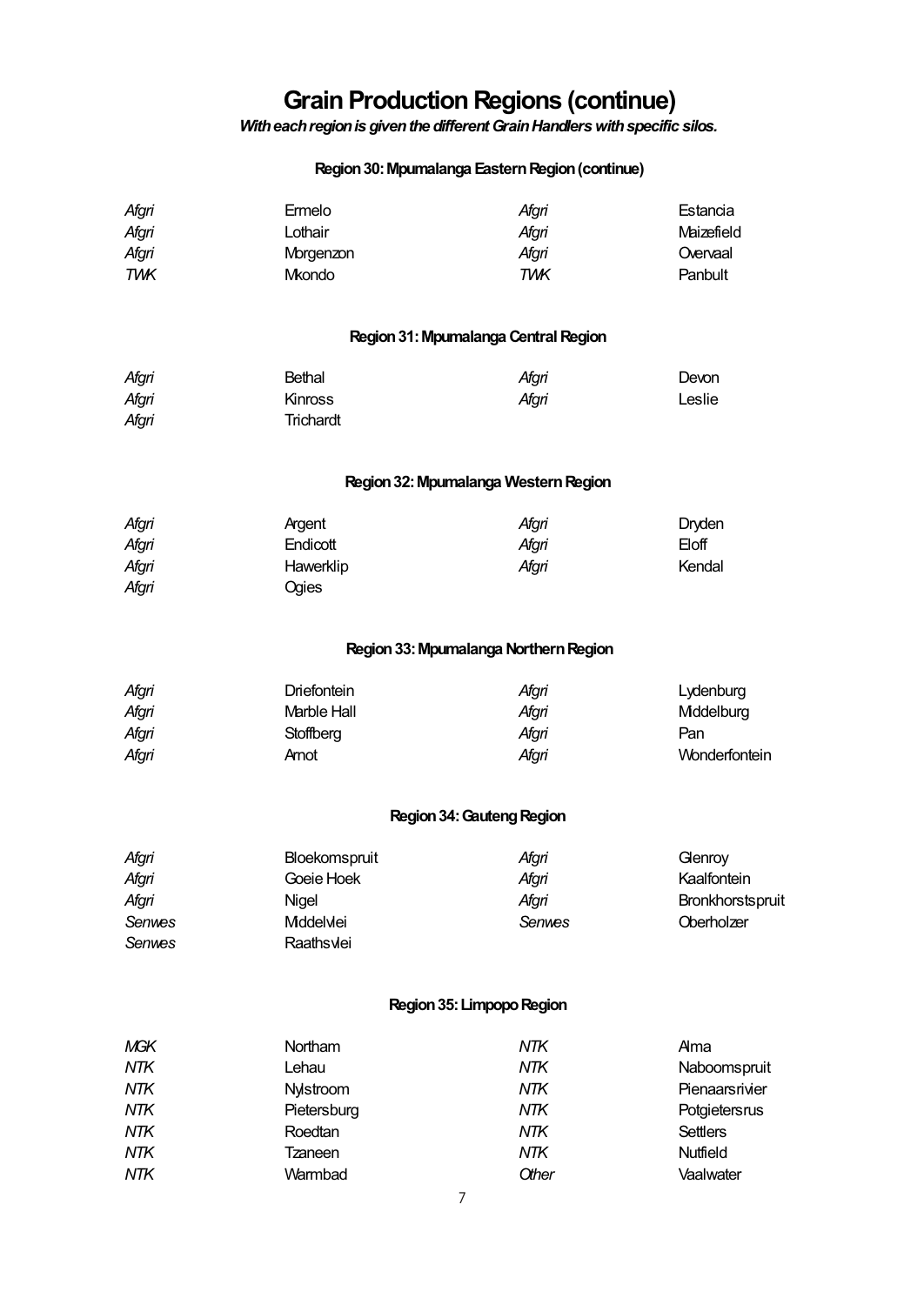## **TABLE 1: COMMERCIAL WHITE AND YELLOW MAIZE - FINAL PRODUCTION ESTIMATES FOR THE 2003/04 SEASON COMPARED TO THE 2002/03 SEASON**

| <b>PROVINCES</b>     |               | <b>FINAL ESTIMATE</b><br>2003/04 |                      | %<br>difference |               | <b>FINAL ESTIMATE</b><br>2002/03 |                      |
|----------------------|---------------|----------------------------------|----------------------|-----------------|---------------|----------------------------------|----------------------|
|                      | White<br>Tons | Yellow<br><b>Tons</b>            | <b>Total</b><br>Tons | to<br>2002/03   | White<br>Tons | Yellow<br><b>Tons</b>            | <b>Total</b><br>Tons |
| Western Cape         | 600           | 14 000                           | 14 600               | $-29,5$         | 300           | 20 400                           | 20 700               |
| <b>Northern Cape</b> | 62 500        | 450 000                          | 512 500              | $-4,1$          | 113 050       | 421 500                          | 534 550              |
| <b>Free State</b>    | 2 125 000     | 1 065 000                        | 3 190 000            | -4,4            | 2 515 000     | 821 500                          | 3 336 500            |
| <b>Eastern Cape</b>  | 20 000        | 63 000                           | 83 000               | +64,4           | 14 700        | 35 800                           | 50 500               |
| <b>KwaZulu-Natal</b> | 180 000       | 220 000                          | 400 000              | $+3,9$          | 207 500       | 177 600                          | 385 100              |
| <b>Mpumalanga</b>    | 1 088 000     | 1 130 000                        | 2 218 000            | +17,8           | 975 000       | 907 500                          | 1882500              |
| Limpopo              | 101 400       | 20 000                           | 121 400              | $-25,1$         | 140 000       | 22 100                           | 162 100              |
| Gauteng              | 262 500       | 184 000                          | 446 500              | $+6,7$          | 265 000       | 153 500                          | 418 500              |
| <b>North West</b>    | 1 965 000     | 531 000                          | 2 496 000            | $-4,0$          | 2 135 000     | 466 000                          | 2 601 000            |
| Total RSA            | 5 805 000     | 3 677 000                        | 9482000              | $+0,96$         | 6 365 550     | 3 0 2 5 9 0 0                    | 9 391 450            |
| % of crop            | 61            | 39                               |                      |                 | 68            | 32                               |                      |

**Figures obtained from the National Crop Estimates Committee**

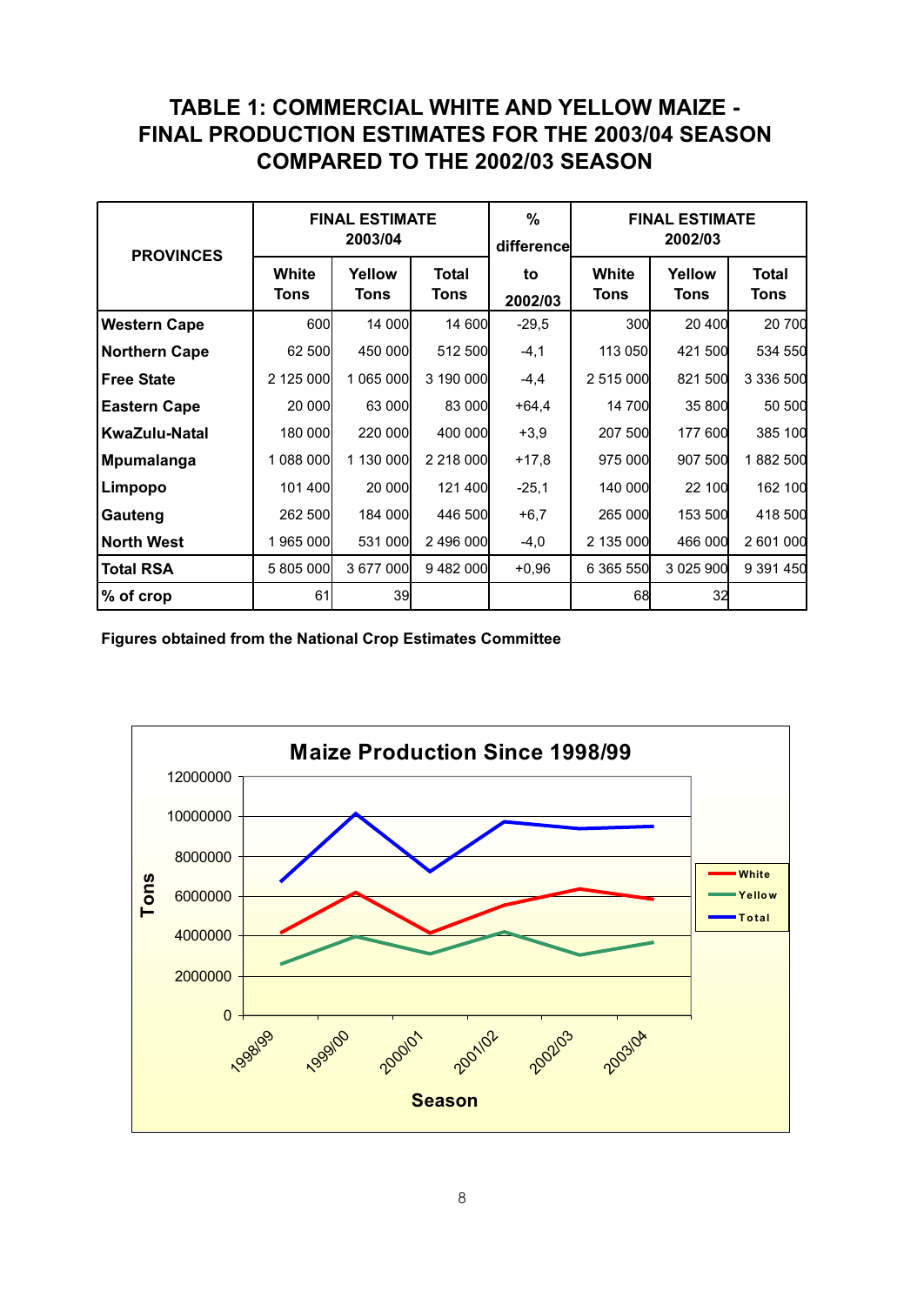## **TABLE 2: RSA GRADING OF WHITE MAIZE (2003/2004)**

|                |                   |     |               | % Defective Kernels |     |               |                |     | $\%$         |     |     | %       |     |     | $\frac{9}{6}$                                |         |     | %                |     |           | $\frac{9}{6}$  |           |     | $\%$            |             |     | $\frac{9}{6}$    |     |     | $\frac{9}{6}$  |                |
|----------------|-------------------|-----|---------------|---------------------|-----|---------------|----------------|-----|--------------|-----|-----|---------|-----|-----|----------------------------------------------|---------|-----|------------------|-----|-----------|----------------|-----------|-----|-----------------|-------------|-----|------------------|-----|-----|----------------|----------------|
| <b>Number</b>  |                   |     | Above 6.35 mm |                     |     | Below 6.35 mm |                |     | <b>Total</b> |     |     | Foreign |     |     | Another                                      |         |     | <b>Total</b>     |     |           | Pinked         |           |     | <b>Diplodia</b> |             |     | <b>Fusarium</b>  |     |     | Cobrot         |                |
| of<br>samples  | Region            |     | sieve         |                     |     | sieve         |                |     | defective    |     |     | matter  |     |     | Colour                                       |         |     | <b>Deviation</b> |     |           | <b>Kernels</b> |           |     | <b>Kernels</b>  |             |     | Kernels          |     |     | <b>Kernels</b> |                |
|                |                   |     | ave. Imin.    | max.                |     | ave. min.     | max. ave. min. |     |              |     |     |         |     |     | max. ave. min. max. ave. min. max. ave. min. |         |     |                  |     | max. ave. | min.           | max. ave. |     |                 | min.   max. |     | ave. min.   max. |     |     |                | ave. min. max. |
|                | <b>GRADE: WM1</b> |     |               |                     |     |               |                |     |              |     |     |         |     |     |                                              |         |     |                  |     |           |                |           |     |                 |             |     |                  |     |     |                |                |
| 3              | Region 8          | 2.7 | 2.4           | 3.0                 | 1.8 | 1.4           | 2.2            | 4.4 | 3.8          | 5.2 | 0.2 | 0.2     | 0.2 | 0.2 | 0.0                                          | 0.6     | 4.8 | 4.0              | 5.5 | 0.0       | 0.0            | 0.0       | 0.0 | 0.0             | 0.0         | 0.1 | 0.0              | 0.3 | 0.0 | 0.0            | 0.0            |
| 3              | Region 10         | 1.8 | 0.6           | 2.4                 | 1.1 | 0.5           | 1.5            | 2.9 | 1.1          | 3.9 | 0.1 | 0.1     | 0.2 | 0.1 | 0.0                                          | 0.1     | 3.1 | 1.3              | 4.0 | 0.0       | 0.0            | 0.0       | 0.0 | 0.0             | 0.0         | 0.0 | 0.0              | 0.0 | 0.0 | 0.0            | 0.0            |
| 8              | Region 11         | 1.4 | 0.9           | 2.2                 | 1.7 | 0.6           | 3.8            | 3.1 | 1.5          | 5.0 | 0.3 | 0.2     | 0.3 | 0.4 | 0.0                                          | 0.8     | 3.7 | 1.7              | 5.9 | 0.0       | 0.0            | 0.0       | 0.0 | 0.0             | 0.0         | 0.1 | 0.0              | 0.4 | 0.0 | 0.0            | 0.0            |
| 6              | Region 12         | 2.7 | 1.8           | 3.5                 | 1.6 | 1.4           | 1.7            | 4.3 | 3.4          | 5.2 | 0.3 | 0.2     | 0.3 | 0.3 | 0.0                                          | 1.4     | 4.8 | 4.0              | 6.3 | 0.0       | 0.0            | 0.0       | 0.1 | 0.0             | 0.3         | 0.0 | 0.0              | 0.0 | 0.0 | 0.0            | 0.0            |
| 4              | Region 13         | 2.9 | 2.4           | 3.0                 | 1.6 | 1.4           | 1.8            | 4.5 | 4.0          | 4.8 | 0.3 | 0.3     | 0.3 | 0.3 | 0.0                                          | 1.1     | 5.0 | 4.3              | 5.7 | 0.0       | 0.0            | 0.0       | 0.0 | 0.0             | 0.0         | 0.1 | 0.0              | 0.4 | 0.1 | 0.0            | 0.4            |
| 12             | Region 14         | 3.2 | 2.4           | 4.2                 | 2.0 | 1.1           | 2.9            | 5.2 | 3.5          | 6.5 | 0.3 | 0.2     | 0.3 | 0.3 | 0.0                                          | 1.2     | 5.8 | 3.8              | 7.9 | 0.0       | 0.0            | 0.0       | 0.0 | 0.0             | 0.0         | 0.1 | 0.0              | 0.9 | 0.0 | 0.0            | 0.0            |
| 6              | Region 15         | 3.1 | 2.4           | 4.4                 | 2.1 | 1.5           | 3.0            | 5.2 | 4.0          | 6.5 | 0.3 | 0.2     | 0.3 | 0.2 | 0.0                                          | 0.9     | 5.6 | 4.2              | 7.4 | 0.0       | 0.0            | 0.0       | 0.2 | 0.0             | 0.9         | 0.1 | 0.0              | 0.6 | 0.0 | 0.0            | 0.3            |
| 11             | Region 16         | 3.2 | 2.5           | 4.5                 | 1.9 | 1.0           | 2.8            | 5.1 | 3.9          | 6.0 | 0.3 | 0.2     | 0.3 | 0.1 | 0.0                                          | 0.9     | 5.5 | 4.1              | 6.6 | 0.0       | 0.0            | 0.0       | 0.1 | 0.0             | 0.4         | 0.3 | 0.0              | 0.8 | 0.1 | 0.0            | 0.4            |
| 13             | Region 17         | 3.1 | 1.4           | 5.7                 | 1.4 | 0.5           | 2.5            | 4.5 | 1.9          | 6.6 | 0.1 | 0.0     | 0.3 | 0.3 | 0.0                                          | 1.2     | 4.9 | 1.9              | 7.6 | 0.0       | 0.0            | 0.0       | 0.1 | 0.0             | 0.6         | 0.3 | 0.0              | 1.3 | 0.4 | 0.0            | 1.3            |
| 14             | Region 18         | 3.1 | 1.7           | 4.3                 | 1.8 | 1.4           | 2.0            | 4.8 | 3.4          | 6.1 | 0.2 | 0.2     | 0.3 | 0.3 | 0.0                                          | 1.1     | 5.4 | 3.7              | 6.7 | 0.0       | 0.0            | 0.0       | 0.1 | 0.0             | 0.3         | 0.2 | 0.0              | 1.0 | 0.2 | 0.0            | 0.7            |
| 8              | Region 19         | 3.0 | 2.2           | 4.0                 | 1.6 | 1.3           | 2.1            | 4.5 | 3.7          | 5.5 | 0.3 | 0.2     | 0.3 | 0.3 | 0.0                                          | 1.1     | 5.1 | 4.2              | 5.8 | 0.0       | 0.0            | 0.0       | 0.0 | 0.0             | 0.0         | 0.0 | 0.0              | 0.0 | 0.0 | 0.0            | 0.0            |
| $\overline{7}$ | Region 20         | 3.3 | 2.1           | 5.7                 | 1.5 | 0.7           | 2.1            | 4.8 | 3.2          | 6.3 | 0.3 | 0.2     | 0.3 | 0.4 | 0.0                                          | 0.7     | 5.5 | 3.9              | 7.2 | 0.0       | 0.0            | 0.0       | 0.1 | 0.0             | 0.4         | 0.6 | 0.0              | 1.4 | 0.1 | 0.0            | 0.7            |
| 21             | Region 21         | 3.1 | 1.3           | 4.8                 | 1.5 | 0.7           | 2.9            | 4.7 | 2.3          | 6.6 | 0.2 | 0.0     | 0.3 | 0.2 | 0.0                                          | 2.1     | 5.1 | 2.6              | 7.3 | 0.0       | 0.0            | 0.0       | 0.1 | 0.0             | 0.5         | 0.5 | 0.0              | 1.6 | 0.3 | 0.0            | 1.1            |
| 33             | Region 22         | 3.2 | 1.4           | 5.6                 | 1.4 | 0.4           | 3.8            | 4.6 | 2.8          | 7.0 | 0.2 | 0.0     | 0.3 | 0.2 | 0.0                                          | 2.2     | 5.1 | 3.1              | 8.0 | 0.0       | 0.0            | 0.0       | 0.1 | 0.0             | 0.8         | 0.3 | 0.0              | 1.0 | 0.5 | 0.0            | 4.1            |
| 97             | Region 23         | 3.1 | 1.4           | 6.3                 | 1.7 | 0.6           | 4.4            | 4.9 | 2.4          | 6.9 | 0.3 | 0.2     | 0.3 | 0.2 | 0.0                                          | 1.2     | 5.4 | 3.1              | 7.5 | 0.0       | 0.0            | 0.0       | 0.1 | 0.0             | 0.4         | 0.3 | 0.0              | 1.3 | 0.4 | 0.0            | 1.5            |
| 57             | Region 24         | 2.9 | 1.4           | 5.6                 | 1.7 | 0.4           | 2.9            | 4.6 | 2.8          | 7.0 | 0.2 | 0.1     | 0.3 | 0.2 | 0.0                                          | 1.9     | 5.0 | 3.1              | 7.5 | 0.0       | 0.0            | 0.3       | 0.0 | 0.0             | 0.4         | 0.2 | 0.0              | 1.1 | 0.2 | 0.0            | 1.1            |
| 10             | Region 25         | 2.4 | 1.6           | 3.9                 | 1.8 | 0.9           | 3.8            | 4.3 | 3.1          | 5.4 | 0.2 | 0.2     | 0.3 | 0.4 | 0.0                                          | 1.0     | 4.9 | 3.3              | 6.1 | 0.1       | 0.0            | 0.7       | 0.0 | 0.0             | 0.0         | 0.2 | 0.0              | 0.7 | 0.0 | 0.0            | 0.0            |
| 15             | Region 26         | 2.9 | 1.9           | 4.9                 | 1.6 | 1.0           | 2.2            | 4.5 | 3.3          | 5.8 | 0.3 | 0.2     | 0.3 | 0.3 | 0.0                                          | 1.0     | 5.0 | 3.9              | 6.1 | 0.0       | 0.0            | 0.0       | 0.0 | 0.0             | 0.0         | 0.1 | 0.0              | 1.0 | 0.0 | 0.0            | 0.0            |
| 10             | Region 27         | 3.5 | 2.4           | 5.8                 | 1.7 | 0.9           | 2.3            | 5.2 | 4.0          | 7.0 | 0.3 | 0.2     | 0.3 | 0.3 | 0.0                                          | 1.7     | 5.7 | 4.3              | 7.7 | 0.0       | 0.0            | 0.0       | 0.1 | 0.0             | 0.3         | 0.6 | 0.0              | 1.3 | 0.3 | 0.0            | 1.0            |
| 16             | Region 28         | 2.8 | 1.9           | 3.8                 | 1.7 | 1.0           | 2.9            | 4.5 | 3.4          | 6.5 | 0.2 | 0.1     | 0.3 | 0.2 | 0.0                                          | 0.9     | 4.9 | 3.6              | 7.1 | 0.1       | 0.0            | 1.3       | 0.0 | 0.0             | 0.3         | 0.0 | 0.0              | 0.4 | 0.0 | 0.0            | 0.0            |
| $\overline{7}$ | Region 29         | 2.5 | 1.8           | 3.0                 | 2.0 | 1.0           | 4.2            | 4.5 | 2.8          | 6.3 | 0.3 | 0.2     | 0.3 | 0.0 | 0.0                                          | 0.0     | 4.7 | 3.0              | 6.6 | 0.0       | 0.0            | 0.0       | 0.0 | 0.0             | 0.0         | 0.1 | 0.0              | 0.8 | 0.0 | 0.0            | 0.0            |
| $\mathbf{1}$   | Region 30         | 1.9 | 1.9           | 1.9                 | 1.4 | 1.4           | 1.4            | 3.3 | 3.3          | 3.3 | 0.3 | 0.3     | 0.3 | 0.0 | 0.0                                          | 0.0     | 3.5 | 3.5              | 3.5 | 0.0       | 0.0            | 0.0       | 0.0 | 0.0             | 0.0         | 0.0 | 0.0              | 0.0 | 0.0 | 0.0            | 0.0            |
| 4              | Region 32         | 2.9 | 2.3           | 4.1                 | 1.4 | 0.7           | 1.8            | 4.3 | 4.0          | 4.8 | 0.3 | 0.3     | 0.3 | 0.1 | 0.0                                          | 0.4     | 4.6 | 4.3              | 5.5 | 0.0       | 0.0            | 0.0       | 0.0 | 0.0             | 0.0         | 0.3 | 0.0              | 0.7 | 0.3 | 0.0            | 0.7            |
| 40             | Region 34         | 2.9 | 1.4           | 4.9                 | 1.9 | 0.8           | 3.5            | 4.8 | 2.7          | 6.9 | 0.2 | 0.0     | 0.3 | 0.3 | 0.0                                          | 1.6     | 5.4 | 2.7              | 7.2 | 0.0       | 0.0            | 0.0       | 0.0 | 0.0             | 0.3         | 0.5 | 0.0              | 1.3 | 0.3 | 0.0            | 1.0            |
| 7              | Region 35         | 3.2 | 2.9           | 3.4                 | 1.4 | 1.3           | 1.8            | 4.6 | 4.3          | 5.1 | 0.3 | 0.2     | 0.3 | 0.0 | 0.0                                          | 0.0     | 4.9 | 4.5              | 5.5 | 0.0       | 0.0            | 0.0       | 0.0 | 0.0             | 0.0         | 0.0 | 0.0              | 0.0 | 0.0 | 0.0            | 0.0            |
| 6              | Region 36         | 2.6 | 0.7           | 3.5                 | 2.4 | 1.1           | 3.3            | 5.0 | 1.8          | 6.8 | 0.2 | 0.1     | 0.2 | 0.1 | 0.0                                          | 0.6     | 5.3 | 2.1              | 6.9 | 0.0       | 0.0            | 0.0       | 0.1 | 0.0             | 0.2         | 0.1 | 0.0              | 0.2 | 0.0 | 0.0            | 0.1            |
| 419            | Ave WM            | 3.0 |               |                     | 1.7 |               |                | 4.7 |              |     | 0.2 |         |     | 0.2 |                                              |         | 5.2 |                  |     | 0.0       |                |           | 0.1 |                 |             | 0.3 |                  |     | 0.2 |                |                |
|                | Min WM 1          |     | 0.6           |                     |     | 0.4           |                |     | 1.1          |     |     | 0.0     |     |     | 0.0                                          |         |     | 1.3              |     |           | 0.0            |           |     | 0.0             |             |     | 0.0              |     |     | $0.0\,$        |                |
|                | Max WM 1          |     |               | 6.3                 |     |               | 4.4            |     |              | 7.0 |     |         | 0.3 |     |                                              | $2.2\,$ |     |                  | 8.0 |           |                | 1.3       |     |                 | 0.9         |     |                  | 1.6 |     |                | 4.1            |

 $\infty$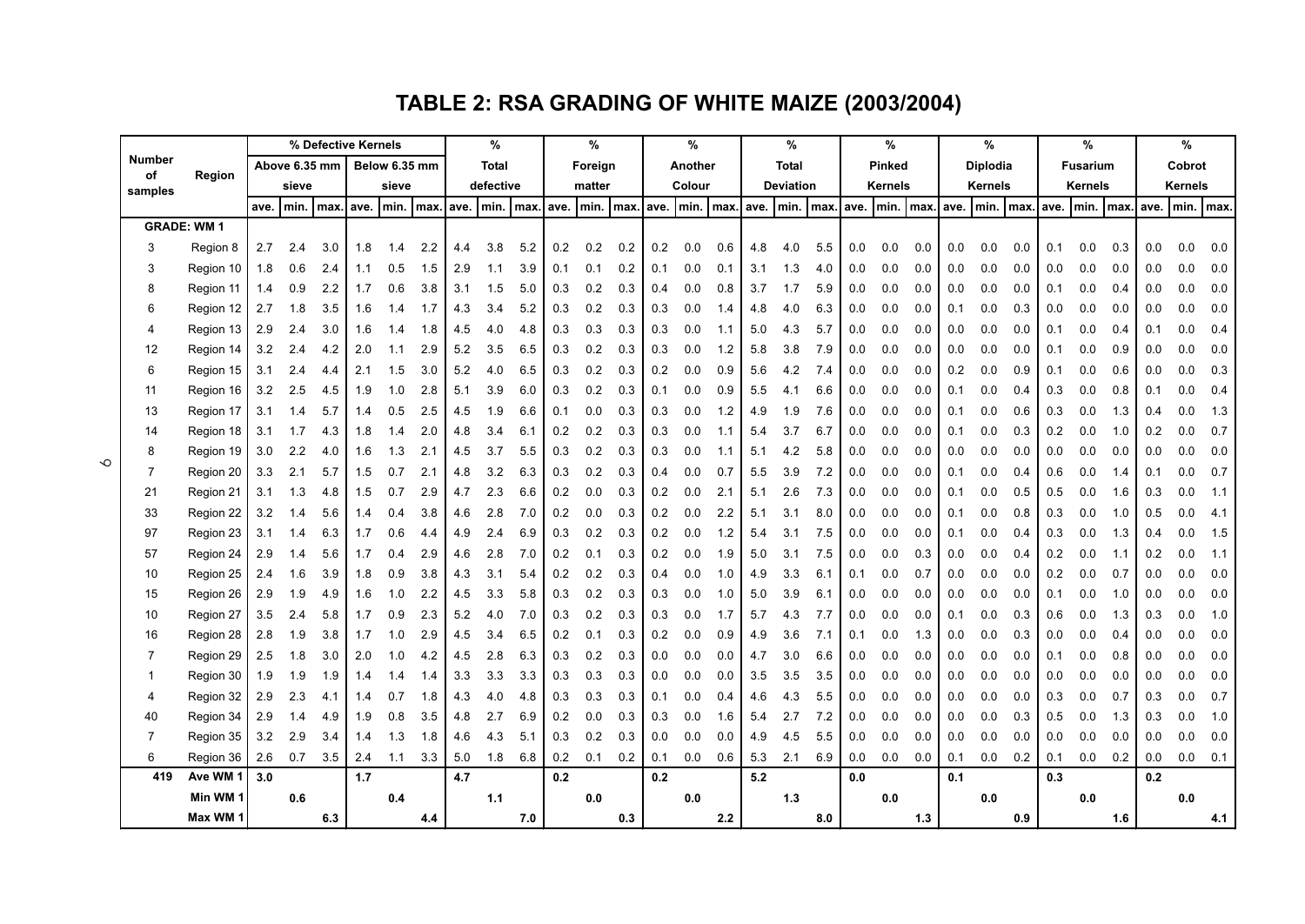## **TABLE 2: RSA GRADING OF WHITE MAIZE (2003/2004) (continue)**

|                |                    |      |               | % Defective Kernels |     |               |      |      | %         |      |     | %                                      |     |     | %           |     |            | %                |      |     | %         |     |     | %                        |     |     | %               |                   |     | %         |     |
|----------------|--------------------|------|---------------|---------------------|-----|---------------|------|------|-----------|------|-----|----------------------------------------|-----|-----|-------------|-----|------------|------------------|------|-----|-----------|-----|-----|--------------------------|-----|-----|-----------------|-------------------|-----|-----------|-----|
| <b>Number</b>  |                    |      | Above 6.35 mm |                     |     | Below 6.35 mm |      |      | Total     |      |     | Foreign                                |     |     | Another     |     |            | Total            |      |     | Pinked    |     |     | <b>Diplodia</b>          |     |     | <b>Fusarium</b> |                   |     | Cobrot    |     |
| of<br>samples  | Region             |      | sieve         |                     |     | sieve         |      |      | defective |      |     | matter                                 |     |     | Colour      |     |            | <b>Deviation</b> |      |     | Kernels   |     |     | Kernels                  |     |     | Kernels         |                   |     | Kernels   |     |
|                |                    | ave. | l min.        | max.                |     | ave. min.     | max. |      |           |      |     | ave.  min.  max. ave.  min.  max. ave. |     |     | min.   max. |     | ave. Imin. |                  | max. |     | ave. min. |     |     | max. ave. min. max. ave. |     |     |                 | Imin. I max. ave. |     | min. max. |     |
|                | <b>GRADE: WM 2</b> |      |               |                     |     |               |      |      |           |      |     |                                        |     |     |             |     |            |                  |      |     |           |     |     |                          |     |     |                 |                   |     |           |     |
| -1             | Region 11          | 6.3  | 6.3           | 6.3                 | 4.1 | 4.1           | 4.1  | 10.4 | 10.4      | 10.4 | 0.3 | 0.3                                    | 0.3 | 1.3 | 1.3         | 1.3 | 12.0       | 12.0             | 12.0 | 0.0 | 0.0       | 0.0 | 0.0 | 0.0                      | 0.0 | 0.0 | 0.0             | 0.0               | 0.0 | 0.0       | 0.0 |
| $\overline{7}$ | Region 12          | 5.9  | 2.6           | 8.8                 | 2.6 | 1.4           | 3.2  | 8.5  | 4.6       | 11.9 | 0.4 | 0.2                                    | 0.5 | 0.6 | 0.0         | 2.2 | 9.4        | 5.0              | 14.3 | 0.0 | 0.0       | 0.0 | 0.1 | 0.0                      | 1.0 | 0.5 | 0.0             | 1.2               | 0.3 | 0.0       | 1.3 |
| 3              | Region 13          | 5.3  | 4.1           | 6.2                 | 2.2 | 0.9           | 3.6  | 7.5  | 6.3       | 9.2  | 0.4 | 0.4                                    | 0.5 | 1.2 | 0.5         | 2.0 | 9.1        | 7.9              | 10.7 | 0.0 | 0.0       | 0.0 | 0.0 | 0.0                      | 0.0 | 0.5 | 0.3             | 0.7               | 0.0 | 0.0       | 0.0 |
| $\overline{7}$ | Region 14          | 6.2  | 3.1           | 8.8                 | 2.5 | 0.9           | 5.7  | 8.7  | 4.7       | 12.3 | 0.4 | 0.3                                    | 0.4 | 0.6 | 0.0         | 1.3 | 9.6        | 5.1              | 14.0 | 0.0 | 0.0       | 0.0 | 0.1 | 0.0                      | 0.6 | 0.5 | 0.0             | 1.8               | 0.1 | 0.0       | 0.7 |
| 2              | Region 15          | 6.7  | 6.3           | 7.2                 | 2.4 | 1.8           | 3.0  | 9.2  | 8.1       | 10.2 | 0.4 | 0.4                                    | 0.4 | 0.5 | 0.0         | 1.1 | 10.1       | 9.6              | 10.6 | 0.0 | 0.0       | 0.0 | 0.0 | 0.0                      | 0.0 | 0.3 | 0.0             | 0.7               | 0.2 | 0.0       | 0.4 |
| $\mathbf{1}$   | Region 16          | 2.8  | 2.8           | 2.8                 | 2.8 | 2.8           | 2.8  | 5.6  | 5.6       | 5.6  | 0.4 | 0.4                                    | 0.4 | 0.0 | 0.0         | 0.0 | 6.0        | 6.0              | 6.0  | 0.0 | 0.0       | 0.0 | 0.0 | 0.0                      | 0.0 | 0.0 | 0.0             | 0.0               | 0.0 | 0.0       | 0.0 |
| $\overline{7}$ | Region 17          | 4.4  | 2.0           | 6.5                 | 1.8 | 0.9           | 3.6  | 6.3  | 4.0       | 7.7  | 0.3 | 0.2                                    | 0.4 | 0.4 | 0.0         | 1.0 | 7.0        | 4.7              | 8.8  | 0.0 | 0.0       | 0.0 | 0.2 | 0.0                      | 0.8 | 0.6 | 0.0             | 0.9               | 0.6 | 0.0       | 1.5 |
| 11             | Region 18          | 6.4  | 3.6           | 9.0                 | 2.6 | 1.4           | 4.0  | 9.0  | 7.3       | 11.1 | 0.3 | 0.3                                    | 0.5 | 0.6 | 0.0         | 1.3 | 9.9        | 7.9              | 12.9 | 0.0 | 0.0       | 0.0 | 0.1 | 0.0                      | 0.5 | 0.8 | 0.0             | 1.6               | 0.5 | 0.0       | 2.2 |
| 5              | Region 19          | 5.8  | 4.5           | 7.9                 | 2.6 | 1.7           | 3.7  | 8.4  | 7.5       | 9.6  | 0.4 | 0.3                                    | 0.4 | 0.9 | 0.0         | 1.5 | 9.8        | 8.9              | 10.4 | 0.0 | 0.0       | 0.0 | 0.1 | 0.0                      | 0.3 | 0.4 | 0.0             | 0.9               | 0.1 | 0.0       | 0.3 |
| 5              | Region 20          | 5.5  | 2.2           | 8.6                 | 2.9 | 2.1           | 3.9  | 8.4  | 4.4       | 11.1 | 0.4 | 0.4                                    | 0.5 | 0.2 | 0.0         | 0.8 | 9.0        | 4.7              | 11.6 | 0.0 | 0.0       | 0.0 | 0.2 | 0.0                      | 0.6 | 0.5 | 0.0             | 1.1               | 0.2 | 0.0       | 0.6 |
| 7              | Region 21          | 5.3  | 2.6           | 9.1                 | 3.2 | 1.2           | 6.3  | 8.5  | 4.3       | 11.2 | 0.4 | 0.3                                    | 0.5 | 0.3 | 0.0         | 1.1 | 9.1        | 5.7              | 11.7 | 0.0 | 0.0       | 0.0 | 0.2 | 0.0                      | 0.5 | 1.0 | 0.4             | 1.5               | 0.7 | 0.0       | 1.4 |
| 10             | Region 22          | 6.2  | 3.9           | 7.9                 | 2.6 | 0.7           | 5.6  | 8.8  | 6.4       | 12   | 0.3 | 0.2                                    | 0.4 | 0.4 | 0.0         | 1.2 | 9.5        | 7.4              | 13.5 | 0.0 | 0.0       | 0.0 | 0.2 | 0.0                      | 0.4 | 0.6 | 0.3             | 1.0               | 0.7 | 0.3       | 1.3 |
| 40             | Region 23          | 5.5  | 1.7           | 10.7                | 3.1 | 0.9           | 7.3  | 8.6  | 4.5       | 12.9 | 0.3 | 0.0                                    | 0.5 | 0.3 | 0.0         | 5.7 | 9.2        | 4.8              | 14.0 | 0.0 | 0.0       | 0.0 | 0.2 | 0.0                      | 1.0 | 0.5 | 0.0             | 1.4               | 0.8 | 0.0       | 2.2 |
| 12             | Region 24          | 5.8  | 2.4           | 11.3                | 2.3 | 0.8           | 5.1  | 8.2  | 3.9       | 12.6 | 0.4 | 0.2                                    | 0.5 | 0.2 | 0.0         | 0.8 | 8.7        | 4.3              | 13.3 | 0.0 | 0.0       | 0.0 | 0.2 | 0.0                      | 1.3 | 0.6 | 0.0             | 1.5               | 0.7 | 0.0       | 2.1 |
| 4              | Region 25          | 6.5  | 2.5           | 9.3                 | 2.8 | 0.8           | 4.6  | 9.3  | 7.1       | 11.6 | 0.3 | 0.2                                    | 0.4 | 0.2 | 0.0         | 0.7 | 9.8        | 7.4              | 12.0 | 0.2 | 0.0       | 0.7 | 0.0 | 0.0                      | 0.0 | 0.4 | 0.0             | 1.3               | 0.3 | 0.0       | 1.0 |
| 4              | Region 26          | 4.3  | 3.5           | 5.0                 | 3.0 | 2.3           | 3.3  | 7.3  | 6.7       | 8.3  | 0.4 | 0.4                                    | 0.4 | 0.7 | 0.0         | 1.2 | 8.4        | 7.7              | 8.9  | 0.0 | 0.0       | 0.0 | 0.0 | 0.0                      | 0.0 | 0.5 | 0.0             | 1.2               | 0.3 | 0.0       | 0.6 |
| -1             | Region 27          | 6.6  | 6.6           | 6.6                 | 1.6 | 1.6           | 1.6  | 8.2  | 8.2       | 8.2  | 0.3 | 0.3                                    | 0.3 | 0.4 | 0.4         | 0.4 | 8.9        | 8.9              | 8.9  | 0.0 | 0.0       | 0.0 | 0.3 | 0.3                      | 0.3 | 1.0 | 1.0             | 1.0               | 0.6 | 0.6       | 0.6 |
| 4              | Region 28          | 6.0  | 5.7           | 6.5                 | 5.0 | 3.3           | 6.2  | 11.1 | 9.0       | 12.2 | 0.3 | 0.3                                    | 0.3 | 0.4 | 0.0         | 0.9 | 11.8       | 10.1             | 12.5 | 0.0 | 0.0       | 0.0 | 0.2 | 0.0                      | 0.6 | 0.7 | 0.6             | 0.9               | 0.0 | 0.0       | 0.0 |
| $\overline{2}$ | Region 29          | 4.4  | 3.9           | 4.9                 | 2.5 | 2.2           | 2.8  | 6.9  | 6.0       | 7.7  | 0.4 | 0.4                                    | 0.4 | 0.7 | 0.7         | 0.7 | 7.9        | 7.1              | 8.8  | 0.0 | 0.0       | 0.0 | 0.0 | 0.0                      | 0.0 | 0.3 | 0.0             | 0.7               | 0.3 | 0.0       | 0.7 |
| -1             | Region 30          | 4.0  | 4.0           | 4.0                 | 2.8 | 2.8           | 2.8  | 6.8  | 6.8       | 6.8  | 0.4 | 0.4                                    | 0.4 | 0.0 | 0.0         | 0.0 | 7.2        | 7.2              | 7.2  | 0.0 | 0.0       | 0.0 | 0.0 | 0.0                      | 0.0 | 0.7 | 0.7             | 0.7               | 0.7 | 0.7       | 0.7 |
| -1             | Region 31          | 6.0  | 6.0           | 6.0                 | 1.9 | 1.9           | 1.9  | 8.0  | 8.0       | 80   | 0.3 | 0.3                                    | 0.3 | 0.0 | 0.0         | 0.0 | 8.3        | 8.3              | 8.3  | 0.0 | 0.0       | 0.0 | 0.0 | 0.0                      | 0.0 | 0.0 | 0.0             | 0.0               | 0.0 | 0.0       | 0.0 |
| -1             | Region 32          | 5.0  | 5.0           | 5.0                 | 3.2 | 3.2           | 3.2  | 8.2  | 8.2       | 8.2  | 0.3 | 0.3                                    | 0.3 | 0.0 | 0.0         | 0.0 | 8.5        | 8.5              | 8.5  | 0.0 | 0.0       | 0.0 | 0.0 | 0.0                      | 0.0 | 1.0 | 1.0             | 1.0               | 1.0 | 1.0       | 1.0 |
| 10             | Region 34          | 5.8  | 2.9           | 8.7                 | 3.5 | $1.2$         | 9.7  | 9.3  | 6.7       | 12.6 | 0.3 | 0.0                                    | 0.3 | 0.6 | 0.0         | 1.6 | 10.2       | 8.3              | 13.7 | 0.0 | 0.0       | 0.0 | 0.1 | 0.0                      | 0.4 | 0.6 | 0.0             | 1.4               | 0.9 | 0.0       | 2.1 |
| $\overline{2}$ | Region 36          | 4.9  | 3.7           | 6.1                 | 4.1 | 3.7           | 4.5  | 9.0  | 7.4       | 10.6 | 0.2 | 0.2                                    | 0.2 | 0.1 | 0.0         | 0.3 | 9.3        | 7.9              | 10.8 | 0.0 | $0.0\,$   | 0.0 | 0.0 | 0.0                      | 0.1 | 0.1 | 0.0             | 0.2               | 0.0 | 0.0       | 0.0 |
| 148            | Ave WM2            | 5.6  |               |                     | 2.9 |               |      | 8.5  |           |      | 0.3 |                                        |     | 0.4 |             |     | 9.3        |                  |      | 0.0 |           |     | 0.1 |                          |     | 0.6 |                 |                   | 0.6 |           |     |
|                | Min WM 2           |      | 1.7           |                     |     | 0.7           |      |      | 3.9       |      |     | 0.0                                    |     |     | 0.0         |     |            | 4.3              |      |     | 0.0       |     |     | 0.0                      |     |     | 0.0             |                   |     | 0.0       |     |
|                | Max WM 2           |      |               | 11.3                |     |               | 9.7  |      |           | 12.9 |     |                                        | 0.5 |     |             | 5.7 |            |                  | 14.3 |     |           | 0.7 |     |                          | 1.3 |     |                 | 1.8               |     |           | 2.2 |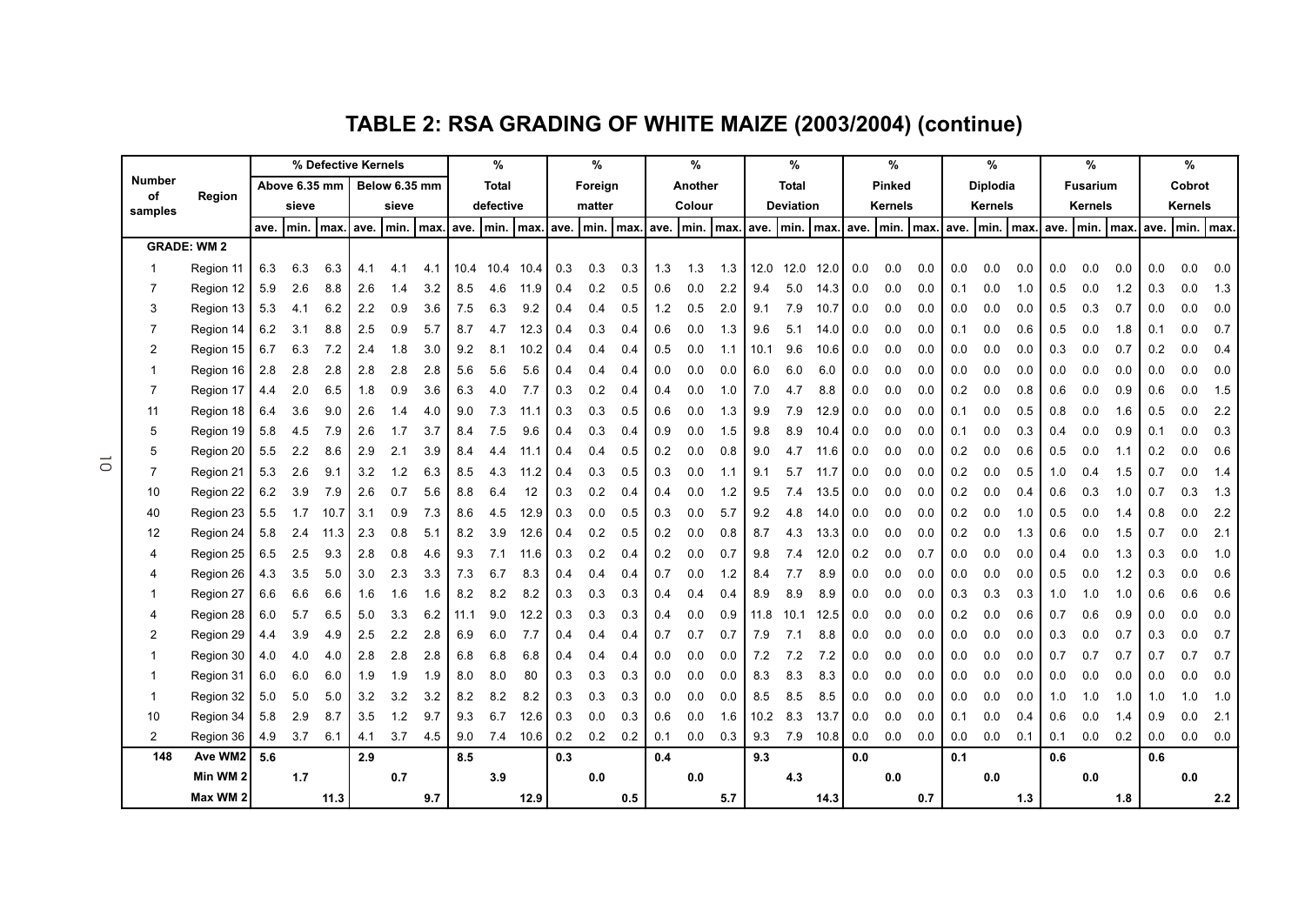## **TABLE 2: RSA GRADING OF WHITE MAIZE (2003/2004) (continue)**

|                |                     |      |                | % Defective Kernels |      |               |                                                                     |      | $\%$         |           |     | $\%$    |       |     | $\%$                                                         |     |      | $\%$             |           |     | %              |     |     | %               |     |      | %               |      |      | $\%$           |           |
|----------------|---------------------|------|----------------|---------------------|------|---------------|---------------------------------------------------------------------|------|--------------|-----------|-----|---------|-------|-----|--------------------------------------------------------------|-----|------|------------------|-----------|-----|----------------|-----|-----|-----------------|-----|------|-----------------|------|------|----------------|-----------|
| <b>Number</b>  |                     |      | Above 6.35 mm  |                     |      | Below 6.35 mm |                                                                     |      | <b>Total</b> |           |     | Foreign |       |     | Another                                                      |     |      | <b>Total</b>     |           |     | Pinked         |     |     | <b>Diplodia</b> |     |      | <b>Fusarium</b> |      |      | Cobrot         |           |
| of<br>samples  | Region              |      | sieve          |                     |      | sieve         |                                                                     |      | defective    |           |     | matter  |       |     | Colour                                                       |     |      | <b>Deviation</b> |           |     | <b>Kernels</b> |     |     | <b>Kernels</b>  |     |      | Kernels         |      |      | <b>Kernels</b> |           |
|                |                     |      |                |                     |      |               | ave.  min.  max. ave.  min.  max. ave.  min.  max. ave.  min.  max. |      |              |           |     |         |       |     | ave.   min.   max.   ave.   min.   max.   ave.   min.   max. |     |      |                  |           |     |                |     |     | ave. min. max   |     |      | ave. min. max.  |      |      | ave. min. max. |           |
|                | <b>GRADE: WM 3</b>  |      |                |                     |      |               |                                                                     |      |              |           |     |         |       |     |                                                              |     |      |                  |           |     |                |     |     |                 |     |      |                 |      |      |                |           |
| -1             | Region 13           |      | 13.2 13.2 13.2 |                     | 1.4  | 1.4           | 1.4                                                                 | 14.7 | 14.7         | 14.7      | 0.5 | 0.4     | 0.5   | 1.8 | 1.8                                                          | 1.8 | 17.0 | 17.0             | 17.0      | 0.0 | 0.0            | 0.0 | 0.0 | 0.0             | 0.0 | 1.1  | 1.1             | 1.1  | 0.4  | 0.4            | 0.4       |
| $\overline{2}$ | Region 14           | 11.1 | 10.1           | 12.1                | 3.0  | 1.4           | 4.6                                                                 | 14.1 | 13.5         | 14.7      | 0.6 | 0.5     | 0.7   | 1.3 | 1.3                                                          | 1.3 | 16.0 | 15.5             | 16.4      | 0.0 | 0.0            | 0.0 | 0.0 | 0.0             | 0.0 | 1.0  | 0.3             | 1.6  | 0.4  | 0.0            | 0.8       |
|                | Region 15           | 9.8  | 9.8            | 9.8                 | 3.3  | 3.3           | 3.3                                                                 | 13.1 | 13.1         | 13.1      | 0.5 | 0.5     | 0.5   | 0.0 | 0.0                                                          | 0.0 | 13.6 | 13.6             | 13.6      | 0.0 | 0.0            | 0.0 | 0.0 | 0.0             | 0.0 | 0.5  | 0.5             | 0.5  | 0.5  | 0.5            | 0.5       |
|                | Region 16           | 7.8  | 7.8            | 7.8                 | 3.6  | 3.6           | 3.6                                                                 | 11.4 | 11.4         | 11.4      | 0.6 | 0.6     | 0.6   | 0.0 | 0.0                                                          | 0.0 | 11.9 | 11.9             | 11.9      | 0.0 | 0.0            | 0.0 | 0.9 | 0.9             | 0.9 | 0.0  | 0.0             | 0.0  | 0.0  | 0.0            | 0.0       |
| 3              | Region 17           | 6.8  | 5.4            | 9.7                 | 3.3  | 1.1           | 4.5                                                                 | 10.1 | 6.5          | 13.9      | 0.5 | 0.3     | 0.6   | 0.6 | 0.0                                                          | 1.0 | 11.2 | 7.0              | 15.2      | 0.0 | 0.0            | 0.0 | 0.3 | 0.0             | 0.6 | 0.7  | 0.4             | 0.9  | 0.5  | 0.0            | 1.0       |
| 1              | Region 18           | 9.2  | 9.2            | 9.2                 | 5.7  | 5.7           | 5.7                                                                 | 14.9 | 14.9         | 14.9      | 0.5 | 0.5     | 0.5   | 1.3 | 1.3                                                          | 1.3 | 16.6 | 16.6             | 16.6      | 0.0 | 0.0            | 0.0 | 0.4 | 0.4             | 0.4 | 0.7  | 0.7             | 0.7  | 0.4  | 0.4            | 0.4       |
| $\overline{2}$ | Region 19           | 10.8 | 10.5 11.2      |                     | 3.6  | 1.9           | 5.3                                                                 | 14.4 | 13.1         | 15.7      | 0.5 | 0.5     | 0.6   | 0.7 | 0.0                                                          | 1.3 | 15.6 | 13.5             | 17.6      | 0.0 | 0.0            | 0.0 | 0.4 | 0.3             | 0.4 | 1.3  | 0.4             | 2.1  | 0.6  | 0.4            | 0.8       |
| 3              | Region 20           | 11.4 | 10.5           | 12.4                | 4.8  | 2.9           | 6.3                                                                 | 16.2 | 14.2         | 18.7      | 0.5 | 0.4     | 0.6   | 0.5 | 0.0                                                          | 1.0 | 17.2 | 15.2             | 20.3      | 0.0 | 0.0            | 0.0 | 0.1 | 0.0             | 0.4 | 0.7  | 0.4             | 1.0  | 0.4  | 0.0            | 0.7       |
| 1              | Region 21           | 12.6 | 12.6           | 12.6                | 2.9  | 2.9           | 2.9                                                                 | 15.5 | 15.5         | 15.5      | 0.3 | 0.3     | 0.3   | 0.0 | 0.0                                                          | 0.0 | 15.8 | 15.8             | 15.8      | 0.0 | 0.0            | 0.0 | 0.4 | 0.4             | 0.4 | 1.2  | 1.2             | 1.2  | 1.2  | 1.2            | 1.2       |
| 4              | Region 22           | 11.3 | 6.5            | 15.1                | 1.5  | 1.1           | 1.9                                                                 | 12.8 | 8.0          | 16.2      | 0.5 | 0.3     | 0.7   | 0.4 | 0.0                                                          | 1.7 | 13.7 | 8.6              | 18.3      | 0.0 | 0.0            | 0.0 | 0.5 | 0.3             | 0.7 | 1.2  | 1.0             | 1.4  | 2.2  | 1.5            | 2.8       |
| $\overline{2}$ | Region 23           | 6.9  | 2.9            | 10.8                | 1.9  | 1.5           | 2.3                                                                 | 8.7  | 4.4          | 13.1      | 0.4 | 0.3     | 0.6   | 0.0 | 0.0                                                          | 0.0 | 9.2  | 5.0              | 13.4      | 0.0 | 0.0            | 0.0 | 0.4 | 0.3             | 0.4 | 0.8  | 0.4             | 1.2  | 1.3  | 0.5            | 2.0       |
|                | Region 24           | 11.5 | 11.5           | 11.5                | 2.5  | 2.5           | 2.5                                                                 | 14.1 | 14.1         | 14.1      | 0.3 | 0.3     | 0.3   | 0.0 | 0.0                                                          | 0.0 | 14.4 | 14.4             | 14.4      | 0.0 | 0.0            | 0.0 | 0.7 | 0.7             | 0.7 | 1.0  | 1.0             | 1.0  | 1.4  | 1.4            | 1.4       |
|                | Region 27           |      | 16.2 16.2      | 16.2                | 3.3  | 3.3           | 3.3                                                                 | 19.5 | 19.5         | 19.5      | 0.4 | 0.4     | 0.4   | 0.0 | 0.0                                                          | 0.0 | 19.9 | 19.9             | 19.9      | 0.0 | 0.0            | 0.0 | 0.7 | 0.7             | 0.7 | 1.3  | 1.3             | 1.3  | 2.0  | 2.0            | 2.0       |
| 3              | Region 29           | 5.7  | 2.6            | 11.1                | 5.4  | 1.5           | 10.0                                                                | 11.1 | 4.0          | 15.9      | 0.4 | 0.3     | 0.6   | 0.1 | 0.0                                                          | 0.4 | 11.6 | 4.3              | 16.3      | 0.0 | 0.0            | 0.0 | 0.0 | 0.0             | 0.0 | 0.5  | 0.4             | 0.6  | 0.6  | 0.0            | 1.3       |
|                | Region 30           |      | 13.3 13.3 13.3 |                     | 1.2  | 1.2           | 1.2                                                                 | 14.5 | 14.5         | 14.5      | 0.3 | 0.3     | 0.3   | 0.0 | 0.0                                                          | 0.0 | 14.9 | 14.9             | 14.9      | 0.0 | 0.0            | 0.0 | 0.4 | 0.4             | 0.4 | 3.0  | 3.0             | 3.0  | 2.1  | 2.1            | 2.1       |
| -1             | Region 34           | 15.8 |                | 15.8 15.8           | 0.6  | 0.6           | 0.6                                                                 | 16.4 |              | 16.4 16.4 | 0.0 | 0.0     | 0.0   | 0.0 | 0.0                                                          | 0.0 | 16.4 |                  | 16.4 16.4 | 0.0 | 0.0            | 0.0 | 0.6 | 0.6             | 0.6 | 13.5 | 13.5            | 13.5 | 14.1 |                | 14.1 14.1 |
| 28             | Ave WM 3            | 10.1 |                |                     | 3.1  |               |                                                                     | 13.3 |              |           | 0.4 |         |       | 0.5 |                                                              |     | 14.2 |                  |           | 0.0 |                |     | 0.3 |                 |     | 1.4  |                 |      | 1.4  |                |           |
|                | Min WM 3            |      | 2.6            |                     |      | 0.6           |                                                                     |      | 4.0          |           |     | 0.0     |       |     | 0.0                                                          |     |      | 4.3              |           |     | 0.0            |     |     | 0.0             |     |      | 0.0             |      |      | 0.0            |           |
|                | Max WM 3            |      |                | 16.2                |      |               | 10.0                                                                |      |              | 19.5      |     |         | 0.7   |     |                                                              | 1.8 |      |                  | 20.3      |     |                | 0.0 |     |                 | 0.9 |      |                 | 13.5 |      |                | 14.1      |
|                | <b>GRADE: COM</b>   |      |                |                     |      |               |                                                                     |      |              |           |     |         |       |     |                                                              |     |      |                  |           |     |                |     |     |                 |     |      |                 |      |      |                |           |
|                | Region 12           |      | 13.2 13.2      | 13.2                | 6.5  | 6.5           | 6.5                                                                 | 19.7 | 19.7         | 19.7      | 0.8 | 0.8     | 0.8   | 1.2 | 1.2                                                          | 1.2 | 21.7 | 21.7             | 21.7      | 0.0 | 0.0            | 0.0 | 0.4 | 0.4             | 0.4 | 0.0  | 0.0             | 0.0  | 0.4  | 0.4            | 0.4       |
|                | Region 17           | 3.5  | 3.5            | 3.5                 | 1.2  | 1.2           | 1.2                                                                 | 4.7  | 4.7          | 4.7       | 1.2 | $1.2$   | 1.2   | 0.2 | 0.2                                                          | 0.2 | 6.1  | 6.1              | 6.1       | 0.0 | 0.0            | 0.0 | 0.4 | 0.4             | 0.4 | 0.4  | 0.4             | 0.4  | 0.8  | 0.8            | 0.8       |
| 1              | Region 20           |      | 14.4 14.4 14.4 |                     | 2.1  | 2.1           | 2.1                                                                 | 16.6 | 16.6         | 16.6      | 0.8 | 0.8     | 0.8   | 2.0 | 2.0                                                          | 2.0 | 19.4 | 19.4             | 19.4      | 0.0 | 0.0            | 0.0 | 0.4 | 0.4             | 0.4 | 2.1  | 2.1             | 2.1  | 0.7  | 0.7            | 0.7       |
| 1              | Region 23           |      | 27.2 27.2 27.2 |                     | 20.4 |               | 20.4 20.4                                                           | 47.5 |              | 47.5 47.5 | 0.4 | 0.4     | 0.4   | 0.0 | 0.0                                                          | 0.0 | 47.9 | 47.9             | 47.9      | 0.0 | 0.0            | 0.0 | 0.0 | 0.0             | 0.0 | 0.0  | $0.0\,$         | 0.0  | 0.0  | 0.0            | 0.0       |
| 4              | Ave COM             | 14.6 |                |                     | 7.6  |               |                                                                     | 22.1 |              |           | 0.8 |         |       | 0.8 |                                                              |     | 23.8 |                  |           | 0.0 |                |     | 0.3 |                 |     | 0.6  |                 |      | 0.5  |                |           |
|                | <b>Min COM</b>      |      | 3.5            |                     |      | $1.2$         |                                                                     |      | 4.7          |           |     | 0.4     |       |     | 0.0                                                          |     |      | 6.1              |           |     | 0.0            |     |     | 0.0             |     |      | 0.0             |      |      | 0.0            |           |
|                | <b>Max COM</b>      |      |                | 27.2                |      |               | 20.4                                                                |      |              | 47.5      |     |         | 1.2   |     |                                                              | 2.0 |      |                  | 47.9      |     |                | 0.0 |     |                 | 0.4 |      |                 | 2.1  |      |                | 0.8       |
|                | 599 Ave white maize | 4.0  |                |                     | 2.1  |               |                                                                     | 6.1  |              |           | 0.3 |         |       | 0.3 |                                                              |     | 6.7  |                  |           | 0.0 |                |     | 0.1 |                 |     | 0.4  |                 |      | 0.4  |                |           |
|                | Min white maize     |      | 0.6            |                     |      | 0.4           |                                                                     |      | 1.1          |           |     | $0.0\,$ |       |     | $0.0\,$                                                      |     |      | $1.3$            |           |     | $0.0\,$        |     |     | 0.0             |     |      | 0.0             |      |      | $\mathbf{0.0}$ |           |
|                | Max white maize     |      |                | 27.2                |      |               | 20.4                                                                |      |              | 47.5      |     |         | 1.2   |     |                                                              | 5.7 |      |                  | 47.9      |     |                | 1.3 |     |                 | 1.3 |      |                 | 13.5 |      |                | 14.1      |
| 900            | Ave maize           | 4.1  |                |                     | 2.2  |               |                                                                     | 6.3  |              |           | 0.3 |         |       | 0.3 |                                                              |     | 6.8  |                  |           | 0.1 |                |     | 0.1 |                 |     | 0.3  |                 |      | 0.3  |                |           |
|                | Min maize           |      | 0.5            |                     |      | 0.4           |                                                                     |      | $1.1$        |           |     | 0.0     |       |     | 0.0                                                          |     |      | $1.2$            |           |     | 0.0            |     |     | 0.0             |     |      | 0.0             |      |      | $0.0\,$        |           |
|                | Max maize           |      |                | 27.2                |      |               | 20.4                                                                |      |              | 47.5      |     |         | $1.2$ |     |                                                              | 5.7 |      |                  | 47.9      |     |                | 3.3 |     |                 | 1.6 |      |                 | 13.5 |      |                | 14.1      |

 $\equiv$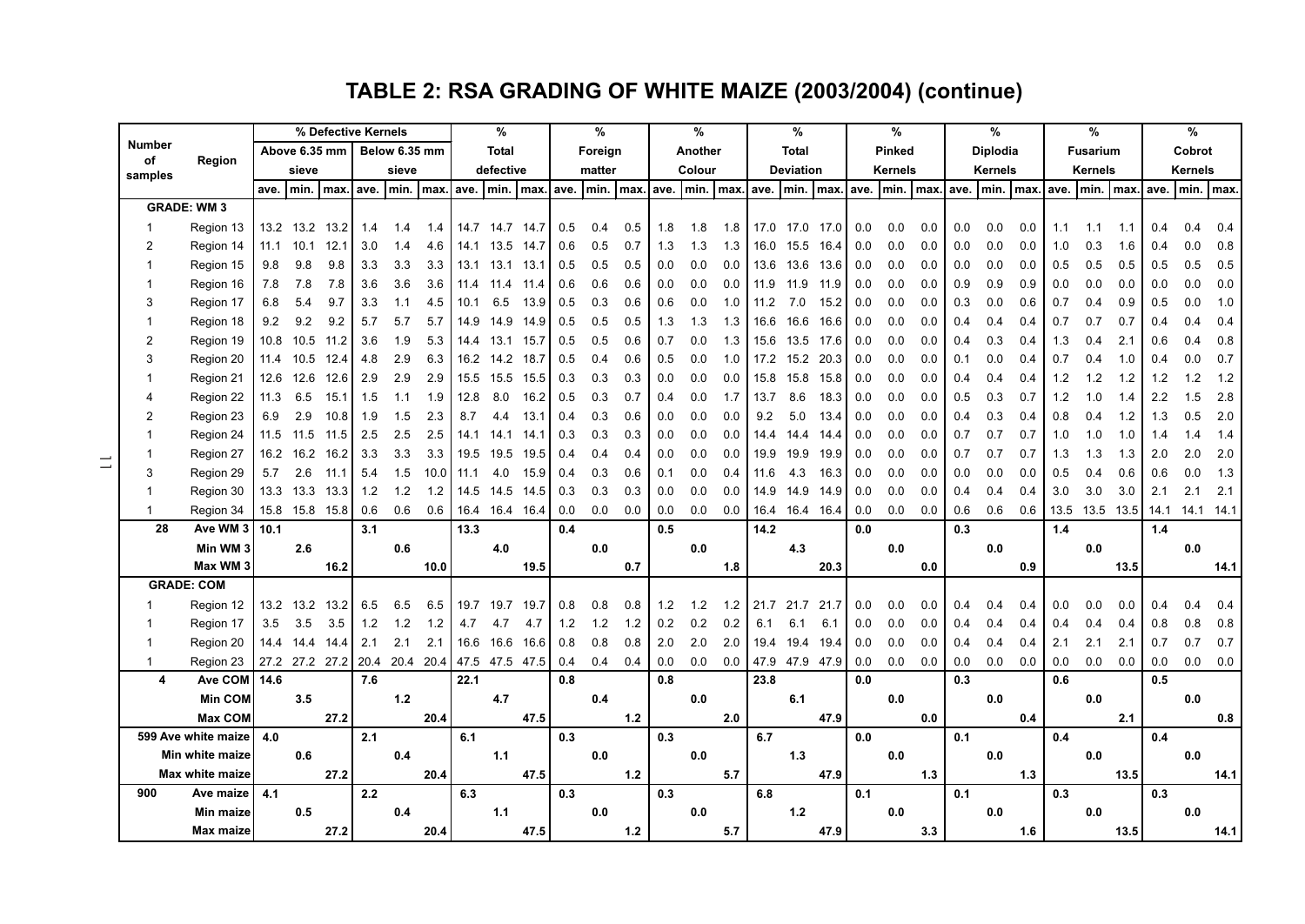## **TABLE 3: RSA GRADING OF YELLOW MAIZE (2003/2004)**

|                |                   |     |               | % Defective Kernels |      |               |      |     | %            |                           |     | %       |             |     | %             |     |     | %                |     |     | %                                              |     |     | %               |      |      | %               |      |      | %           |     |
|----------------|-------------------|-----|---------------|---------------------|------|---------------|------|-----|--------------|---------------------------|-----|---------|-------------|-----|---------------|-----|-----|------------------|-----|-----|------------------------------------------------|-----|-----|-----------------|------|------|-----------------|------|------|-------------|-----|
| Number         |                   |     | Above 6.35 mm |                     |      | Below 6.35 mm |      |     | <b>Total</b> |                           |     | Foreign |             |     | Another       |     |     | Total            |     |     | Pinked                                         |     |     | <b>Diplodia</b> |      |      | <b>Fusarium</b> |      |      | Cobrot      |     |
| of<br>samples  | Region            |     | sieve         |                     |      | sieve         |      |     | defective    |                           |     | matter  |             |     | Colour        |     |     | <b>Deviation</b> |     |     | Kernels                                        |     |     | <b>Kernels</b>  |      |      | <b>Kernels</b>  |      |      | Kernels     |     |
|                |                   |     | ave. min.     | max.                | ave. | min.          | max. |     |              | ave.   min.   max.   ave. |     |         | min.   max. |     | ave. min. max |     |     |                  |     |     | ave.   min.   max.   ave.   min.   max.   ave. |     |     | min.            | max. | ave. | min.            | max. | ave. | min.   max. |     |
|                | <b>GRADE: YM1</b> |     |               |                     |      |               |      |     |              |                           |     |         |             |     |               |     |     |                  |     |     |                                                |     |     |                 |      |      |                 |      |      |             |     |
| 8              | Region 10         | 1.1 | 0.6           | 2.9                 | 1.0  | 0.5           | 2.7  | 2.0 | 1.2          | 5.7                       | 0.2 | 0.1     | 0.2         | 0.0 | 0.0           | 0.1 | 2.2 | 1.2              | 5.9 | 0.1 | 0.0                                            | 0.8 | 0.0 | 0.0             | 0.0  | 0.0  | 0.0             | 0.1  | 0.0  | 0.0         | 0.0 |
| 25             | Region 11         | 2.0 | 0.7           | 3.9                 | 2.2  | 1.2           | 3.6  | 4.2 | 2.2          | 6.3                       | 0.3 | 0.2     | 0.3         | 0.1 | 0.0           | 0.8 | 4.6 | 2.4              | 6.6 | 0.0 | 0.0                                            | 0.0 | 0.0 | 0.0             | 0.3  | 0.0  | 0.0             | 0.3  | 0.0  | 0.0         | 0.3 |
| 8              | Region 12         | 4.1 | 3.0           | 6.0                 | 2.2  | 1.3           | 3.3  | 6.3 | 4.3          | 8.6                       | 0.3 | 0.2     | 0.3         | 0.0 | 0.0           | 0.0 | 6.6 | 4.5              | 8.9 | 0.3 | 0.0                                            | 2.1 | 0.0 | 0.0             | 0.0  | 0.1  | 0.0             | 0.4  | 0.0  | 0.0         | 0.0 |
| 5              | Region 13         | 3.6 | 2.6           | 5.3                 | 1.7  | 1.4           | 1.8  | 5.2 | 4.2          | 7.0                       | 0.3 | 0.2     | 0.3         | 0.3 | 0.0           | 0.9 | 5.8 | 4.4              | 7.3 | 0.0 | 0.0                                            | 0.0 | 0.0 | 0.0             | 0.0  | 0.0  | 0.0             | 0.0  | 0.0  | 0.0         | 0.0 |
| 7              | Region 14         | 4.0 | 3.0           | 5.2                 | 1.9  | 1.3           | 3.5  | 5.9 | 4.3          | 8.2                       | 0.3 | 0.2     | 0.3         | 0.0 | 0.0           | 0.0 | 6.1 | 4.6              | 8.6 | 0.8 | 0.0                                            | 2.1 | 0.0 | 0.0             | 0.0  | 0.0  | 0.0             | 0.0  | 0.0  | 0.0         | 0.0 |
| 3              | Region 15         | 3.5 | 2.9           | 4.1                 | 1.9  | 1.7           | 2.1  | 5.3 | 4.6          | 6.2                       | 0.3 | 0.3     | 0.3         | 0.0 | 0.0           | 0.0 | 5.6 | 4.9              | 6.5 | 0.6 | 0.0                                            | 1.8 | 0.0 | 0.0             | 0.0  | 0.0  | 0.0             | 0.0  | 0.0  | 0.0         | 0.0 |
| $\mathbf{1}$   | Region 16         | 3.8 | 3.8           | 3.8                 | 1.8  | 1.8           | 1.8  | 5.6 | 5.6          | 5.6                       | 0.3 | 0.3     | 0.3         | 0.0 | 0.0           | 0.0 | 5.8 | 5.8              | 5.8 | 0.0 | 0.0                                            | 0.0 | 0.0 | 0.0             | 0.0  | 0.0  | 0.0             | 0.0  | 0.0  | 0.0         | 0.0 |
| 4              | Region 17         | 4.2 | 2.8           | 5.4                 | 1.9  | 1.3           | 2.7  | 6.1 | 4.5          | 8.0                       | 0.2 | 0.2     | 0.3         | 0.2 | 0.0           | 0.8 | 6.5 | 4.8              | 8.3 | 0.3 | 0.0                                            | 1.0 | 0.1 | 0.0             | 0.3  | 0.3  | 0.0             | 0.7  | 0.3  | 0.0         | 0.7 |
| 8              | Region 18         | 3.9 | 3.0           | 4.5                 | 1.9  | 1.3           | 3.1  | 5.9 | 4.7          | 7.3                       | 0.3 | 0.2     | 0.3         | 0.2 | 0.0           | 1.3 | 6.4 | 5.0              | 8.2 | 0.0 | 0.0                                            | 0.0 | 0.1 | 0.0             | 0.4  | 0.2  | 0.0             | 0.7  | 0.5  | 0.0         | 1.4 |
| 5              | Region 19         | 3.8 | 2.8           | 4.6                 | 2.0  | 1.7           | 2.8  | 5.9 | 4.5          | 6.8                       | 0.3 | 0.2     | 0.4         | 0.0 | 0.0           | 0.0 | 6.2 | 4.8              | 7.1 | 0.5 | 0.0                                            | 1.3 | 0.0 | 0.0             | 0.0  | 0.0  | 0.0             | 0.0  | 0.0  | 0.0         | 0.0 |
| 3              | Region 20         | 4.2 | 2.5           | 5.8                 | 2.0  | 0.7           | 2.9  | 6.2 | 3.2          | 8.3                       | 0.3 | 0.3     | 0.3         | 0.0 | 0.0           | 0.0 | 6.5 | 3.5              | 8.6 | 0.9 | 0.0                                            | 1.3 | 0.0 | 0.0             | 0.0  | 0.0  | 0.0             | 0.0  | 0.0  | 0.0         | 0.0 |
| 1              | Region 21         | 1.8 | 1.8           | 1.8                 | 2.2  | 2.2           | 2.2  | 4.0 | 4.0          | 4.0                       | 0.0 | 0.0     | 0.0         | 0.2 | 0.2           | 0.2 | 4.2 | 4.2              | 4.2 | 0.0 | 0.0                                            | 0.0 | 0.2 | 0.0             | 0.2  | 0.2  | 0.0             | 0.2  | 0.3  | 0.0         | 0.3 |
| 6              | Region 22         | 3.0 | 1.2           | 3.8                 | 1.5  | 0.9           | 1.8  | 4.5 | 2.9          | 5.6                       | 0.3 | 0.2     | 0.3         | 0.3 | 0.0           | 1.4 | 5.1 | 3.2              | 7.0 | 0.0 | 0.0                                            | 0.0 | 0.1 | 0.0             | 0.3  | 0.1  | 0.0             | 0.3  | 0.2  | 0.0         | 0.7 |
| 18             | Region 23         | 3.1 | 1.1           | 5.3                 | 1.9  | 1.0           | 2.8  | 5.1 | 2.2          | 7.3                       | 0.2 | 0.2     | 0.3         | 0.2 | 0.0           | 1.3 | 5.5 | 2.4              | 8.4 | 0.5 | 0.0                                            | 2.5 | 0.0 | 0.0             | 0.2  | 0.0  | 0.0             | 0.3  | 0.2  | 0.0         | 0.7 |
| 13             | Region 24         | 2.7 | 1.3           | 4.7                 | 1.8  | 0.8           | 2.6  | 4.5 | 2.0          | 5.7                       | 0.3 | 0.2     | 0.3         | 0.2 | 0.0           | 0.8 | 5.0 | 2.6              | 6.7 | 0.3 | 0.0                                            | 1.5 | 0.0 | 0.0             | 0.3  | 0.1  | 0.0             | 0.4  | 0.2  | 0.0         | 0.4 |
| 15             | Region 25         | 3.0 | 1.8           | 4.5                 | 1.9  | 0.9           | 3.8  | 4.9 | 3.2          | 6.6                       | 0.3 | 0.2     | 0.3         | 0.1 | 0.0           | 0.4 | 5.2 | 3.9              | 6.8 | 0.4 | 0.0                                            | 1.9 | 0.0 | 0.0             | 0.0  | 0.1  | 0.0             | 0.8  | 0.0  | 0.0         | 0.3 |
| 18             | Region 26         | 3.5 | 1.7           | 5.2                 | 2.0  | 1.3           | 2.8  | 5.5 | 4.0          | 8.0                       | 0.3 | 0.2     | 0.3         | 0.3 | 0.0           | 1.2 | 6.1 | 4.8              | 8.3 | 0.4 | 0.0                                            | 3.3 | 0.0 | 0.0             | 0.0  | 0.0  | 0.0             | 0.6  | 0.1  | 0.0         | 0.7 |
| 10             | Region 27         | 2.9 | 1.8           | 4.4                 | 1.9  | 1.1           | 3.3  | 4.8 | 3.2          | 7.7                       | 0.3 | 0.2     | 0.3         | 0.0 | 0.0           | 0.3 | 5.1 | 3.8              | 7.9 | 0.5 | 0.0                                            | 1.7 | 0.0 | 0.0             | 0.3  | 0.3  | 0.0             | 0.6  | 0.2  | 0.0         | 0.7 |
| 19             | Region 28         | 3.4 | 2.3           | 5.7                 | 2.4  | 1.5           | 3.9  | 5.8 | 4.3          | 8.4                       | 0.2 | 0.2     | 0.3         | 0.1 | 0.0           | 1.0 | 6.1 | 4.5              | 8.6 | 0.4 | 0.0                                            | 1.9 | 0.0 | 0.0             | 0.3  | 0.1  | 0.0             | 0.9  | 0.0  | 0.0         | 0.4 |
| 12             | Region 29         | 3.7 | 2.7           | 4.5                 | 1.9  | 1.1           | 3.3  | 5.5 | 4.4          | 7.4                       | 0.3 | 0.2     | 0.3         | 0.1 | 0.0           | 0.6 | 5.8 | 4.6              | 7.7 | 0.2 | 0.0                                            | 1.2 | 0.0 | 0.0             | 0.0  | 0.0  | 0.0             | 0.0  | 0.1  | 0.0         | 0.6 |
| 3              | Region 30         | 4.7 | 3.8           | 6.3                 | 2.1  | 1.8           | 2.7  | 6.8 | 5.6          | 8.1                       | 0.3 | 0.3     | 0.3         | 0.0 | 0.0           | 0.0 | 7.1 | 5.9              | 8.4 | 1.2 | 0.0                                            | 2.1 | 0.0 | 0.0             | 0.0  | 0.0  | 0.0             | 0.0  | 0.2  | 0.0         | 0.3 |
| $\overline{7}$ | Region 32         | 2.7 | 1.2           | 5.0                 | 1.9  | 1.7           | 2.6  | 4.6 | 3.0          | 7.6                       | 0.3 | 0.2     | 0.3         | 0.0 | 0.0           | 0.0 | 4.9 | 3.3              | 7.8 | 1.0 | 0.0                                            | 1.4 | 0.0 | 0.0             | 0.0  | 0.2  | 0.0             | 0.7  | 0.0  | 0.0         | 0.0 |
| 18             | Region 34         | 2.4 | 0.9           | 4.8                 | 2.1  | 1.1           | 3.7  | 4.5 | 3.0          | 6.9                       | 0.3 | 0.2     | 0.3         | 0.1 | 0.0           | 1.1 | 4.9 | 3.3              | 7.1 | 0.7 | 0.0                                            | 1.7 | 0.0 | 0.0             | 0.3  | 0.1  | 0.0             | 0.4  | 0.2  | 0.0         | 0.7 |
| $\overline{7}$ | Region 35         | 3.9 | 3.0           | 4.4                 | 1.9  | 1.2           | 2.7  | 5.7 | 4.2          | 7.1                       | 0.3 | 0.2     | 0.3         | 0.0 | 0.0           | 0.0 | 6.0 | 4.5              | 7.4 | 0.0 | 0.0                                            | 0.0 | 0.0 | 0.0             | 0.0  | 0.0  | 0.0             | 0.0  | 0.0  | 0.0         | 0.0 |
| 1              | Region 36         | 0.5 | 0.5           | 0.5                 | 1.5  | 1.5           | 1.5  | 2.1 | 2.1          | 2.1                       | 0.2 | 0.2     | 0.2         | 0.0 | 0.0           | 0.0 | 2.2 | 2.2              | 2.2 | 0.0 | 0.0                                            | 0.0 | 0.0 | 0.0             | 0.0  | 0.0  | 0.0             | 0.0  | 0.0  | 0.0         | 0.0 |
| 225            | Ave YM 1          | 3.1 |               |                     | 2.0  |               |      | 5.0 |              |                           | 0.3 |         |             | 0.1 |               |     | 5.4 |                  |     | 0.4 |                                                |     | 0.0 |                 |      | 0.1  |                 |      | 0.1  |             |     |
|                | Min YM 1          |     | 0.5           |                     |      | 0.5           |      |     | $1.2$        |                           |     | 0.0     |             |     | 0.0           |     |     | $1.2$            |     |     | 0.0                                            |     |     | 0.0             |      |      | 0.0             |      |      | 0.0         |     |
|                | Max YM 1          |     |               | 6.3                 |      |               | 3.9  |     |              | 8.6                       |     |         | 0.4         |     |               | 1.4 |     |                  | 8.9 |     |                                                | 3.3 |     |                 | 0.4  |      |                 | 0.9  |      |             | 1.4 |

 $\vec{z}$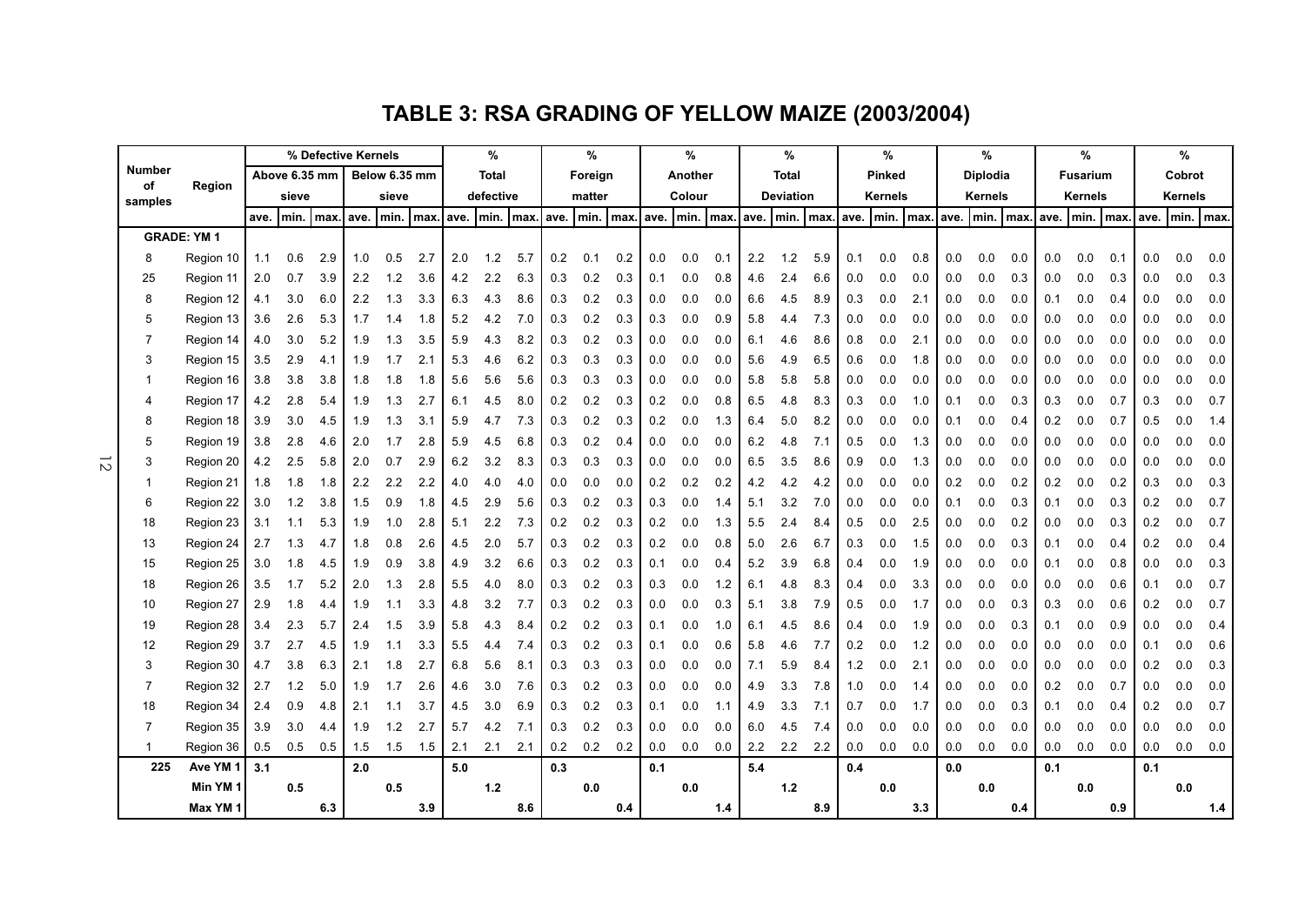|                     |                     |      |               | % Defective Kernels |     |               |     |      | %              |           |     | $\%$    |     |     | %       |     |      | %                |                |     | %                                                                                                                                                                                          |     |     | %               |     |     | %               |     |     | %              |     |
|---------------------|---------------------|------|---------------|---------------------|-----|---------------|-----|------|----------------|-----------|-----|---------|-----|-----|---------|-----|------|------------------|----------------|-----|--------------------------------------------------------------------------------------------------------------------------------------------------------------------------------------------|-----|-----|-----------------|-----|-----|-----------------|-----|-----|----------------|-----|
| <b>Number</b><br>оf |                     |      | Above 6.35 mm |                     |     | Below 6.35 mm |     |      | <b>Total</b>   |           |     | Foreign |     |     | Another |     |      | <b>Total</b>     |                |     | Pinked                                                                                                                                                                                     |     |     | <b>Diplodia</b> |     |     | <b>Fusarium</b> |     |     | Cobrot         |     |
| samples             | Region              |      | sieve         |                     |     | sieve         |     |      | defective      |           |     | matter  |     |     | Colour  |     |      | <b>Deviation</b> |                |     | <b>Kernels</b>                                                                                                                                                                             |     |     | <b>Kernels</b>  |     |     | <b>Kernels</b>  |     |     | <b>Kernels</b> |     |
|                     |                     |      |               |                     |     |               |     |      |                |           |     |         |     |     |         |     |      |                  |                |     | ave.  min.  max. ave.  min.  max. ave.  min.  max. ave.  min.  max. ave.  min.  max. ave.  min.  max. ave.  min.  max. ave.  min.  max. ave.  min.  max. ave.  min.  max. ave.  min.  max. |     |     |                 |     |     |                 |     |     |                |     |
|                     | <b>GRADE: YM2</b>   |      |               |                     |     |               |     |      |                |           |     |         |     |     |         |     |      |                  |                |     |                                                                                                                                                                                            |     |     |                 |     |     |                 |     |     |                |     |
|                     | Region 11           | 5.6  | 5.6           | 5.6                 | 3.2 | 3.2           | 3.2 | 8.8  | 8.8            | 8.8       | 0.3 | 0.3     | 0.3 | 0.0 | 0.0     | 0.0 | 9.1  | 9.1              | 9.1            | 0.0 | 0.0                                                                                                                                                                                        | 0.0 | 0.0 | 0.0             | 0.0 | 0.0 | 0.0             | 0.0 | 0.0 | 0.0            | 0.0 |
| 3                   | Region 13           | 8.1  | 6.0           | 10.3                | 4.2 | 3.5           | 5.0 | 12.3 | 10.0           | 15.3      | 0.4 | 0.3     | 0.5 | 0.3 | 0.0     | 1.0 | 13.0 | 10.3             | 16.8           | 0.3 | 0.0                                                                                                                                                                                        | 1.0 | 0.1 | 0.0             | 0.4 | 0.5 | 0.0             | 1.0 | 0.4 | 0.0            | 0.7 |
| 3                   | Region 14           | 7.7  | 4.1           | 11.8                | 2.0 | 1.2           | 3.2 | 9.7  | 5.8            | 13.0      | 0.4 | 0.3     | 0.4 | 0.0 | 0.0     | 0.0 | 10.1 | 6.2              | 13.4           | 0.3 | 0.0                                                                                                                                                                                        | 1.0 | 0.0 | 0.0             | 0.0 | 0.2 | 0.0             | 0.7 | 0.0 | 0.0            | 0.0 |
| 3                   | Region 15           | 7.5  | 5.9           | 10.2                | 4.0 | 3.3           | 5.0 | 11.5 | 9.6            | 15.2      | 0.4 | 0.3     | 0.5 | 0.0 | 0.0     | 0.0 | 11.9 | 9.9              | 15.7           | 0.4 | 0.0                                                                                                                                                                                        | 1.2 | 0.0 | 0.0             | 0.0 | 0.6 | 0.0             | 1.0 | 0.4 | 0.0            | 0.7 |
| 2                   | Region 16           | 7.3  | 5.3           | 9.3                 | 2.6 | 2.0           | 3.2 | 9.9  | 8.6            | 11.3      | 0.4 | 0.3     | 0.4 | 0.0 | 0.0     | 0.0 | 10.3 | 9.0              | 11.7           | 0.0 | 0.0                                                                                                                                                                                        | 0.0 | 0.4 | 0.0             | 0.8 | 0.4 | 0.0             | 0.8 | 0.0 | 0.0            | 0.0 |
| 9                   | Region 17           | 7.2  | 2.3           | 10.6                | 1.9 | 0.8           | 3.6 | 9.1  | 3.5            | 13.0      | 0.3 | 0.0     | 0.4 | 0.4 | 0.0     | 1.0 | 9.7  | 4.2              | 14.4           | 0.5 | 0.0                                                                                                                                                                                        | 2.1 | 0.3 | 0.0             | 1.6 | 0.4 | 0.0             | 2.1 | 0.8 | 0.0            | 3.7 |
| 6                   | Region 18           | 6.2  | 4.1           | 9.0                 | 2.6 | 1.6           | 3.6 | 8.8  | 5.8            | 12.6      | 0.4 | 0.3     | 0.4 | 0.3 | 0.0     | 0.7 | 9.5  | 6.6              | 13.0           | 0.0 | 0.0                                                                                                                                                                                        | 0.0 | 0.2 | 0.0             | 0.7 | 0.6 | 0.0             | 1.4 | 1.0 | 0.3            | 2.8 |
|                     | Region 19           | 7.4  | 4.0           | 10.2                | 2.9 | 1.8           | 4.3 | 10.3 | 5.8            | 14.5      | 0.4 | 0.3     | 0.4 | 0.3 | 0.0     | 1.0 | 10.9 | 6.2              | 15.9           | 0.0 | 0.0                                                                                                                                                                                        | 0.0 | 0.0 | 0.0             | 0.0 | 0.3 | 0.0             | 0.7 | 0.0 | 0.0            | 0.0 |
| 4                   | Region 20           | 7.1  | 6.2           | 7.8                 | 2.7 | 1.5           | 3.5 | 9.8  | 8.6            | 11.4      | 0.4 | 0.3     | 0.4 | 0.0 | 0.0     | 0.0 | 10.1 | 9.0              | 11.8           | 0.0 | 0.0                                                                                                                                                                                        | 0.0 | 0.0 | 0.0             | 0.0 | 0.6 | 0.0             | 1.1 | 0.2 | 0.0            | 0.7 |
| 2                   | Region 22           | 12.3 | 8.4           | 16.2                | 1.9 | 1.3           | 2.5 | 14.2 |                | 10.9 17.6 | 0.3 | 0.2     | 0.3 | 0.0 | 0.0     | 0.0 | 14.5 | 11.2             | 17.9           | 0.0 | 0.0                                                                                                                                                                                        | 0.0 | 0.3 | 0.3             | 0.3 | 0.6 | 0.5             | 0.7 | 0.9 | 0.3            | 1.4 |
|                     | Region 23           | 6.2  | 2.9           | 8.8                 | 3.0 | 1.0           | 4.4 | 9.2  | 7.3            | 10.4      | 0.3 | 0.3     | 0.4 | 1.3 | 0.0     | 5.0 | 10.9 | 9.8              | 12.5           | 0.1 | 0.0                                                                                                                                                                                        | 0.5 | 0.1 | 0.0             | 0.4 | 0.3 | 0.0             | 0.7 | 0.7 | 0.0            | 1.8 |
|                     | Region 24           | 5.0  | 1.4           | 11.2                | 3.6 | 1.5           | 6.1 | 8.6  | 5.6            | 12.8      | 0.3 | 0.3     | 0.3 | 0.5 | 0.0     | 0.8 | 9.4  | 6.2              | 13.8           | 0.3 | 0.0                                                                                                                                                                                        | 1.1 | 0.2 | 0.0             | 0.3 | 0.2 | 0.0             | 0.4 | 0.5 | 0.0            | 1.2 |
| 6                   | Region 26           | 6.0  | 2.6           | 9.4                 | 3.8 | 1.7           | 7.3 | 9.7  | 6.7            | 12.0      | 0.3 | 0.3     | 0.4 | 0.6 | 0.0     | 2.4 | 10.7 | 6.9              | 14.6           | 0.5 | 0.0                                                                                                                                                                                        | 1.8 | 0.0 | 0.0             | 0.0 | 0.2 | 0.0             | 0.7 | 0.2 | 0.0            | 0.9 |
| 3                   | Region 27           | 6.3  | 3.3           | 9.3                 | 4.7 | 1.2           | 8.7 | 11.1 | 4.6            | 18.0      | 0.4 | 0.3     | 0.4 | 1.0 | 0.0     | 2.9 | 12.4 | 7.7              | 18.4           | 0.0 | 0.0                                                                                                                                                                                        | 0.0 | 0.0 | 0.0             | 0.0 | 0.9 | 0.3             | 1.4 | 0.6 | 0.0            | 1.4 |
| 8                   | Region 28           | 7.1  | 5.0           | 8.9                 | 3.9 | 3.0           | 5.2 | 11.0 | 9.3            | 13.6      | 0.3 | 0.2     | 0.4 | 0.2 | 0.0     | 1.6 | 11.5 | 9.6              | 14.4           | 0.5 | 0.0                                                                                                                                                                                        | 3.0 | 0.4 | 0.0             | 0.9 | 0.3 | 0.0             | 0.9 | 0.1 | 0.0            | 0.5 |
|                     | Region 29           | 6.2  | 6.2           | 6.2                 | 3.6 | 3.6           | 3.6 | 9.8  | 9.8            | 9.8       | 0.3 | 0.3     | 0.3 | 0.8 | 0.0     | 0.8 | 10.8 | 10.8             | 10.8           | 0.0 | 0.0                                                                                                                                                                                        | 0.0 | 0.0 | 0.0             | 0.0 | 0.0 | 0.0             | 0.0 | 0.0 | 0.0            | 0.0 |
|                     | Region 34           | 10.0 | 2.8           | 18.0                | 1.5 | 0.8           | 2.5 | 11.5 | 4.4            | 19.1      | 0.2 | 0.1     | 0.4 | 0.8 | 0.0     | 2.4 | 12.6 | 7.1              | 19.3           | 0.8 | 0.0                                                                                                                                                                                        | 1.4 | 0.3 | 0.0             | 0.8 | 0.3 | 0.0             | 1.3 | 1.3 | 0.5            | 1.9 |
|                     | Region 36           | 6.2  | 6.2           | 6.2                 | 4.4 | 4.4           | 4.4 |      | 10.6 10.6 10.6 |           | 0.2 | 0.2     | 0.2 | 0.0 | 0.0     | 0.0 |      |                  | 10.8 10.8 10.8 | 0.0 | 0.0                                                                                                                                                                                        | 0.0 | 0.0 | 0.0             | 0.0 | 0.0 | 0.0             | 0.0 | 0.0 | 0.0            | 0.0 |
| 68                  | Ave YM 2            | 7.1  |               |                     | 3.0 |               |     | 10.1 |                |           | 0.3 |         |     | 0.4 |         |     | 10.9 |                  |                | 0.3 |                                                                                                                                                                                            |     | 0.2 |                 |     | 0.4 |                 |     | 0.5 |                |     |
|                     | Min YM <sub>2</sub> |      | 1.4           |                     |     | 0.8           |     |      | 3.5            |           |     | 0.0     |     |     | 0.0     |     |      | 4.2              |                |     | 0.0                                                                                                                                                                                        |     |     | 0.0             |     |     | 0.0             |     |     | 0.0            |     |
|                     | Max YM 2            |      |               | 18.0                |     |               | 8.7 |      |                | 19.1      |     |         | 0.5 |     |         | 5.0 |      |                  | 19.3           |     |                                                                                                                                                                                            | 3.0 |     |                 | 1.6 |     |                 | 2.1 |     |                | 3.7 |

## **TABLE 3: RSA GRADING OF YELLOW MAIZE (2003/2004) (continue)**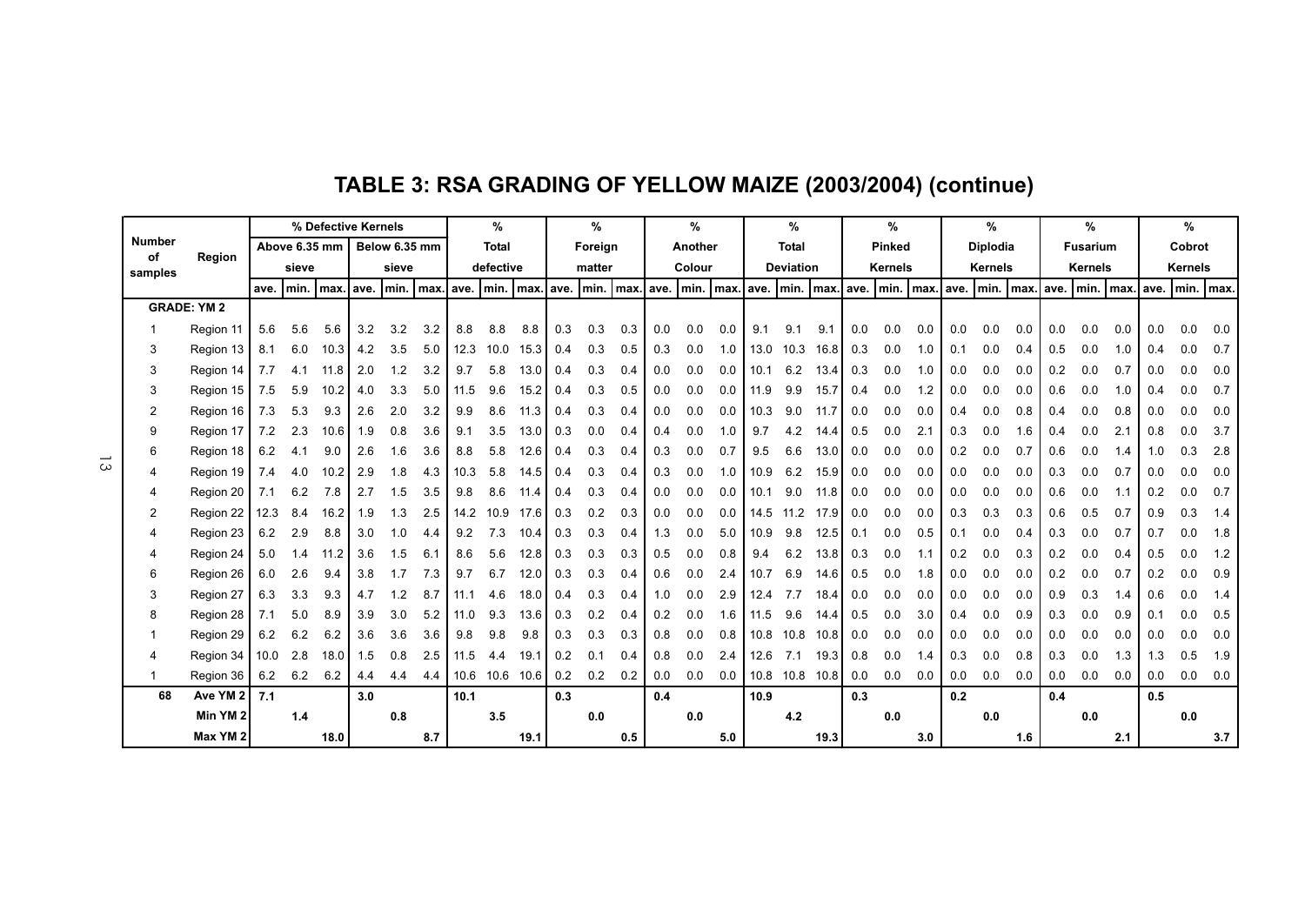|                     |                          |     |            | % Defective Kernels |     |               |      |      | %              |      |     | $\%$    |       |     | %                                                                                                                            |     |      | %                |                |     | %              |     |     | $\frac{9}{6}$   |     |     | $\frac{9}{6}$                                              |      |     | $\frac{9}{6}$ |      |
|---------------------|--------------------------|-----|------------|---------------------|-----|---------------|------|------|----------------|------|-----|---------|-------|-----|------------------------------------------------------------------------------------------------------------------------------|-----|------|------------------|----------------|-----|----------------|-----|-----|-----------------|-----|-----|------------------------------------------------------------|------|-----|---------------|------|
| <b>Number</b><br>of | Region                   |     |            | Above 6.35 mm       |     | Below 6.35 mm |      |      | <b>Total</b>   |      |     | Foreign |       |     | Another                                                                                                                      |     |      | <b>Total</b>     |                |     | <b>Pinked</b>  |     |     | <b>Diplodia</b> |     |     | <b>Fusarium</b>                                            |      |     | Cobrot        |      |
| samples             |                          |     | sieve      |                     |     | sieve         |      |      | defective      |      |     | matter  |       |     | Colour                                                                                                                       |     |      | <b>Deviation</b> |                |     | <b>Kernels</b> |     |     | <b>Kernels</b>  |     |     | <b>Kernels</b>                                             |      |     | Kernels       |      |
|                     |                          |     |            |                     |     |               |      |      |                |      |     |         |       |     | ave. [min. [max.] ave. [min. [max.] ave. [min. [max.] ave. [min. [max.] ave. [min. [max.] ave. [min. [max.] ave. [min. [max. |     |      |                  |                |     |                |     |     |                 |     |     | ave.   min.   max.  ave.   min.   max.  ave.   min.   max. |      |     |               |      |
|                     | <b>GRADE: YM 3</b>       |     |            |                     |     |               |      |      |                |      |     |         |       |     |                                                                                                                              |     |      |                  |                |     |                |     |     |                 |     |     |                                                            |      |     |               |      |
|                     | Region 12                |     | 21.6 21.6  | 21.6                | 4.1 | 4.1           | 4.1  | 25.7 | 25.7           | 25.7 | 0.4 | 0.4     | 0.4   | 0.0 | 0.0                                                                                                                          | 0.0 |      |                  | 26.1 26.1 26.1 | 0.0 | 0.0            | 0.0 | 0.0 | 0.0             | 0.0 | 1.0 | 1.0                                                        | 1.0  | 1.6 | 1.6           | 1.6  |
|                     | Region 14                | 5.7 | 5.7        | 5.7                 | 2.1 | 2.1           | 2.1  | 7.8  | 7.8            | 7.8  | 0.6 | 0.6     | 0.6   | 1.7 | 1.7                                                                                                                          | 1.7 | 10.0 |                  | 10.0 10.0      | 0.0 | 0.0            | 0.0 | 0.0 | 0.0             | 0.0 | 0.3 | 0.3                                                        | 0.3  | 0.0 | 0.0           | 0.0  |
|                     | Region 18                |     | 21.1 21.1  | 21.1                | 4.1 | 4.1           | 4.1  |      | 25.2 25.2 25.2 |      | 0.6 | 0.6     | 0.6   | 0.0 | 0.0                                                                                                                          | 0.0 |      |                  | 25.8 25.8 25.8 | 0.0 | 0.0            | 0.0 | 0.0 | 0.0             | 0.0 | 1.2 | 1.2                                                        | 1.2  | 0.7 | 0.7           | 0.7  |
| $\overline{2}$      | Region 20                |     | $11.3$ 8.1 | 14.4                | 3.3 | 1.2           | 5.4  |      | 14.6 9.3       | 19.8 | 0.7 | 0.6     | 0.7   | 0.0 | 0.0                                                                                                                          | 0.0 |      |                  | 15.2 10.0 20.5 | 0.0 | 0.0            | 0.0 | 0.5 | 0.0             | 1.1 | 0.8 | 0.5                                                        | 1.1  | 0.2 | 0.0           | 0.4  |
|                     | Region 28                |     |            | 14.4 14.4 14.4      | 6.2 | 6.2           | 6.2  |      | 20.6 20.6 20.6 |      | 0.3 | 0.3     | 0.3   | 0.0 | 0.0                                                                                                                          | 0.0 |      |                  | 21.0 21.0 21.0 | 0.0 | 0.0            | 0.0 | 0.4 | 0.4             | 0.4 | 0.6 | 0.6                                                        | 0.6  | 0.0 | 0.0           | 0.0  |
| 6                   | Ave YM 3 14.2            |     |            |                     | 3.9 |               |      | 18.1 |                |      | 0.5 |         |       | 0.3 |                                                                                                                              |     | 18.9 |                  |                | 0.0 |                |     | 0.2 |                 |     | 0.8 |                                                            |      | 0.4 |               |      |
|                     | Min YM 3                 |     | 5.7        |                     |     | 1.2           |      |      | 7.8            |      |     | 0.3     |       |     | 0.0                                                                                                                          |     |      | 10.0             |                |     | 0.0            |     |     | 0.0             |     |     | 0.3                                                        |      |     | 0.0           |      |
|                     | Max YM 3                 |     |            | 21.6                |     |               | 6.2  |      |                | 25.7 |     |         | 0.7   |     |                                                                                                                              | 1.7 |      |                  | 26.1           |     |                | 0.0 |     |                 | 1.1 |     |                                                            | 1.2  |     |               | 1.6  |
|                     | <b>GRADE: COM</b>        |     |            |                     |     |               |      |      |                |      |     |         |       |     |                                                                                                                              |     |      |                  |                |     |                |     |     |                 |     |     |                                                            |      |     |               |      |
|                     | Region 19                | 7.5 | 7.5        | 7.5                 | 2.0 | 2.0           | 2.0  | 9.5  | 9.5            | 9.5  | 0.4 | 0.4     | 0.4   | 5.3 | 5.3                                                                                                                          | 5.3 |      |                  | 15.2 15.2 15.2 | 1.7 | 1.7            | 1.7 | 0.0 | 0.0             | 0.0 | 1.0 | 1.0                                                        | 1.0  | 0.3 | 0.3           | 0.3  |
|                     | Region 20                |     |            | 22.5 22.5 22.5      | 4.7 | 4.7           | 4.7  |      | 27.2 27.2 27.2 |      | 0.9 | 0.9     | 0.9   | 0.0 | 0.0                                                                                                                          | 0.0 |      |                  | 28.0 28.0 28.0 | 0.0 | 0.0            | 0.0 | 0.0 | 0.0             | 0.0 | 1.7 | 1.7                                                        | 1.7  | 0.0 | 0.0           | 0.0  |
| $\overline{2}$      | Ave COM 15.0             |     |            |                     | 3.3 |               |      | 18.3 |                |      | 0.6 |         |       | 2.7 |                                                                                                                              |     | 21.6 |                  |                | 0.9 |                |     | 0.0 |                 |     | 1.3 |                                                            |      | 0.2 |               |      |
|                     | <b>Min COM</b>           |     | 7.5        |                     |     | 2.0           |      |      | 9.5            |      |     | 0.4     |       |     | 0.0                                                                                                                          |     |      | 15.2             |                |     | 0.0            |     |     | 0.0             |     |     | 1.0                                                        |      |     | 0.0           |      |
|                     | <b>Max COM</b>           |     |            | 22.5                |     |               | 4.7  |      |                | 27.2 |     |         | 0.9   |     |                                                                                                                              | 5.3 |      |                  | 28.0           |     |                | 1.7 |     |                 | 0.0 |     |                                                            | 1.7  |     |               | 0.3  |
|                     | 301 Ave yellow maize 4.3 |     |            |                     | 2.3 |               |      | 6.5  |                |      | 0.3 |         |       | 0.2 |                                                                                                                              |     | 7.0  |                  |                | 0.3 |                |     | 0.1 |                 |     | 0.2 |                                                            |      | 0.2 |               |      |
|                     | Min yellow maize         |     | 0.5        |                     |     | 0.5           |      |      | 1.2            |      |     | 0.0     |       |     | 0.0                                                                                                                          |     |      | 1.2              |                |     | 0.0            |     |     | 0.0             |     |     | 0.0                                                        |      |     | 0.0           |      |
|                     | Max yellow maize         |     |            | 22.5                |     |               | 8.7  |      |                | 27.2 |     |         | 0.9   |     |                                                                                                                              | 5.3 |      |                  | 28.0           |     |                | 3.3 |     |                 | 1.6 |     |                                                            | 2.1  |     |               | 3.7  |
| 900                 | Ave maize                | 4.1 |            |                     | 2.2 |               |      | 6.3  |                |      | 0.3 |         |       | 0.3 |                                                                                                                              |     | 6.8  |                  |                | 0.1 |                |     | 0.1 |                 |     | 0.3 |                                                            |      | 0.3 |               |      |
|                     | <b>Min maize</b>         |     | 0.5        |                     |     | 0.4           |      |      | 1.1            |      |     | 0.0     |       |     | 0.0                                                                                                                          |     |      | $1.2$            |                |     | 0.0            |     |     | 0.0             |     |     | 0.0                                                        |      |     | 0.0           |      |
|                     | Max maize                |     |            | 27.2                |     |               | 20.4 |      |                | 47.5 |     |         | $1.2$ |     |                                                                                                                              | 5.7 |      |                  | 47.9           |     |                | 3.3 |     |                 | 1.6 |     |                                                            | 13.5 |     |               | 14.1 |

## **TABLE 3: RSA GRADING OF YELLOW MAIZE (2003/2004) (continue)**

 $\frac{1}{4}$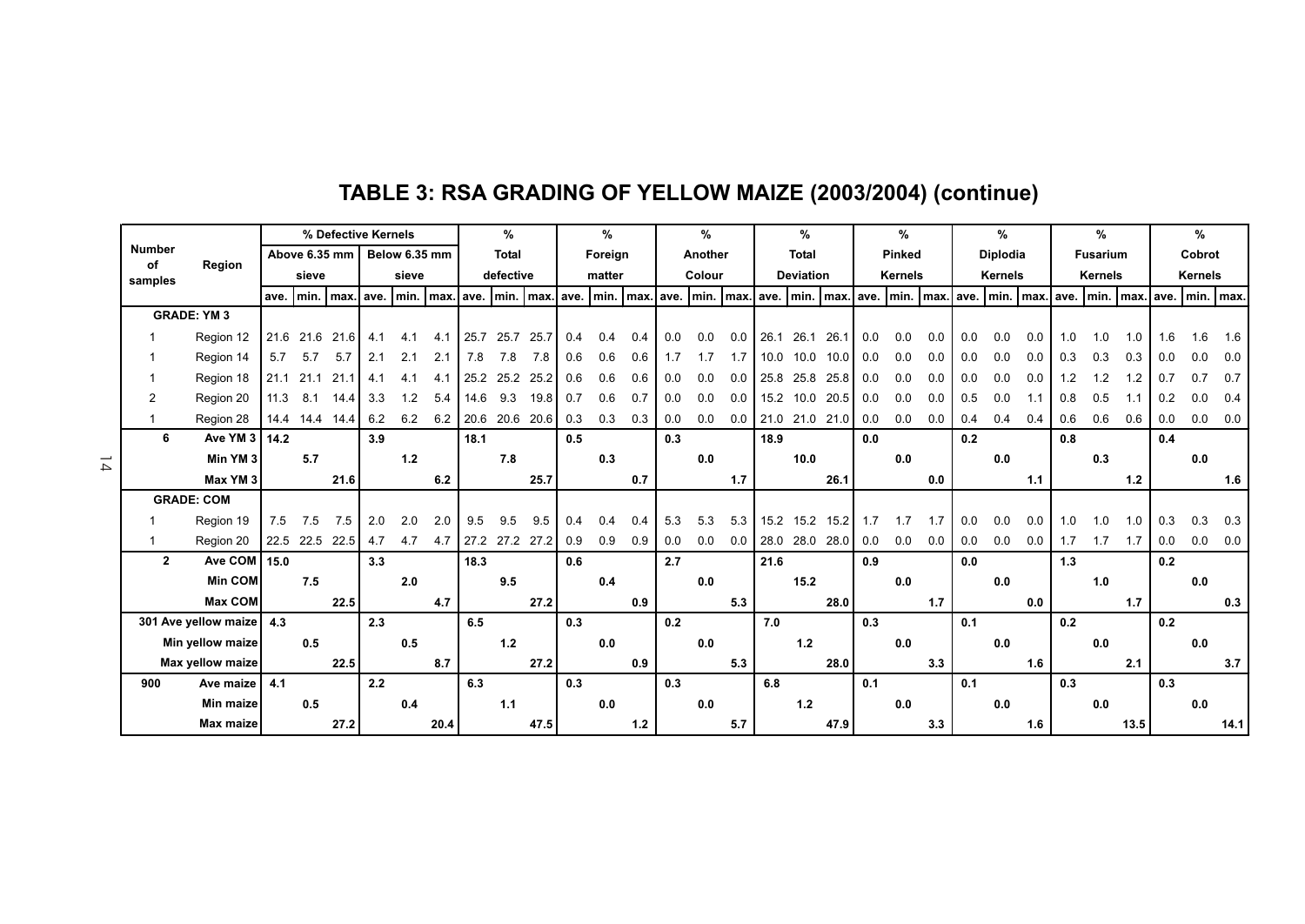#### **TABLE 4: GRADING QUALITY OF SOUTH AFRICAN WHITE MAIZE 1994/95 - 2003/04**

|                  |               |       |                             | <b>RSA GRADING AVERAGES</b> |              |              |
|------------------|---------------|-------|-----------------------------|-----------------------------|--------------|--------------|
| <b>Season</b>    | <b>Number</b> |       | % Defective kernels         | %                           | %            | %            |
|                  | of            | Above | <b>Below</b>                | Foreign                     | <b>Other</b> | <b>Total</b> |
|                  | samples       |       | 6.35 mm sieve 6.35 mm sieve | matter                      | colour       | deviation    |
| 1994/95          | 164           | 5.1   | 1.9                         | 0.0                         | 0.5          | 7.5          |
| 1995/96          | 142           | 6.3   | 1.9                         | 0.0                         | 0.3          | 8.5          |
| 1996/97          | 178           | 4.7   | 1.5                         | 0.0                         | 0.5          | 6.7          |
| 1997/98          | 470           | 5.9   | 1.8                         | 0.1                         | 0.4          | 8.1          |
| 1998/99          | 256           | 3.4   | 2.0                         | 0.1                         | 0.2          | 5.6          |
| 1999/00          | 493           | 6.0   | 1.7                         | 0.0                         | 0.4          | 8.1          |
| 2000/01          | 522           | 3.6   | 1.5                         | 0.1                         | 0.3          | 5.5          |
| 2001/02          | 471           | 5.0   | 1.4                         | 0.0                         | 0.3          | 6.7          |
| 2002/03          | 517           | 2.4   | 1.6                         | 0.1                         | 0.4          | 4.5          |
| 2003/04          | 599           | 4.0   | 2.1                         | 0.3                         | 0.3          | 6.7          |
| Weighted average |               | 4.5   | 2.0                         | 0.1                         | 0.4          | 6.6          |

#### **TABLE 5: GRADING QUALITY OF SOUTH AFRICAN YELLOW MAIZE 1994/95 - 2003/04**

|                  |               |       |                             | <b>RSA GRADING AVERAGES</b> |              |              |
|------------------|---------------|-------|-----------------------------|-----------------------------|--------------|--------------|
| <b>Season</b>    | <b>Number</b> |       | % Defective kernels         | %                           | %            | %            |
|                  | of            | Above | <b>Below</b>                | Foreign                     | <b>Other</b> | <b>Total</b> |
|                  | samples       |       | 6.35 mm sieve 6.35 mm sieve | matter                      | colour       | deviation    |
| 1994/95          | 175           | 5.6   | 2.4                         | 0.1                         | 0.3          | 8.3          |
| 1995/96          | 151           | 6.8   | 2.4                         | 0.1                         | 0.2          | 9.5          |
| 1996/97          | 166           | 4.9   | 1.9                         | 0.0                         | 0.2          | 7.0          |
| 1997/98          | 267           | 6.0   | 2.4                         | 0.1                         | 0.4          | 8.9          |
| 1998/99          | 189           | 2.6   | 2.7                         | 0.0                         | 0.1          | 5.5          |
| 1999/00          | 407           | 6.5   | 2.1                         | 0.0                         | 0.2          | 8.8          |
| 2000/01          | 378           | 3.7   | 2.1                         | 0.1                         | 0.4          | 6.2          |
| 2001/02          | 429           | 6.3   | 1.9                         | 0.1                         | 0.3          | 8.6          |
| 2002/03          | 383           | 2.1   | 2.5                         | 0.2                         | 0.2          | 5.0          |
| 2003/04          | 301           | 4.3   | 2.3                         | 0.3                         | 0.2          | 7.0          |
| Weighted average |               | 4.8   | 2.2                         | 0.1                         | 0.3          | 7.4          |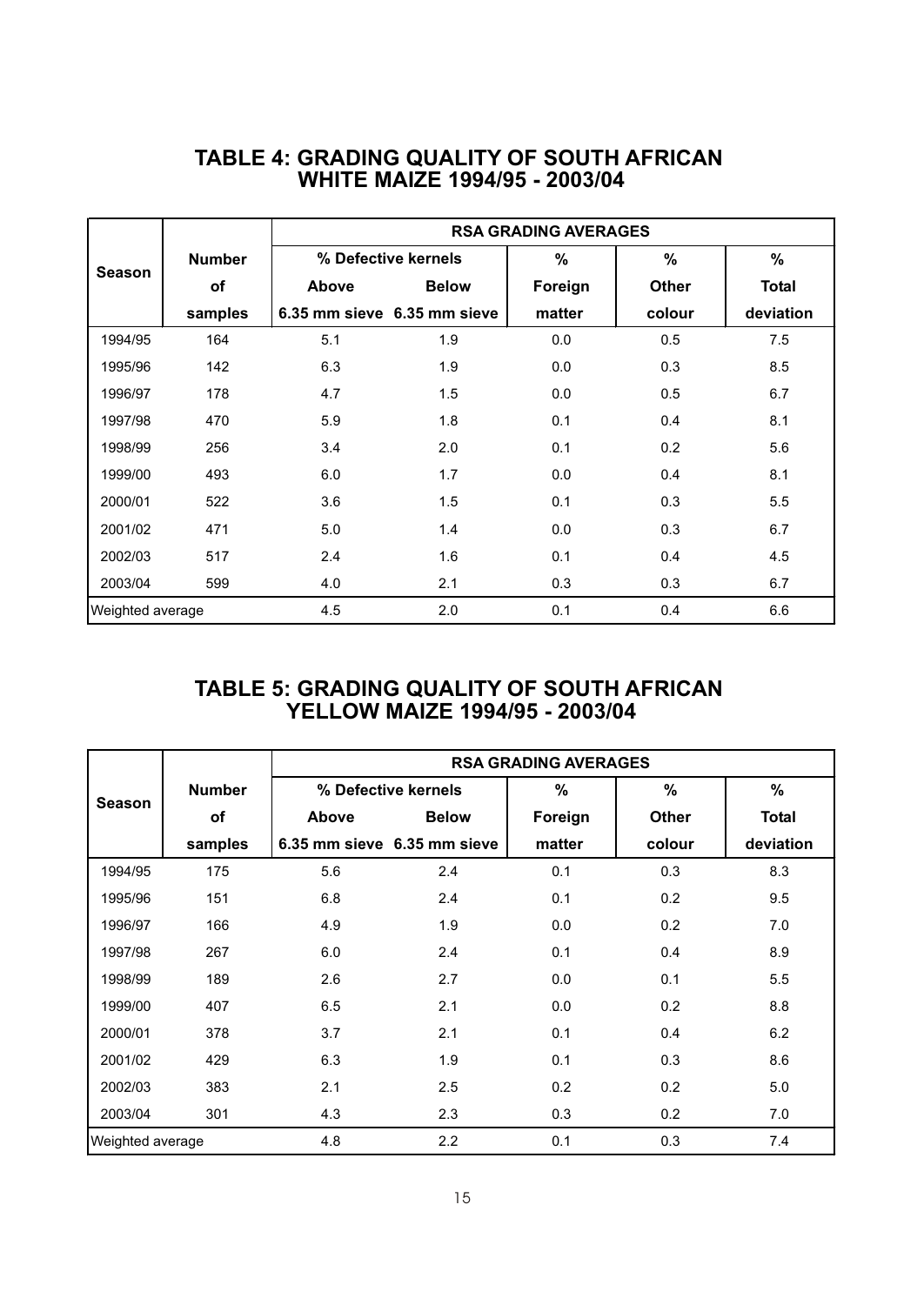#### **TABLE 6: GRADING QUALITY OF SOUTH AFRICAN MAIZE 1994/95 - 2003/04**

|                  |               |               |                     | <b>RSA GRADING AVERAGES</b> |              |           |                  |               | <b>White maize</b> |               | <b>Yellow maize</b> |               | Ave maize |
|------------------|---------------|---------------|---------------------|-----------------------------|--------------|-----------|------------------|---------------|--------------------|---------------|---------------------|---------------|-----------|
| Season           | <b>Number</b> |               | % Defective kernels | %                           | %            | %         | <b>Season</b>    | <b>Number</b> | <b>Hectolitre</b>  | <b>Number</b> | <b>Hectolitre</b>   | <b>Number</b> | Hectoli   |
|                  | of            | Above         | <b>Below</b>        | Foreign                     | <b>Other</b> | Total     |                  | оf            | mass               | of            | mass                | of            | mas:      |
|                  | samples       | 6.35 mm sieve | 6.35 mm sieve       | matter                      | colour       | deviation |                  | samples       | kg/hl              | samples       | kg/hl               | samples       | kg/h      |
| 1994/95          | 339           | 5.4           | 2.2                 | 0.1                         | 0.4          | 7.9       | 1994/95          | 164           | 74.7               | 175           | 74.9                | 339           | 74.8      |
| 1995/96          | 293           | 6.6           | 2.2                 | 0.1                         | 0.2          | 9.0       | 1995/96          | 142           | 75.3               | 151           | 74.8                | 293           | 75.0      |
| 1996/97          | 344           | 4.8           | 1.7                 | 0.0                         | 0.4          | 6.9       | 1996/97          | 178           | 75.2               | 166           | 75.2                | 344           | 75.2      |
| 1997/98          | 737           | 5.9           | 2.0                 | 0.1                         | 0.4          | 8.4       | 1997/98          | 470           | 76.6               | 267           | 76.0                | 737           | 76.4      |
| 1998/99          | 445           | 3.1           | 2.3                 | 0.0                         | 0.1          | 5.5       | 1998/99          | 256           | 75.2               | 189           | 74.8                | 445           | 75.0      |
| 1999/00          | 900           | 6.2           | 1.8                 | 0.0                         | 0.3          | 8.4       | 1999/00          | 493           | 74.8               | 407           | 74.6                | 900           | 74.7      |
| 2000/01          | 900           | 3.6           | 1.8                 | 0.1                         | 0.3          | 5.8       | 2000/01          | 522           | 78.2               | 378           | 77.8                | 900           | 78.0      |
| 2001/02          | 900           | 5.6           | 1.6                 | 0.1                         | 0.3          | 7.6       | 2001/02          | 471           | 77.3               | 429           | 76.7                | 900           | 77.0      |
| 2002/03          | 900           | 2.3           | 2.0                 | 0.2                         | 0.3          | 4.7       | 2002/03          | 517           | 78.1               | 383           | 77.2                | 900           | 77.7      |
| 2003/04          | 900           | 4.1           | 2.2                 | 0.3                         | 0.3          | 6.8       | 2003/04          | 599           | 78.1               | 301           | 77.0                | 900           | 77.8      |
| Weighted average |               | 4.6           | 2.0                 | 0.2                         | 0.3          | 7.0       | Weighted average |               | 76.8               |               | 76.2                |               | 76.5      |



|               |               |                     | <b>RSA GRADING AVERAGES</b> |              |           |                  |               | White maize       |               | <b>Yellow maize</b> |               | Ave maize         |
|---------------|---------------|---------------------|-----------------------------|--------------|-----------|------------------|---------------|-------------------|---------------|---------------------|---------------|-------------------|
| <b>Number</b> |               | % Defective kernels | %                           | %            | %         | Season           | <b>Number</b> | <b>Hectolitre</b> | <b>Number</b> | <b>Hectolitre</b>   | <b>Number</b> | <b>Hectolitre</b> |
| of            | Above         | <b>Below</b>        | Foreign                     | <b>Other</b> | Total     |                  | of            | mass              | of            | mass                | of            | mass              |
| samples       | 6.35 mm sieve | 6.35 mm sieve       | matter                      | colour       | deviation |                  | samples       | kg/hl             | samples       | kg/hl               | samples       | kg/hl             |
| 339           | 5.4           | 2.2                 | 0.1                         | 0.4          | 7.9       | 1994/95          | 164           | 74.7              | 175           | 74.9                | 339           | 74.8              |
| 293           | 6.6           | 2.2                 | 0.1                         | 0.2          | 9.0       | 1995/96          | 142           | 75.3              | 151           | 74.8                | 293           | 75.0              |
| 344           | 4.8           | 1.7                 | 0.0                         | 0.4          | 6.9       | 1996/97          | 178           | 75.2              | 166           | 75.2                | 344           | 75.2              |
| 737           | 5.9           | 2.0                 | 0.1                         | 0.4          | 8.4       | 1997/98          | 470           | 76.6              | 267           | 76.0                | 737           | 76.4              |
| 445           | 3.1           | 2.3                 | 0.0                         | 0.1          | 5.5       | 1998/99          | 256           | 75.2              | 189           | 74.8                | 445           | 75.0              |
| 900           | 6.2           | 1.8                 | 0.0                         | 0.3          | 8.4       | 1999/00          | 493           | 74.8              | 407           | 74.6                | 900           | 74.7              |
| 900           | 3.6           | 1.8                 | 0.1                         | 0.3          | 5.8       | 2000/01          | 522           | 78.2              | 378           | 77.8                | 900           | 78.0              |
| 900           | 5.6           | 1.6                 | 0.1                         | 0.3          | 7.6       | 2001/02          | 471           | 77.3              | 429           | 76.7                | 900           | 77.0              |
| 900           | 2.3           | 2.0                 | 0.2                         | 0.3          | 4.7       | 2002/03          | 517           | 78.1              | 383           | 77.2                | 900           | 77.7              |
| 900           | 4.1           | 2.2                 | 0.3                         | 0.3          | 6.8       | 2003/04          | 599           | 78.1              | 301           | 77.0                | 900           | 77.8              |
| rage          | 4.6           | 2.0                 | 0.2                         | 0.3          | 7.0       | Weighted average |               | 76.8              |               | 76.2                |               | 76.5              |





 $\overline{\circ}$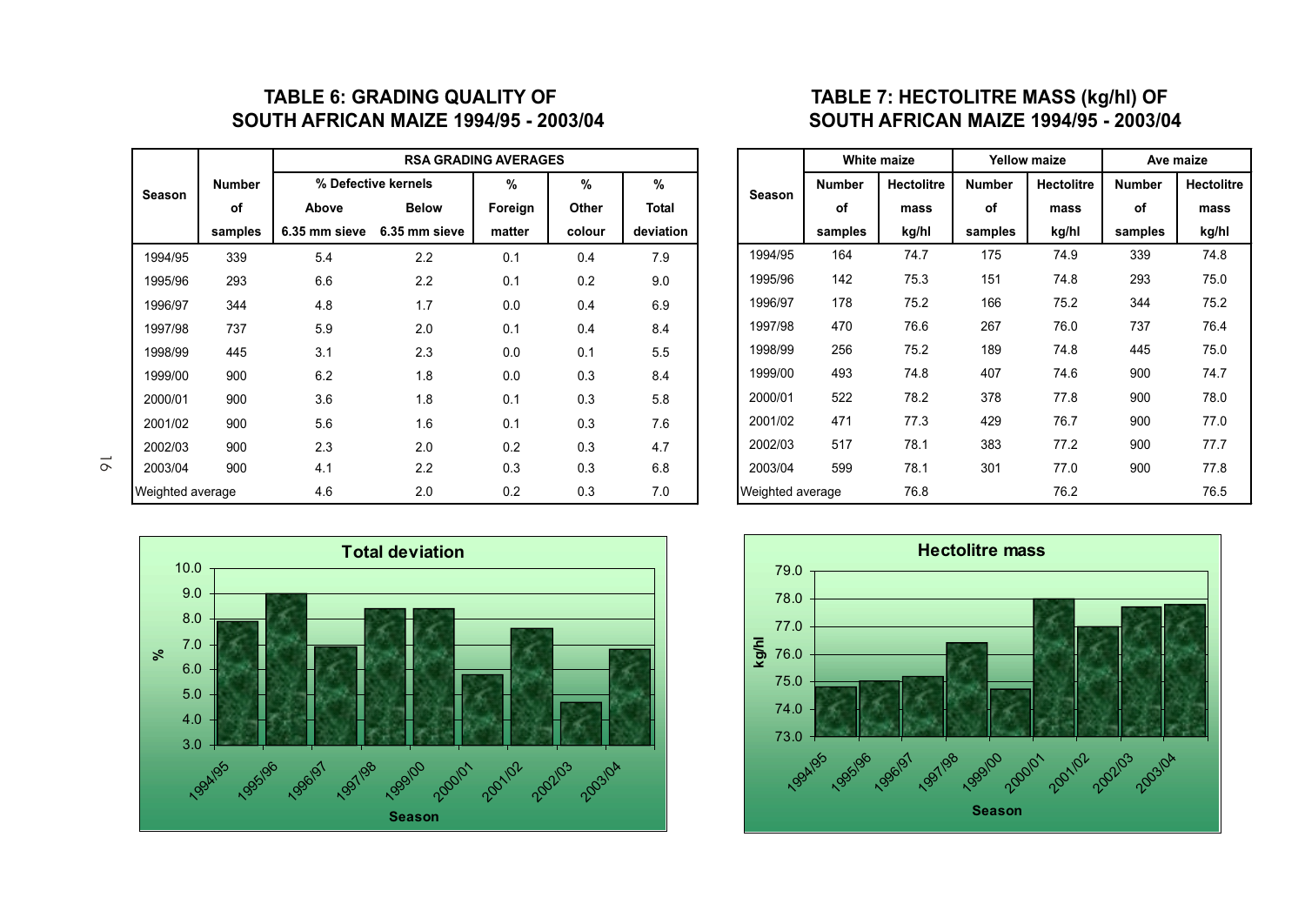## **TABLE 8: USA GRADING OF WHITE MAIZE (2003/04)**

|                    |                        |                |                     |            | <b>Damaged kernels</b> |                      |            |            | %                      |            |              |                      |              |            |                |            |
|--------------------|------------------------|----------------|---------------------|------------|------------------------|----------------------|------------|------------|------------------------|------------|--------------|----------------------|--------------|------------|----------------|------------|
| Number of          |                        |                | %                   |            |                        | $\frac{9}{6}$        |            |            | <b>Broken corn and</b> |            |              | <b>Bushel weight</b> |              |            | Other colour % |            |
| samples            | Region                 |                | <b>Heat damaged</b> |            |                        | <b>Total damaged</b> |            |            | foreign material       |            |              | kg/hl                |              |            |                |            |
|                    |                        | ave.           | min.                | max.       | ave.                   | min.                 | max.       | ave.       | min.                   | max.       | ave.         | min.                 | max.         | ave.       | min.           | max.       |
| <b>GRADE: US 1</b> |                        |                |                     |            |                        |                      |            |            |                        |            |              |                      |              |            |                |            |
| 3                  | Region 10              | 0.0            | 0.0                 | 0.0        | 2.1                    | 0.7                  | 2.8        | 0.7        | 0.4                    | 1.0        | 80.4         | 79.7                 | 81.0         | 0.1        | 0.0            | 0.1        |
| $\overline{7}$     | Region 11              | 0.0            | 0.0                 | 0.0        | 1.5                    | 0.9                  | 2.2        | 0.9        | 0.6                    | 1.6        | 78.5         | 77.5                 | 80.1         | 0.3        | 0.0            | 0.8        |
| 6                  | Region 12              | 0.0            | 0.0                 | 0.0        | 2.7                    | 1.9                  | 3.0        | 0.9        | 0.6                    | 1.2        | 78.4         | 77.1                 | 80.2         | 0.3        | 0.0            | 1.4        |
| 2                  | Region 13              | 0.0            | 0.0                 | 0.0        | 3.0                    | 3.0                  | 3.0        | 1.0        | 0.8                    | 1.2        | 77.8         | 76.7                 | 78.9         | 0.0        | 0.0            | 0.0        |
| 1                  | Region 14              | 0.0            | 0.0                 | 0.0        | 2.7                    | 2.7                  | 2.7        | 0.8        | 0.8                    | 0.8        | 77.2         | 77.2                 | 77.2         | 0.0        | 0.0            | 0.0        |
| 2                  | Region 15              | 0.0            | 0.0                 | 0.0        | 2.6                    | 2.5                  | 2.6        | 1.1        | 1.0                    | 1.1        | 79.7         | 79.6                 | 79.7         | 0.0        | 0.0            | 0.0        |
| 3                  | Region 16              | 0.0            | 0.0                 | 0.0        | 2.8                    | 2.6                  | 2.9        | 1.1        | 1.0                    | 1.3        | 77.3         | 77.0                 | 77.9         | 0.0        | 0.0            | 0.0        |
| 6                  | Region 17              | 0.0            | 0.0                 | 0.0        | 2.0                    | 0.9                  | 2.9        | 0.6        | 0.1                    | 1.2        | 78.5         | 77.0                 | 79.7         | 0.2        | 0.0            | 0.7        |
| 6                  | Region 18              | 0.0            | 0.0                 | 0.0        | 2.6                    | 1.8                  | 3.0        | 1.1        | 0.9                    | 1.1        | 78.4         | 77.6                 | 79.3         | 0.3        | 0.0            | 1.1        |
| 5                  | Region 19              | 0.0            | 0.0                 | 0.0        | 2.7                    | 2.5                  | 2.9        | 0.8        | 0.5                    | 1.1        | 76.7         | 75.9                 | 77.8         | 0.5        | 0.0            | 1.1        |
| 3                  | Region 20              | 0.0            | 0.0                 | 0.0        | 2.7                    | 2.4                  | 3.0        | 1.1        | 1.0                    | 1.2        | 77.2         | 75.8                 | 78.2         | 0.2        | 0.0            | 0.6        |
| 8                  | Region 21              | 0.0            | 0.0                 | 0.0        | 2.2                    | 1.3                  | 3.0        | 0.8        | 0.0                    | 1.2        | 77.4         | 73.9                 | 80.1         | 0.0        | 0.0            | 0.3        |
| 12                 | Region 22              | 0.0            | 0.0                 | 0.0        | 2.4                    | 1.6                  | 3.0        | 1.0        | 0.6                    | 1.5        | 79.9         | 77.5                 | 81.6         | 0.2        | 0.0            | 1.0        |
| 47                 | Region 23              | 0.0            | 0.0                 | 0.0        | 2.5                    | 1.6                  | 3.0        | 1.1        | 0.6                    | 2.0        | 79.1         | 75.6                 | 81.5         | 0.2        | 0.0            | 0.9        |
| 35                 | Region 24              | 0.0            | 0.0                 | 0.0        | 2.3                    | 1.5                  | 2.9        | 1.1        | 0.5                    | 1.9        | 79.3         | 77.0                 | 82.6         | 0.2        | 0.0            | 1.9        |
| 7                  | Region 25              | 0.0            | 0.0                 | 0.0        | 2.3                    | 1.6                  | 3.0        | 1.1        | 0.7                    | 1.4        | 76.1         | 73.4                 | 80.2         | 0.3        | 0.0            | 1.0        |
| 10                 | Region 26              | 0.0            | 0.0                 | 0.0        | 2.6                    | 2.1                  | 2.9        | 1.1        | 0.8                    | 1.4        | 77.6         | 74.4                 | 79.7         | 0.3        | 0.0            | 1.0        |
| 4                  | Region 27              | 0.0            | 0.0                 | 0.0        | 2.7                    | 2.4                  | 3.0        | 1.2        | 1.0                    | 1.4        | 78.2         | 76.6                 | 79.8         | 0.6        | 0.0            | 1.7        |
| 10                 | Region 28              | 0.0            | 0.0                 | 0.0        | 2.8                    | 2.5                  | 2.9        | 0.8        | 0.5                    | 1.1        | 77.5         | 75.2                 | 79.4         | 0.0        | 0.0            | 0.3        |
| 7                  | Region 29              | 0.0            | 0.0                 | 0.0        | 2.6                    | 1.8                  | 3.0        | 1.1        | 0.8                    | 1.2        | 78.5         | 77.9                 | 79.0         | 0.0        | 0.0            | 0.0        |
| 1                  | Region 30              | 0.0            | 0.0                 | 0.0        | 1.9                    | 1.9                  | 1.9        | 0.9        | 0.9                    | 0.9        | 76.8         | 76.8                 | 76.8         | 0.0        | 0.0            | 0.0        |
| 3                  | Region 32              | 0.0            | 0.0                 | 0.0        | 2.6                    | 2.3                  | 3.0        | 1.1        | 0.9                    | 1.1        | 78.2         | 77.5                 | 78.7         | 0.0        | 0.0            | 0.0        |
| 22                 | Region 34              | 0.0            | 0.0                 | 0.0        | 2.5                    | 1.4                  | 3.0        | 1.1        | 0.0                    | 2.0        | 77.4         | 74.5                 | 79.0         | 0.3        | 0.0            | 1.6        |
| 1                  | Region 35              | 0.0            | 0.0                 | 0.0        | 3.0                    | 3.0                  | 3.0        | 1.0        | 1.0                    | 1.0        | 79.7         | 79.7                 | 79.7         | 0.0        | 0.0            | 0.0        |
| 2                  | Region 36              | 0.0            | 0.0                 | 0.0        | 1.7                    | 1.1                  | 2.3        | 0.9        | 0.7                    | 1.0        | 79.4         | 78.8                 | 79.9         | 0.1        | 0.0            | 0.2        |
| 213                | Ave US <sub>1</sub>    | 0.0            |                     |            | 2.4                    |                      |            | 1.0        |                        |            | 78.4         |                      |              | 0.2        |                |            |
|                    | Min US <sub>1</sub>    |                | 0.0                 |            |                        | 0.7                  |            |            | 0.0                    |            |              | 73.4                 |              |            | 0.0            |            |
|                    | Max US <sub>1</sub>    |                |                     | 0.0        |                        |                      | 3.0        |            |                        | 2.0        |              |                      | 82.6         |            |                | 1.9        |
|                    | <b>GRADE: US 2</b>     |                |                     |            |                        |                      |            |            |                        |            |              |                      |              |            |                |            |
| 3                  | Region 8               | 0.0            | 0.0                 | 0.0        | 3.7                    | 3.1                  | 4.8        | 0.7        | 0.4                    | 1.1        | 78.3         | 77.1                 | 80.1         | 0.2        | 0.0            | 0.6        |
| 1                  | Region 11              | $0.0\,$        | 0.0                 | 0.0        | $1.3$                  | $1.3$                | $1.3$      | 2.2        | 2.2                    | 2.2        | 81.1         | 81.1                 | 81.1         | 0.4        | 0.4            | 0.4        |
| 1                  | Region 12              | 0.0            | 0.0                 | 0.0        | 3.5                    | 3.5                  | 3.5        | 1.1        | 1.1                    | 1.1        | 77.6         | 77.6                 | 77.6         | 0.0        | 0.0            | 0.0        |
| 3                  | Region 13              | 0.0            | 0.0                 | 0.0        | 3.6                    | 3.1                  | 4.3        | 1.0        | 0.7                    | $1.2$      | 77.6         | 76.3                 | 78.5         | 1.0        | $0.0\,$        | 2.0        |
| 12                 | Region 14              | 0.0            | 0.0                 | 0.0        | 3.6                    | 3.2                  | 4.1        | 1.1        | 0.9                    | 1.5        | 77.9         | 76.3                 | 79.6         | 0.3        | 0.0            | 1.2        |
| 4                  | Region 15              | 0.0            | 0.0                 | 0.0<br>0.0 | 3.9                    | 3.1                  | 4.9        | 1.1<br>1.1 | 0.9                    | 1.3        | 79.0         | 78.5                 | 79.7         | 0.2        | 0.0            | 0.9        |
| 9                  | Region 16              | 0.0            | 0.0                 |            | 3.8                    | 3.4                  | 4.6        |            | 0.7                    | 1.4        | 78.7         | 75.0                 | 81.2         | 0.2        | 0.0            | 0.9        |
| 10                 | Region 17              | 0.0            | 0.0                 | 0.0        | 3.8                    | 3.1                  | 4.8        | 1.0        | 0.1                    | 1.7        | 78.1         | 76.2                 | 79.6         | 0.4        | 0.0            | 1.2        |
| 9                  | Region 18              | 0.0            | 0.0                 | 0.0<br>0.0 | 3.6<br>3.9             | 3.2                  | 4.4<br>4.4 | 1.3        | 0.7                    | 2.5        | 77.9<br>78.5 | 75.8                 | 79.2         | 0.3        | 0.0<br>0.0     | 1.0        |
| 3                  | Region 19              | 0.0            | 0.0                 |            |                        | 3.6                  |            | 1.0        | 0.9                    | 1.1        |              | 77.9                 | 79.7         | 0.0        |                | 0.0        |
| 5                  | Region 20              | 0.0            | 0.0<br>0.0          | 0.0<br>0.0 | 3.8<br>3.9             | 2.4<br>3.2           | 5.0<br>4.8 | 1.2        | 0.5                    | 2.5        | 75.7         | 71.2                 | 78.5         | 0.5<br>0.2 | 0.0            | 0.8        |
| 14                 | Region 21              | 0.0            |                     |            |                        |                      |            | 0.9        | 0.0                    | 2.2        | 77.9         | 75.4                 | 79.7         |            | 0.0            | 1.1        |
| 19                 | Region 22              | 0.0            | 0.0                 | 0.0        | 3.6                    | 1.4                  | 4.9        | 0.9        | 0.2                    | 2.2        | 79.5         | 75.7                 | 81.1         | 0.2        | 0.0            | 1.2        |
| 61<br>22           | Region 23              | 0.0            | 0.0<br>0.0          | 0.0<br>0.0 | 3.8                    | 1.4<br>2.6           | 5.0<br>4.8 | 1.4<br>1.1 | 0.6                    | 2.9        | 79.0         | 71.6                 | 81.7         | 0.2<br>0.1 | 0.0<br>0.0     | 1.2        |
|                    | Region 24              | 0.0            |                     | 0.0        | 3.8                    |                      | 4.1        | 1.7        | 0.6                    | 2.8        | 79.6<br>76.2 | 76.3                 | 83.2         |            |                | 0.7        |
| 4<br>7             | Region 25<br>Region 26 | $0.0\,$<br>0.0 | 0.0<br>0.0          | 0.0        | 3.0<br>3.7             | 2.0<br>3.1           | 4.9        | 1.3        | 0.9<br>0.8             | 2.7<br>2.0 | 76.1         | 74.7<br>71.2         | 77.2<br>79.0 | 0.3<br>0.4 | 0.0<br>0.0     | 0.7<br>1.0 |
| 5                  | Region 27              |                |                     | 0.0        | 3.8                    | 3.1                  | 4.7        | 1.0        | 0.7                    | 1.3        | 78.7         | 77.1                 | 80.3         | 0.1        | 0.0            |            |
|                    |                        | 0.0            | 0.0                 |            |                        |                      |            |            |                        |            |              |                      |              |            |                | 0.3        |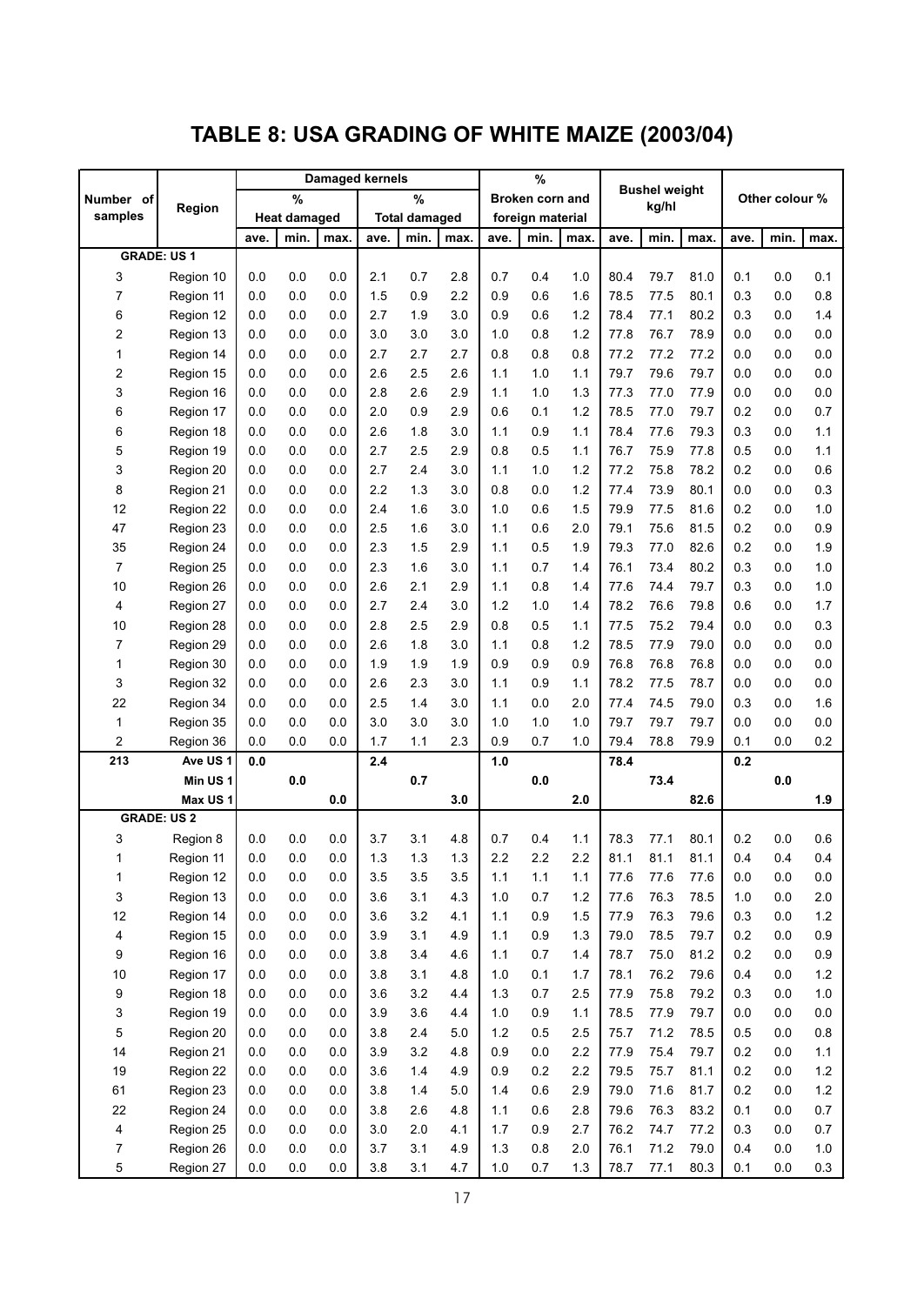|                         |                        |            | <b>Damaged kernels</b> |            |            |                      |            |            | $\%$             |            |              | <b>Bushel weight</b> |              |            |                |            |
|-------------------------|------------------------|------------|------------------------|------------|------------|----------------------|------------|------------|------------------|------------|--------------|----------------------|--------------|------------|----------------|------------|
| Number of               | Region                 |            | %                      |            |            | %                    |            |            | Broken corn and  |            |              | kg/hl                |              |            | Other colour % |            |
| samples                 |                        |            | <b>Heat damaged</b>    |            |            | <b>Total damaged</b> |            |            | foreign material |            |              |                      |              |            |                |            |
|                         |                        | ave.       | min.                   | max.       | ave.       | min.                 | max.       | ave.       | min.             | max.       | ave.         | min.                 | max.         | ave.       | min.           | max.       |
| 6                       | Region 28              | 0.0        | 0.0                    | 0.0        | 3.9        | 3.2                  | 4.8        | 1.0        | 0.7              | 1.3        | 78.2         | 75.7                 | 79.4         | 0.7        | 0.0            | 2.0        |
| 2                       | Region 29              | 0.0        | 0.0                    | 0.0        | 3.2        | 2.3                  | 4.0        | 2.0        | 1.4              | 2.6        | 76.9         | 75.8                 | 78.0         | 0.0        | 0.0            | 0.0        |
| 1                       | Region 30              | 0.0        | 0.0                    | 0.0        | 4.3        | 4.3                  | 4.3        | 1.8        | 1.8              | 1.8        | 75.0         | 75.0                 | 75.0         | 0.0        | 0.0            | 0.0        |
| 1                       | Region 32              | 0.0        | 0.0                    | 0.0        | 4.3        | 4.3                  | 4.3        | 1.1        | 1.1              | 1.1        | 77.1         | 77.1                 | 77.1         | 0.4        | 0.0            | 0.4        |
| 19                      | Region 34              | 0.0        | 0.0                    | 0.0        | 3.6        | 3.1                  | 5.0        | 1.2        | 0.2              | 2.4        | 78.0         | 75.7                 | 79.4         | 0.4        | 0.0            | 1.6        |
| 5                       | Region 35              | 0.0        | 0.0                    | 0.0        | 3.3        | 3.1                  | 3.6        | 1.0        | 0.9              | 1.2        | 77.2         | 76.5                 | 78.1         | 0.0        | 0.0            | 0.0        |
| 5                       | Region 36              | 0.0        | 0.0                    | 0.0        | 3.7        | 3.5                  | 3.9        | 1.5        | 1.0              | 2.3        | 78.8         | 77.5                 | 79.7         | 0.2        | 0.0            | 0.6        |
| 231                     | Ave US <sub>2</sub>    | 0.0        |                        |            | 3.7        |                      |            | $1.2$      |                  |            | 78.5         |                      |              | 0.2        |                |            |
|                         | Min US <sub>2</sub>    |            | 0.0                    |            |            | $1.3$                |            |            | 0.0              |            |              | 71.2                 |              |            | 0.0            |            |
|                         | Max US <sub>2</sub>    |            |                        | 0.0        |            |                      | 5.0        |            |                  | 2.9        |              |                      | 83.2         |            |                | 2.0        |
| <b>GRADE: US 3</b>      |                        |            |                        |            |            |                      |            |            |                  |            |              |                      |              |            |                |            |
| 1                       | Region 11              | 0.0        | 0.0                    | 0.0        | 6.3        | 6.3                  | 6.3        | 2.4        | 2.4              | 2.4        | 76.7         | 76.7                 | 76.7         | 1.3        | 1.3            | 1.3        |
| 4                       | Region 12              | 0.0        | 0.0                    | 0.0        | 6.2        | 6.0                  | 6.7        | 1.3        | 0.8              | 1.9        | 77.9         | 76.1                 | 79.8         | 0.5        | 0.0            | 1.9        |
| 2                       | Region 13              | 0.0        | 0.0                    | 0.0        | 6.2        | 6.1                  | 6.2        | 1.1        | 0.8              | 1.4        | 78.2         | 77.8                 | 78.5         | 0.8        | 0.5            | 1.1        |
| 3                       | Region 14              | 0.0        | 0.0                    | 0.0        | 5.9<br>6.5 | 5.3<br>6.5           | 6.6<br>6.5 | 1.3<br>1.3 | 0.8<br>1.3       | 1.8<br>1.3 | 78.8<br>78.8 | 77.5<br>78.8         | 79.6         | 0.5        | 0.0            | 1.1<br>1.1 |
| 1<br>7                  | Region 15              | 0.0        | 0.0                    | 0.0<br>0.0 | 5.9        | 5.1                  | 6.7        | 0.7        | 0.4              | 1.5        | 77.7         | 74.7                 | 78.8<br>79.7 | 1.1<br>0.4 | 1.1<br>0.0     | 0.9        |
| 6                       | Region 17              | 0.0<br>0.0 | 0.0<br>0.0             | 0.0        | 5.8        | 5.5                  | 6.1        | 1.5        | 1.1              | 2.0        | 77.8         | 76.2                 | 78.8         | 0.6        | 0.0            | 1.3        |
| 4                       | Region 18              | 0.0        | 0.0                    | 0.0        | 5.8        | 5.2                  | 6.6        | 1.3        | 1.1              | 1.4        | 75.9         | 74.9                 | 76.5         | 1.2        | 1.0            | 1.5        |
| 3                       | Region 19<br>Region 20 | 0.0        | 0.0                    | 0.0        | 6.2        | 5.8                  | 6.4        | 1.1        | 0.4              | 2.0        | 75.9         | 75.2                 | 77.1         | 0.2        | 0.0            | 0.5        |
| 3                       | Region 21              | 0.0        | 0.0                    | 0.0        | 4.5        | 2.7                  | 7.0        | 2.6        | 0.9              | 3.5        | 76.5         | 75.0                 | 78.3         | 0.0        | 0.0            | 0.0        |
| 8                       | Region 22              | 0.0        | 0.0                    | 0.0        | 5.8        | 5.1                  | 6.8        | 1.4        | 0.6              | 3.1        | 78.1         | 75.8                 | 79.4         | 0.0        | 0.0            | 0.0        |
| 14                      | Region 23              | 0.0        | 0.0                    | 0.0        | 5.5        | 2.2                  | 7.0        | 1.5        | 0.6              | 3.7        | 79.5         | 77.1                 | 81.0         | 0.1        | 0.0            | 0.7        |
| 8                       | Region 24              | 0.0        | 0.0                    | 0.0        | 5.5        | 5.2                  | 6.3        | 1.5        | 0.8              | 2.7        | 79.3         | 76.3                 | 82.6         | 0.2        | 0.0            | 0.8        |
| 1                       | Region 25              | 0.0        | 0.0                    | 0.0        | 5.2        | 5.2                  | 5.2        | 1.6        | 1.6              | 1.6        | 76.8         | 76.8                 | 76.8         | 0.7        | 0.7            | 0.7        |
| 2                       | Region 26              | 0.0        | 0.0                    | 0.0        | 5.2        | 5.1                  | 5.2        | 1.8        | 1.6              | 2.0        | 78.3         | 77.5                 | 79.0         | 0.6        | 0.0            | 1.2        |
| 2                       | Region 27              | 0.0        | 0.0                    | 0.0        | 6.3        | 5.9                  | 6.7        | 1.0        | 0.9              | 1.1        | 78.4         | 77.5                 | 79.2         | 0.4        | 0.4            | 0.4        |
| 1                       | Region 28              | 0.0        | 0.0                    | 0.0        | 7.0        | 7.0                  | 7.0        | 1.3        | 1.3              | 1.3        | 79.0         | 79.0                 | 79.0         | 0.8        | 0.8            | 0.8        |
| 1                       | Region 29              | 0.0        | 0.0                    | 0.0        | 5.1        | 5.1                  | 5.1        | 1.8        | 1.8              | 1.8        | 77.2         | 77.2                 | 77.2         | 0.7        | 0.7            | 0.7        |
| 1                       | Region 31              | 0.0        | 0.0                    | 0.0        | 6.2        | 6.2                  | 6.2        | 1.3        | 1.3              | 1.3        | 79.4         | 79.4                 | 79.4         | 0.0        | 0.0            | 0.0        |
| 1                       | Region 32              | 0.0        | 0.0                    | 0.0        | 5.1        | 5.1                  | 5.1        | 2.1        | 2.1              | 2.1        | 76.8         | 76.8                 | 76.8         | 0.0        | 0.0            | 0.0        |
| 5                       | Region 34              | 0.0        | 0.0                    | 0.0        | 5.4        | 3.0                  | 6.8        | 2.1        | 1.3              | 3.4        | 76.9         | 72.3                 | 79.8         | 0.3        | 0.0            | 1.0        |
| 1                       | Region 35              | 0.0        | 0.0                    | 0.0        | 3.4        | 3.4                  | 3.4        | 1.4        | 1.4              | 1.4        | 69.0         | 69.0                 | 69.0         | 0.0        | $0.0\,$        | 0.0        |
| 1                       | Region 36              | 0.0        | 0.0                    | 0.0        | 6.4        | 6.4                  | 6.4        | 3.8        | 3.8              | 3.8        | 79.4         | 79.4                 | 79.4         | 0.0        | 0.0            | 0.0        |
| 80                      | Ave US 3               | 0.0        |                        |            | 5.7        |                      |            | 1.5        |                  |            | 78.0         |                      |              | 0.3        |                |            |
|                         | Min US3                |            | $0.0\,$                |            |            | 2.2                  |            |            | $0.4\,$          |            |              | 69.0                 |              |            | 0.0            |            |
|                         | Max US 3               |            |                        | 0.0        |            |                      | 7.0        |            |                  | 3.8        |              |                      | 82.6         |            |                | 1.9        |
|                         | <b>GRADE: US 4</b>     |            |                        |            |            |                      |            |            |                  |            |              |                      |              |            |                |            |
| 1                       | Region 12              | 0.0        | 0.0                    | 0.0        | 7.4        | 7.4                  | 7.4        | 0.8        | 0.8              | 0.8        | 79.9         | 79.9                 | 79.0         | 0.0        | 0.0            | 0.0        |
| 3                       | Region 14              | 0.0        | 0.0                    | 0.0        | 8.3        | 8.0                  | 8.8        | 1.6        | 0.4              | 2.8        | 77.6         | 76.7                 | 78.9         | 0.8        | 0.0            | 1.3        |
| 2                       | Region 15              | 0.0        | 0.0                    | 0.0        | 8.6        | 7.2                  | 9.9        | 1.8        | 1.8              | 1.9        | 79.0         | 78.1                 | 79.9         | 0.0        | 0.0            | 0.0        |
| 1                       | Region 16              | 0.0        | 0.0                    | 0.0        | 7.2        | 7.2                  | 7.2        | 2.7        | 2.7              | 2.7        | 80.2         | 80.2                 | 80.2         | 0.0        | 0.0            | 0.0        |
| 5                       | Region 18              | 0.0        | 0.0                    | 0.0        | 8.5        | 7.2                  | 9.5        | 2.1        | 1.4              | 3.3        | 75.6         | 74.4                 | 78.1         | 0.7        | 0.0            | 1.3        |
| 1                       | Region 19              | 0.0        | 0.0                    | 0.0        | 8.2        | 8.2                  | 8.2        | 1.2        | 1.2              | 1.2        | 74.8         | 74.8                 | 74.8         | 0.0        | 0.0            | 0.0        |
| 1                       | Region 20              | 0.0        | 0.0                    | 0.0        | 8.8        | 8.8                  | 8.8        | 1.8        | 1.8              | 1.8        | 74.4         | 74.4                 | 74.4         | 0.0        | 0.0            | 0.0        |
| $\overline{\mathbf{c}}$ | Region 21              | 0.0        | 0.0                    | 0.0        | 8.2        | 7.2                  | 9.1        | 1.4        | 1.3              | 1.6        | 77.6         | 77.0                 | 78.1         | 0.3        | 0.0            | 0.7        |
| 4                       | Region 22              | 0.0        | 0.0                    | 0.0        | 7.6        | 7.1                  | 8.0        | 1.5        | 0.8              | 2.5        | 77.2         | 75.0                 | 79.4         | 0.6        | 0.0            | 1.2        |
| 12                      | Region 23              | $0.2\,$    | 0.0                    | 1.0        | 6.6        | 1.9                  | 9.7        | 2.1        | 0.9              | 4.8        | 77.5         | 74.8                 | 79.4         | 0.3        | 0.0            | 1.0        |

#### **(continue) TABLE 8: USA GRADING OF WHITE MAIZE (2003/04)**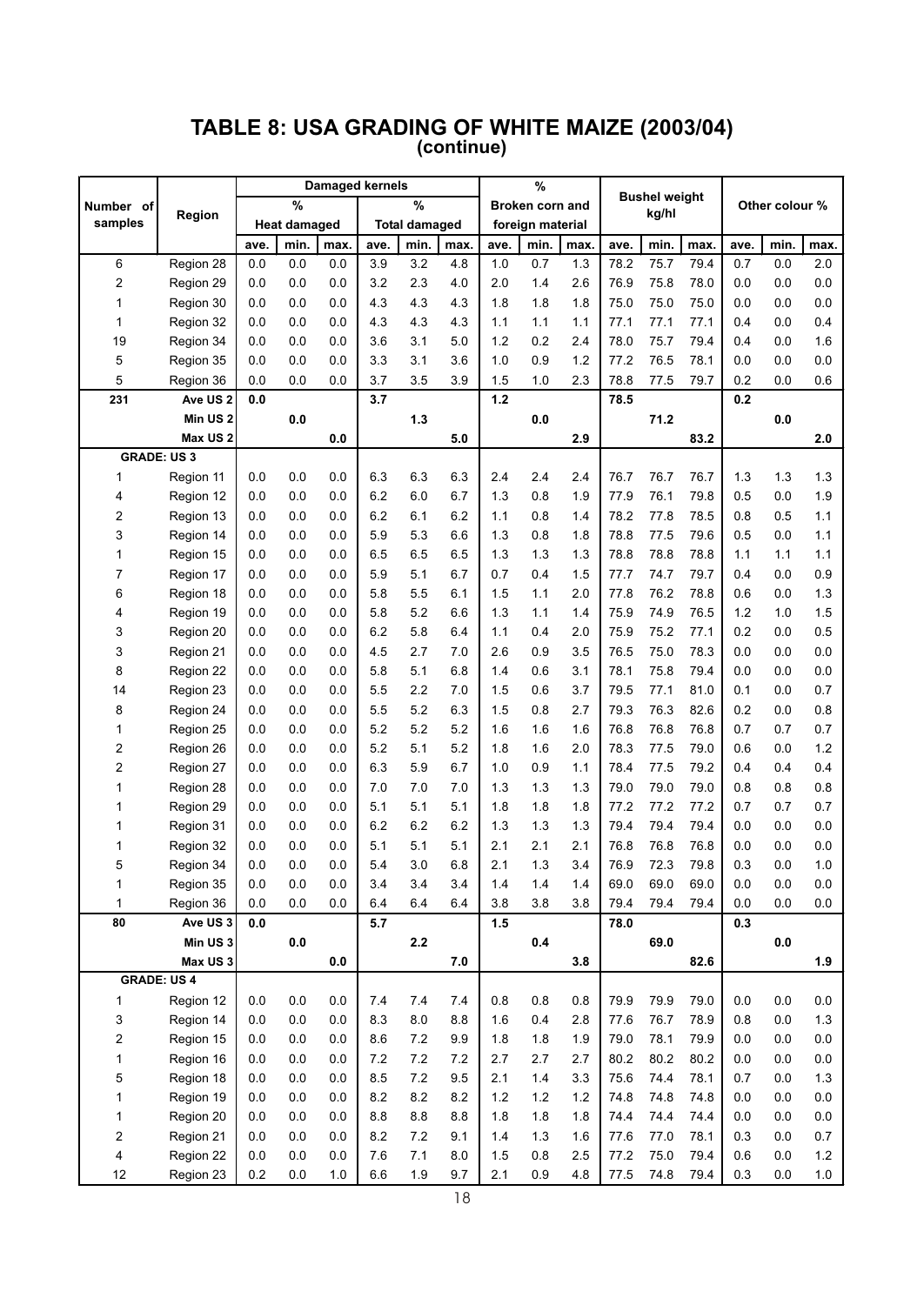|           |                                 |         |                     | <b>Damaged kernels</b> |      |                      |      |         | $\frac{9}{6}$    |      |      |                               |      |      |                |         |
|-----------|---------------------------------|---------|---------------------|------------------------|------|----------------------|------|---------|------------------|------|------|-------------------------------|------|------|----------------|---------|
| Number of | Region                          |         | %                   |                        |      | $\%$                 |      |         | Broken corn and  |      |      | <b>Bushel weight</b><br>kg/hl |      |      | Other colour % |         |
| samples   |                                 |         | <b>Heat damaged</b> |                        |      | <b>Total damaged</b> |      |         | foreign material |      |      |                               |      |      |                |         |
|           |                                 | ave.    | min.                | max.                   | ave. | min.                 | max. | ave.    | min.             | max. | ave. | min.                          | max. | ave. | min.           | max.    |
| 3         | Region 24                       | 0.0     | 0.0                 | 0.0                    | 8.4  | 7.6                  | 9.0  | 0.9     | 0.8              | 1.0  | 76.6 | 73.8                          | 79.2 | 0.3  | 0.0            | 0.8     |
| 2         | Region 25                       | 0.0     | 0.0                 | 0.0                    | 9.2  | 9.0                  | 9.3  | 1.3     | 0.8              | 1.7  | 65.8 | 63.8                          | 67.7 | 0.0  | 0.0            | 0.0     |
| 3         | Region 28                       | 0.0     | 0.0                 | 0.0                    | 7.6  | 7.1                  | 8.4  | 2.8     | 1.7              | 4.8  | 76.5 | 74.7                          | 78.5 | 0.3  | 0.0            | 0.9     |
| 3         | Region 34                       | 0.0     | 0.0                 | 0.0                    | 8.1  | 7.2                  | 8.7  | 0.7     | 0.3              | 1.0  | 76.5 | 74.8                          | 77.9 | 0.2  | 0.0            | 0.7     |
| 43        | Ave US 4                        | 0.1     |                     |                        | 7.8  |                      |      | 1.7     |                  |      | 76.6 |                               |      | 0.3  |                |         |
|           | Min US <sub>4</sub>             |         | 0.0                 |                        |      | 1.9                  |      |         | 0.3              |      |      | 63.8                          |      |      | 0.0            |         |
|           | Max US4                         |         |                     | 1.0                    |      |                      | 9.9  |         |                  | 4.8  |      |                               | 80.2 |      |                | 1.3     |
|           | <b>GRADE: US 5</b>              |         |                     |                        |      |                      |      |         |                  |      |      |                               |      |      |                |         |
| 1         | Region 12                       | 0.0     | 0.0                 | 0.0                    | 14.7 | 14.7                 | 14.7 | 2.3     | 2.3              | 2.3  | 74.9 | 74.9                          | 74.9 | 1.2  | 1.2            | 1.2     |
| 1         | Region 13                       | 0.0     | 0.0                 | 0.0                    | 13.7 | 13.7                 | 13.7 | 1.3     | 1.3              | 1.3  | 75.2 | 75.2                          | 75.2 | 1.8  | 1.8            | 1.8     |
| 2         | Region 14                       | 0.0     | 0.0                 | 0.0                    | 11.2 | 10.2                 | 12.3 | 2.0     | 1.1              | 2.8  | 76.0 | 74.1                          | 77.8 | 1.3  | 1.3            | 1.3     |
| 1         | Region 17                       | 2.1     | 2.1                 | 2.1                    | 9.9  | 9.9                  | 9.9  | 2.4     | 2.4              | 2.4  | 76.6 | 76.6                          | 76.6 | 1.0  | 1.0            | 1.0     |
| 2         | Region 19                       | 0.0     | 0.0                 | 0.0                    | 11.8 | 11.3                 | 12.3 | 1.5     | 1.4              | 1.6  | 74.7 | 74.1                          | 75.2 | 0.7  | 0.0            | 1.3     |
| 4         | Region 20                       | 0.0     | 0.0                 | 0.0                    | 12.9 | 10.9                 | 14.8 | 2.0     | 0.9              | 3.1  | 72.9 | 66.9                          | 75.4 | 0.9  | 0.0            | 2.0     |
| 1         | Region 21                       | 2.9     | 2.9                 | 2.9                    | 12.6 | 12.6                 | 12.6 | 2.0     | 2.0              | 2.0  | 75.0 | 75.0                          | 75.0 | 0.0  | 0.0            | 0.0     |
| 2         | Region 22                       | 0.0     | 0.0                 | 0.0                    | 11.8 | 10.3                 | 13.3 | 1.4     | 1.3              | 1.5  | 75.7 | 73.8                          | 77.6 | 0.0  | 0.0            | 0.0     |
| 4         | Region 23                       | 0.0     | 0.0                 | 0.0                    | 10.8 | 10.7                 | 10.9 | 1.2     | 0.8              | 1.4  | 76.8 | 74.8                          | 79.7 | 0.0  | 0.0            | 0.0     |
| 2         | Region 24                       | 0.0     | 0.0                 | 0.0                    | 11.4 | 11.3                 | 11.5 | 1.2     | 0.9              | 1.6  | 78.5 | 78.5                          | 78.5 | 0.2  | 0.0            | 0.4     |
| 1         | Region 29                       | 0.0     | 0.0                 | 0.0                    | 11.6 | 11.6                 | 11.6 | 2.8     | 2.8              | 2.8  | 75.0 | 75.0                          | 75.0 | 0.0  | 0.0            | 0.0     |
| 1         | Region 30                       | 0.0     | 0.0                 | 0.0                    | 13.4 | 13.4                 | 13.4 | 1.0     | 1.0              | 1.0  | 74.8 | 74.8                          | 74.8 | 0.0  | 0.0            | 0.0     |
| 22        | Ave US 5<br>Min US <sub>5</sub> | 0.2     | 0.0                 |                        | 12.0 | 9.9                  |      | 1.7     | 0.8              |      | 75.5 | 66.9                          |      | 0.5  | 0.0            |         |
|           | Max US 5                        |         |                     | 2.9                    |      |                      | 14.8 |         |                  | 3.1  |      |                               | 79.7 |      |                | 2.0     |
|           | <b>GRADE: MIXED GRADE</b>       |         |                     |                        |      |                      |      |         |                  |      |      |                               |      |      |                |         |
| 1         | Region 12                       | 0.0     | 0.0                 | 0.0                    | 9.2  | 9.2                  | 9.2  | 1.8     | 1.8              | 1.8  | 76.3 | 76.3                          | 76.3 | 2.2  | 2.2            | 2.2     |
| 1         | Region 21                       | 0.0     | 0.0                 | 0.0                    | 2.7  | 2.7                  | 2.7  | 1.4     | 1.4              | 1.4  | 76.7 | 76.7                          | 76.7 | 2.1  | 2.1            | 2.1     |
| 1         | Region 22                       | 0.0     | 0.0                 | 0.0                    | 4.6  | 4.6                  | 4.6  | 0.7     | 0.7              | 0.7  | 78.1 | 78.1                          | 78.1 | 2.2  | 2.2            | 2.2     |
| 1         | Region 23                       | 0.0     | 0.0                 | 0.0                    | 2.5  | 2.5                  | 2.5  | 1.9     | 1.9              | 1.9  | 79.2 | 79.2                          | 79.2 | 5.7  | 5.7            | 5.7     |
| 4         | <b>Ave Mixed Grade</b>          | 0.0     |                     |                        | 4.8  |                      |      | 1.5     |                  |      | 1.5  |                               |      | 77.6 |                |         |
|           | <b>Min Mixed Grade</b>          |         | 0.0                 |                        |      | 2.5                  |      |         | 0.7              |      |      | 0.7                           |      |      | 76.3           |         |
|           | <b>Max Mixed Grade</b>          |         |                     | 0.0                    |      |                      | 9.2  |         |                  | 1.9  |      |                               | 1.9  |      |                | 79.2    |
|           | <b>GRADE: SAMPLE GRADE</b>      |         |                     |                        |      |                      |      |         |                  |      |      |                               |      |      |                |         |
| 1         | Region 22                       | 0.0     | $0.0\,$             | $0.0\,$                | 15.1 | 15.1                 | 15.1 | $0.8\,$ | $0.8\,$          | 0.8  | 76.7 | 76.7                          | 76.7 | 1.7  | 1.7            | $1.7$   |
| 1         | Region 23                       | $6.5\,$ | $6.5\,$             | 6.5                    | 27.2 | 27.2                 | 27.2 | 17.2    | 17.2             | 17.2 | 75.6 | 75.6                          | 75.6 | 0.0  | $0.0\,$        | $0.0\,$ |
| 1         | Region 27                       | $0.0\,$ | 0.0                 | 0.0                    | 16.4 | 16.4                 | 16.4 | 2.0     | 2.0              | 2.0  | 74.0 | 74.0                          | 74.0 | 0.0  | 0.0            | $0.0\,$ |
| 1         | Region 29                       | 0.0     | 0.0                 | 0.0                    | 3.6  | 3.6                  | 3.6  | 8.4     | 8.4              | 8.4  | 77.6 | 77.6                          | 77.6 | 0.4  | 0.4            | 0.4     |
|           | Region 34                       | 0.0     | 0.0                 | 0.0                    | 9.6  | 9.6                  | 9.6  | 3.6     | 3.6              | 3.6  | 77.2 | 77.2                          | 77.2 | 0.4  | 0.4            | 0.4     |
|           | 6 Ave Sample Grade              | 1.1     |                     |                        | 13.6 |                      |      | 6.0     |                  |      | 76.4 |                               |      | 0.5  |                |         |
|           | <b>Min Sample Grade</b>         |         | $0.0\,$             |                        |      | 3.1                  |      |         | $\mathbf{0.0}$   |      |      | 74.0                          |      |      | 0.0            |         |
|           | <b>Max Sample Grade</b>         |         |                     | 6.5                    |      |                      | 27.2 |         |                  | 17.2 |      |                               | 78.4 |      |                | 1.7     |
| 599       | Ave white maize                 | 0.0     |                     |                        | 4.2  |                      |      | 1.3     |                  |      | 78.1 |                               |      | 0.3  |                |         |
|           | Min white maize                 |         | 0.0                 |                        |      | $0.7\,$              |      |         | 0.0              |      |      | 63.8                          |      |      | $0.0\,$        |         |
|           | Max white maize                 |         |                     | 6.5                    |      |                      | 27.2 |         |                  | 17.2 |      |                               | 83.2 |      |                | 5.7     |
| 900       | Ave maize                       | 0.0     |                     |                        | 4.3  |                      |      | $1.3$   |                  |      | 77.8 |                               |      | 0.3  |                |         |
|           | Min maize                       |         | $0.0\,$             |                        |      | 0.7                  |      |         | $0.0\,$          |      |      | 63.8                          |      |      | $\mathbf{0.0}$ |         |
|           | Max maize                       |         |                     | $\bf 6.5$              |      |                      | 27.2 |         |                  | 17.2 |      |                               | 83.2 |      |                | 6.2     |

#### **TABLE 8: USA GRADING OF WHITE MAIZE (2003/04) (continue)**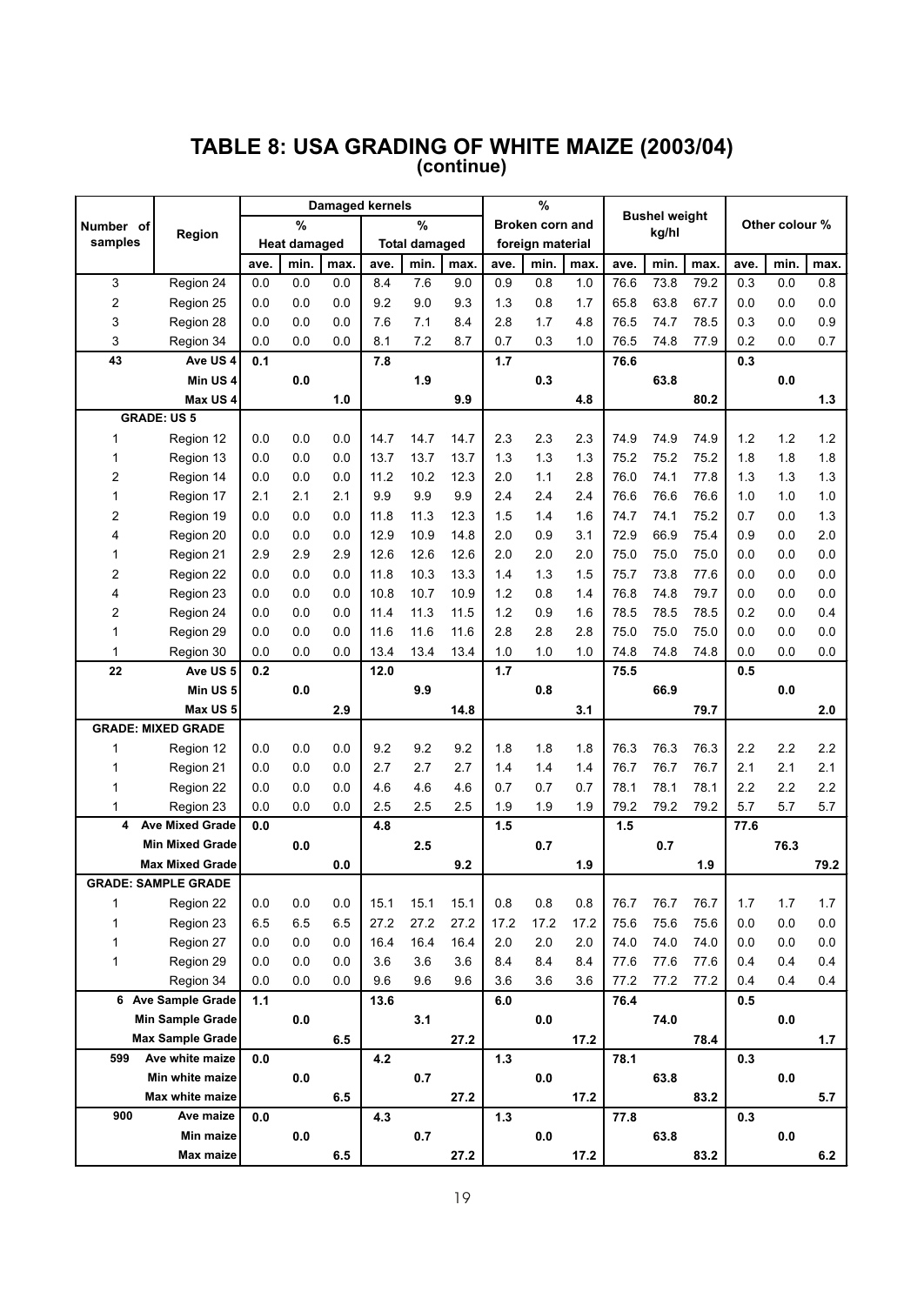## **TABLE 9: USA GRADING OF YELLOW MAIZE (2003/04)**

|                         |                        |            |                     |            | <b>Damaged kernels</b> |                      |            |            | $\frac{9}{6}$          |            |              |                      |              |            |                |            |
|-------------------------|------------------------|------------|---------------------|------------|------------------------|----------------------|------------|------------|------------------------|------------|--------------|----------------------|--------------|------------|----------------|------------|
| Number of               |                        |            | $\frac{9}{6}$       |            |                        | $\frac{9}{6}$        |            |            | <b>Broken corn and</b> |            |              | <b>Bushel weight</b> |              |            | Other colour % |            |
| samples                 | Region                 |            | <b>Heat damaged</b> |            |                        | <b>Total damaged</b> |            |            | foreign material       |            |              | kg/hl                |              |            |                |            |
|                         |                        | ave.       | min.                | max.       | ave.                   | min.                 | max.       | ave.       | min.                   | max.       | ave.         | min.                 | max.         | ave.       | min.           | max.       |
| <b>GRADE: US 1</b>      |                        |            |                     |            |                        |                      |            |            |                        |            |              |                      |              |            |                |            |
| 7                       | Region 10              | 0.0        | 0.0                 | 0.0        | 1.1                    | 0.9                  | 1.2        | 0.5        | 0.4                    | 0.8        | 79.0         | 78.5                 | 79.7         | 0.0        | 0.0            | 0.1        |
| 18                      | Region 11              | 0.0        | 0.0                 | 0.0        | 1.6                    | 0.9                  | 3.0        | 1.4        | 0.8                    | 1.9        | 78.3         | 77.0                 | 79.7         | 0.0        | 0.0            | 0.8        |
| 1                       | Region 12              | 0.0        | 0.0                 | 0.0        | 3.0                    | 3.0                  | 3.0        | 0.9        | 0.9                    | 0.9        | 76.8         | 76.8                 | 76.8         | 0.0        | 0.0            | 0.0        |
| 2                       | Region 13              | 0.0        | 0.0                 | 0.0        | 3.0                    | 2.9                  | 3.0        | 0.9        | 0.6                    | 1.1        | 77.3         | 77.0                 | 77.5         | 0.3        | 0.0            | 0.6        |
| 2                       | Region 17              | 0.0        | 0.0                 | 0.0        | 2.7                    | 2.5                  | 3.0        | 0.9        | 0.7                    | 1.1        | 77.1         | 76.3                 | 77.9         | 0.2        | 0.0            | 0.4        |
| 1                       | Region 18              | 0.0        | 0.0                 | 0.0        | 2.0                    | 2.0                  | 2.0        | 1.2        | 1.2                    | 1.2        | 75.3         | 75.3                 | 75.3         | 0.0        | 0.0            | 0.0        |
| 1                       | Region 19              | 0.0        | 0.0                 | 0.0        | 3.0                    | 3.0                  | 3.0        | 1.1        | 1.1                    | 1.1        | 73.9         | 73.9                 | 73.9         | 0.0        | 0.0            | 0.0        |
| 1                       | Region 20              | 0.0        | 0.0                 | 0.0        | 2.6                    | 2.6                  | 2.6        | 0.7        | 0.7                    | 0.7        | 78.4         | 78.4                 | 78.4         | 0.7        | 0.7            | 0.7        |
| 1                       | Region 21              | 0.0        | 0.0                 | 0.0        | 1.7                    | 1.7                  | 1.7        | 1.6        | 1.6                    | 1.6        | 79.4         | 79.4                 | 79.4         | 0.2        | 0.2            | 0.2        |
| 2                       | Region 22              | 0.0        | 0.0                 | 0.0        | 1.8                    | 1.2                  | 2.3        | 1.1        | 1.1                    | 1.1        | 78.2         | 78.0                 | 78.4         | 0.0        | 0.0            | 0.0        |
| 9                       | Region 23              | 0.0        | 0.0                 | 0.0        | 2.3                    | 1.3                  | 3.0        | 1.2        | 0.7                    | 1.6        | 76.9         | 76.5                 | 77.9         | 0.4        | 0.0            | 1.0        |
| 7                       | Region 24              | 0.0        | 0.0                 | 0.0        | 2.0                    | 1.3                  | 2.8        | 1.2        | 0.6                    | 1.6        | 77.3         | 74.8                 | 79.9         | 0.3        | 0.0            | 0.7        |
| 5                       | Region 25              | 0.0        | 0.0                 | 0.0        | 2.2                    | 1.9                  | 2.5        | 1.1        | 0.7                    | 1.3        | 76.2         | 74.3                 | 77.8         | 0.2        | 0.0            | 0.6        |
| 4                       | Region 26              | 0.0        | 0.0                 | 0.0        | 2.6                    | 1.8                  | 3.0        | 1.1        | 0.9                    | 1.5        | 77.7         | 75.7                 | 79.2         | 1.1        | 0.0            | 1.8        |
| 6                       | Region 27              | 0.0        | 0.0                 | 0.0        | 2.4                    | 1.9                  | 2.8        | 1.1        | 0.8                    | 1.7        | 77.5         | 76.3                 | 78.8         | 0.2        | 0.0            | 0.6        |
| 4                       | Region 28              | 0.0        | 0.0                 | 0.0        | 2.6                    | 2.3                  | 3.0        | 1.3        | 1.1                    | 1.7        | 77.7         | 76.8                 | 78.8         | 0.4        | 0.0            | 1.0        |
| 1                       | Region 29              | 0.0        | 0.0                 | 0.0        | 2.8                    | 2.8                  | 2.8        | 1.0        | 1.0                    | 1.0        | 77.5         | 77.5                 | 77.5         | 0.0        | 0.0            | 0.0        |
| 4                       | Region 32              | 0.0        | 0.0                 | 0.0        | 2.0                    | 1.2                  | 2.6        | 1.2        | 1.1                    | 1.3        | 76.9         | 75.4                 | 77.8         | 0.4        | 0.0            | 0.7        |
| 11                      | Region 34              | 0.0        | 0.0                 | 0.0        | 2.2                    | 1.2                  | 2.9        | 1.2        | 0.8                    | 1.8        | 76.7         | 74.7                 | 78.1         | 0.5        | 0.0            | 2.4        |
| 1                       | Region 35              | 0.0        | 0.0                 | 0.0        | 3.0                    | 3.0                  | 3.0        | 0.9        | 0.9                    | 0.9        | 75.9         | 75.9                 | 75.9         | 0.0        | 0.0            | 0.0        |
| 1                       | Region 36              | 0.0        | 0.0                 | 0.0        | 1.3                    | 1.3                  | 1.3        | 0.8        | 0.8                    | 0.8        | 77.9         | 77.9                 | 77.9         | 0.0        | 0.0            | 0.0        |
| 89                      | Ave US <sub>1</sub>    | 0.0        |                     |            | 2.1                    |                      |            | 1.1        |                        |            | 77.5         |                      |              | 0.3        |                |            |
|                         | Min US1                |            | 0.0                 |            |                        | 0.9                  |            |            | 0.4                    |            |              | 73.9                 |              |            | 0.0            |            |
|                         | Max US1                |            |                     | 0.0        |                        |                      | 3.0        |            |                        | 1.9        |              |                      | 79.9         |            |                | 2.4        |
|                         | <b>GRADE: US 2</b>     |            |                     |            |                        |                      |            |            |                        |            |              |                      |              |            |                |            |
| 1                       | Region 10              | 0.0        | 0.0                 | 0.0        | 3.3                    | 3.3                  | 3.3        | 1.3        | 1.3                    | 1.3        | 75.8         | 75.8                 | 75.8         | 0.0        | 0.0            | 0.0        |
| 7<br>4                  | Region 11<br>Region 12 | 0.0<br>0.0 | 0.0<br>0.0          | 0.0<br>0.0 | 3.4<br>4.1             | 1.6<br>3.4           | 4.0<br>5.0 | 1.3<br>1.0 | 1.0<br>0.8             | 2.1<br>1.1 | 78.1<br>77.3 | 77.0<br>76.6         | 79.6<br>79.0 | 0.0<br>0.3 | 0.0<br>0.0     | 0.3<br>1.0 |
| 2                       | Region 13              | 0.0        | 0.0                 | 0.0        | 3.8                    | 3.2                  | 4.5        | 1.0        | 0.7                    | 1.2        | 76.6         | 76.2                 | 77.0         | 0.4        | 0.0            | 0.9        |
| 6                       | Region 14              | 0.0        | 0.0                 | 0.0        | 3.6                    | 3.1                  | 4.7        | 1.1        | 0.9                    | 1.4        | 77.8         | 76.3                 | 79.0         | 0.3        | 0.0            | 1.0        |
| 3                       | Region 15              | $0.0\,$    | 0.0                 | $0.0\,$    | $3.7\,$                | 3.2                  | 4.4        | 1.2        | 1.1                    | 1.4        | 78.2         | 77.4                 | 78.8         | $0.0\,$    | $0.0\,$        | $0.0\,$    |
| 1                       | Region 16              | 0.0        | 0.0                 | 0.0        | 3.9                    | 3.9                  | 3.9        | 1.2        | $1.2$                  | 1.2        | 77.9         | 77.9                 | 77.9         | 0.0        | 0.0            | 0.0        |
| 3                       | Region 17              | 0.0        | 0.0                 | 0.0        | 3.8                    | 3.4                  | 4.5        | 0.9        | 0.6                    | $1.2$      | 76.7         | 75.0                 | 77.6         | 0.0        | 0.0            | 0.0        |
| 10                      | Region 18              | 0.0        | 0.0                 | 0.0        | 4.1                    | 3.2                  | 4.6        | 1.3        | 1.0                    | 1.9        | 76.3         | 75.0                 | 77.4         | 0.4        | 0.0            | 1.3        |
| 5                       | Region 19              | 0.0        | 0.0                 | 0.0        | 4.3                    | 4.1                  | 4.8        | 1.2        | 1.0                    | 1.4        | 77.4         | 76.1                 | 78.1         | 0.1        | 0.0            | 0.7        |
| 1                       | Region 20              | 0.0        | 0.0                 | 0.0        | 4.5                    | 4.5                  | 4.5        | 1.2        | 1.2                    | 1.2        | 76.6         | 76.6                 | 76.6         | 0.0        | 0.0            | 0.0        |
| 4                       | Region 22              | 0.0        | 0.0                 | 0.0        | 3.6                    | 3.3                  | 3.9        | 1.0        | 0.7                    | 1.2        | 77.8         | 74.3                 | 79.4         | 0.5        | 0.0            | 0.0        |
| 8                       | Region 23              | 0.0        | 0.0                 | 0.0        | 3.7                    | 2.9                  | 4.9        | 1.5        | 0.9                    | 3.0        | 76.5         | 70.8                 | 78.5         | 0.8        | 0.0            | 5.0        |
| 7                       | Region 24              | 0.0        | 0.0                 | 0.0        | 3.4                    | 1.6                  | 4.8        | 1.4        | 0.8                    | 2.7        | 77.4         | 75.7                 | 78.8         | 0.3        | 0.0            | 0.8        |
| 10                      | Region 25              | 0.0        | 0.0                 | 0.0        | 3.6                    | 2.0                  | 4.6        | 1.2        | 0.7                    | 2.3        | 76.8         | 74.5                 | 77.9         | 0.3        | 0.0            | 1.9        |
| 15                      | Region 26              | 0.0        | 0.0                 | 0.0        | 3.7                    | 2.6                  | $5.0\,$    | 1.4        | 0.4                    | 2.2        | 77.9         | 73.8                 | 79.2         | 0.3        | 0.0            | 1.3        |
| 4                       | Region 27              | 0.0        | 0.0                 | 0.0        | 3.6                    | 3.2                  | 4.3        | 1.1        | 0.9                    | 1.3        | 77.2         | 76.3                 | 78.4         | 0.8        | 0.0            | 2.9        |
| 14                      | Region 28              | 0.0        | 0.0                 | 0.0        | 3.8                    | 3.2                  | 4.8        | 1.3        | 0.6                    | 2.2        | 77.2         | 75.0                 | 79.4         | 0.2        | 0.0            | 1.0        |
| 11                      | Region 29              | 0.0        | 0.0                 | 0.0        | 3.9                    | 3.3                  | 4.6        | 1.2        | 0.8                    | 1.9        | 77.7         | 75.9                 | 80.1         | 0.1        | 0.0            | 0.6        |
| 2                       | Region 30              | 0.0        | 0.0                 | 0.0        | 4.4                    | 3.9                  | 4.9        | 1.2        | 1.1                    | 1.2        | 77.7         | 76.5                 | 78.9         | 0.0        | 0.0            | 0.0        |
| $\overline{\mathbf{c}}$ | Region 32              | $0.0\,$    | 0.0                 | 0.0        | 3.1                    | 3.1                  | 3.2        | 1.1        | 1.1                    | 1.1        | 78.2         | 77.9                 | 78.5         | 0.7        | 0.7            | 0.7        |
| 8                       | Region 34              | 0.0        | 0.0                 | 0.0        | 2.9                    | 1.0                  | 4.9        | 1.5        | 0.8                    | 2.2        | 77.8         | 76.3                 | 78.9         | 0.6        | 0.0            | 1.1        |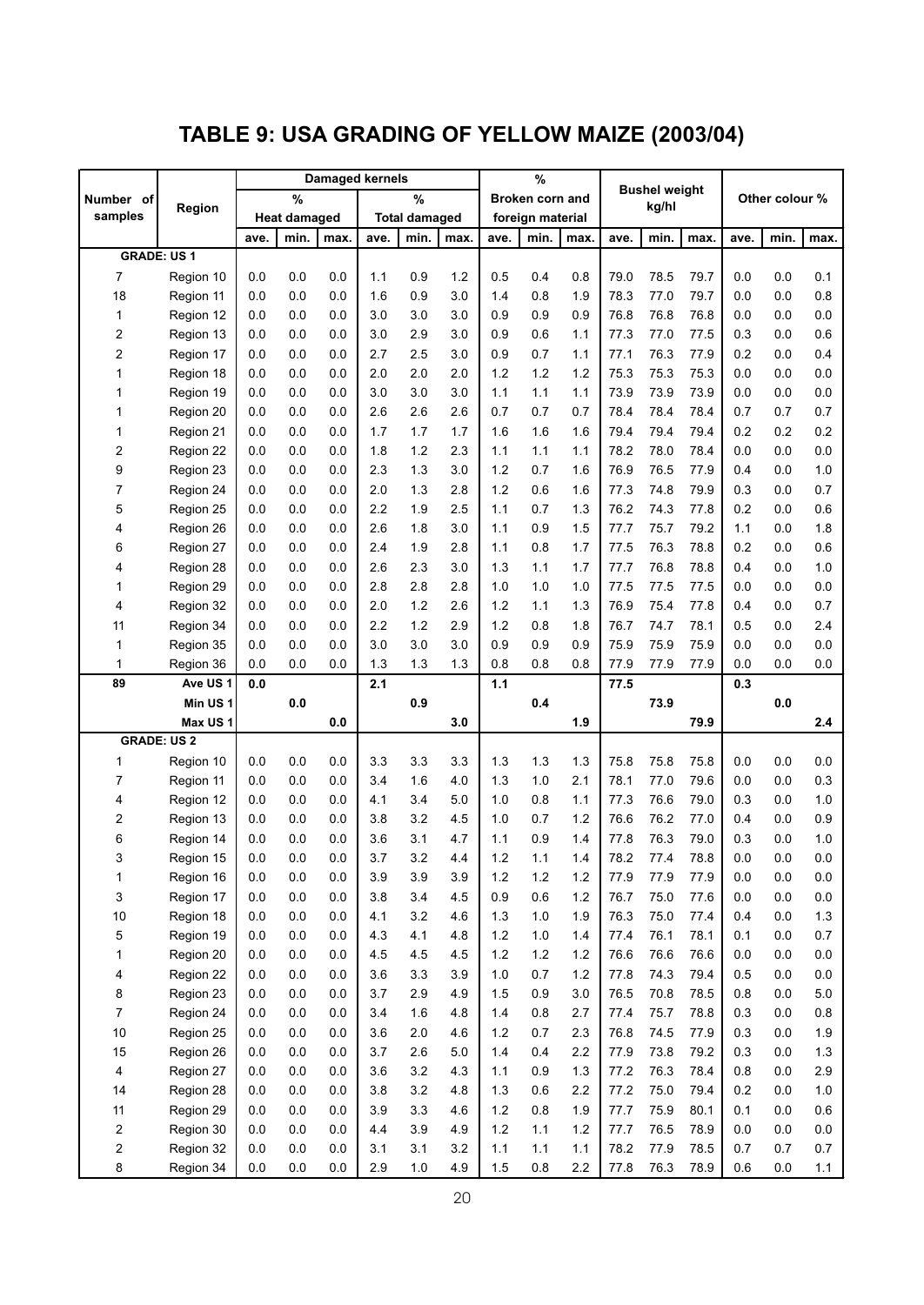|                         |                     |      |                     | <b>Damaged kernels</b> |      |                      |      |      | $\%$             |      |      |                               |      |      |                |         |
|-------------------------|---------------------|------|---------------------|------------------------|------|----------------------|------|------|------------------|------|------|-------------------------------|------|------|----------------|---------|
| Number of               |                     |      | $\frac{9}{6}$       |                        |      | $\frac{9}{6}$        |      |      | Broken corn and  |      |      | <b>Bushel weight</b><br>kg/hl |      |      | Other colour % |         |
| samples                 | Region              |      | <b>Heat damaged</b> |                        |      | <b>Total damaged</b> |      |      | foreign material |      |      |                               |      |      |                |         |
|                         |                     | ave. | min.                | max.                   | ave. | min.                 | max. | ave. | min.             | max. | ave. | min.                          | max. | ave. | min.           | max.    |
| 5                       | Region 35           | 0.0  | 0.0                 | 0.0                    | 4.1  | 3.6                  | 4.6  | 1.2  | 1.0              | 1.6  | 76.0 | 72.3                          | 78.9 | 0.0  | 0.0            | 0.0     |
| 133                     | Ave US <sub>2</sub> | 0.0  |                     |                        | 3.7  |                      |      | 1.3  |                  |      | 77.3 |                               |      | 0.3  |                |         |
|                         | Min US <sub>2</sub> |      | 0.0                 |                        |      | 1.0                  |      |      | 0.4              |      |      | 70.8                          |      |      | 0.0            |         |
|                         | Max US <sub>2</sub> |      |                     | 0.0                    |      |                      | 5.0  |      |                  | 3.0  |      |                               | 80.1 |      |                | 5.0     |
| <b>GRADE: US 3</b>      |                     |      |                     |                        |      |                      |      |      |                  |      |      |                               |      |      |                |         |
| 1                       | Region 11           | 0.0  | 0.0                 | 0.0                    | 5.7  | 5.7                  | 5.7  | 1.9  | 1.9              | 1.9  | 77.4 | 77.4                          | 77.4 | 0.0  | 0.0            | 0.0     |
| 4                       | Region 12           | 0.0  | 0.0                 | 0.0                    | 6.0  | 5.1                  | 6.8  | 1.1  | 0.8              | 1.4  | 78.7 | 77.9                          | 79.7 | 0.0  | 0.0            | 0.0     |
| 1                       | Region 13           | 0.0  | 0.0                 | 0.0                    | 5.5  | 5.5                  | 5.5  | 1.2  | 1.2              | 1.2  | 77.2 | 77.2                          | 77.2 | 0.0  | 0.0            | 0.0     |
| 3                       | Region 14           | 0.0  | 0.0                 | 0.0                    | 5.5  | 5.3                  | 5.8  | 1.5  | 1.2              | 2.0  | 76.2 | 74.8                          | 77.6 | 1.0  | 0.0            | 1.7     |
| $\boldsymbol{2}$        | Region 15           | 0.0  | 0.0                 | 0.0                    | 6.7  | 6.6                  | 6.7  | 1.7  | 1.4              | 2.0  | 77.5 | 76.3                          | 78.7 | 0.3  | 0.0            | 0.7     |
| 1                       | Region 16           | 0.0  | 0.0                 | 0.0                    | 6.4  | 6.4                  | 6.4  | 1.6  | 1.6              | 1.6  | 77.5 | 77.5                          | 77.5 | 0.0  | 0.0            | 0.0     |
| $\overline{c}$          | Region 17           | 0.0  | 0.0                 | 0.0                    | 5.4  | 5.3                  | 5.5  | 1.4  | 1.3              | 1.5  | 76.9 | 75.4                          | 78.3 | 0.4  | 0.0            | 0.8     |
| 1                       | Region 19           | 0.0  | 0.0                 | 0.0                    | 6.4  | 6.4                  | 6.4  | 2.0  | 2.0              | 2.0  | 73.9 | 73.9                          | 73.9 | 0.0  | 0.0            | 0.0     |
| $\overline{2}$          | Region 20           | 0.0  | 0.0                 | 0.0                    | 6.3  | 6.0                  | 6.5  | 1.6  | 1.5              | 1.6  | 76.0 | 75.7                          | 76.3 | 0.0  | 0.0            | 0.0     |
| 4                       | Region 23           | 0.0  | 0.0                 | 0.0                    | 6.0  | 5.2                  | 6.8  | 1.6  | 1.1              | 2.2  | 77.9 | 76.7                          | 79.0 | 0.4  | 0.0            | 1.3     |
| 1                       | Region 24           | 0.0  | 0.0                 | 0.0                    | 5.8  | 5.8                  | 5.8  | 1.6  | 1.6              | 1.6  | 76.8 | 76.8                          | 76.8 | 0.7  | 0.7            | 0.7     |
| $\boldsymbol{2}$        | Region 26           | 0.0  | 0.0                 | 0.0                    | 5.8  | 5.3                  | 6.3  | 1.9  | 1.6              | 2.2  | 77.2 | 76.5                          | 77.8 | 0.0  | 0.0            | 0.0     |
| $\boldsymbol{2}$        | Region 27           | 0.0  | 0.0                 | 0.0                    | 5.8  | 5.1                  | 6.6  | 1.8  | 1.1              | 2.6  | 74.6 | 70.8                          | 78.4 | 0.0  | 0.0            | 0.0     |
| $\overline{\mathbf{c}}$ | Region 28           | 0.0  | 0.0                 | 0.0                    | 6.0  | 5.2                  | 6.7  | 1.9  | 1.2              | 2.5  | 76.1 | 73.6                          | 78.5 | 0.0  | 0.0            | 0.0     |
| 1                       | Region 29           | 0.0  | 0.0                 | 0.0                    | 6.3  | 6.3                  | 6.3  | 2.1  | 2.1              | 2.1  | 75.4 | 75.4                          | 75.4 | 0.8  | 0.8            | 0.8     |
| 1                       | Region 30           | 0.0  | 0.0                 | 0.0                    | 6.5  | 6.5                  | 6.5  | 1.2  | 1.2              | 1.2  | 75.7 | 75.7                          | 75.7 | 0.0  | 0.0            | 0.0     |
| 1                       | Region 32           | 0.0  | 0.0                 | 0.0                    | 5.2  | 5.2                  | 5.2  | 1.5  | 1.5              | 1.5  | 79.4 | 79.4                          | 79.4 | 0.0  | 0.0            | 0.0     |
| 1                       | Region 35           | 0.0  | 0.0                 | 0.0                    | 4.1  | 4.1                  | 4.1  | 1.4  | 1.4              | 1.4  | 69.1 | 69.1                          | 69.1 | 0.0  | 0.0            | $0.0\,$ |
| 32                      | Ave US 3            | 0.0  |                     |                        | 5.9  |                      |      | 1.6  |                  |      | 76.7 |                               |      | 0.2  |                |         |
|                         | Min US3             |      | 0.0                 |                        |      | 4.1                  |      |      | 0.8              |      |      | 69.1                          |      |      | 0.0            |         |
|                         | Max US3             |      |                     | 0.0                    |      |                      | 6.8  |      |                  | 2.6  |      |                               | 79.7 |      |                | 1.7     |
| <b>GRADE: US 4</b>      |                     |      |                     |                        |      |                      |      |      |                  |      |      |                               |      |      |                |         |
| 1                       | Region 12           | 0.0  | 0.0                 | 0.0                    | 8.1  | 8.1                  | 8.1  | 2.1  | 2.1              | 2.1  | 75.0 | 75.0                          | 75.0 | 0.7  | 0.7            | 0.7     |
| 1                       | Region 14           | 0.0  | 0.0                 | 0.0                    | 8.0  | 8.0                  | 8.0  | 1.6  | 1.6              | 1.6  | 75.4 | 75.4                          | 75.4 | 0.0  | 0.0            | 0.0     |
| 1                       | Region 16           | 0.0  | 0.0                 | 0.0                    | 9.7  | 9.7                  | 9.7  | 1.0  | 1.0              | 1.0  | 74.5 | 74.5                          | 74.5 | 0.0  | 0.0            | 0.0     |
| 4                       | Region 17           | 0.0  | 0.0                 | 0.0                    | 8.9  | 8.4                  | 9.8  | 0.7  | 0.2              | 1.7  | 77.4 | 75.3                          | 78.7 | 0.3  | 0.0            | 0.7     |
| 3                       | Region 18           | 0.0  | 0.0                 | 0.0                    | 8.3  | 7.6                  | 9.0  | 1.9  | 1.6              | 2.2  | 74.1 | 73.2                          | 75.7 | 0.0  | 0.0            | 0.0     |
| 1                       | Region 19           | 0.0  | 0.0                 | 0.0                    | 9.1  | 9.1                  | 9.1  | 1.4  | 1.4              | 1.4  | 77.8 | 77.8                          | 77.8 | 0.0  | 0.0            | 0.0     |
| 4                       | Region 20           | 0.0  | 0.0                 | 0.0                    | 7.9  | 7.2                  | 8.4  | 1.3  | 0.7              | 2.2  | 74.2 | 68.0                          | 77.5 | 0.0  | 0.0            | 0.0     |
| 1                       | Region 22           | 0.0  | 0.0                 | 0.0                    | 8.4  | 8.4                  | 8.4  | 1.5  | 1.5              | 1.5  | 77.9 | 77.9                          | 77.9 | 0.0  | 0.0            | 0.0     |
| $\mathbf{1}$            | Region 23           | 0.0  | 0.0                 | 0.0                    | 8.9  | 8.9                  | 8.9  | 0.9  | 0.9              | 0.9  | 74.3 | 74.3                          | 74.3 | 0.0  | 0.0            | 0.0     |
| $\mathbf{1}$            | Region 24           | 0.0  | 0.0                 | 0.0                    | 1.9  | 1.9                  | 1.9  | 4.7  | 4.7              | 4.7  | 75.0 | 75.0                          | 75.0 | 0.0  | 0.0            | 0.0     |
| 3                       | Region 26           | 0.0  | 0.0                 | 0.0                    | 7.5  | 4.2                  | 9.6  | 2.5  | 1.2              | 4.4  | 78.5 | 77.5                          | 80.1 | 0.8  | 0.0            | 2.4     |
| 6                       | Region 28           | 0.0  | 0.0                 | 0.0                    | 8.1  | 7.5                  | 9.8  | 1.9  | 1.0              | 4.8  | 77.0 | 76.2                          | 77.9 | 0.5  | 0.0            | 1.6     |
| $\mathbf{1}$            | Region 34           | 0.0  | 0.0                 | 0.0                    | 9.2  | 9.2                  | 9.2  | 1.7  | 1.7              | 1.7  | 76.5 | 76.5                          | 76.5 | 1.3  | 1.3            | 1.3     |
| 1                       | Region 36           | 0.0  | 0.0                 | 0.0                    | 6.6  | 6.6                  | 6.6  | 4.6  | 4.6              | 4.6  | 78.5 | 78.5                          | 78.5 | 0.0  | 0.0            | 0.0     |
| 29                      | Ave US 4            | 0.0  |                     |                        | 8.0  |                      |      | 1.8  |                  |      | 76.2 |                               |      | 0.3  |                |         |
|                         | Min US 4            |      | 0.0                 |                        |      | 1.9                  |      |      | $0.2\,$          |      |      | 68.0                          |      |      | 0.0            |         |
|                         | Max US4             |      |                     | 0.0                    |      |                      | 9.8  |      |                  | 4.8  |      |                               | 80.1 |      |                | 2.4     |
|                         | <b>GRADE: US 5</b>  |      |                     |                        |      |                      |      |      |                  |      |      |                               |      |      |                |         |
| 1                       | Region 12           | 0.0  | 0.0                 | 0.0                    | 12.0 | 12.0                 | 12.0 | 2.0  | 2.0              | 2.0  | 72.8 | 72.8                          | 72.8 | 1.0  | 1.0            | 1.0     |
| 1                       | Region 14           | 0.0  | $0.0\,$             | $0.0\,$                | 12.0 | 12.0                 | 12.0 | 0.7  | 0.7              | 0.7  | 76.5 | 76.5                          | 76.5 | 0.0  | 0.0            | 0.0     |
| $\mathbf{1}$            | Region 15           | 0.0  | $0.0\,$             | 0.0                    | 10.8 | 10.8                 | 10.8 | 3.0  | 3.0              | 3.0  | 76.3 | 76.3                          | 76.3 | 0.0  | 0.0            | 0.0     |

#### **TABLE 9: USA GRADING OF YELLOW MAIZE (2003/04) (continue)**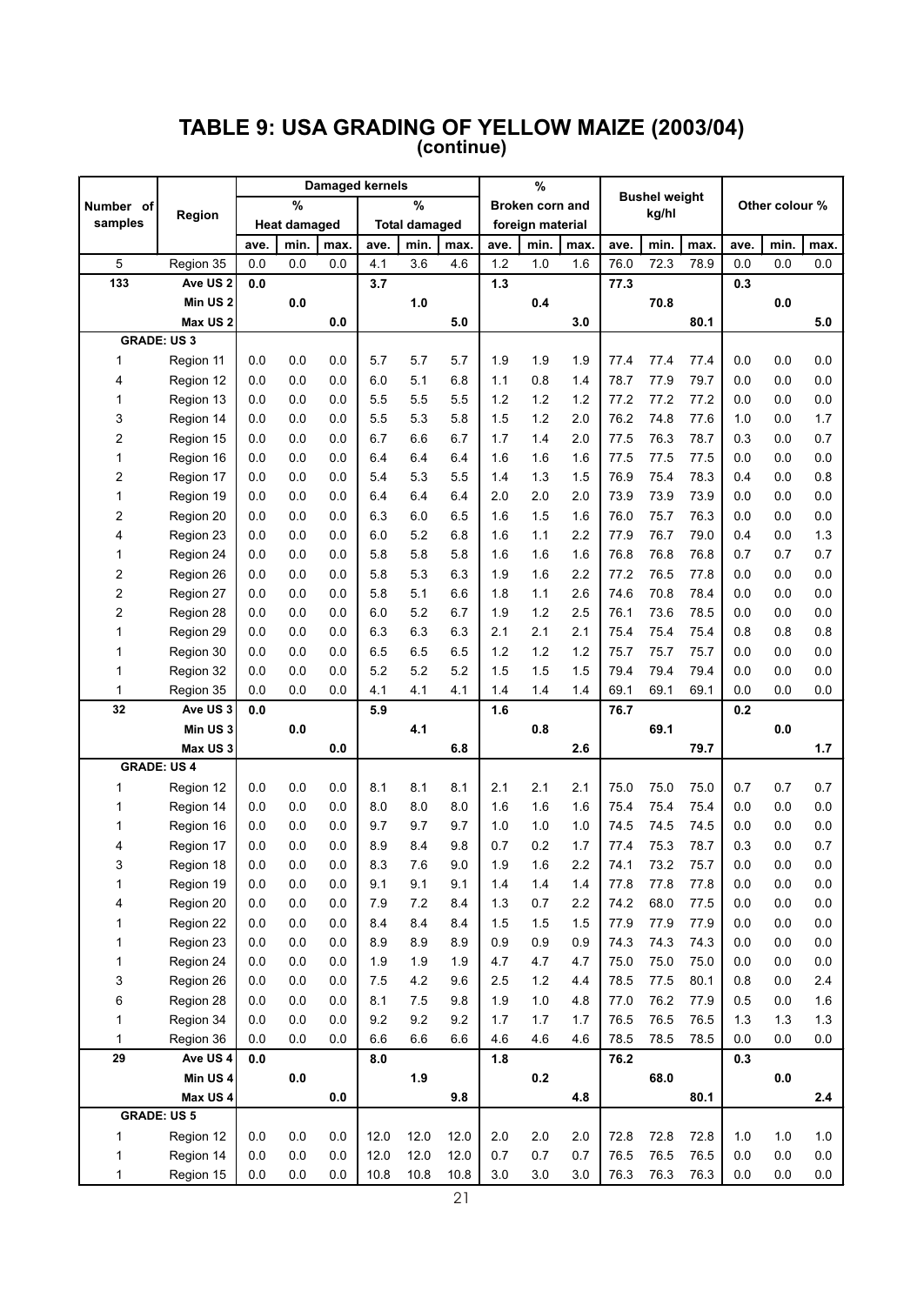#### **TABLE 9: USA GRADING OF YELLOW MAIZE (2003/04) (continue)**

|                |                            |      | <b>Damaged kernels</b> |      |      |                      |      | $\%$ |                        |      |      |                               |      |      |                |      |
|----------------|----------------------------|------|------------------------|------|------|----------------------|------|------|------------------------|------|------|-------------------------------|------|------|----------------|------|
| Number of      | Region                     |      | $\frac{9}{6}$          |      |      | $\frac{9}{6}$        |      |      | <b>Broken corn and</b> |      |      | <b>Bushel weight</b><br>kg/hl |      |      | Other colour % |      |
| samples        |                            |      | <b>Heat damaged</b>    |      |      | <b>Total damaged</b> |      |      | foreign material       |      |      |                               |      |      |                |      |
|                |                            | ave. | min.                   | max. | ave. | min.                 | max. | ave. | min.                   | max. | ave. | min.                          | max. | ave. | min.           | max. |
| $\overline{2}$ | Region 17                  | 0.0  | 0.0                    | 0.0  | 10.4 | 10.2                 | 10.7 | 1.6  | 1.3                    | 1.8  | 75.1 | 73.9                          | 76.3 | 1.3  | 1.2            | 1.3  |
| 1              | Region 19                  | 0.0  | 0.0                    | 0.0  | 12.5 | 12.5                 | 12.5 | 1.7  | 1.7                    | 1.7  | 74.4 | 74.4                          | 74.4 | 1.0  | 1.0            | 1.0  |
| 1              | Region 24                  | 0.0  | 0.0                    | 0.0  | 11.4 | 11.4                 | 11.4 | 1.1  | 1.1                    | 1.1  | 77.2 | 77.2                          | 77.2 | 0.8  | 0.8            | 0.8  |
| 1              | Region 27                  | 0.0  | 0.0                    | 0.0  | 9.7  | 9.7                  | 9.7  | 5.9  | 5.9                    | 5.9  | 74.9 | 74.9                          | 74.9 | 0.0  | 0.0            | 0.0  |
| 1              | Region 28                  | 0.0  | 0.0                    | 0.0  | 10.9 | 10.9                 | 10.9 | 2.4  | 2.4                    | 2.4  | 73.5 | 73.5                          | 73.5 | 0.0  | 0.0            | 0.0  |
| 1              | Region 34                  | 0.0  | 0.0                    | 0.0  | 10.3 | 10.3                 | 10.3 | 0.0  | 0.0                    | 0.0  | 76.6 | 76.6                          | 76.6 | 0.0  | 0.0            | 0.0  |
| 10             | Ave US 5                   | 0.0  |                        |      | 11.0 |                      |      | 2.0  |                        |      | 75.2 |                               |      | 0.5  |                |      |
|                | Min US 5                   |      | 0.0                    |      |      | 9.7                  |      |      | 0.0                    |      |      | 72.8                          |      |      | 0.0            |      |
|                | Max US 5                   |      |                        | 0.0  |      |                      | 12.5 |      |                        | 5.9  |      |                               | 77.2 |      |                | 1.3  |
|                | <b>GRADE: MIXED GRADE</b>  |      |                        |      |      |                      |      |      |                        |      |      |                               |      |      |                |      |
| 1              | Region 19                  | 0.0  | 0.0                    | 0.0  | 8.3  | 8.3                  | 8.3  | 1.5  | 1.5                    | 1.5  | 74.1 | 74.1                          | 74.1 | 6.2  | 6.2            | 6.2  |
| 1              | <b>Ave Mixed Grade</b>     | 0.0  |                        |      | 8.3  |                      |      | 1.5  |                        |      | 74.1 |                               |      | 6.2  |                |      |
|                | <b>Min Mixed Grade</b>     |      | 0.0                    |      |      | 8.3                  |      |      | 1.5                    |      |      | 74.1                          |      |      | 6.2            |      |
|                | <b>Max Mixed Grade</b>     |      |                        | 0.0  |      |                      | 8.3  |      |                        | 1.5  |      |                               | 74.1 |      |                | 6.2  |
|                | <b>GRADE: SAMPLE GRADE</b> |      |                        |      |      |                      |      |      |                        |      |      |                               |      |      |                |      |
| 1              | Region 12                  | 0.0  | 0.0                    | 0.0  | 21.9 | 21.9                 | 21.9 | 2.5  | 2.5                    | 2.5  | 74.9 | 74.9                          | 74.9 | 0.0  | 0.0            | 0.0  |
| 1              | Region 18                  | 0.0  | 0.0                    | 0.0  | 21.3 | 21.3                 | 21.3 | 2.5  | 2.5                    | 2.5  | 75.2 | 75.2                          | 75.2 | 0.0  | 0.0            | 0.0  |
| $\overline{2}$ | Region 20                  | 0.0  | 0.0                    | 0.0  | 19.2 | 15.3                 | 23.0 | 1.8  | 1.8                    | 1.8  | 72.9 | 70.4                          | 75.4 | 0.0  | 0.0            | 0.0  |
| 1              | Region 22                  | 0.0  | 0.0                    | 0.0  | 16.2 | 16.2                 | 16.2 | 1.0  | 1.0                    | 1.0  | 75.4 | 75.4                          | 75.4 | 0.0  | 0.0            | 0.0  |
| 1              | Region 28                  | 0.0  | 0.0                    | 0.0  | 16.0 | 16.0                 | 16.0 | 3.9  | 3.9                    | 3.9  | 76.2 | 76.2                          | 76.2 | 0.0  | 0.0            | 0.0  |
| 1              | Region 34                  | 0.0  | 0.0                    | 0.0  | 18.1 | 18.1                 | 18.1 | 0.7  | 0.7                    | 0.7  | 75.7 | 75.7                          | 75.7 | 0.0  | 0.0            | 0.0  |
|                | 7 Ave Sample Grade         | 0.0  |                        |      | 18.8 |                      |      | 2.0  |                        |      | 74.7 |                               |      | 0.0  |                |      |
|                | <b>Min Sample Grade</b>    |      | 0.0                    |      |      | 15.3                 |      |      | 0.7                    |      |      | 70.4                          |      |      | 0.0            |      |
|                | <b>Max Sample Grade</b>    |      |                        | 0.0  |      |                      | 23.0 |      |                        | 3.9  |      |                               | 76.2 |      |                | 0.0  |
| 301            | Ave yellow maize           | 0.0  |                        |      | 4.5  |                      |      | 1.4  |                        |      | 77.0 |                               |      | 0.3  |                |      |
|                | Min yellow maize           |      | 0.0                    |      |      | 0.9                  |      |      | 0.0                    |      |      | 68.0                          |      |      | 0.0            |      |
| 900            | Max yellow maize           |      |                        | 0.0  |      |                      | 23.0 |      |                        | 5.9  |      |                               | 80.1 |      |                | 6.2  |
|                | Ave maize                  | 0.0  |                        |      | 4.3  |                      |      | 1.3  |                        |      | 77.8 |                               |      | 0.3  |                |      |
|                | <b>Min maize</b>           |      | 0.0                    |      |      | 0.7                  |      |      | 0.0                    |      |      | 63.8                          |      |      | 0.0            |      |
|                | Max maize                  |      |                        | 6.5  |      |                      | 27.2 |      |                        | 17.2 |      |                               | 83.2 |      |                | 6.2  |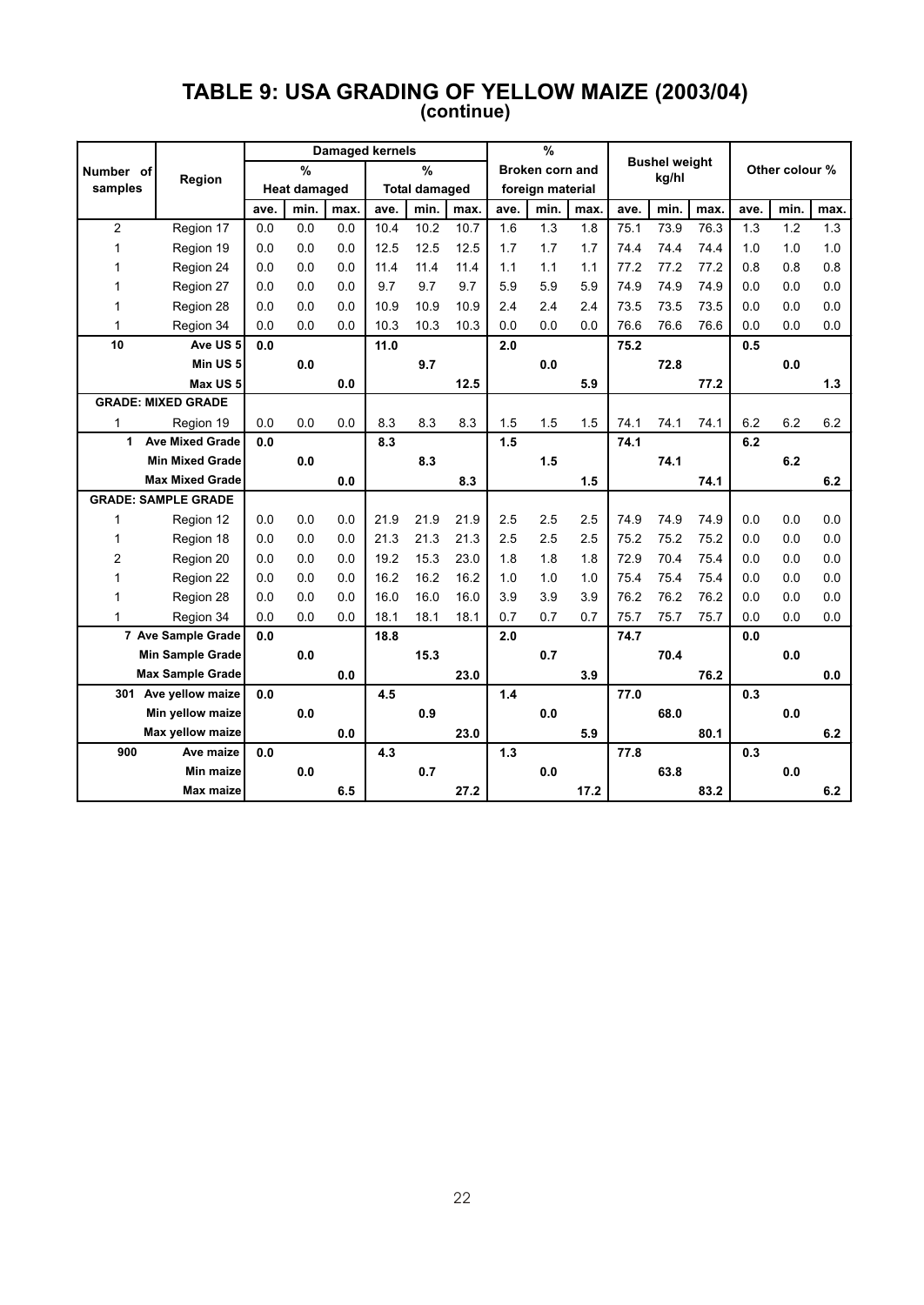## **TABLE 10: GRADES AND GRADE REQUIREMENTS FOR MAIZE ACCORDING TO RSA GRADING REGULATIONS**

|                |                                     |                 |                    | Maximum percentage of deviation allowed |                 |                     |                 |
|----------------|-------------------------------------|-----------------|--------------------|-----------------------------------------|-----------------|---------------------|-----------------|
|                |                                     |                 |                    |                                         | (m/m)           |                     |                 |
|                | <b>Description of deviation</b>     |                 | <b>White maize</b> |                                         |                 | <b>Yellow maize</b> |                 |
|                |                                     |                 |                    |                                         | <b>GRADE</b>    |                     |                 |
|                |                                     | WM <sub>1</sub> | WM <sub>2</sub>    | WM3                                     | YM <sub>1</sub> | YM2                 | YM <sub>3</sub> |
|                | Defective maize kernels             |                 | 13                 | 30                                      |                 |                     |                 |
|                | above 6,35 grading sieve            |                 |                    |                                         | 9               | 20                  | 30              |
|                | below 6,35 mm grading sieve         |                 |                    |                                         | 4               | 10                  | 30              |
| Ш              | Maize kernels of another colour     | 3               | 6                  | 10                                      | 2               | 5                   | 5               |
| $\mathbf{III}$ | Foreign matter (excluding stone,    | 0,3             | 0,5                | 0,75                                    | 0,3             | 0,5                 | 0,75            |
|                | pieces of coal or glass and dung)   |                 |                    |                                         |                 |                     |                 |
| IV             | Total deviations in terms I, II and |                 |                    |                                         |                 |                     |                 |
|                | III collectively, provided          | 8               | 16                 | 30                                      | 9               | 20                  | 30              |
|                | such deviations are individually    |                 |                    |                                         |                 |                     |                 |
|                | within the limits specified above   |                 |                    |                                         |                 |                     |                 |
|                | Pinked maize kernels                | 12              | 12                 | 12                                      | 12              | 12                  | 12              |

If the maize does not comply with the standards for Class White Maize of Class Yellow Maize It shall be classified as Class Other Maize.

## **TABLE 11: GRADES AND GRADE REQUIREMENTS FOR MAIZE ACCORDING TO USA GRADING REGULATIONS**

|               |      |                                            |                                          | <b>Maximum limits of -</b> |                                                          |
|---------------|------|--------------------------------------------|------------------------------------------|----------------------------|----------------------------------------------------------|
|               |      |                                            |                                          | <b>Damaged kernels</b>     |                                                          |
| <b>Grades</b> |      | Minimum test weight<br>per bushel (pounds) | <b>Heat damaged</b><br>kernels (percent) | Total (percent)            | <b>Broken corn and</b><br>foreign meaterial<br>(percent) |
| U.S. No. 1    | 56.0 | 72.1 kg/hl                                 | 0.1                                      | 3.0                        | 2.0                                                      |
| U.S. No. 2    | 54.0 | 69.5 kg/hl                                 | 0.2                                      | 5.0                        | 3.0                                                      |
| U.S. No. 3    | 52.0 | 66.9 kg/hl                                 | 0.5                                      | 7.0                        | 4.0                                                      |
| U.S. No. 4    | 49.0 | 63.1 kg/hl                                 | 1.0                                      | 10.0                       | 5.0                                                      |
| U.S. No. 5    | 46.0 | 59.2 kg/hl                                 | 3.0                                      | 15.0                       | 7.0                                                      |

U.S. Sample grade

U.S. Sample grade is corn that:

- a) Does not meet the requirements for the grades U.S. Nos. 1, 2, 3, 4 or 5; or
- b) Contains 8 or more stones which have an aggregate weight in excess of 0.20 percent of the sample weight, 2 or more pieces of glass, 3 or more crotalaria seeds (Crotalaria ssp.), 2 or more castor beans (Ricinus communis L.), 4 or more particles of an unknown foreign substance(s) or a commonly reconized harmful or toxic substance(s), 8 or more cockleburs (Xanthium ssp.) or similar seeds singly or in combination, or animal filth in excess of 0.20 ssp.) or similar seeds singly or in combination, or animal filth in excess of 0.20 percent in 1000 grams; or
- c) Has a musty, sour, or commercially foreign odor; or
- d) Is heating or otherwise of distinctly low quality.

Source: Offical United States Standard of Grain (excluding metric conversions.)

\_\_\_\_\_\_\_\_\_\_\_\_\_\_\_\_\_\_\_\_\_\_\_\_\_\_\_\_\_\_\_\_\_\_\_\_\_\_\_\_\_\_\_\_\_\_\_\_\_\_\_\_\_\_\_\_\_\_\_\_\_\_\_\_\_\_\_\_\_\_\_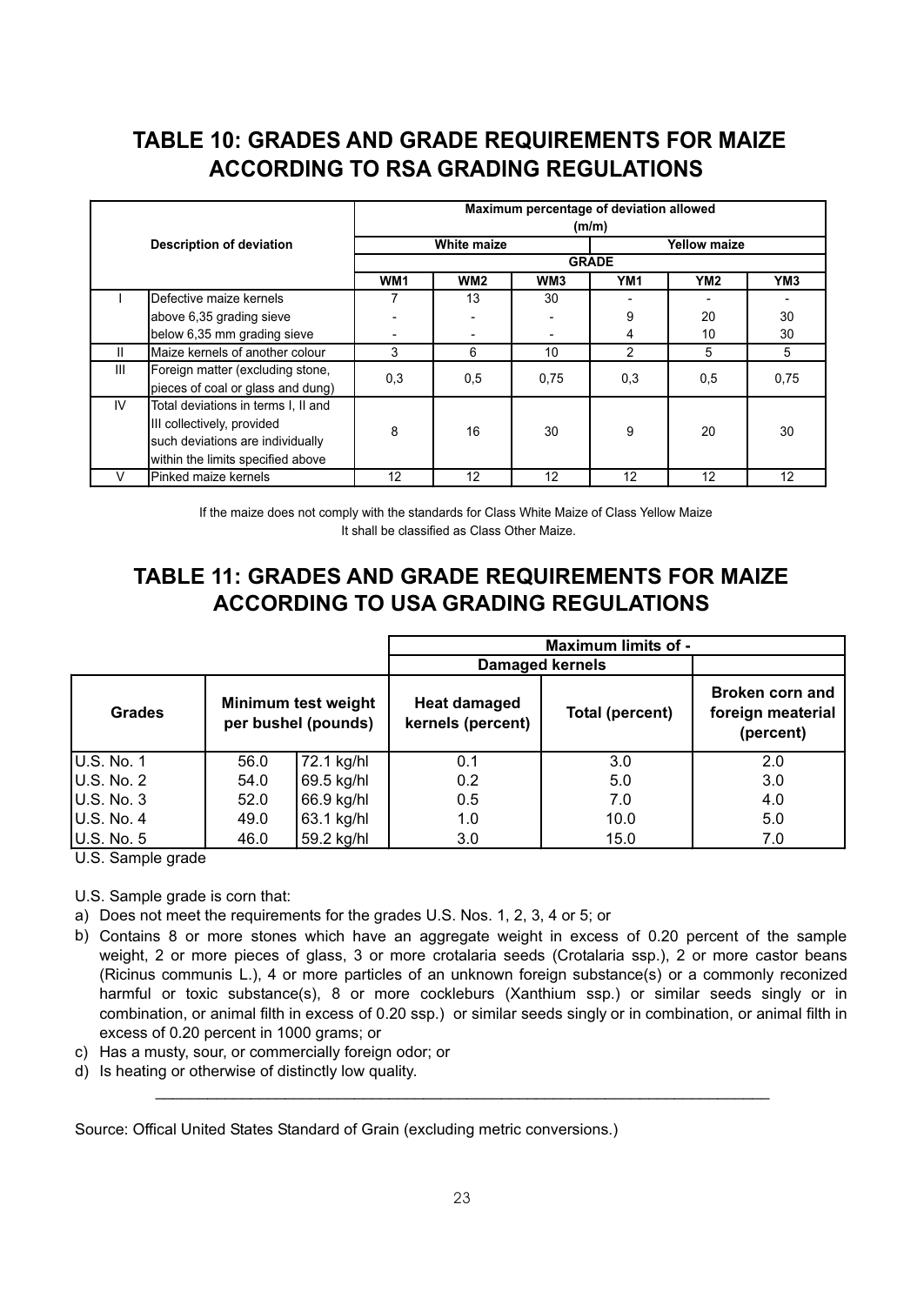|                     | <b>TABLE 12: NUTRITIONAL VALUES OF WHITE</b> |      |                 |      |      |                     |      |      |                           |      |                     | <b>TABLE 13: NUTRITIONAL VALUES OF YELLOW</b> |      |                 |      |      |                     |      |      |                           |      |
|---------------------|----------------------------------------------|------|-----------------|------|------|---------------------|------|------|---------------------------|------|---------------------|-----------------------------------------------|------|-----------------|------|------|---------------------|------|------|---------------------------|------|
|                     | <b>MAIZE ACCORDING TO GRADE 2003/04</b>      |      |                 |      |      |                     |      |      |                           |      |                     | <b>MAIZE ACCORDING TO GRADE 2003/04</b>       |      |                 |      |      |                     |      |      |                           |      |
|                     |                                              |      |                 |      |      |                     |      |      |                           |      |                     |                                               |      |                 |      |      |                     |      |      |                           |      |
| <b>Number</b><br>of | Region                                       |      | $%$ (db)<br>Fat |      |      | $%$ (db)<br>Protein |      |      | $%$ (db)<br><b>Starch</b> |      | <b>Number</b><br>of | Region                                        |      | $%$ (db)<br>Fat |      |      | $%$ (db)<br>Protein |      |      | $%$ (db)<br><b>Starch</b> |      |
| samples             |                                              | ave. | min.            | max. | ave. | min.                | max. | ave. | min.                      | max  | samples             |                                               | ave. | min.            | max. | ave. | min.                | max. | ave. | min.                      | max. |
|                     | <b>GRADE: WM 1</b>                           |      |                 |      |      |                     |      |      |                           |      |                     | <b>GRADE: YM 1</b>                            |      |                 |      |      |                     |      |      |                           |      |
| 3                   | Region 8                                     | 3.9  | 3.7             | 4.1  | 8.9  | 8.6                 | 9.5  | 75.1 | 74.7                      | 75.4 | 8                   | Region 10                                     | 3.8  | 3.5             | 3.9  | 8.8  | 8.6                 | 8.9  | 75.2 | 74.8                      | 75.8 |
| 3                   | Region 10                                    | 3.8  | 3.7             | 3.8  | 9.0  | 8.8                 | 9.3  | 75.8 | 75.5                      | 75.9 | 25                  | Region 11                                     | 3.7  | 3.6             | 3.9  | 8.9  | 8.6                 | 9.2  | 75.4 | 74.6                      | 76.3 |
| 8                   | Region 11                                    | 4.0  | 3.9             | 4.1  | 9.2  | 9.0                 | 9.4  | 75.1 | 74.8                      | 75.4 | 8                   | Region 12                                     | 4.1  | 3.9             | 4.3  | 9.4  | 9.1                 | 9.9  | 75.0 | 74.7                      | 75.4 |
| 6                   | Region 12                                    | 3.9  | 3.8             | 4.0  | 9.2  | 8.8                 | 9.7  | 75.2 | 74.9                      | 75.5 | 5                   | Region 13                                     | 4.0  | 4.0             | 4.1  | 9.1  | 8.9                 | 9.3  | 74.9 | 74.7                      | 75.3 |
| 4                   | Region 13                                    | 4.0  | 3.9             | 4.1  | 9.0  | 8.8                 | 9.1  | 75.2 | 74.9                      | 75.5 | $\overline{7}$      | Region 14                                     | 4.0  | 3.8             | 4.1  | 9.2  | 8.7                 | 9.7  | 75.1 | 74.9                      | 75.4 |
| 12                  | Region 14                                    | 3.9  | 3.7             | 4.0  | 9.1  | 8.8                 | 9.5  | 75.2 | 74.8                      | 75.7 | 3                   | Region 15                                     | 3.9  | 3.6             | 4.1  | 9.1  | 8.7                 | 9.4  | 75.5 | 74.8                      | 76.3 |
| 6                   | Region 15                                    | 3.9  | 3.8             | 4.0  | 9.3  | 9.1                 | 9.5  | 75.4 | 74.9                      | 75.8 | $\mathbf{1}$        | Region 16                                     | 4.1  | 4.1             | 4.1  | 9.1  | 9.1                 | 9.1  | 74.8 | 74.8                      | 74.8 |
| 11                  | Region 16                                    | 4.0  | 3.8             | 4.2  | 9.2  | 8.9                 | 9.6  | 75.2 | 74.8                      | 75.7 | 4                   | Region 17                                     | 3.9  | 3.6             | 4.3  | 9.1  | 8.9                 | 9.7  | 75.1 | 74.5                      | 75.7 |
| 13                  | Region 17                                    | 3.9  | 3.8             | 4.1  | 9.0  | 8.5                 | 9.6  | 75.3 | 75.1                      | 75.8 | 8                   | Region 18                                     | 3.9  | 3.7             | 4.1  | 9.0  | 8.8                 | 9.1  | 74.9 | 74.6                      | 75.6 |
| 14                  | Region 18                                    | 3.9  | 3.9             | 4.1  | 9.0  | 8.8                 | 9.3  | 75.1 | 74.8                      | 75.3 | 5                   | Region 19                                     | 4.0  | 3.8             | 4.2  | 9.0  | 8.8                 | 9.2  | 74.8 | 74.2                      | 75.2 |
| 8                   | Region 19                                    | 3.9  | 3.8             | 4.0  | 9.0  | 8.8                 | 9.2  | 75.2 | 74.8                      | 75.7 | 3                   | Region 20                                     | 4.0  | 4.0             | 4.1  | 9.0  | 8.9                 | 9.2  | 75.1 | 75.0                      | 75.1 |
| 7                   | Region 20                                    | 4.0  | 3.9             | 4.1  | 8.9  | 8.8                 | 9.0  | 75.2 | 74.7                      | 75.6 | $\mathbf{1}$        | Region 21                                     | 3.7  | 3.7             | 3.7  | 9.0  | 9.0                 | 9.0  | 75.3 | 75.3                      | 75.3 |
| 21                  | Region 21                                    | 4.0  | 3.8             | 4.2  | 9.1  | 8.7                 | 9.5  | 75.2 | 74.8                      | 75.9 | 6                   | Region 22                                     | 4.0  | 3.6             | 4.2  | 9.5  | 9.1                 | 9.8  | 75.0 | 74.6                      | 75.7 |
| 33                  | Region 22                                    | 4.0  | 3.7             | 4.1  | 9.2  | 8.9                 | 9.8  | 75.1 | 74.6                      | 75.8 | 18                  | Region 23                                     | 4.0  | 3.8             | 4.2  | 9.1  | 8.9                 | 9.4  | 75.1 | 74.7                      | 75.8 |
| 97                  | Region 23                                    | 3.9  | 3.7             | 4.2  | 9.3  | 8.6                 | 10.0 | 75.2 | 74.6                      | 76.1 | 13                  | Region 24                                     | 3.9  | 3.5             | 4.2  | 9.0  | 8.4                 | 9.4  | 75.2 | 74.6                      | 76.1 |
| 57                  | Region 24                                    | 4.0  | 3.7             | 4.3  | 9.2  | 8.7                 | 9.7  | 75.3 | 74.8                      | 76.3 | 15                  | Region 25                                     | 3.9  | 3.6             | 4.0  | 8.9  | 8.5                 | 9.3  | 75.0 | 74.3                      | 75.2 |
| 10                  | Region 25                                    | 4.0  | 3.8             | 4.2  | 8.8  | 7.9                 | 9.2  | 75.1 | 74.6                      | 75.6 | 18                  | Region 26                                     | 4.1  | 3.8             | 4.3  | 9.1  | 8.4                 | 9.6  | 75.0 | 74.5                      | 75.4 |
| 15                  | Region 26                                    | 4.0  | 3.9             | 4.3  | 9.0  | 8.6                 | 9.5  | 75.3 | 74.8                      | 75.7 | 10                  | Region 27                                     | 4.0  | 3.7             | 4.2  | 9.0  | 8.8                 | 9.3  | 75.0 | 74.7                      | 75.5 |
| 10                  | Region 27                                    | 4.0  | 3.8             | 4.2  | 9.2  | 8.9                 | 9.7  | 75.3 | 74.9                      | 75.6 | 19                  | Region 28                                     | 3.9  | 3.7             | 4.1  | 9.1  | 8.7                 | 9.7  | 75.1 | 74.5                      | 75.7 |
| 16                  | Region 28                                    | 3.9  | 3.8             | 4.1  | 9.0  | 8.8                 | 9.2  | 75.2 | 74.6                      | 75.7 | 12                  | Region 29                                     | 4.0  | 3.7             | 4.2  | 9.0  | 8.6                 | 9.4  | 75.0 | 74.7                      | 75.6 |
| 7                   | Region 29                                    | 4.0  | 3.9             | 4.1  | 9.1  | 8.8                 | 9.4  | 75.2 | 74.7                      | 75.7 | 3                   | Region 30                                     | 3.9  | 3.8             | 4.1  | 9.2  | 9.1                 | 9.5  | 74.8 | 74.8                      | 74.9 |
| 1                   | Region 30                                    | 3.9  | 3.9             | 3.9  | 9.0  | 9.0                 | 9.0  | 74.9 | 74.9                      | 74.9 | $\overline{7}$      | Region 32                                     | 4.0  | 3.9             | 4.1  | 9.1  | 8.9                 | 9.6  | 74.9 | 74.7                      | 75.3 |
| 4                   | Region 32                                    | 3.9  | 3.7             | 4.0  | 8.9  | 8.6                 | 9.4  | 75.1 | 74.7                      | 75.2 | 18                  | Region 34                                     | 4.0  | 3.8             | 4.2  | 9.1  | 8.7                 | 9.4  | 74.9 | 74.5                      | 75.6 |
| 40                  | Region 34                                    | 4.0  | 3.7             | 4.1  | 9.0  | 8.7                 | 9.7  | 75.1 | 74.3                      | 75.7 | $\overline{7}$      | Region 35                                     | 3.8  | 3.6             | 4.1  | 8.8  | 8.3                 | 9.1  | 75.3 | 74.4                      | 76.6 |
| 7                   | Region 35                                    | 3.9  | 3.7             | 4.1  | 8.9  | 8.6                 | 9.3  | 75.3 | 74.7                      | 76.1 | $\mathbf{1}$        | Region 36                                     | 3.6  | 3.6             | 3.6  | 8.8  | 8.8                 | 8.8  | 75.3 | 75.3                      | 75.3 |
| 6                   | Region 36                                    | 4.0  | 3.8             | 4.1  | 9.0  | 8.7                 | 9.3  | 75.1 | 74.2                      | 75.5 |                     |                                               |      |                 |      |      |                     |      |      |                           |      |
| 419                 | Ave WM 1                                     | 4.0  |                 |      | 9.1  |                     |      | 75.2 |                           |      | 225                 | Ave YM                                        | 3.9  |                 |      | 9.0  |                     |      | 75.1 |                           |      |
|                     | Min WM 1                                     |      | 3.7             |      |      | 7.9                 |      |      | 74.2                      |      |                     | Min YM 1                                      |      | 3.5             |      |      | 8.3                 |      |      | 74.2                      |      |
|                     | Max WM 1                                     |      |                 | 4.3  |      |                     | 10.0 |      |                           | 76.3 |                     | Max YM 1                                      |      |                 | 4.3  |      |                     | 9.9  |      |                           | 76.6 |

24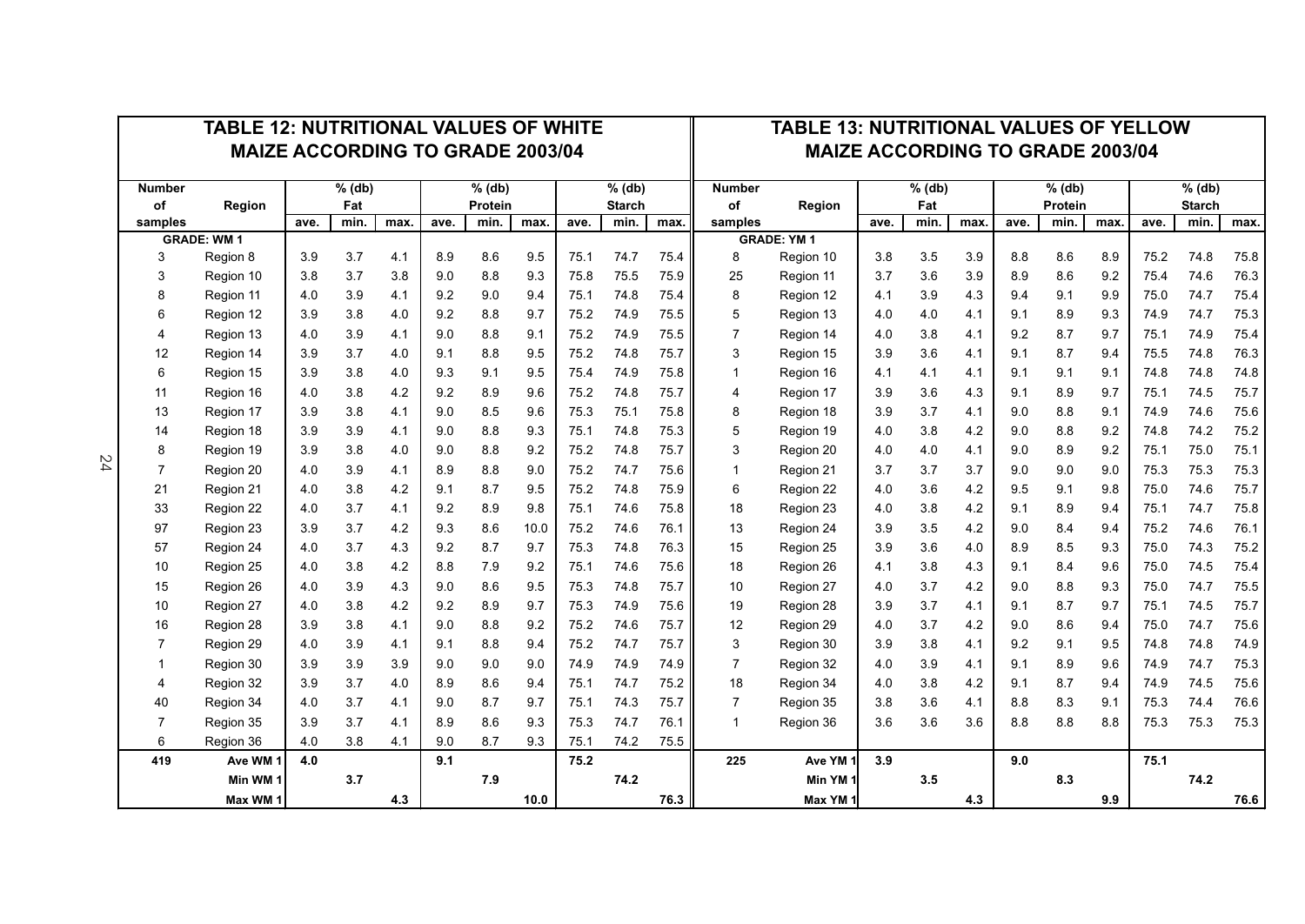|                | TABLE 12: NUTRITIONAL VALUES OF WHITE<br><b>MAIZE ACCORDING TO GRADE 2003/04 (continue)</b> |            |            |            |            |            |             |              |               |              |               | <b>TABLE 13: NUTRITIONAL VALUES OF YELLOW</b>      |            |            |            |            |            |            |              |               |              |
|----------------|---------------------------------------------------------------------------------------------|------------|------------|------------|------------|------------|-------------|--------------|---------------|--------------|---------------|----------------------------------------------------|------------|------------|------------|------------|------------|------------|--------------|---------------|--------------|
|                |                                                                                             |            |            |            |            |            |             |              |               |              |               | <b>MAIZE ACCORDING TO GRADE 2003/04 (continue)</b> |            |            |            |            |            |            |              |               |              |
| <b>Number</b>  |                                                                                             |            | $%$ (db)   |            |            | $%$ (db)   |             |              | $%$ (db)      |              | <b>Number</b> |                                                    |            | $%$ (db)   |            |            | $%$ (db)   |            |              | $%$ (db)      |              |
| of             | Region                                                                                      |            | Fat        |            |            | Protein    |             |              | <b>Starch</b> |              | of            | Region                                             |            | Fat        |            |            | Protein    |            |              | <b>Starch</b> |              |
| samples        |                                                                                             | ave.       | min.       | max.       | ave.       | min.       | max.        | ave.         | min.          | max.         | samples       |                                                    | ave.       | min.       | max.       | ave.       | min.       | max.       | ave.         | min.          | max.         |
|                | <b>GRADE: WM 2</b>                                                                          |            |            |            |            |            |             |              |               |              |               | <b>GRADE: YM 2</b>                                 |            |            |            |            |            |            |              |               |              |
|                | Region 11                                                                                   | 4.1        | 4.1        | 4.1        | 9.4<br>9.4 | 9.4        | 9.4<br>10.2 | 74.9<br>75.1 | 74.9          | 74.9         | 1             | Region 11                                          | 3.7        | 3.7        | 3.7        | 8.8        | 8.8        | 8.8<br>9.2 | 75.4         | 75.4<br>74.7  | 75.4         |
|                | Region 12                                                                                   | 4.0        | 3.8        | 4.2        |            | 9.0        |             |              | 74.5          | 75.7         | 3             | Region 12                                          | 4.0        | 3.9        | 4.2        | 9.0        | 8.8        |            | 74.9         |               | 75.1         |
| 3              | Region 13                                                                                   | 3.9        | 3.9        | 4.0        | 9.0        | 8.9        | 9.1         | 75.3         | 75.1          | 75.5         | 3             | Region 14                                          | 4.0        | 3.9        | 4.1        | 8.8        | 8.7        | 8.9        | 75.0         | 74.7          | 75.2         |
|                | Region 14                                                                                   | 3.9<br>3.9 | 3.8<br>3.9 | 4.1<br>4.0 | 9.1<br>9.3 | 8.8<br>9.2 | 9.6<br>9.3  | 75.1<br>75.3 | 74.4<br>75.1  | 75.5<br>75.4 | 3             | Region 15                                          | 3.9        | 3.8<br>4.0 | 4.1        | 9.1<br>8.9 | 8.8        | 9.4<br>9.0 | 75.1<br>75.0 | 74.7<br>74.8  | 75.4<br>75.1 |
| $\overline{2}$ | Region 15                                                                                   |            | 4.0        |            | 9.3        | 9.3        | 9.3         | 75.7         | 75.7          |              | $\mathbf{2}$  | Region 16                                          | 4.0        |            | 4.1        |            | 8.8        | 9.5        | 74.9         |               |              |
| 7              | Region 16                                                                                   | 4.0<br>3.9 | 3.8        | 4.0<br>4.1 | 9.0        | 8.7        | 9.2         | 75.2         | 75.1          | 75.7<br>75.6 | 9<br>6        | Region 17                                          | 4.0        | 3.9<br>3.8 | 4.2<br>4.2 | 9.2<br>9.0 | 8.8<br>8.9 | 9.2        | 74.7         | 74.6<br>74.3  | 75.3<br>75.0 |
| 11             | Region 17<br>Region 18                                                                      | 3.9        | 3.7        | 4.0        | 9.0        | 8.6        | 10.1        | 75.1         | 74.8          | 75.6         | 4             | Region 18<br>Region 19                             | 4.0<br>4.0 | 3.7        | 4.3        | 9.1        | 8.9        | 9.4        | 74.9         | 74.8          | 75.0         |
| 5              | Region 19                                                                                   | 3.8        | 3.7        | 3.9        | 9.1        | 8.9        | 9.2         | 75.1         | 74.9          | 75.4         |               |                                                    | 4.0        | 3.9        | 4.0        | 9.0        | 8.8        | 9.2        | 74.9         | 74.6          | 75.0         |
| 5              | Region 20                                                                                   | 3.9        | 3.9        | 4.0        | 8.8        | 8.7        | 8.9         | 75.1         | 74.7          | 75.5         | 4<br>2        | Region 20<br>Region 22                             | 4.0        | 4.0        | 4.1        | 9.1        | 9.0        | 9.2        | 74.6         | 74.5          | 74.6         |
| 7              | Region 21                                                                                   | 3.9        | 3.8        | 4.1        | 9.2        | 8.8        | 9.5         | 75.2         | 74.9          | 75.6         | 4             |                                                    | 4.1        | 3.8        | 4.4        | 9.0        |            | 9.4        | 75.0         | 74.4          | 75.3         |
| 10             | Region 22                                                                                   | 3.9        | 3.8        | 4.1        | 9.2        | 8.8        | 9.7         | 75.2         | 74.8          | 75.7         | 4             | Region 23<br>Region 24                             | 4.0        | 3.7        | 4.2        | 8.7        | 8.2<br>8.4 | 8.9        | 74.9         | 74.5          | 75.3         |
| 40             | Region 23                                                                                   | 3.9        | 3.8        | 4.2        | 9.3        | 8.9        | 9.9         | 75.2         | 74.5          | 76.2         | 6             | Region 26                                          | 3.9        | 3.6        | 4.1        | 9.1        | 8.8        | 9.5        | 74.9         | 74.3          | 75.5         |
| 12             | Region 24                                                                                   | 4.0        | 3.7        | 4.6        | 9.0        | 8.5        | 9.4         | 75.1         | 74.7          | 75.7         | 3             | Region 27                                          | 4.1        | 3.9        | 4.3        | 9.3        | 9.0        | 9.5        | 75.0         | 74.8          | 75.1         |
|                | Region 25                                                                                   | 3.9        | 3.7        | 4.2        | 8.8        | 8.5        | 9.0         | 75.2         | 74.9          | 75.5         | 8             | Region 28                                          | 4.0        | 3.9        | 4.2        | 9.0        | 8.8        | 9.2        | 74.9         | 74.5          | 75.2         |
| 4              | Region 26                                                                                   | 4.0        | 4.0        | 4.1        | 9.3        | 8.8        | 9.6         | 75.2         | 74.9          | 75.5         | 1             | Region 29                                          | 4.1        | 4.1        | 4.1        | 8.7        | 8.7        | 8.7        | 74.3         | 74.3          | 74.3         |
|                | Region 27                                                                                   | 3.9        | 3.9        | 3.9        | 8.8        | 8.8        | 8.8         | 75.3         | 75.3          | 75.3         | 4             | Region 34                                          | 3.9        | 3.8        | 4.1        | 9.0        | 8.9        | 9.2        | 74.9         | 74.8          | 75.0         |
| 4              | Region 28                                                                                   | 4.0        | 3.9        | 4.0        | 9.2        | 8.9        | 9.4         | 75.2         | 74.9          | 75.4         | 1             | Region 36                                          | 3.7        | 3.7        | 3.7        | 8.4        | 8.4        | 8.4        | 75.2         | 75.2          | 75.2         |
| 2              | Region 29                                                                                   | 3.9        | 3.8        | 4.0        | 8.8        | 8.7        | 8.9         | 75.1         | 74.8          | 75.3         |               |                                                    |            |            |            |            |            |            |              |               |              |
|                | Region 30                                                                                   | 4.0        | 4.0        | 4.0        | 9.1        | 9.1        | 9.1         | 75.1         | 75.1          | 75.1         |               |                                                    |            |            |            |            |            |            |              |               |              |
|                | Region 31                                                                                   | 4.1        | 4.1        | 4.1        | 9.4        | 9.4        | 9.4         | 75.1         | 75.1          | 75.1         |               |                                                    |            |            |            |            |            |            |              |               |              |
|                | Region 32                                                                                   | 3.8        | 3.8        | 3.8        | 9.0        | 9.0        | 9.0         | 75.3         | 75.3          | 75.3         |               |                                                    |            |            |            |            |            |            |              |               |              |
| 10             | Region 34                                                                                   | 4.0        | 3.9        | 4.2        | 9.1        | 8.6        | 9.3         | 75.1         | 74.5          | 76.1         |               |                                                    |            |            |            |            |            |            |              |               |              |
| 2              | Region 36                                                                                   | 3.9        | 3.9        | 3.9        | 8.7        | 8.6        | 8.8         | 75.0         | 74.9          | 75.0         |               |                                                    |            |            |            |            |            |            |              |               |              |
| 148            | Ave WM 2                                                                                    | 3.9        |            |            | 9.2        |            |             | 75.2         |               |              | 68            | Ave YM 2                                           | 4.0        |            |            | 9.0        |            |            | 74.9         |               |              |
|                | Min WM 2                                                                                    |            | 3.7        |            |            | 8.5        |             |              | 74.4          |              |               | Min YM <sub>2</sub>                                |            | 3.6        |            |            | 8.2        |            |              | 74.3          |              |
|                | Max WM 2                                                                                    |            |            | 4.6        |            |            | 10.2        |              |               | 76.2         |               | Max YM 2                                           |            |            | 4.4        |            |            | 9.5        |              |               | 75.5         |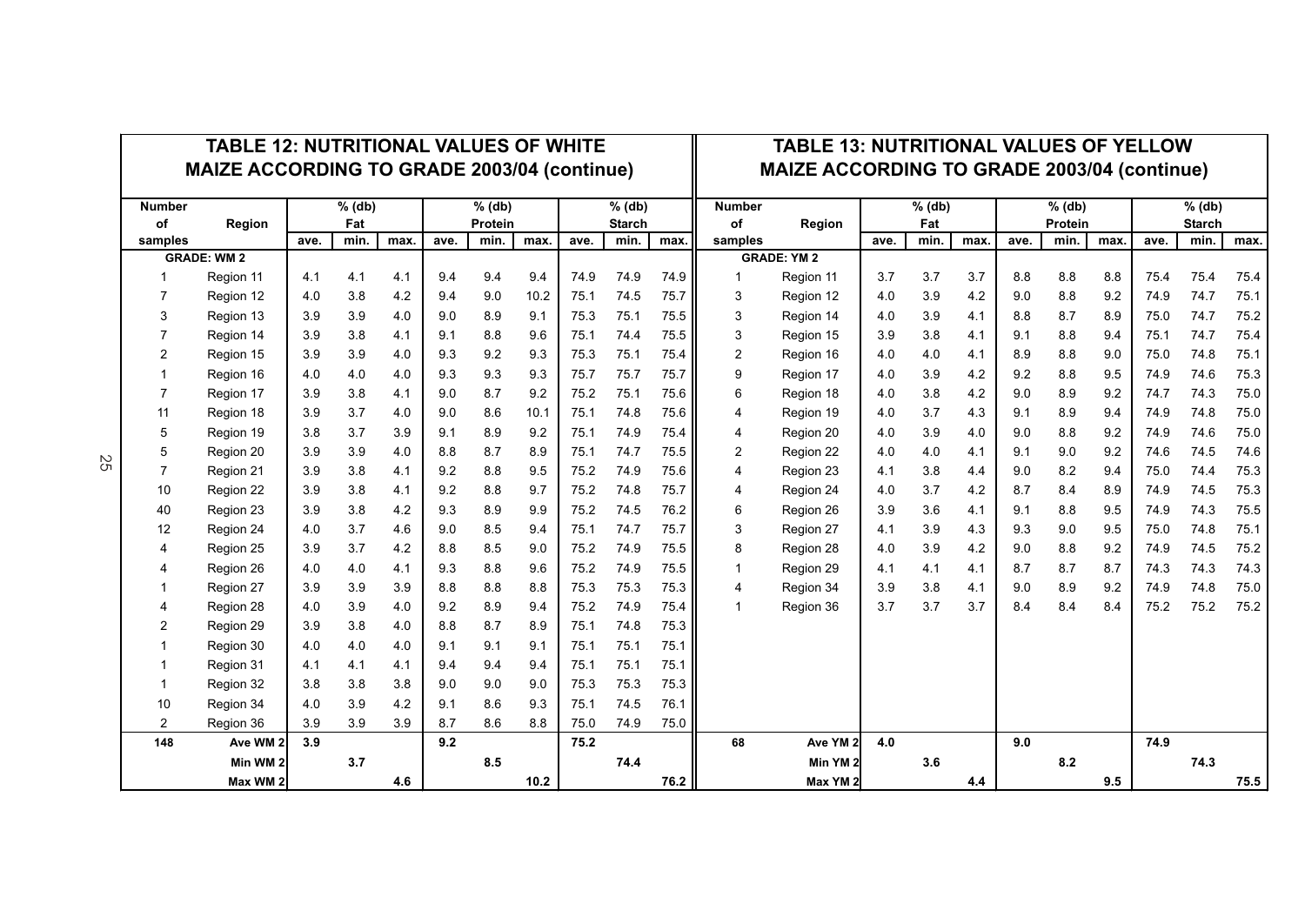|                         | <b>TABLE 12: NUTRITIONAL VALUES OF WHITE</b>       |      |          |      |      |          |      |      |               |      | <b>TABLE 13: NUTRITIONAL VALUES OF YELLOW</b> |                                                    |      |        |      |      |          |      |      |               |      |
|-------------------------|----------------------------------------------------|------|----------|------|------|----------|------|------|---------------|------|-----------------------------------------------|----------------------------------------------------|------|--------|------|------|----------|------|------|---------------|------|
|                         | <b>MAIZE ACCORDING TO GRADE 2003/04 (continue)</b> |      |          |      |      |          |      |      |               |      |                                               | <b>MAIZE ACCORDING TO GRADE 2003/04 (continue)</b> |      |        |      |      |          |      |      |               |      |
| <b>Number</b>           |                                                    |      | $%$ (db) |      |      | $%$ (db) |      |      | $%$ (db)      |      | <b>Number</b>                                 |                                                    |      | % (db) |      |      | $%$ (db) |      |      | $%$ (db)      |      |
| of                      | Region                                             |      | Fat      |      |      | Protein  |      |      | <b>Starch</b> |      | of                                            | Region                                             |      | Fat    |      |      | Protein  |      |      | <b>Starch</b> |      |
| samples                 |                                                    | ave. | min.     | max. | ave. | min.     | max. | ave. | min.          | max  | samples                                       |                                                    | ave. | min.   | max. | ave. | min.     | max. | ave. | min.          | max  |
|                         | <b>GRADE: WM3</b>                                  |      |          |      |      |          |      |      |               |      |                                               | <b>GRADE: YM 3</b>                                 |      |        |      |      |          |      |      |               |      |
| $\mathbf{1}$            | Region 13                                          | 3.9  | 3.9      | 3.9  | 8.8  | 8.8      | 8.8  | 75.4 | 75.4          | 75.4 | 1                                             | Region 12                                          | 3.9  | 3.9    | 3.9  | 9.1  | 9.1      | 9.1  | 74.5 | 74.5          | 74.5 |
| $\overline{2}$          | Region 14                                          | 3.9  | 3.9      | 3.9  | 9.0  | 9.0      | 9.0  | 75.3 | 75.1          | 75.4 | $\mathbf 1$                                   | Region 14                                          | 4.1  | 4.1    | 4.1  | 9.2  | 9.2      | 9.2  | 75.0 | 75.0          | 75.0 |
| $\mathbf{1}$            | Region 15                                          | 3.7  | 3.7      | 3.7  | 9.2  | 9.2      | 9.2  | 75.4 | 75.4          | 75.4 | $\mathbf{1}$                                  | Region 18                                          | 4.0  | 4.0    | 4.0  | 8.9  | 8.9      | 8.9  | 74.6 | 74.6          | 74.6 |
| -1                      | Region 16                                          | 3.8  | 3.8      | 3.8  | 9.0  | 9.0      | 9.0  | 75.1 | 75.1          | 75.1 | 2                                             | Region 20                                          | 4.0  | 4.0    | 4.1  | 9.2  | 9.1      | 9.2  | 75.0 | 74.8          | 75.1 |
| 3                       | Region 17                                          | 3.9  | 3.8      | 4.0  | 9.0  | 8.9      | 9.2  | 75.3 | 75.0          | 75.5 | $\mathbf{1}$                                  | Region 28                                          | 3.9  | 3.9    | 3.9  | 8.9  | 8.9      | 8.9  | 74.9 | 74.9          | 74.9 |
| -1                      | Region 18                                          | 3.9  | 3.9      | 3.9  | 9.1  | 9.1      | 9.1  | 75.1 | 75.1          | 75.1 |                                               |                                                    |      |        |      |      |          |      |      |               |      |
| $\overline{2}$          | Region 19                                          | 4.0  | 3.9      | 4.2  | 8.9  | 8.8      | 9.0  | 74.9 | 74.8          | 75.0 |                                               |                                                    |      |        |      |      |          |      |      |               |      |
| 3                       | Region 20                                          | 3.9  | 3.8      | 4.1  | 9.1  | 8.9      | 9.4  | 75.0 | 74.7          | 75.2 |                                               |                                                    |      |        |      |      |          |      |      |               |      |
| $\mathbf 1$             | Region 21                                          | 4.1  | 4.1      | 4.1  | 9.5  | 9.5      | 9.5  | 75.0 | 75.0          | 75.0 |                                               |                                                    |      |        |      |      |          |      |      |               |      |
| 4                       | Region 22                                          | 3.9  | 3.8      | 4.0  | 9.2  | 8.9      | 9.4  | 75.3 | 75.0          | 75.5 |                                               |                                                    |      |        |      |      |          |      |      |               |      |
| $\overline{2}$          | Region 23                                          | 3.9  | 3.8      | 4.0  | 9.2  | 9.1      | 9.2  | 75.1 | 75.0          | 75.2 |                                               |                                                    |      |        |      |      |          |      |      |               |      |
| -1                      | Region 24                                          | 4.0  | 4.0      | 4.0  | 9.6  | 9.6      | 9.6  | 75.4 | 75.4          | 75.4 |                                               |                                                    |      |        |      |      |          |      |      |               |      |
| -1                      | Region 27                                          | 3.8  | 3.8      | 3.8  | 8.8  | 8.8      | 8.8  | 75.1 | 75.1          | 75.1 |                                               |                                                    |      |        |      |      |          |      |      |               |      |
| 3                       | Region 29                                          | 4.0  | 3.9      | 4.1  | 8.9  | 8.7      | 9.3  | 74.9 | 74.6          | 75.2 |                                               |                                                    |      |        |      |      |          |      |      |               |      |
| -1                      | Region 30                                          | 4.1  | 4.1      | 4.1  | 9.1  | 9.1      | 9.1  | 74.8 | 74.8          | 74.8 |                                               |                                                    |      |        |      |      |          |      |      |               |      |
| $\mathbf{1}$            | Region 34                                          | 3.8  | 3.8      | 3.8  | 9.1  | 9.1      | 9.1  | 74.9 | 74.9          | 74.9 |                                               |                                                    |      |        |      |      |          |      |      |               |      |
| 28                      | Ave WM 3                                           | 3.9  |          |      | 9.1  |          |      | 75.1 |               |      | 6                                             | Ave WM 3                                           | 4.0  |        |      | 9.1  |          |      | 74.8 |               |      |
|                         | Min WM 3                                           |      | 3.7      |      |      | 8.7      |      |      | 74.6          |      |                                               | Min WM 3                                           |      | 3.9    |      |      | 8.9      |      |      | 74.5          |      |
|                         | Max WM 3                                           |      |          | 4.2  |      |          | 9.6  |      |               | 75.5 |                                               | Max WM 3                                           |      |        | 4.1  |      |          | 9.2  |      |               | 75.1 |
|                         | <b>GRADE: COM</b>                                  |      |          |      |      |          |      |      |               |      |                                               | <b>GRADE: COM</b>                                  |      |        |      |      |          |      |      |               |      |
|                         | Region 12                                          | 3.7  | 3.7      | 3.7  | 8.8  | 8.8      | 8.8  | 74.8 | 74.8          | 74.8 | 1                                             | Region 19                                          | 4.0  | 4.0    | 4.0  | 9.0  | 9.0      | 9.0  | 75.1 | 75.1          | 75.1 |
|                         | Region 17                                          | 3.9  | 3.9      | 3.9  | 9.1  | 9.1      | 9.1  | 74.9 | 74.9          | 74.9 | $\mathbf{1}$                                  | Region 20                                          | 3.9  | 3.9    | 3.9  | 8.8  | 8.8      | 8.8  | 75.0 | 75.0          | 75.0 |
| $\mathbf{1}$            | Region 20                                          | 3.8  | 3.8      | 3.8  | 8.6  | 8.6      | 8.6  | 75.4 | 75.4          | 75.4 |                                               |                                                    |      |        |      |      |          |      |      |               |      |
| $\mathbf{1}$            | Region 23                                          | 3.8  | 3.8      | 3.8  | 9.1  | 9.1      | 9.1  | 74.6 | 74.6          | 74.6 |                                               |                                                    |      |        |      |      |          |      |      |               |      |
| $\overline{\mathbf{4}}$ | <b>Ave COM</b>                                     | 3.8  |          |      | 8.9  |          |      | 74.9 |               |      | $\mathbf{2}$                                  | Ave COM                                            | 4.0  |        |      | 8.9  |          |      | 75.1 |               |      |
|                         | <b>Min COM</b>                                     |      | 3.7      |      |      | 8.6      |      |      | 74.6          |      |                                               | <b>Min COM</b>                                     |      | 3.9    |      |      | 8.8      |      |      | 75.0          |      |
|                         | <b>Max COM</b>                                     |      |          | 3.9  |      |          | 9.1  |      |               | 75.4 |                                               | <b>Max COM</b>                                     |      |        | 4.0  |      |          | 9.0  |      |               | 75.1 |
| 599                     | <b>Ave White</b>                                   | 4.0  |          |      | 9.1  |          |      | 75.2 |               |      | 301                                           | <b>Ave Yellow</b>                                  | 4.0  |        |      | 9.0  |          |      | 75.0 |               |      |
|                         | <b>Min White</b>                                   |      | 3.7      |      |      | 7.9      |      |      | 74.2          |      |                                               | <b>Min Yellow</b>                                  |      | 3.5    |      |      | 8.2      |      |      | 74.2          |      |
|                         | <b>Max White</b>                                   |      |          | 4.6  |      |          | 10.2 |      |               | 76.3 |                                               | <b>Max Yellow</b>                                  |      |        | 4.4  |      |          | 9.9  |      |               | 76.6 |
| 900                     | <b>Ave Maize</b><br><b>Min Maize</b>               | 4.0  | 3.5      |      | 9.1  | 7.9      |      | 75.1 | 74.2          |      | 900                                           | <b>Ave Maize</b><br><b>Min Maize</b>               | 4.0  | 3.5    |      | 9.1  | 7.9      |      | 75.1 | 74.2          |      |
|                         | <b>Max Maize</b>                                   |      |          | 4.6  |      |          | 10.2 |      |               | 76.6 |                                               | <b>Max Maize</b>                                   |      |        | 4.6  |      |          | 10.2 |      |               | 76.6 |

26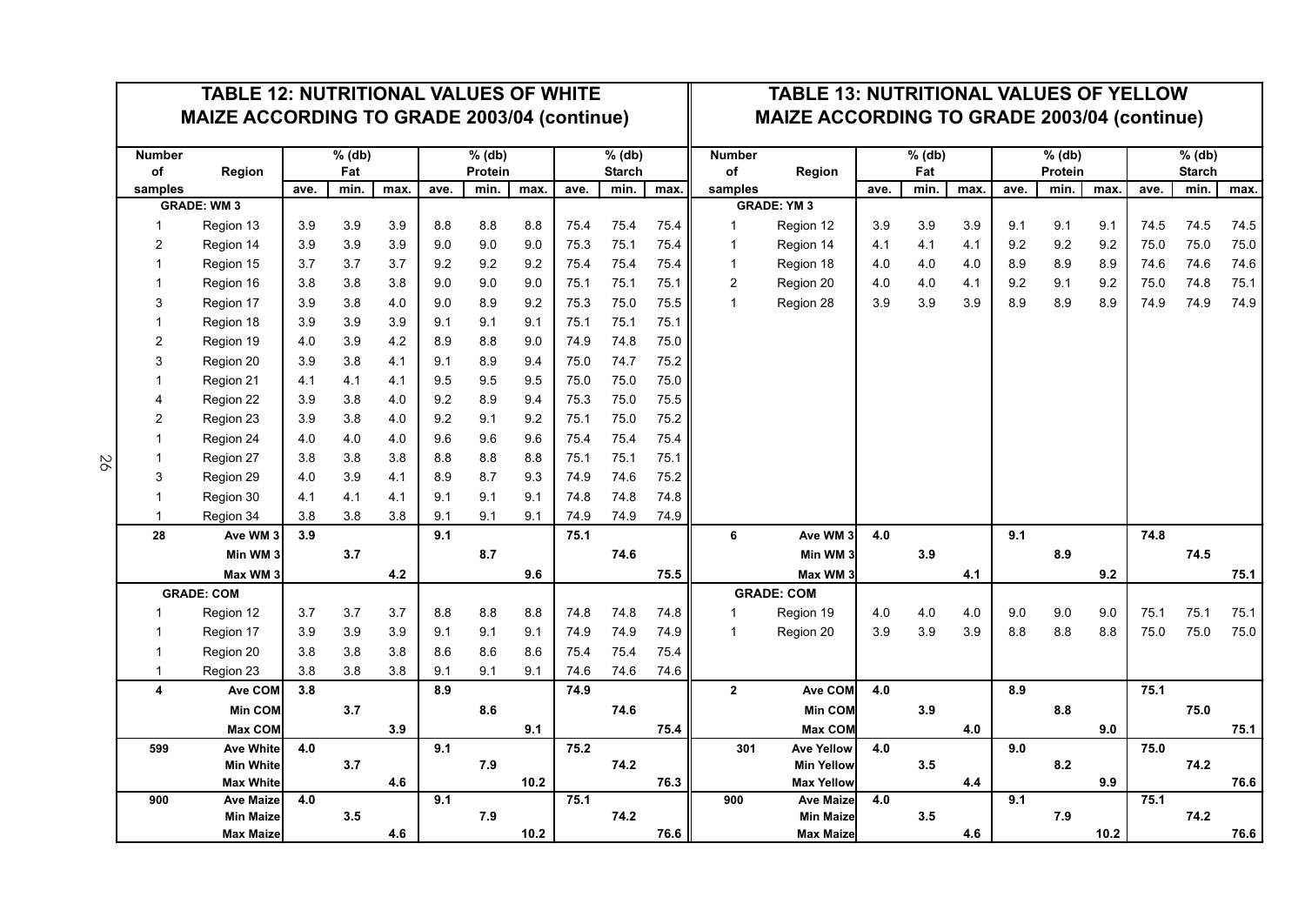| <b>Number</b>             |                  |      | % (db) |      |      | % (db)  |      |      | % (db)        |      |
|---------------------------|------------------|------|--------|------|------|---------|------|------|---------------|------|
| of                        | Region           |      | Fat    |      |      | Protein |      |      | <b>Starch</b> |      |
| samples                   |                  | ave. | min.   | max. | ave. | min.    | max. | ave. | min.          | max. |
|                           | <b>WHITE</b>     |      |        |      |      |         |      |      |               |      |
| 3                         | Region 8         | 3.9  | 3.7    | 4.1  | 8.9  | 8.6     | 9.5  | 75.1 | 74.7          | 75.4 |
| $\ensuremath{\mathsf{3}}$ | Region 10        | 3.8  | 3.7    | 3.8  | 9.0  | 8.8     | 9.3  | 75.8 | 75.5          | 75.9 |
| $\boldsymbol{9}$          | Region 11        | 4.0  | 3.9    | 4.1  | 9.2  | 9.0     | 9.4  | 75.1 | 74.8          | 75.4 |
| 14                        | Region 12        | 3.9  | 3.7    | 4.2  | 9.3  | 8.8     | 10.2 | 75.1 | 74.5          | 75.7 |
| 8                         | Region 13        | 3.9  | 3.9    | 4.1  | 9.0  | 8.8     | 9.1  | 75.3 | 74.9          | 75.5 |
| 21                        | Region 14        | 3.9  | 3.7    | 4.1  | 9.1  | 8.8     | 9.6  | 75.2 | 74.4          | 75.7 |
| $\boldsymbol{9}$          | Region 15        | 3.9  | 3.7    | 4.0  | 9.3  | 9.1     | 9.5  | 75.4 | 74.9          | 75.8 |
| 13                        | Region 16        | 4.0  | 3.8    | 4.2  | 9.2  | 8.9     | 9.6  | 75.3 | 74.8          | 75.7 |
| 24                        | Region 17        | 3.9  | 3.8    | 4.1  | 9.0  | 8.5     | 9.6  | 75.2 | 74.9          | 75.8 |
| 26                        | Region 18        | 3.9  | 3.7    | 4.1  | 9.0  | 8.6     | 10.1 | 75.1 | 74.8          | 75.6 |
| 15                        | Region 19        | 3.9  | 3.7    | 4.2  | 9.0  | 8.8     | 9.2  | 75.1 | 74.8          | 75.7 |
| 16                        | Region 20        | 3.9  | 3.8    | 4.1  | 8.9  | 8.6     | 9.4  | 75.1 | 74.7          | 75.6 |
| 29                        | Region 21        | 4.0  | 3.8    | 4.2  | 9.1  | 8.7     | 9.5  | 75.2 | 74.8          | 75.9 |
| 47                        | Region 22        | 4.0  | 3.7    | 4.1  | 9.2  | 8.8     | 9.8  | 75.1 | 74.6          | 75.8 |
| 140                       | Region 23        | 3.9  | 3.7    | 4.2  | 9.3  | 8.6     | 10.0 | 75.2 | 74.5          | 76.2 |
| 70                        | Region 24        | 4.0  | 3.7    | 4.6  | 9.2  | 8.5     | 9.7  | 75.3 | 74.7          | 76.3 |
| 14                        | Region 25        | 4.0  | 3.7    | 4.2  | 8.8  | 7.9     | 9.2  | 75.2 | 74.6          | 75.6 |
| 19                        | Region 26        | 4.0  | 3.9    | 4.3  | 9.1  | 8.6     | 9.6  | 75.2 | 74.8          | 75.7 |
| 12                        | Region 27        | 3.9  | 3.8    | 4.2  | 9.1  | 8.8     | 9.7  | 75.3 | 74.9          | 75.6 |
| $20\,$                    | Region 28        | 3.9  | 3.8    | 4.1  | 9.1  | 8.8     | 9.4  | 75.2 | 74.6          | 75.7 |
| 12                        | Region 29        | 4.0  | 3.8    | 4.1  | 9.0  | 8.7     | 9.4  | 75.1 | 74.6          | 75.7 |
| $\mathfrak{S}$            | Region 30        | 4.0  | 3.9    | 4.1  | 9.1  | 9.0     | 9.1  | 74.9 | 74.8          | 75.1 |
| $\mathbf{1}$              | Region 31        | 4.1  | 4.1    | 4.1  | 9.4  | 9.4     | 9.4  | 75.1 | 75.1          | 75.1 |
| $\mathbf 5$               | Region 32        | 3.9  | 3.7    | 4.0  | 8.9  | 8.6     | 9.4  | 75.1 | 74.7          | 75.3 |
| 51                        | Region 34        | 4.0  | 3.7    | 4.2  | 9.0  | 8.6     | 9.7  | 75.1 | 74.3          | 76.1 |
| $\overline{7}$            | Region 35        | 3.9  | 3.7    | 4.1  | 8.9  | 8.6     | 9.3  | 75.3 | 74.7          | 76.1 |
| 8                         | Region 36        | 3.9  | 3.8    | 4.1  | 8.9  | 8.6     | 9.3  | 75.0 | 74.2          | 75.5 |
| 599                       | Ave white        | 4.0  |        |      | 9.1  |         |      | 75.2 |               |      |
|                           | Min white        |      | 3.7    |      |      | 7.9     |      |      | 74.2          |      |
|                           | <b>Max white</b> |      |        | 4.6  |      |         | 10.2 |      |               | 76.3 |

## **TABLE 14: NUTRITIONAL VALUES OF WHITE MAIZE 2003/2004**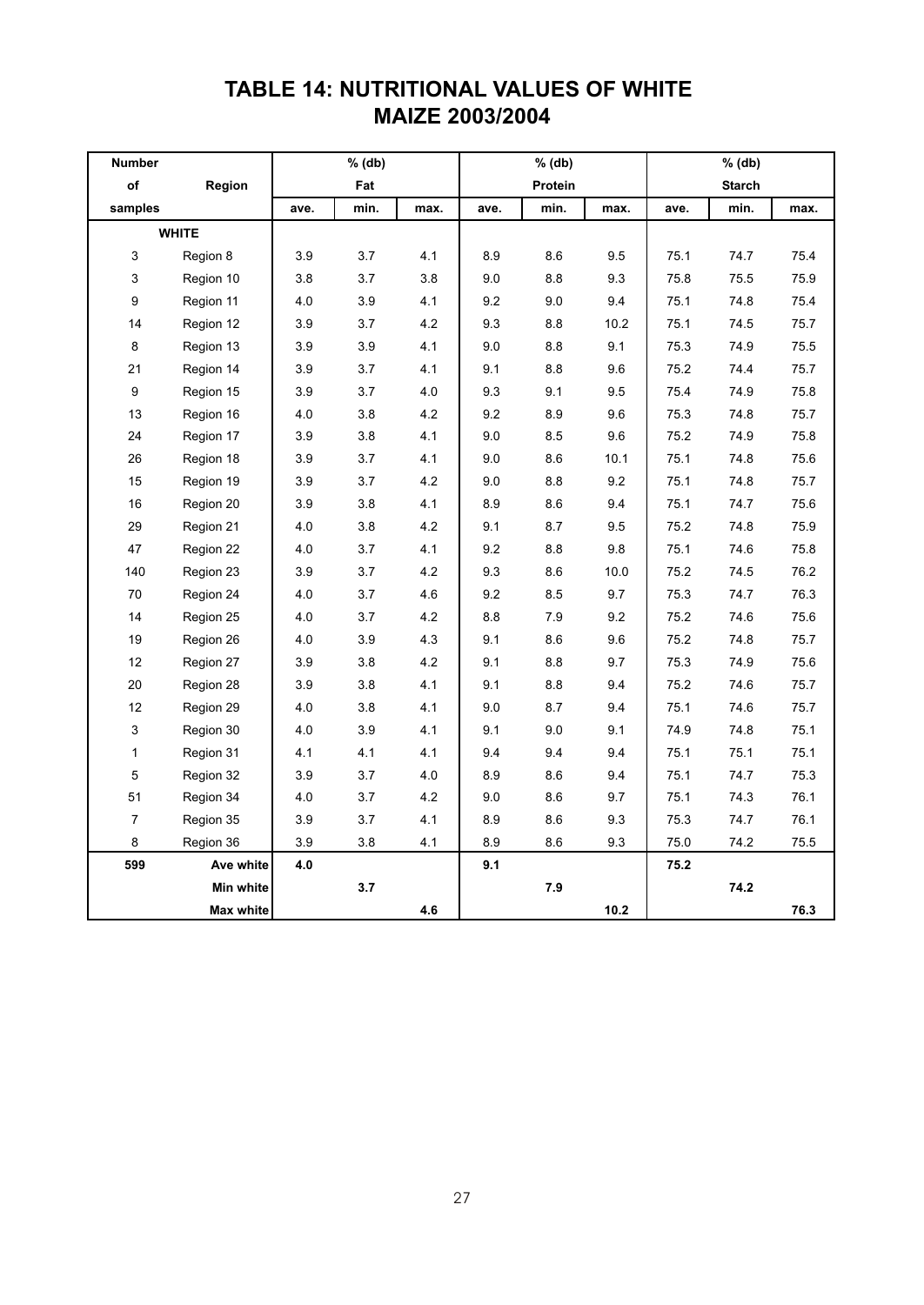#### **Number of Region** samples | ave. | min. | max. | ave. | min. | max. | ave. | min. | max. 8 Region 10 3.8 3.5 3.9 8.8 8.6 8.9 75.2 74.8 75.8 26 Region 11 3.7 3.6 3.9 8.9 8.6 9.2 75.4 74.6 76.3 12 Region 12 4.1 3.9 4.3 9.3 8.8 9.9 75.0 74.5 75.4 5 Region 13 4.0 4.0 4.1 9.1 8.9 9.3 74.9 74.7 75.3 11 Region 14 4.0 3.8 4.1 9.1 8.7 9.7 75.1 74.7 75.4 6 Region 15 3.9 3.6 4.1 9.1 8.7 9.4 75.3 74.7 76.3 3 Region 16 4.1 4.0 4.1 9.0 8.8 9.1 74.9 74.8 75.1 13 Region 17 | 4.0 3.6 4.3 | 9.1 8.8 9.7 | 75.0 74.5 75.7 15 Region 18 4.0 3.7 4.2 9.0 8.8 9.2 74.8 74.3 75.6 10 Region 19 4.0 3.7 4.3 9.0 8.8 9.4 74.9 74.2 75.2 10 Region 20 4.0 3.9 4.1 9.0 8.8 9.2 75.0 74.6 75.1 1 Region 21 3.7 3.7 3.7 9.0 9.0 9.0 75.3 75.3 75.3 8 Region 22 4.0 3.6 4.2 9.4 9.0 9.8 74.9 74.5 75.7 22 Region 23 4.0 3.8 4.4 9.1 8.2 9.4 75.1 74.4 75.8 17 Region 24 | 3.9 3.5 4.2 | 8.9 8.4 9.4 | 75.2 74.5 76.1 15 Region 25 3.9 3.6 4.0 8.9 8.5 9.3 75.0 74.3 75.2 24 Region 26 4.0 3.6 4.3 9.1 8.4 9.6 75.0 74.3 75.5 13 Region 27 | 4.0 3.7 4.3 | 9.1 8.8 9.5 | 75.0 74.7 75.5 28 Region 28 4.0 3.7 4.2 9.0 8.7 9.7 75.0 74.5 75.7 13 Region 29 | 4.0 3.7 4.2 | 8.9 8.6 9.4 | 75.0 74.3 75.6 3 Region 30 3.9 3.8 4.1 9.2 9.1 9.5 74.8 74.8 74.9 7 Region 32 4.0 3.9 4.1 9.1 8.9 9.6 74.9 74.7 75.3 22 Region 34 4.0 3.8 4.2 9.1 8.7 9.4 74.9 74.5 75.6 7 Region 35 3.8 3.6 4.1 8.8 8.3 9.1 75.3 74.4 76.6 2 Region 36 3.6 3.6 3.7 8.6 8.4 8.8 75.3 75.2 75.3 **301 Ave yellow 4.0 9.0 75.0 Min yellow 3.5 8.2 74.2** Max yellow **4.4 1 9.9 76.6 YELLOW % (db) % (db) % (db)** Fat **Protein** Protein **Protein** Starch

#### **TABLE 15: NUTRITIONAL VALUES OF YELLOW MAIZE 2003/2004**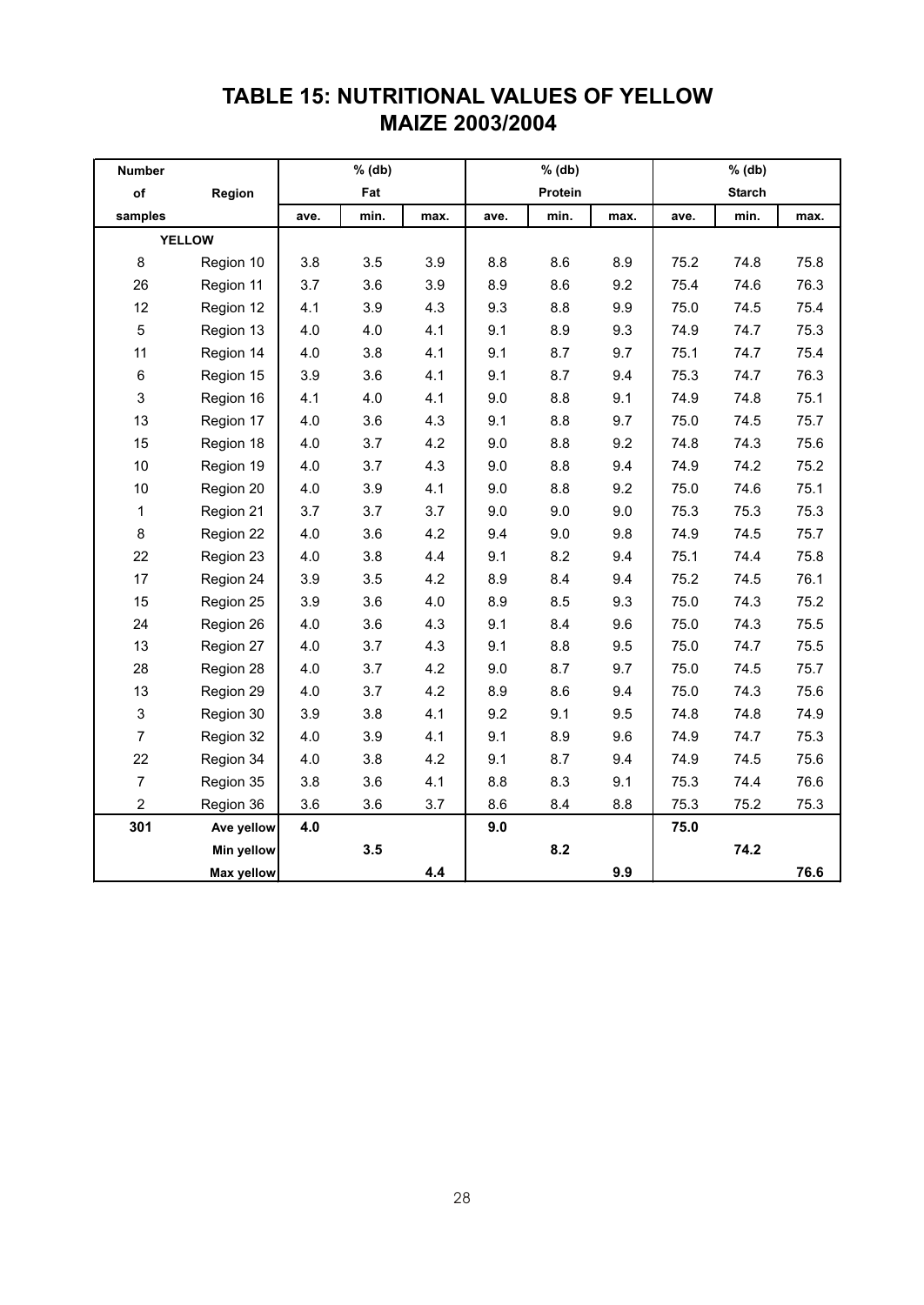## **TABLE 16: AVERAGE NUTRITIONAL VALUES OF SOUTH AFRICAN MAIZE OVER THE PAST TEN MARKETING SEASONS (PERCENTAGE ON A DRY BASIS)**

| <b>Season</b> |     | <b>White maize</b> |               |     | <b>Yellow maize</b> |               |
|---------------|-----|--------------------|---------------|-----|---------------------|---------------|
|               | Fat | <b>Protein</b>     | <b>Starch</b> | Fat | <b>Protein</b>      | <b>Starch</b> |
| 1994/95       | 4.1 | 8.6                | 74.5          | 4.4 | 8.8                 | 73.8          |
| 1995/96       | 3.8 | 9.9                | 73.6          | 4.2 | 9.9                 | 73.2          |
| 1996/97       | 3.9 | 8.7                | 74.1          | 4.2 | 8.7                 | 71.8          |
| 1997/98       | 4.0 | 8.9                | 73.6          | 4.1 | 9.0                 | 74.2          |
| 1998/99       | 4.1 | 9.2                | 71.8          | 4.2 | 9.5                 | 72.1          |
| 1999/00       | 4.0 | 8.1                | 71.9          | 4.1 | 8.0                 | 72.0          |
| 2000/01       | 4.2 | 8.8                | 74.2          | 4.2 | 8.7                 | 74.5          |
| 2001/02       | 4.2 | 8.9                | 75.4          | 4.1 | 8.9                 | 75.7          |
| 2002/03       | 4.1 | 9.2                | 75.4          | 4.1 | 9.2                 | 76.0          |
| 2003/04       | 4.0 | 9.1                | 75.2          | 4.0 | 9.0                 | 75.1          |
| Average       | 4.0 | 8.9                | 74.0          | 4.2 | 9.0                 | 73.8          |

## **TABLE 17: AVERAGE NUTRITIONAL VALUES OF SOUTH AFRICAN MAIZE (1994/95 - 2003/04)**

| Season  | Fat % | <b>Protein %</b> | <b>Starch %</b> |
|---------|-------|------------------|-----------------|
| 1994/95 | 4.3   | 8.7              | 74.2            |
| 1995/96 | 4.0   | 9.9              | 73.4            |
| 1996/97 | 4.1   | 8.7              | 73.1            |
| 1997/98 | 4.0   | 9.0              | 73.8            |
| 1998/99 | 4.2   | 9.3              | 71.9            |
| 1999/00 | 4.0   | 8.1              | 71.9            |
| 2000/01 | 4.2   | 8.8              | 74.3            |
| 2001/02 | 4.2   | 8.9              | 75.5            |
| 2002/03 | 4.1   | 9.2              | 75.6            |
| 2003/04 | 4.0   | 9.1              | 75.1            |





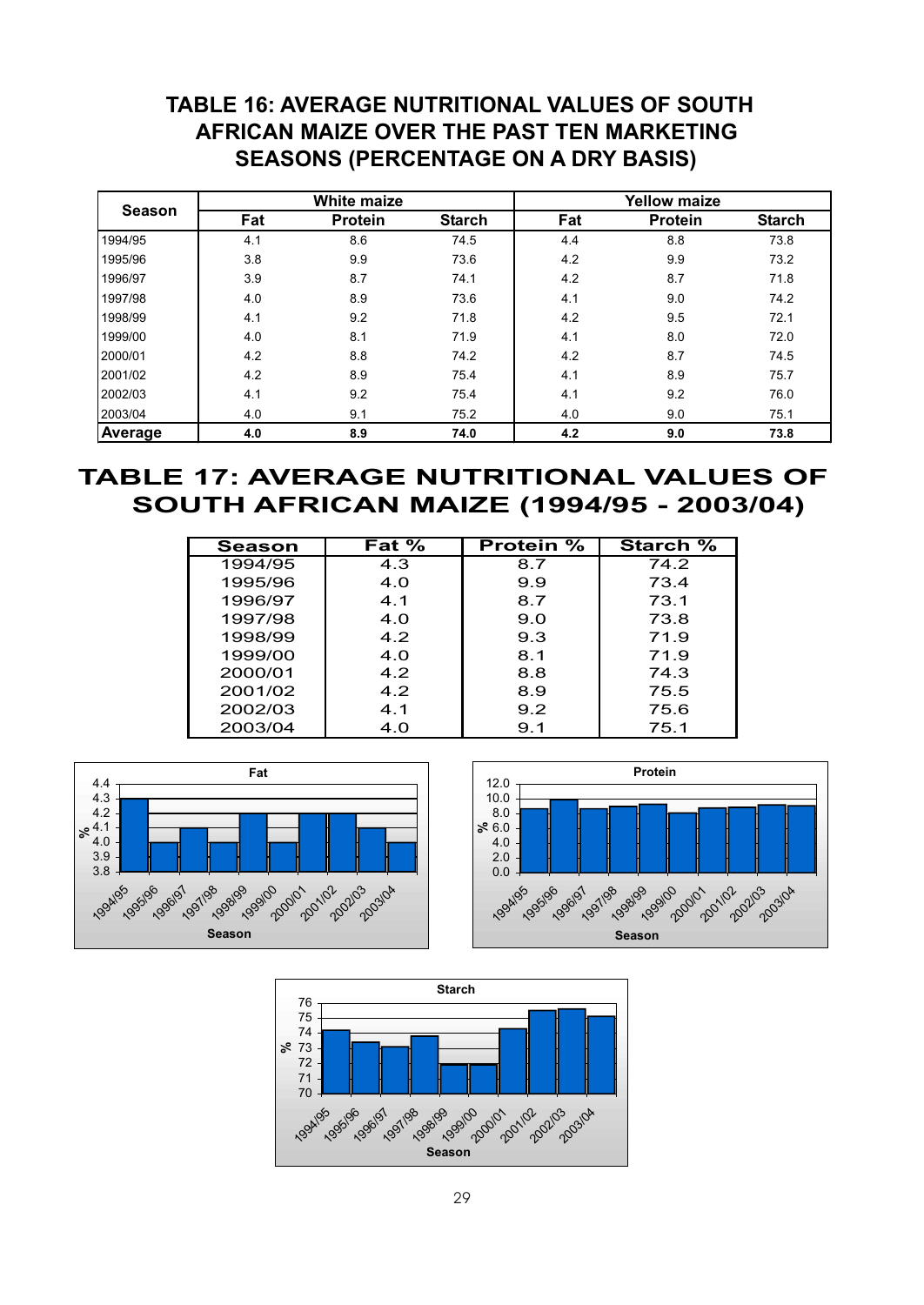## **TABLE 18: PHYSICAL QUALITY FACTORS OF WHITE MAIZE ACCORDING TO GRADE 2003/2004**

| <b>Number</b>  |                   | <b>Hectolitre mass</b> |       |      |      | 100             |      |      |                   |      |      | Kernel size (%) |      |      |                  |      |       |               | Breakability (g) |      |                |      |                | Stress cracks (%) |                |
|----------------|-------------------|------------------------|-------|------|------|-----------------|------|------|-------------------|------|------|-----------------|------|------|------------------|------|-------|---------------|------------------|------|----------------|------|----------------|-------------------|----------------|
| οf             | Region            |                        | kg/hl |      |      | kernel mass (q) |      |      | Above 10 mm sieve |      |      | Above 8mm sieve |      |      | Below 8 mm sieve |      |       | < 6.3mm sieve |                  |      | < 4.75mm sieve |      |                |                   |                |
| samples        |                   | ave.                   | min.  | max. | ave. | min.            | max. | ave. | min.              | max. | ave. | min.            | max. | ave. | min.             | max. | ave.  | min.          | max.             | ave. | min.           | max. | ave.           | min.              | max.           |
|                | <b>GRADE: WM1</b> |                        |       |      |      |                 |      |      |                   |      |      |                 |      |      |                  |      |       |               |                  |      |                |      |                |                   |                |
| 3              | Region 8          | 78.3                   | 77.1  | 80.1 | 33.2 | 27.5            | 41.5 | 17.8 | 17.0              | 49.2 | 50.0 | 45.2            | 56.4 | 32.3 | 2.5              | 53.1 | 1.1   | 0.4           | 1.6              | 0.6  | 0.2            | 0.9  | 8              | 6                 | 9              |
| 3              | Region 10         | 80.4                   | 79.7  | 81.0 | 32.8 | 31.9            | 33.6 | 4.0  | 2.5               | 6.7  | 66.9 | 56.9            | 78.0 | 29.1 | 15.3             | 40.6 | 1.0   | 0.5           | 1.9              | 0.7  | 0.2            | 1.5  | 3              | 0                 | 6              |
| 8              | Region 11         | 78.8                   | 77.5  | 81.1 | 36.8 | 31.0            | 41.3 | 32.2 | 9.2               | 47.8 | 51.8 | 44.9            | 60.3 | 16.0 | 4.9              | 40.7 | 1.0   | 0.5           | 2.1              | 0.8  | 0.3            | 1.5  | 6              | 4                 | 10             |
| 6              | Region 12         | 78.4                   | 77.1  | 80.2 | 35.4 | 32.6            | 38.4 | 27.5 | 20.6              | 33.7 | 63.7 | 58.2            | 70.9 | 8.8  | 5.3              | 12.3 | 1.1   | 0.1           | 1.7              | 0.8  | 0.1            | 1.4  | 5              | $\overline{1}$    | 8              |
| 4              | Region 13         | 78.1                   | 76.7  | 78.9 | 34.3 | 30.9            | 37.8 | 30.7 | 29.4              | 33.8 | 60.7 | 59.2            | 62.8 | 8.6  | 6.9              | 11.1 | 1.2   | 0.6           | 1.6              | 0.9  | 0.5            | 1.1  |                | $\overline{2}$    | 6              |
| 12             | Region 14         | 77.9                   | 76.3  | 79.6 | 35.3 | 31.0            | 38.4 | 32.3 | 19.5              | 45.4 | 58.8 | 46.9            | 63.5 | 8.9  | 3.5              | 17.0 | 1.6   | 0.5           | 2.9              | 1.2  | 0.4            | 2.6  | 5              | 1                 | 9              |
| 6              | Region 15         | 79.2                   | 78.5  | 79.7 | 35.0 | 32.3            | 42.9 | 24.1 | 11.2              | 32.3 | 57.5 | 54.4            | 60.8 | 18.5 | 6.9              | 28.9 | 1.0   | 0.5           | 1.7              | 0.8  | 0.4            | 1.3  | 4              | 0                 | 13             |
| 11             | Region 16         | 78.1                   | 75.0  | 81.2 | 38.5 | 30.9            | 58.8 | 32.3 | 18.0              | 41.7 | 59.8 | 48.4            | 67.3 | 8.0  | 3.1              | 14.7 | 1.0   | 0.2           | 1.7              | 0.7  | 0.1            | 1.3  | 3              | 2                 | 4              |
| 13             | Region 17         | 78.0                   | 76.2  | 79.7 | 35.9 | 30.6            | 39.5 | 29.8 | 4.7               | 42.7 | 61.7 | 51.5            | 74.1 | 8.6  | 2.2              | 21.2 | 1.0   | 0.3           | 2.0              | 0.7  | 0.2            | 1.4  |                | $\overline{2}$    | 26             |
| 14             | Region 18         | 78.1                   | 75.8  | 79.3 | 37.1 | 33.2            | 39.6 | 34.0 | 22.9              | 45.1 | 59.5 | 49.5            | 67.5 | 6.5  | 3.9              | 9.6  | 1.1   | 0.5           | 2.1              | 0.8  | 0.2            | 1.4  | 6              | 3                 | 12             |
| 8              | Region 19         | 77.4                   | 75.9  | 79.7 | 35.1 | 30.0            | 42.4 | 28.5 | 15.1              | 34.3 | 62.5 | 58.5            | 72.9 | 9.0  | 5.1              | 13.4 | 1.4   | 0.1           | 2.6              | 1.1  | 0.0            | 2.1  | 5              | $\overline{2}$    | 13             |
| 7              | Region 20         | 75.9                   | 71.2  | 78.5 | 37.5 | 35.2            | 41.7 | 37.3 | 32.0              | 51.9 | 57.9 | 46.0            | 63.4 | 4.8  | 2.1              | 7.3  | 1.2   | 0.4           | 1.9              | 0.9  | 0.3            | 1.6  |                | 1                 | 7              |
| 21             | Region 21         | 77.9                   | 73.9  | 80.1 | 36.7 | 32.0            | 54.2 | 27.9 | 16.3              | 43.0 | 61.9 | 49.8            | 67.9 | 10.2 | 1.3              | 17.6 | 1.6   | 0.5           | 3.3              | 1.2  | 0.5            | 2.7  |                | 2                 | 26             |
| 33             | Region 22         | 79.7                   | 77.5  | 81.6 | 38.5 | 32.4            | 51.1 | 34.0 | 21.0              | 41.2 | 58.3 | 38.1            | 68.6 | 7.7  | 3.5              | 12.7 | 0.9   | 0.2           | 2.7              | 0.6  | 0.1            | 1.5  | 6              | 0                 | 18             |
| 97             | Region 23         | 79.2                   | 75.6  | 81.7 | 37.0 | 24.0            | 50.5 | 30.2 | 2.5               | 52.8 | 58.8 | 42.1            | 74.6 | 11.0 | 1.5              | 34.6 | 1.1   | 0.2           | 4.0              | 0.8  | 0.0            | 3.1  | 6              | 0                 | 19             |
| 57             | Region 24         | 79.5                   | 76.3  | 83.2 | 36.1 | 26.9            | 44.2 | 27.6 | 0.4               | 65.5 | 56.2 | 33.4            | 71.6 | 16.1 | 1.0              | 64.9 | 1.1   | 0.1           | 5.6              | 0.8  | 0.0            | 5.4  | 6              | 0                 | 58             |
| 10             | Region 25         | 76.3                   | 73.4  | 80.2 | 32.8 | 29.0            | 38.0 | 19.1 | 5.5               | 40.9 | 64.2 | 48.5            | 72.8 | 16.7 | 10.6             | 30.8 | 1.4   | 0.4           | 3.3              | 0.9  | 0.4            | 1.9  | 11             | 3                 | 37             |
| 15             | Region 26         | 77.1                   | 71.2  | 79.7 | 34.1 | 29.6            | 39.9 | 20.4 | 3.6               | 34.5 | 66.4 | 57.3            | 75.5 | 13.1 | 7.1              | 20.9 | 1.4   | 0.6           | 3.6              | 0.9  | 0.3            | 2.2  | 8              | 4                 | 18             |
| 10             | Region 27         | 78.6                   | 76.6  | 80.3 | 36.8 | 34.2            | 40.0 | 26.6 | 18.4              | 34.5 | 65.2 | 60.1            | 73.6 | 8.2  | 5.4              | 10.8 | 1.2   | 0.4           | 2.5              | 0.9  | 0.1            | 2.0  | 8              | 3                 | 28             |
| 16             | Region 28         | 77.8                   | 75.2  | 79.4 | 36.2 | 31.9            | 40.6 | 37.6 | 15.4              | 57.1 | 53.5 | 36.8            | 70.8 | 8.9  | 2.5              | 24.4 | 1.9   | 0.3           | 5.3              | 1.3  | 0.2            | 3.7  | 8              | 2                 | 23             |
| 7              | Region 29         | 78.3                   | 77.9  | 78.7 | 37.3 | 30.4            | 39.2 | 27.4 | 16.7              | 44.1 | 63.5 | 51.2            | 71.9 | 9.1  | 4.7              | 17.6 | 0.8   | 0.3           | 1.3              | 0.5  | 0.2            | 1.0  |                | 3                 | 14             |
| -1             | Region 30         | 76.8                   | 76.8  | 76.8 | 35.3 | 35.3            | 35.3 | 34.6 | 34.6              | 34.6 | 59.5 | 59.5            | 59.5 | 5.9  | 5.9              | 5.9  | 0.9   | 0.9           | 0.9              | 0.8  | 0.8            | 0.8  | 2              | 2                 | 2              |
| 4              | Region 32         | 77.9                   | 77.1  | 78.7 | 36.3 | 33.5            | 38.7 | 34.0 | 23.3              | 42.0 | 58.7 | 53.9            | 65.5 | 7.3  | 4.1              | 11.2 | 0.8   | 0.2           | 1.2              | 0.5  | 0.0            | 0.8  | 5              | 4                 | 6              |
| 40             | Region 34         | 77.7                   | 74.5  | 79.8 | 37.0 | 23.9            | 44.5 | 33.6 | 16.6              | 65.5 | 58.3 | 33.0            | 70.7 | 8.1  | 1.5              | 16.7 | 1.0   | 0.0           | 1.7              | 0.7  | 0.0            | 1.5  | 8              | 1                 | 16             |
| $\overline{7}$ | Region 35         | 76.4                   | 69.0  | 79.7 | 34.9 | 29.0            | 41.2 | 27.4 | 16.9              | 41.1 | 60.6 | 54.7            | 69.6 | 12.0 | 2.2              | 28.4 | 1.5   | 0.9           | 2.1              | 1.1  | 0.6            | 1.5  | 4              |                   | $\overline{7}$ |
| 6              | Region 36         | 78.9                   | 77.5  | 79.9 | 33.9 | 30.3            | 39.2 | 16.1 | 4.7               | 28.9 | 61.0 | 52.4            | 67.7 | 22.9 | 6.8              | 42.9 | 2.7   | 1.3           | 8.0              | 1.8  | 0.7            | 5.3  | 11             | 4                 | 30             |
| 419            | Ave WM 1          | 78.5                   |       |      | 36.4 |                 |      | 29.6 |                   |      | 59.1 |                 |      | 11.2 |                  |      | $1.2$ |               |                  | 0.9  |                |      | $\overline{7}$ |                   |                |
|                | Min WM 1          |                        | 69.0  |      |      | 23.9            |      |      | 0.4               |      |      | 33.0            |      |      | 1.0              |      |       | 0.0           |                  |      | 0.0            |      |                | 0                 |                |
|                | Max WM 1          |                        |       | 83.2 |      |                 | 58.8 |      |                   | 65.5 |      |                 | 78.0 |      |                  | 64.9 |       |               | 8.0              |      |                | 5.4  |                |                   | 58             |

 $\overset{\mathtt{C}}{\circ}$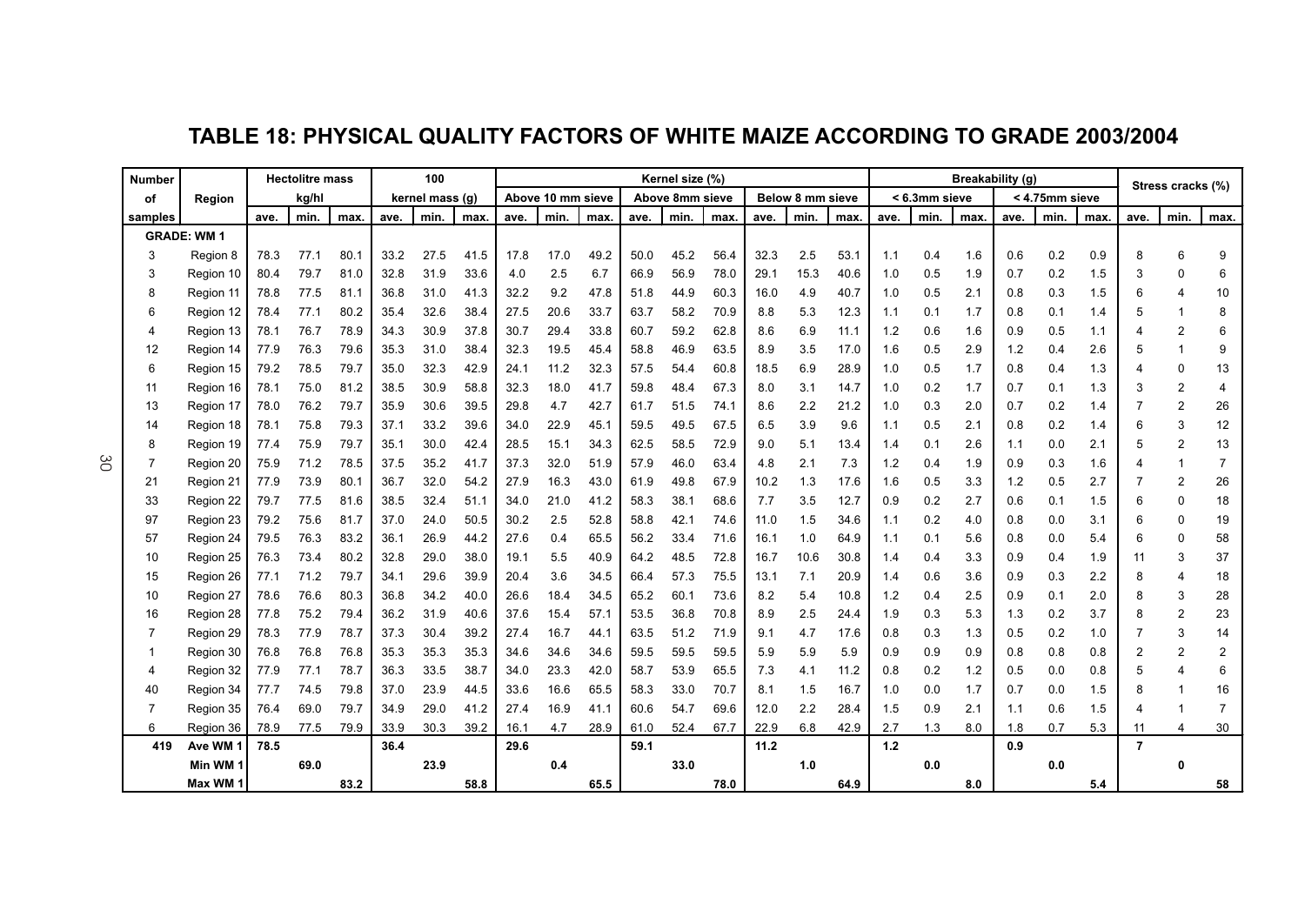#### **TABLE 18: PHYSICAL QUALITY FACTORS OF WHITE MAIZE ACCORDING TO GRADE 2003/2004 (continue)**

| <b>Number</b> |                    | 100<br><b>Hectolitre mass</b><br>kernel mass (g) |       |      |      |      |      |      |                   |      | Kernel size (%) |                 |      |      |                  |      |      | Breakability (g) |      |      |                |      | Stress cracks (%) |                |      |
|---------------|--------------------|--------------------------------------------------|-------|------|------|------|------|------|-------------------|------|-----------------|-----------------|------|------|------------------|------|------|------------------|------|------|----------------|------|-------------------|----------------|------|
| оf            | Region             |                                                  | kg/hl |      |      |      |      |      | Above 10 mm sieve |      |                 | Above 8mm sieve |      |      | Below 8 mm sieve |      |      | < 6.3mm sieve    |      |      | < 4.75mm sieve |      |                   |                |      |
| samples       |                    | ave.                                             | min.  | max. | ave. | min. | max. | ave. | min.              | max. | ave.            | min.            | max. | ave. | min.             | max. | ave. | min.             | max. | ave. | min.           | max. | ave.              | min.           | max. |
|               | <b>GRADE: WM 2</b> |                                                  |       |      |      |      |      |      |                   |      |                 |                 |      |      |                  |      |      |                  |      |      |                |      |                   |                |      |
|               | Region 11          | 76.7                                             | 76.7  | 76.7 | 35.4 | 35.4 | 35.4 | 33.5 | 33.5              | 33.5 | 55.4            | 55.4            | 55.4 | 11.1 | 11.1             | 11.1 | 2.1  | 2.1              | 2.1  | 1.8  | 1.8            | 1.8  |                   | 8              | 8    |
|               | Region 12          | 78.0                                             | 76.1  | 79.9 | 36.1 | 29.6 | 41.0 | 32.8 | 16.1              | 48.4 | 59.0            | 46.6            | 69.1 | 8.2  | 4.5              | 16.7 | 2.5  | 1.2              | 1.9  | 1.8  | 0.9            | 3.7  |                   | 3              | 16   |
| 3             | Region 13          | 77.5                                             | 76.3  | 78.5 | 36.3 | 34.3 | 39.6 | 26.1 | 20.5              | 32.6 | 64.5            | 59.1            | 69.7 | 9.3  | 8.3              | 9.9  | 1.6  | 0.9              | 2.3  | 1.3  | 0.8            | 1.7  |                   | $\overline{2}$ | 5    |
| 7             | Region 14          | 78.2                                             | 76.7  | 79.6 | 35.9 | 30.9 | 41.7 | 30.6 | 19.6              | 53.5 | 60.9            | 43.2            | 70.5 | 8.5  | 3.3              | 12.6 | 1.4  | 0.8              | 1.2  | 1.2  | 0.8            | 1.8  |                   | $\Omega$       | 10   |
| 2             | Region 15          | 78.5                                             | 78.1  | 78.8 | 33.4 | 32.5 | 34.2 | 30.6 | 29.4              | 31.7 | 59.8            | 59.4            | 60.1 | 9.7  | 8.2              | 11.2 | 0.9  | 0.6              | 0.6  | 0.6  | 0.5            | 0.7  |                   |                | 11   |
|               | Region 16          | 80.3                                             | 80.3  | 80.3 | 37.8 | 37.8 | 37.8 | 32.5 | 32.5              | 32.5 | 60.7            | 60.7            | 60.7 | 6.8  | 6.8              | 6.8  | 0.6  | 0.6              | 1.9  | 0.6  | 0.6            | 0.6  |                   | 5              |      |
| 7             | Region 17          | 78.5                                             | 76.8  | 79.7 | 37.2 | 33.3 | 40.1 | 30.0 | 22.1              | 36.5 | 62.5            | 57.5            | 67.3 | 7.5  | 5.2              | 12.0 | 1.0  | 0.0              | 6.0  | 0.8  | 0.0            | 1.5  |                   |                |      |
| 11            | Region 18          | 77.1                                             | 74.4  | 78.8 | 36.1 | 29.6 | 39.6 | 30.9 | 15.2              | 43.9 | 60.9            | 52.5            | 70.5 | 8.1  | 3.5              | 14.3 | 1.9  | 0.8              | 2.8  | 1.6  | 0.8            | 4.9  |                   |                | 14   |
| 5             | Region 19          | 75.7                                             | 74.8  | 76.5 | 35.6 | 32.4 | 37.8 | 32.8 | 13.9              | 42.8 | 60.6            | 51.8            | 70.1 | 7.1  | 4.4              | 16.0 | 2.1  | 1.2              | 2.8  | 1.6  | 0.9            | 2.1  |                   |                | 10   |
| 5             | Region 20          | 76.2                                             | 74.4  | 78.2 | 34.5 | 30.5 | 36.5 | 33.5 | 26.0              | 41.1 | 59.7            | 53.9            | 64.6 | 6.7  | 5.0              | 9.4  | 1.6  | 0.7              | 3.9  | 1.2  | 0.6            | 2.3  |                   |                | 6    |
| 7             | Region 21          | 76.7                                             | 75.0  | 78.3 | 35.9 | 32.8 | 40.7 | 34.1 | 26.3              | 52.9 | 58.8            | 44.3            | 64.9 | 7.1  | 2.8              | 8.8  | 2.0  | 0.9              | 4.2  | 1.3  | 0.6            | 2.1  | 11                | 4              | 26   |
| 10            | Region 22          | 77.5                                             | 75.0  | 79.4 | 36.7 | 32.8 | 40.8 | 35.1 | 21.4              | 49.7 | 57.6            | 46.7            | 69.8 | 7.4  | 3.6              | 10.5 | 1.8  | 0.5              | 3.3  | 1.3  | 0.4            | 3.2  |                   |                | 9    |
| 40            | Region 23          | 78.1                                             | 71.6  | 81.4 | 36.6 | 27.4 | 42.6 | 32.9 | 2.4               | 63.2 | 55.7            | 33.9            | 69.9 | 11.4 | 2.0              | 50.9 | 1.4  | 0.5              | 13.1 | 1.0  | 0.4            | 2.5  |                   | 3              | 17   |
| 12            | Region 24          | 78.1                                             | 73.8  | 80.3 | 34.9 | 28.9 | 39.6 | 25.5 | 0.4               | 60.7 | 54.6            | 33.8            | 66.4 | 19.9 | 4.4              | 61.2 | 2.2  | 0.1              | 7.7  | 1.5  | 0.1            | 8.3  | 10                |                | 47   |
|               | Region 25          | 70.8                                             | 63.8  | 76.8 | 29.0 | 23.7 | 36.3 | 18.6 | 8.7               | 30.4 | 66.6            | 61.3            | 71.3 | 14.8 | 8.3              | 23.7 | 3.8  | 1.1              | 2.4  | 2.7  | 1.0            | 4.9  |                   | 4              | 9    |
|               | Region 26          | 77.1                                             | 75.2  | 79.0 | 34.1 | 31.0 | 36.9 | 17.2 | 14.0              | 19.6 | 67.2            | 63.9            | 71.5 | 15.6 | 11.1             | 18.8 | 1.4  | 0.4              | 2.0  | 0.9  | 0.3            | 1.8  |                   | $\overline{2}$ | 10   |
|               | Region 27          | 77.5                                             | 77.5  | 77.5 | 36.8 | 36.8 | 36.8 | 38.3 | 38.3              | 38.3 | 55.0            | 55.0            | 55.0 | 6.7  | 6.7              | 6.7  | 2.0  | 2.0              | 15.0 | 1.4  | 1.4            | 1.4  |                   | 8              | 8    |
|               | Region 28          | 77.1                                             | 74.7  | 79.0 | 35.2 | 31.6 | 40.6 | 29.7 | 19.1              | 44.4 | 60.9            | 49.7            | 74.1 | 9.5  | 5.9              | 13.4 | 5.3  | 1.2              | 1.5  | 3.5  | 1.0            | 9.5  | 19                | 3              | 57   |
| 2             | Region 29          | 76.5                                             | 75.8  | 77.2 | 35.3 | 33.8 | 36.8 | 33.8 | 33.4              | 34.2 | 58.7            | 58.4            | 58.9 | 7.6  | 6.9              | 8.2  | 1.3  | 1.1              | 0.7  | 0.9  | 0.8            | 1.0  |                   | $\overline{2}$ | 9    |
|               | Region 30          | 75.0                                             | 75.0  | 75.0 | 34.7 | 34.7 | 34.7 | 29.8 | 29.8              | 29.8 | 62.2            | 62.2            | 62.2 | 8.0  | 8.0              | 8.0  | 0.7  | 0.7              | 0.3  | 0.5  | 0.5            | 0.5  |                   | 3              |      |
|               | Region 31          | 79.4                                             | 79.4  | 79.4 | 41.7 | 41.7 | 41.7 | 64.6 | 64.6              | 64.6 | 31.0            | 31.0            | 31.0 | 4.4  | 4.4              | 4.4  | 0.3  | 0.3              | 1.3  | 0.0  | 0.0            | 0.0  |                   | 8              |      |
| -1            | Region 32          | 76.8                                             | 76.8  | 76.8 | 33.9 | 33.9 | 33.9 | 21.9 | 21.9              | 21.9 | 69.2            | 69.2            | 69.2 | 8.9  | 8.9              | 8.9  | 1.3  | 1.3              | 3.2  | 1.0  | 1.0            | 1.0  |                   | 6              |      |
| 10            | Region 34          | 76.8                                             | 72.3  | 79.0 | 35.6 | 28.3 | 40.4 | 29.7 | 7.0               | 48.3 | 59.5            | 47.7            | 75.1 | 10.8 | 4.0              | 23.1 | 1.2  | 0.2              | 2.1  | 0.9  | 0.2            | 2.2  | 6                 | $\overline{2}$ | 17   |
| 2             | Region 36          | 79.3                                             | 79.2  | 79.4 | 31.7 | 29.1 | 34.2 | 8.3  | 4.4               | 12.1 | 54.8            | 48.5            | 61.0 | 37.0 | 26.9             | 47.1 | 1.8  | 1.5              | 98.5 | 1.0  | 0.7            | 1.3  | 3                 | $\mathfrak{p}$ |      |
| 148           | Ave WM 2           | 77.4                                             |       |      | 35.8 |      |      | 30.7 |                   |      | 58.6            |                 |      | 10.8 |                  |      | 1.8  |                  |      | 1.3  |                |      | $\overline{7}$    |                |      |
|               | Min WM 2           |                                                  | 63.8  |      |      | 23.7 |      |      | 0.4               |      |                 | 31.0            |      |      | 2.0              |      |      | 0.0              |      |      | 0.0            |      |                   | $\bf{0}$       |      |
|               | Max WM 2           |                                                  |       | 81.4 |      |      | 42.6 |      |                   | 64.6 |                 |                 | 75.1 |      |                  | 61.2 |      |                  | 15.0 |      |                | 9.5  |                   |                | 57   |

 $\overline{3}$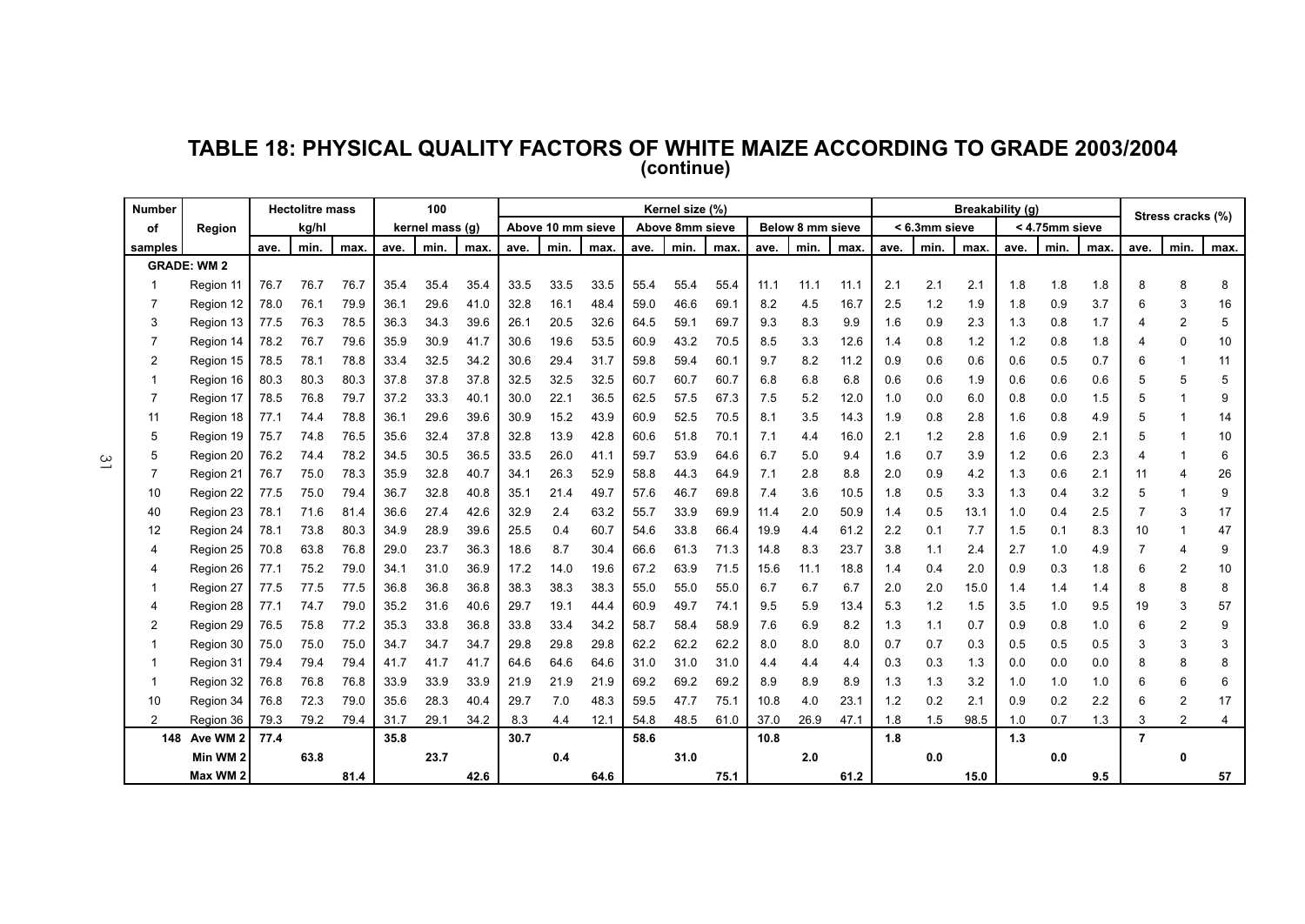#### **TABLE 18: PHYSICAL QUALITY FACTORS OF WHITE MAIZE ACCORDING TO GRADE 2003/2004 (continue)**

| <b>Number</b>  |                     |      | <b>Hectolitre mass</b> |      |      | 100             |      |      | Above 10 mm sieve |      |      | Kernel size (%) |      |      |                         |      |      |               | <b>Breakability (g)</b> |      |                |      |                | Stress cracks (%) |                |
|----------------|---------------------|------|------------------------|------|------|-----------------|------|------|-------------------|------|------|-----------------|------|------|-------------------------|------|------|---------------|-------------------------|------|----------------|------|----------------|-------------------|----------------|
| οf             | Region              |      | kg/hl                  |      |      | kernel mass (g) |      |      |                   |      |      | Above 8mm sieve |      |      | <b>Below 8 mm sieve</b> |      |      | < 6.3mm sieve |                         |      | < 4.75mm sieve |      |                |                   |                |
| samples        |                     | ave. | min.                   | max. | ave. | min.            | max. | ave. | min.              | max. | ave. | min.            | max. | ave. | min.                    | max. | ave. | min.          | max.                    | ave. | min.           | max. | ave.           | min.              | max.           |
|                | <b>GRADE: WM3</b>   |      |                        |      |      |                 |      |      |                   |      |      |                 |      |      |                         |      |      |               |                         |      |                |      |                |                   |                |
| -1             | Region 13           | 75.2 | 75.2                   | 75.2 | 33.5 | 33.5            | 33.5 | 21.5 | 21.5              | 21.5 | 68.1 | 68.1            | 68.1 | 10.4 | 10.4                    | 10.4 | 1.7  | 1.7           | 1.7                     | 1.4  | 1.4            | 1.4  | 3              | 3                 | 3              |
| 2              | Region 14           | 76.0 | 74.1                   | 77.8 | 32.1 | 31.2            | 32.9 | 27.2 | 20.5              | 33.8 | 63.1 | 56.4            | 69.7 | 9.8  | 9.8                     | 9.8  | 2.5  | 2.2           | 2.7                     | 1.8  | 1.4            | 2.2  | 6              | 1                 | 11             |
| -1             | Region 15           | 79.9 | 79.9                   | 79.9 | 37.2 | 37.2            | 37.2 | 46.2 | 46.2              | 46.2 | 49.5 | 49.5            | 49.5 | 4.3  | 4.3                     | 4.3  | 1.9  | 1.9           | 1.9                     | 1.5  | 1.5            | 1.5  |                | $\overline{7}$    | $\overline{7}$ |
| 1              | Region 16           | 80.2 | 80.2                   | 80.2 | 38.6 | 38.6            | 38.6 | 35.8 | 35.8              | 35.8 | 58.9 | 58.9            | 58.9 | 5.3  | 5.3                     | 5.3  | 1.9  | 1.9           | 1.9                     | 1.3  | 1.3            | 1.3  |                | $\overline{7}$    | $\overline{7}$ |
| 3              | Region 17           | 76.7 | 74.7                   | 78.8 | 36.8 | 34.3            | 38.3 | 35.0 | 23.7              | 45.3 | 58.8 | 51.4            | 70.7 | 6.1  | 3.3                     | 9.5  | 1.2  | 1.0           | 1.4                     | 0.9  | 0.7            | 1.2  | 5              | 4                 | $\overline{7}$ |
| 1              | Region 18           | 74.8 | 74.8                   | 74.8 | 34.9 | 34.9            | 34.9 | 28.6 | 28.6              | 28.6 | 62.7 | 62.7            | 62.7 | 8.7  | 8.7                     | 8.7  | 5.1  | 5.1           | 5.1                     | 3.9  | 3.9            | 3.9  | 23             | 23                | 23             |
| $\overline{c}$ | Region 19           | 74.7 | 74.1                   | 75.2 | 37.2 | 34.9            | 39.5 | 24.7 | 19.7              | 29.6 | 68.5 | 61.9            | 75.1 | 6.9  | 5.2                     | 8.5  | 1.0  | 0.9           | 1.1                     | 0.8  | 0.6            | 1.0  | 4              | 3                 | 4              |
| 3              | Region 20           | 74.9 | 74.5                   | 75.4 | 33.8 | 33.1            | 34.7 | 26.2 | 15.8              | 39.0 | 63.6 | 55.0            | 69.3 | 10.2 | 6.0                     | 17.6 | 2.6  | 2.2           | 3.2                     | 1.8  | 1.5            | 2.0  | 4              | 3                 | 5              |
| -1             | Region 21           | 75.0 | 75.0                   | 75.0 | 31.7 | 31.7            | 31.7 | 22.6 | 22.6              | 22.6 | 65.9 | 65.9            | 65.9 | 11.5 | 11.5                    | 11.5 | 2.3  | 2.3           | 2.3                     | 1.7  | 1.7            | 1.7  |                | $\overline{7}$    | $\overline{7}$ |
| $\overline{4}$ | Region 22           | 76.3 | 73.8                   | 77.6 | 38.3 | 34.4            | 40.5 | 37.0 | 29.1              | 47.1 | 56.9 | 46.3            | 65.3 | 6.1  | 5.6                     | 6.6  | 1.5  | 0.7           | 2.2                     | 1.2  | 0.6            | 1.6  | 6              | $\mathbf{1}$      | 11             |
| 2              | Region 23           | 77.3 | 77.1                   | 77.4 | 38.2 | 36.5            | 39.8 | 34.5 | 33.7              | 35.3 | 59.1 | 58.9            | 59.3 | 6.4  | 5.4                     | 7.4  | 1.4  | 1.1           | 1.7                     | 0.9  | 0.8            | 1.1  | 6              | 6                 | 6              |
| -1             | Region 24           | 78.5 | 78.5                   | 78.5 | 33.2 | 33.2            | 33.2 | 13.0 | 13.0              | 13.0 | 69.6 | 69.6            | 69.6 | 17.4 | 17.4                    | 17.4 | 0.7  | 0.7           | 0.7                     | 0.5  | 0.5            | 0.5  | $\overline{2}$ | 2                 | $\overline{2}$ |
| -1             | Region 27           | 74.0 | 74.0                   | 74.0 | 32.0 | 32.0            | 32.0 | 14.8 | 14.8              | 14.8 | 68.8 | 68.8            | 68.8 | 16.4 | 16.4                    | 16.4 | 4.0  | 4.0           | 4.0                     | 2.3  | 2.3            | 2.3  | 5              | 5                 | 5              |
| 3              | Region 29           | 77.2 | 75.0                   | 79.0 | 38.2 | 35.3            | 41.1 | 29.6 | 19.9              | 37.7 | 63.0 | 56.2            | 71.9 | 7.4  | 6.1                     | 8.2  | 1.7  | 1.1           | 2.2                     | 1.1  | 0.7            | 1.4  | 6              | 4                 | 8              |
| 1              | Region 30           | 74.8 | 74.8                   | 74.8 | 39.2 | 39.2            | 39.2 | 12.7 | 12.7              | 12.7 | 77.7 | 77.7            | 77.7 | 9.6  | 9.6                     | 9.6  | 1.8  | 1.8           | 1.8                     | 1.6  | 1.6            | 1.6  | $\Omega$       | $\mathbf 0$       | $\mathbf 0$    |
| 1              | Region 34           | 75.9 | 75.9                   | 75.9 | 36.6 | 36.6            | 36.6 | 27.4 | 27.4              | 27.4 | 65.6 | 65.6            | 65.6 | 7.0  | 7.0                     | 7.0  | 1.6  | 1.6           | 1.6                     | 1.2  | 1.2            | 1.2  |                | 4                 | 4              |
| 28             | Ave WM 3            | 76.3 |                        |      | 36.1 |                 |      | 29.1 |                   |      | 62.6 |                 |      | 8.3  |                         |      | 1.9  |               |                         | 1.4  |                |      | 6              |                   |                |
|                | Min WM 3            |      | 73.8                   |      |      | 31.2            |      |      | 12.7              |      |      | 46.3            |      |      | 3.3                     |      |      | 0.7           |                         |      | 0.5            |      |                | $\pmb{0}$         |                |
|                | Max WM 3            |      |                        | 80.2 |      |                 | 41.1 |      |                   | 47.1 |      |                 | 77.7 |      |                         | 17.6 |      |               | 5.1                     |      |                | 3.9  |                |                   | 23             |
|                | <b>GRADE: COM</b>   |      |                        |      |      |                 |      |      |                   |      |      |                 |      |      |                         |      |      |               |                         |      |                |      |                |                   |                |
|                | Region 12           | 74.9 | 74.9                   | 74.9 | 31.4 | 31.4            | 31.4 | 27.1 | 27.1              | 27.1 | 63.9 | 63.9            | 63.9 | 9.0  | 9.0                     | 9.0  | 4.2  | 4.2           | 4.2                     | 3.1  | 3.1            | 3.1  |                | 4                 | $\overline{4}$ |
|                | Region 17           | 79.3 | 79.3                   | 79.3 | 36.6 | 36.6            | 36.6 | 23.6 | 23.6              | 23.6 | 65.1 | 65.1            | 65.1 | 11.3 | 11.3                    | 11.3 | 2.5  | 2.5           | 2.5                     | 2.5  | 2.5            | 2.5  | 3              | 3                 | 3              |
| 1              | Region 20           | 66.9 | 66.9                   | 66.9 | 35.1 | 35.1            | 35.1 | 24.0 | 24.0              | 24.0 | 66.4 | 66.4            | 66.4 | 9.6  | 9.6                     | 9.6  | 0.8  | 0.8           | 0.8                     | 0.6  | 0.6            | 0.6  | 3              | 3                 | 3              |
| -1             | Region 23           | 75.6 | 75.6                   | 75.6 | 38.4 | 38.4            | 38.4 | 46.4 | 46.4              | 46.4 | 49.7 | 49.7            | 49.7 | 3.9  | 3.9                     | 3.9  | 2.6  | 2.6           | 2.6                     | 2.4  | 2.4            | 2.4  | 2              | $\mathfrak{p}$    | 2              |
| 4              | <b>Ave COM</b>      | 74.2 |                        |      | 35.4 |                 |      | 30.3 |                   |      | 61.3 |                 |      | 8.5  |                         |      | 2.5  |               |                         | 2.2  |                |      | 3              |                   |                |
|                | <b>Min COM</b>      |      | 66.9                   |      |      | 31.4            |      |      | 23.6              |      |      | 49.7            |      |      | 3.9                     |      |      | 0.8           |                         |      | 0.6            |      |                | $\mathbf{2}$      |                |
|                | <b>Max COM</b>      |      |                        | 79.3 |      |                 | 38.4 |      |                   | 46.4 |      |                 | 66.4 |      |                         | 11.3 |      |               | 4.2                     |      |                | 3.1  |                |                   | 4              |
|                | 599 Ave white maize | 78.1 |                        |      | 36.2 |                 |      | 29.9 |                   |      | 59.2 |                 |      | 11.0 |                         |      | 1.4  |               |                         | 1.0  |                |      | 6              |                   |                |
|                | Min white maize     |      | 63.8                   |      |      | 23.7            |      |      | 0.4               |      |      | 31.0            |      |      | 1.0                     |      |      | 0.0           |                         |      | 0.0            |      |                | $\mathbf 0$       |                |
|                | Max white maize     |      |                        | 83.2 |      |                 | 58.8 |      |                   | 65.5 |      |                 | 78.0 |      |                         | 64.9 |      |               | 15.0                    |      |                | 9.5  |                |                   | 58             |
| 900            | Ave maize           | 77.8 |                        |      | 35.5 |                 |      | 26.6 |                   |      | 61.3 |                 |      | 12.1 |                         |      | 1.5  |               |                         | 1.1  |                |      | $\overline{7}$ |                   |                |
|                | <b>Min maize</b>    |      | 63.8                   |      |      | 23.7            |      |      | 0.4               |      |      | 31.0            |      |      | 0.8                     |      |      | 0.0           |                         |      | 0.0            |      |                | 0                 |                |
|                | <b>Max maize</b>    |      |                        | 83.2 |      |                 | 62.9 |      |                   | 65.5 |      |                 | 79.4 |      |                         | 64.9 |      |               | 22.0                    |      |                | 21.5 |                |                   | 60             |

32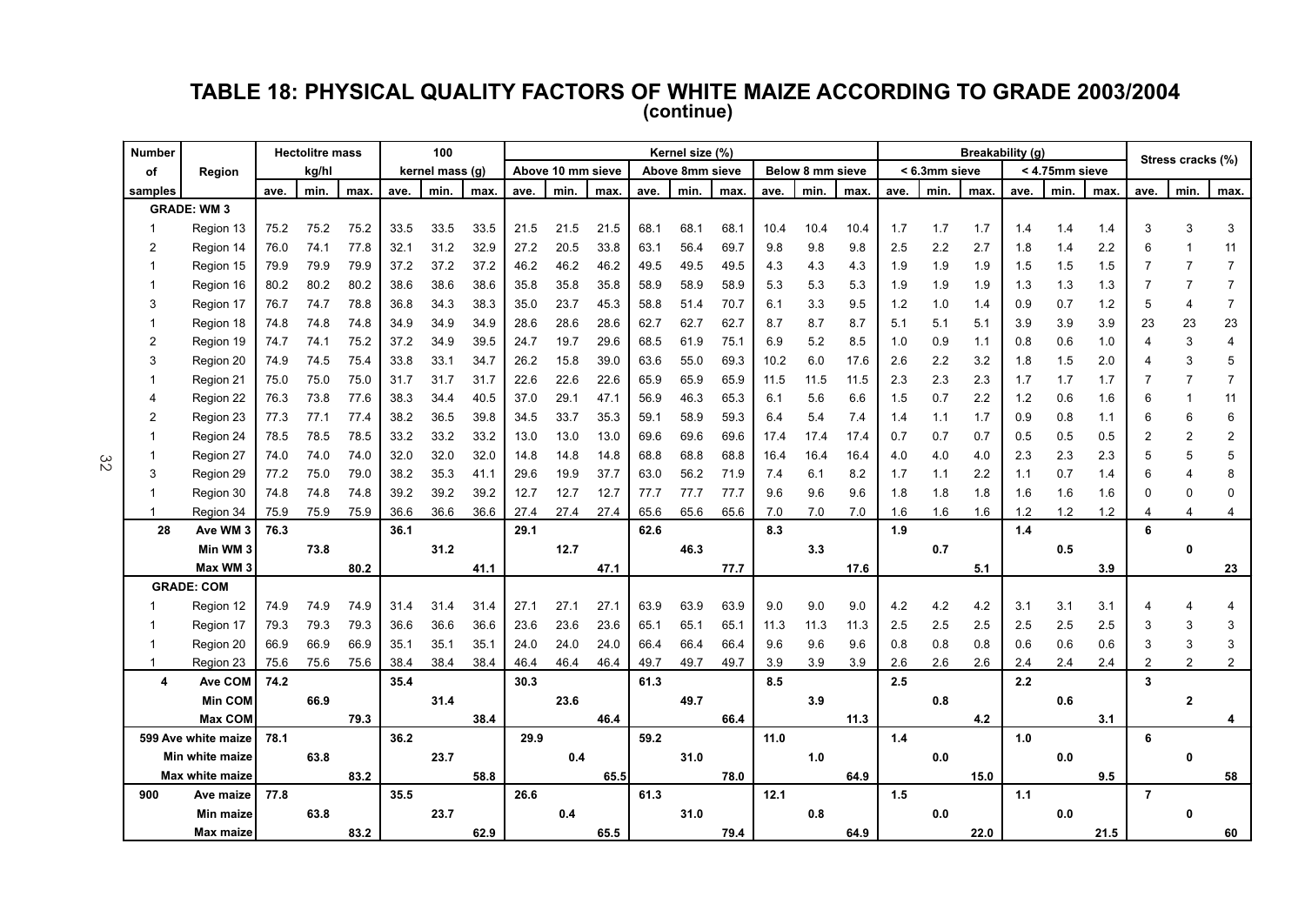#### **TABLE 18: PHYSICAL QUALITY FACTORS OF WHITE MAIZE 2003/2004 (continue)**

| <b>Number</b> |                  |      | <b>Hectolitre mass</b> |      |      | 100             |      |      |                   |      |      | Kernel size (%) |      |      |                         |      |      |               | <b>Breakability (g)</b> |      |                |      |      | Stress cracks (%)       |                |
|---------------|------------------|------|------------------------|------|------|-----------------|------|------|-------------------|------|------|-----------------|------|------|-------------------------|------|------|---------------|-------------------------|------|----------------|------|------|-------------------------|----------------|
| оf            | Region           |      | kg/hl                  |      |      | kernel mass (g) |      |      | Above 10 mm sieve |      |      | Above 8mm sieve |      |      | <b>Below 8 mm sieve</b> |      |      | < 6.3mm sieve |                         |      | < 4.75mm sieve |      |      |                         |                |
| samples       |                  | ave. | min.                   | max. | ave. | min.            | max. | ave. | min.              | max. | ave. | min.            | max. | ave. | min.                    | max. | ave. | min.          | max.                    | ave. | min.           | max. | ave. | min.                    | max.           |
|               | <b>WHITE</b>     |      |                        |      |      |                 |      |      |                   |      |      |                 |      |      |                         |      |      |               |                         |      |                |      |      |                         |                |
| 3             | Region 8         | 78.3 | 77.1                   | 80.1 | 33.2 | 27.5            | 41.5 | 17.8 | 1.7               | 49.2 | 50.0 | 45.2            | 56.4 | 32.3 | 2.5                     | 53.1 | 1.1  | 0.4           | 1.6                     | 0.6  | 0.2            | 0.9  | 8    | 6                       | 9              |
| 3             | Region 10        | 80.4 | 79.7                   | 81.0 | 32.8 | 31.9            | 33.6 | 4.0  | 2.5               | 6.7  | 66.9 | 56.9            | 78.0 | 29.1 | 15.3                    | 40.6 | 1.0  | 0.5           | 1.9                     | 0.7  | 0.2            | 1.5  |      | $\Omega$                | 6              |
| 9             | Region 11        | 78.6 | 76.7                   | 81.1 | 36.7 | 31.0            | 41.3 | 32.3 | 9.2               | 47.8 | 52.2 | 44.9            | 60.3 | 15.5 | 4.9                     | 40.7 | 1.2  | 0.5           | 2.1                     | 0.9  | 0.3            | 1.8  | 6    | $\overline{4}$          | 10             |
| 14            | Region 12        | 77.9 | 74.9                   | 80.2 | 35.4 | 29.6            | 41.0 | 30.1 | 16.1              | 48.4 | 61.4 | 46.6            | 70.9 | 8.5  | 4.5                     | 16.7 | 2.0  | 0.1           | 5.8                     | 1.5  | 0.1            | 3.7  |      | $\mathbf{1}$            | 16             |
| 8             | Region 13        | 77.5 | 75.2                   | 78.9 | 34.9 | 30.9            | 39.6 | 27.9 | 20.5              | 33.8 | 63.1 | 59.1            | 69.7 | 9.1  | 6.9                     | 11.1 | 1.4  | 0.6           | 1.9                     | 1.1  | 0.5            | 1.7  |      | $\overline{2}$          | 6              |
| 21            | Region 14        | 77.8 | 74.1                   | 79.6 | 35.2 | 30.9            | 41.7 | 31.2 | 19.5              | 53.5 | 59.9 | 43.2            | 70.5 | 8.9  | 3.3                     | 17.0 | 1.6  | 0.5           | 2.9                     | 1.3  | 0.4            | 2.6  |      | 0                       | 11             |
| 9             | Region 15        | 79.1 | 78.1                   | 79.9 | 34.8 | 32.3            | 42.9 | 28.0 | 11.2              | 46.2 | 57.1 | 49.5            | 60.8 | 14.9 | 4.3                     | 28.9 | 1.1  | 0.5           | 1.9                     | 0.8  | 0.4            | 1.5  |      | $\mathbf{0}$            | 13             |
| 13            | Region 16        | 78.5 | 75.0                   | 81.2 | 38.4 | 30.9            | 58.8 | 32.5 | 18.0              | 41.7 | 59.8 | 48.4            | 67.3 | 7.7  | 3.1                     | 14.7 | 1.0  | 0.2           | 1.9                     | 0.7  | 0.1            | 1.3  |      | 2                       | 7              |
| 24            | Region 17        | 78.0 | 74.7                   | 79.7 | 36.4 | 30.6            | 40.1 | 30.2 | 4.7               | 45.3 | 61.7 | 51.4            | 74.1 | 8.1  | 2.2                     | 21.2 | 1.1  | 0.0           | 2.5                     | 0.8  | 0.0            | 2.5  | 6    | -1                      | 26             |
| 26            | Region 18        | 77.5 | 74.4                   | 79.3 | 36.6 | 29.6            | 39.6 | 32.5 | 15.2              | 45.1 | 60.2 | 49.5            | 70.5 | 7.3  | 3.5                     | 14.3 | 1.6  | 0.5           | 6.0                     | 1.2  | 0.2            | 4.9  | 6    |                         | 23             |
| 15            | Region 19        | 76.4 | 74.1                   | 79.7 | 35.5 | 30.0            | 42.4 | 29.3 | 13.9              | 42.8 | 62.7 | 51.8            | 75.1 | 8.1  | 4.4                     | 16.0 | 1.6  | 0.1           | 2.8                     | 1.2  | 0.0            | 2.1  |      | 1                       | 13             |
| 16            | Region 20        | 75.2 | 66.9                   | 78.5 | 35.7 | 30.5            | 41.7 | 33.2 | 15.8              | 51.9 | 60.1 | 46.0            | 69.3 | 6.7  | 2.1                     | 17.6 | 1.6  | 0.4           | 3.2                     | 1.1  | 0.3            | 2.3  |      | -1                      | $\overline{7}$ |
| 29            | Region 21        | 77.5 | 73.9                   | 80.1 | 36.4 | 31.7            | 54.2 | 29.2 | 16.3              | 52.9 | 61.3 | 44.3            | 67.9 | 9.5  | 1.3                     | 17.6 | 1.7  | 0.5           | 3.9                     | 1.2  | 0.5            | 2.7  | 8    | $\overline{2}$          | 26             |
| 47            | Region 22        | 78.9 | 73.8                   | 81.6 | 38.1 | 32.4            | 51.1 | 34.5 | 21.0              | 51.2 | 58.0 | 38.1            | 69.8 | 7.5  | 3.5                     | 12.7 | 1.2  | 0.2           | 4.2                     | 0.8  | 0.1            | 3.2  | 6    | $\Omega$                | 18             |
| 140           | Region 23        | 78.9 | 71.6                   | 81.7 | 36.9 | 24.0            | 50.5 | 31.1 | 2.4               | 63.2 | 57.9 | 33.9            | 74.6 | 11.0 | 1.5                     | 50.9 | 1.2  | 0.2           | 4.0                     | 0.9  | 0.0            | 3.1  | 6    | $\mathbf{0}$            | 19             |
| 70            | Region 24        | 79.2 | 73.8                   | 83.2 | 35.8 | 26.9            | 44.2 | 27.1 | 0.4               | 65.5 | 56.1 | 33.4            | 71.6 | 16.8 | 1.0                     | 64.9 | 1.3  | 0.1           | 13.1                    | 0.9  | 0.0            | 8.3  |      | $\Omega$                | 58             |
| 14            | Region 25        | 74.7 | 63.8                   | 80.2 | 31.8 | 23.7            | 38.0 | 19.0 | 5.5               | 40.9 | 64.9 | 48.5            | 72.8 | 16.2 | 8.3                     | 30.8 | 2.0  | 0.4           | 7.7                     | 1.4  | 0.4            | 4.9  | 10   | 3                       | 37             |
| 19            | Region 26        | 77.1 | 71.2                   | 79.7 | 34.1 | 29.6            | 39.9 | 19.7 | 3.6               | 34.5 | 66.6 | 57.3            | 75.5 | 13.7 | 7.1                     | 20.9 | 1.4  | 0.4           | 3.6                     | 0.9  | 0.3            | 2.2  | 8    | $\overline{2}$          | 18             |
| 12            | Region 27        | 78.1 | 74.0                   | 80.3 | 36.4 | 32.0            | 40.0 | 26.6 | 14.8              | 38.3 | 64.7 | 55.0            | 73.6 | 8.8  | 5.4                     | 16.4 | 1.5  | 0.4           | 4.0                     | 1.1  | 0.1            | 2.3  | 8    | 3                       | 28             |
| 20            | Region 28        | 77.6 | 74.7                   | 79.4 | 36.0 | 31.6            | 40.6 | 36.0 | 15.4              | 57.1 | 55.0 | 36.8            | 74.1 | 9.0  | 2.5                     | 24.4 | 2.6  | 0.3           | 15.0                    | 1.7  | 0.2            | 9.5  | 10   | $\overline{2}$          | 57             |
| 12            | Region 29        | 77.7 | 75.0                   | 79.0 | 37.2 | 30.4            | 41.1 | 29.0 | 16.7              | 44.1 | 62.6 | 51.2            | 71.9 | 8.4  | 4.7                     | 17.6 | 1.1  | 0.3           | 2.2                     | 0.7  | 0.2            | 1.4  |      | $\overline{2}$          | 14             |
| 3             | Region 30        | 75.5 | 74.8                   | 76.8 | 36.4 | 34.7            | 39.2 | 25.7 | 12.7              | 34.6 | 66.5 | 59.5            | 77.7 | 7.8  | 5.9                     | 9.6  | 1.1  | 0.7           | 1.8                     | 1.0  | 0.5            | 1.6  | 2    | $\Omega$                | 3              |
| -1            | Region 31        | 79.4 | 79.4                   | 79.4 | 41.7 | 41.7            | 41.7 | 64.6 | 64.6              | 64.6 | 31.0 | 31.0            | 31.0 | 4.4  | 4.4                     | 4.4  | 0.3  | 0.3           | 0.3                     | 0.0  | 0.0            | 0.0  | 8    | 8                       | 8              |
| 5             | Region 32        | 77.7 | 76.8                   | 78.7 | 35.8 | 33.5            | 38.7 | 31.6 | 21.9              | 42.0 | 60.8 | 53.9            | 69.2 | 7.6  | 4.1                     | 11.2 | 0.9  | 0.2           | 1.3                     | 0.6  | 0.0            | 1.0  | 5    | $\overline{\mathbf{4}}$ | 6              |
| 51            | Region 34        | 77.5 | 72.3                   | 79.8 | 36.7 | 23.9            | 44.5 | 32.7 | 7.0               | 65.5 | 58.6 | 33.0            | 75.1 | 8.6  | 1.5                     | 23.1 | 1.1  | 0.0           | 3.2                     | 0.8  | 0.0            | 2.2  | 8    | -1                      | 17             |
| 7             | Region 35        | 76.4 | 69.0                   | 79.7 | 34.9 | 29.0            | 41.2 | 27.4 | 16.9              | 41.1 | 60.6 | 54.7            | 69.6 | 12.0 | 2.2                     | 28.4 | 1.5  | 0.9           | 2.1                     | 1.1  | 0.6            | 1.5  |      |                         | 7              |
| 8             | Region 36        | 79.0 | 77.5                   | 79.9 | 33.4 | 29.1            | 39.2 | 14.1 | 4.4               | 28.9 | 59.4 | 48.5            | 67.7 | 26.5 | 6.8                     | 47.1 | 2.4  | 1.3           | 8.0                     | 1.6  | 0.7            | 5.3  | 9    | $\overline{2}$          | 30             |
| 599           | Ave white        | 78.1 |                        |      | 36.2 |                 |      | 29.9 |                   |      | 59.2 |                 |      | 11.0 |                         |      | 1.4  |               |                         | 1.0  |                |      | 6    |                         |                |
|               | <b>Min white</b> |      | 63.8                   |      |      | 23.7            |      |      | 0.4               |      |      | 31.0            |      |      | 1.0                     |      |      | 0.0           |                         |      | 0.0            |      |      | $\bf{0}$                |                |
|               | <b>Max white</b> |      |                        | 83.2 |      |                 | 58.8 |      |                   | 65.5 |      |                 | 78.0 |      |                         | 64.9 |      |               | 15.0                    |      |                | 9.5  |      |                         | 58             |

ب<br>س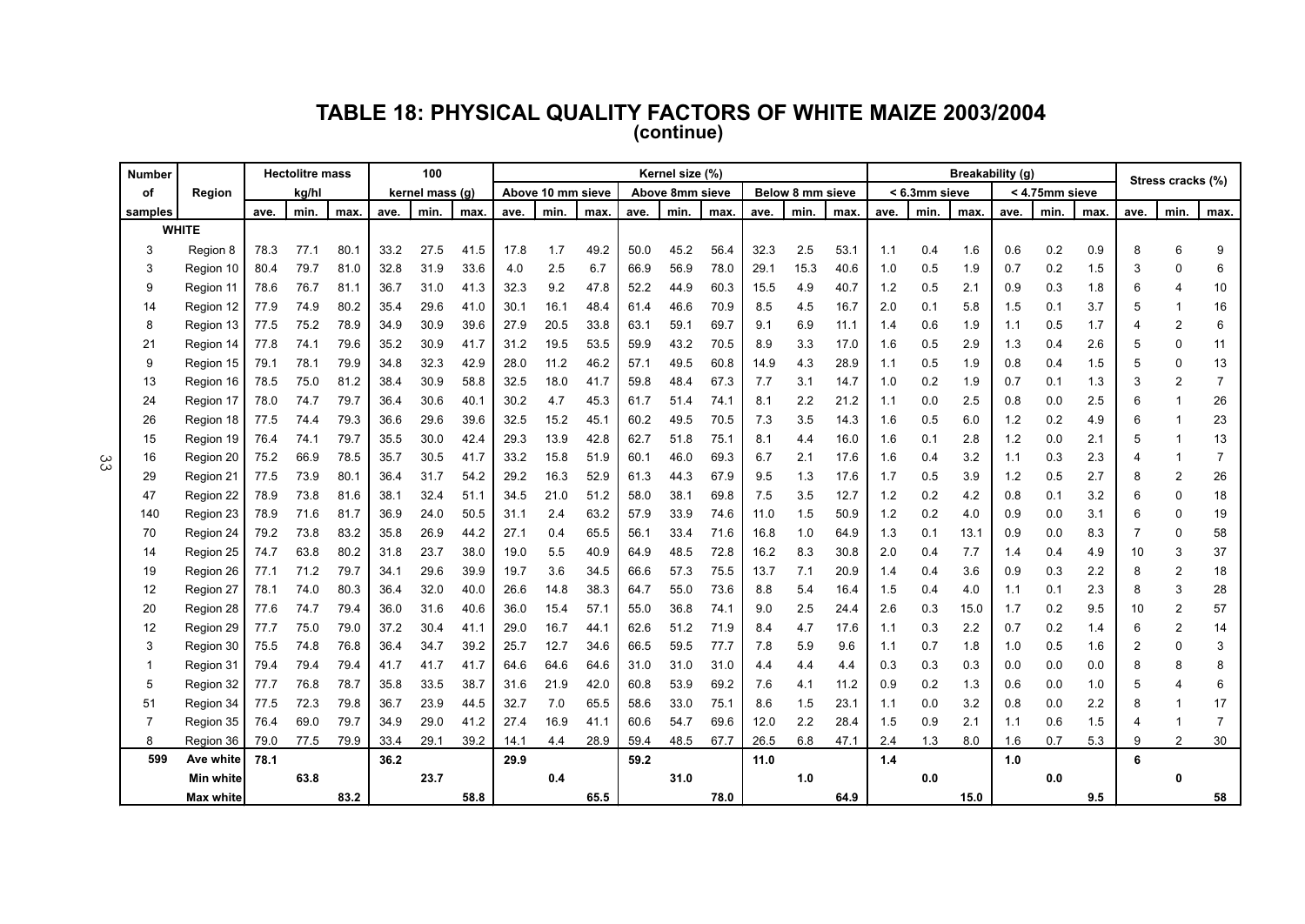## **TABLE 19: PHYSICAL QUALITY FACTORS OF YELLOW MAIZE ACCORDING TO GRADE 2003/2004**

| <b>Number</b> |                   | 100<br><b>Hectolitre mass</b> |      |      |      |                 |      |      |                   |      |      | Kernel size (%) |      |      |                  |      |      |               | Breakability (g) |       |                |      |      | Stress cracks (%)        |      |
|---------------|-------------------|-------------------------------|------|------|------|-----------------|------|------|-------------------|------|------|-----------------|------|------|------------------|------|------|---------------|------------------|-------|----------------|------|------|--------------------------|------|
| оf            | Region            | kg/hl                         |      |      |      | kernel mass (g) |      |      | Above 10 mm sieve |      |      | Above 8mm sieve |      |      | Below 8 mm sieve |      |      | < 6.3mm sieve |                  |       | < 4.75mm sieve |      |      |                          |      |
| samples       |                   | ave.                          | min. | max. | ave. | min.            | max. | ave. | min.              | max. | ave. | min.            | max. | ave. | min.             | max. | ave. | min.          | max.             | ave.  | min.           | max. | ave. | min.                     | max. |
|               | <b>GRADE: YM1</b> |                               |      |      |      |                 |      |      |                   |      |      |                 |      |      |                  |      |      |               |                  |       |                |      |      |                          |      |
| 8             | Region 10         | 78.6                          | 75.8 | 79.7 | 34.5 | 32.1            | 36.0 | 9.4  | 5.5               | 15.7 | 67.9 | 62.1            | 72.4 | 22.7 | 18.0             | 29.1 | 1.7  | 0.6           | 2.9              | 1.3   | 0.6            | 2.3  |      |                          | 14   |
| 25            | Region 11         | 78.2                          | 77.0 | 79.7 | 34.4 | 28.0            | 38.4 | 9.5  | 3.8               | 19.7 | 70.8 | 62.3            | 79.4 | 19.7 | 12.0             | 26.5 | 1.5  | 0.4           | 2.8              | 1.1   | 0.3            | 1.8  |      | $\overline{2}$           | 15   |
| 8             | Region 12         | 77.8                          | 76.6 | 79.7 | 33.0 | 28.6            | 37.8 | 22.1 | 10.4              | 32.1 | 65.6 | 56.1            | 71.4 | 12.4 | 7.1              | 19.4 | 1.7  | 1.0           | 2.8              | 1.3   | 0.6            | 1.9  |      | $\mathbf{0}$             |      |
| 5             | Region 13         | 77.0                          | 76.2 | 77.5 | 33.5 | 31.2            | 37.0 | 18.7 | 13.7              | 26.5 | 67.4 | 62.6            | 71.3 | 13.9 | 7.3              | 21.4 | 1.3  | 0.9           | 1.5              | 0.9   | 0.7            | 1.2  |      | 3                        | 8    |
|               | Region 14         | 77.5                          | 76.1 | 79.0 | 31.6 | 29.9            | 36.0 | 17.8 | 13.1              | 24.1 | 68.9 | 62.8            | 76.6 | 13.3 | 10.0             | 18.1 | 4.3  | 0.4           | 22.0             | 3.9   | 0.3            | 21.5 |      | 3                        | 9    |
| 3             | Region 15         | 78.2                          | 77.4 | 78.8 | 31.4 | 30.9            | 32.1 | 17.0 | 6.6               | 24.7 | 64.7 | 60.8            | 68.5 | 18.3 | 14.5             | 24.9 | 1.7  | 0.7           | 3.2              | 1.3   | 0.6            | 2.3  | 10   | 4                        | 21   |
|               | Region 16         | 77.9                          | 77.9 | 77.9 | 37.5 | 37.5            | 37.5 | 30.2 | 30.2              | 30.2 | 63.6 | 63.6            | 63.6 | 6.2  | 6.2              | 6.2  | 1.5  | 1.5           | 1.5              | 0.9   | 0.9            | 0.9  | 6    | 6                        | 6    |
|               | Region 17         | 76.7                          | 75.0 | 78.3 | 36.0 | 32.5            | 43.1 | 20.1 | 6.3               | 39.8 | 67.6 | 57.2            | 75.6 | 12.3 | 3.0              | 18.1 | 1.4  | 0.8           | 1.9              | 1.0   | 0.5            | 1.3  |      | $\overline{\mathcal{A}}$ | 14   |
| 8             | Region 18         | 76.4                          | 75.3 | 77.4 | 33.4 | 31.1            | 35.8 | 21.6 | 12.7              | 30.8 | 67.3 | 62.9            | 72.8 | 11.1 | 6.1              | 19.3 | 1.7  | 0.9           | 4.6              | 1.2   | 0.3            | 2.9  |      | 3                        | 10   |
| 5             | Region 19         | 76.6                          | 73.9 | 78.1 | 33.7 | 29.3            | 35.5 | 22.6 | 17.6              | 27.0 | 64.0 | 60.8            | 66.3 | 13.4 | 9.6              | 21.6 | 2.0  | 1.0           | 3.5              | 1.5   | 0.9            | 3.3  |      | 5                        | 9    |
| 3             | Region 20         | 77.1                          | 76.3 | 78.4 | 34.7 | 33.0            | 37.1 | 32.2 | 27.4              | 39.2 | 62.9 | 56.6            | 68.0 | 4.9  | 4.2              | 5.9  | 0.9  | 0.5           | 1.4              | 0.7   | 0.3            | 1.1  |      |                          | 6    |
|               | Region 21         | 79.4                          | 79.4 | 79.4 | 35.9 | 35.9            | 35.9 | 7.6  | 7.6               | 7.6  | 77.9 | 77.9            | 77.9 | 14.5 | 14.5             | 14.5 | 0.8  | 0.8           | 0.8              | 0.6   | 0.6            | 0.6  |      | 6                        | 6    |
| 6             | Region 22         | 77.9                          | 74.3 | 79.4 | 35.7 | 32.5            | 38.7 | 20.1 | 5.5               | 28.4 | 66.8 | 62.9            | 74.8 | 13.1 | 8.0              | 19.7 | 1.2  | 0.4           | 1.6              | 0.8   | 0.4            | 1.1  |      | 3                        | 23   |
| 18            | Region 23         | 76.8                          | 70.8 | 78.9 | 34.1 | 30.1            | 37.9 | 25.0 | 4.8               | 46.8 | 63.2 | 46.2            | 71.9 | 11.8 | 2.8              | 30.8 | 1.4  | 0.5           | 5.4              | 1.1   | 0.2            | 4.1  |      | 3                        | 12   |
| 13            | Region 24         | 77.4                          | 74.8 | 79.9 | 33.6 | 27.5            | 37.5 | 17.3 | 2.3               | 30.6 | 64.5 | 48.0            | 73.7 | 18.2 | 5.4              | 49.7 | 1.6  | 0.6           | 5.2              | 1.1   | 0.6            | 2.1  | 9    | $\mathbf{0}$             | 23   |
| 15            | Region 25         | 76.6                          | 74.3 | 77.9 | 33.9 | 28.3            | 45.8 | 18.3 | 5.3               | 36.2 | 63.0 | 55.5            | 70.8 | 18.7 | 8.1              | 30.2 | 1.4  | 0.5           | 7.5              | 0.9   | 0.1            | 4.3  | -11  | $\Omega$                 | 60   |
| 18            | Region 26         | 77.8                          | 73.8 | 79.2 | 34.7 | 28.1            | 38.3 | 21.4 | 4.5               | 33.5 | 65.8 | 57.3            | 71.3 | 12.8 | 6.0              | 29.7 | 1.6  | 0.5           | 8.6              | 1.0   | 0.4            | 4.9  | 11   | $\overline{2}$           | 30   |
| 10            | Region 27         | 77.6                          | 76.3 | 78.8 | 34.2 | 32.0            | 37.3 | 20.6 | 12.1              | 28.1 | 66.9 | 57.2            | 73.1 | 12.6 | 8.8              | 22.1 | 1.5  | 0.4           | 2.5              | 0.9   | 0.3            | 1.7  | 11   |                          | 34   |
| 19            | Region 28         | 77.4                          | 75.0 | 79.4 | 34.3 | 30.6            | 37.8 | 20.9 | 7.3               | 32.1 | 64.1 | 57.6            | 75.4 | 14.9 | 8.4              | 24.8 | 1.7  | 0.3           | 4.2              | 1.2   | 0.3            | 2.4  | 13   | 4                        | 34   |
| 12            | Region 29         | 77.7                          | 75.9 | 80.1 | 35.5 | 32.5            | 38.4 | 26.4 | 8.6               | 40.3 | 62.0 | 51.9            | 69.5 | 11.6 | 4.0              | 24.6 | 1.2  | 0.4           | 2.0              | 0.8   | 0.3            | 1.2  |      | 3                        | 14   |
| 3             | Region 30         | 77.0                          | 75.7 | 78.9 | 38.8 | 35.5            | 42.9 | 49.3 | 43.5              | 59.8 | 43.1 | 35.8            | 52.9 | 7.6  | 3.6              | 14.9 | 0.5  | 0.4           | 0.7              | 0.4   | 0.3            | 0.5  |      |                          |      |
| 7             | Region 32         | 77.6                          | 75.4 | 79.4 | 37.2 | 34.9            | 38.9 | 33.2 | 26.6              | 36.9 | 59.8 | 55.0            | 64.1 | 7.0  | 3.5              | 9.3  | 0.8  | 0.2           | 1.7              | 0.6   | 0.1            | 1.6  |      | $\overline{2}$           | 6    |
| 18            | Region 34         | 77.3                          | 74.7 | 78.9 | 35.1 | 30.3            | 48.9 | 22.7 | 10.3              | 34.4 | 63.3 | 54.9            | 69.7 | 14.0 | 5.7              | 29.2 | 1.0  | 0.3           | 3.0              | 0.7   | 0.2            | 2.8  |      | $\overline{2}$           | 10   |
| 7             | Region 35         | 75.0                          | 69.1 | 78.9 | 32.5 | 28.4            | 38.1 | 16.6 | 7.7               | 23.3 | 67.5 | 60.4            | 72.6 | 15.9 | 7.7              | 22.9 | 2.6  | 0.7           | 6.8              | 2.3   | 0.5            | 6.8  |      | -1                       | 12   |
|               | Region 36         | 77.9                          | 77.9 | 77.9 | 31.0 | 31.0            | 31.0 | 6.7  | 6.7               | 6.7  | 68.8 | 68.8            | 68.8 | 24.5 | 24.5             | 24.5 | 1.0  | 1.0           | 1.0              | 0.7   | 0.7            | 0.7  | 9    | 9                        | 9    |
| 225           | Ave YM            | 77.4                          |      |      | 34.3 |                 |      | 20.2 |                   |      | 65.2 |                 |      | 14.6 |                  |      | 1.5  |               |                  | $1.1$ |                |      | 8    |                          |      |
|               | Min YM 1          |                               | 69.1 |      |      | 27.5            |      |      | 2.3               |      |      | 35.8            |      |      | 2.8              |      |      | 0.2           |                  |       | 0.1            |      |      | $\mathbf{0}$             |      |
|               | Max YM 1          |                               |      | 80.1 |      |                 | 48.9 |      |                   | 59.8 |      |                 | 79.4 |      |                  | 49.7 |      |               | 22.0             |       |                | 21.5 |      |                          | 60   |

ن<br>4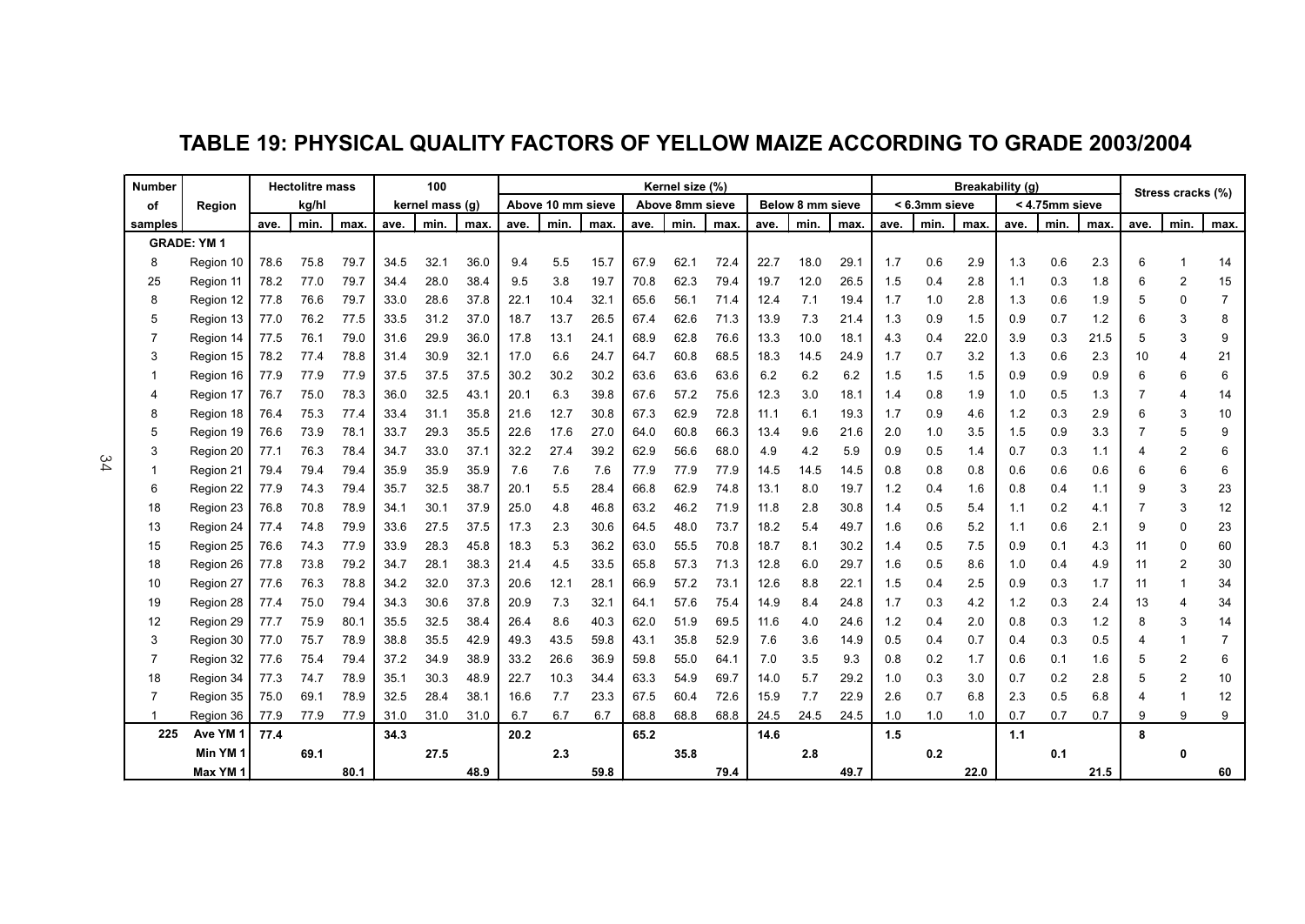| <b>Number</b> |                     |      | <b>Hectolitre mass</b> |      |      | 100<br>kernel mass (g) |      |      |                   |      |      | Kernel size (%) |      |      |                         |      |      |               | Breakability (g) |      |                |      |      | Stress cracks (%) |      |
|---------------|---------------------|------|------------------------|------|------|------------------------|------|------|-------------------|------|------|-----------------|------|------|-------------------------|------|------|---------------|------------------|------|----------------|------|------|-------------------|------|
| оf            | Region              |      | kg/hl                  |      |      |                        |      |      | Above 10 mm sieve |      |      | Above 8mm sieve |      |      | <b>Below 8 mm sieve</b> |      |      | < 6.3mm sieve |                  |      | < 4.75mm sieve |      |      |                   |      |
| samples       |                     | ave. | min.                   | max. | ave. | min.                   | max. | ave. | min.              | max. | ave. | min.            | max. | ave. | min.                    | max. | ave. | min.          | max.             | ave. | min.           | max. | ave. | min.              | max. |
|               | <b>GRADE: YM2</b>   |      |                        |      |      |                        |      |      |                   |      |      |                 |      |      |                         |      |      |               |                  |      |                |      |      |                   |      |
|               | Region 11           | 77.4 | 77.4                   | 77.4 | 35.7 | 35.7                   | 35.7 | 5.7  | 5.7               | 5.7  | 69.7 | 69.7            | 69.7 | 24.6 | 24.6                    | 24.6 | 2.8  | 2.8           | 2.8              | 1.9  | 1.9            | 1.9  | 5    | 5                 | 5    |
| 3             | Region 12           | 75.3 | 72.8                   | 78.1 | 33.6 | 32.9                   | 34.6 | 21.9 | 20.0              | 24.7 | 65.2 | 63.7            | 66.3 | 12.8 | 9.6                     | 16.3 | 2.3  | 1.4           | 4.1              | 1.7  | 0.9            | 3.1  |      | 5                 | 14   |
| 3             | Region 14           | 76.7 | 75.4                   | 78.1 | 30.9 | 29.7                   | 32.4 | 15.0 | 9.1               | 20.4 | 70.0 | 65.6            | 74.3 | 15.0 | 9.4                     | 25.3 | 2.0  | 1.5           | 2.2              | 1.5  | 1.4            | 1.7  |      | 3                 |      |
| 3             | Region 15           | 77.1 | 76.3                   | 78.7 | 31.8 | 30.8                   | 33.6 | 23.6 | 19.7              | 30.8 | 64.0 | 59.3            | 69.6 | 12.5 | 9.9                     | 17.3 | 1.2  | 0.4           | 2.0              | 0.6  | 0.3            | 1.3  |      | 5                 | 13   |
| 2             | Region 16           | 76.0 | 74.5                   | 77.5 | 30.7 | 28.7                   | 32.7 | 17.6 | 8.9               | 26.3 | 66.4 | 62.6            | 70.1 | 16.1 | 11.1                    | 21.0 | 1.6  | 1.1           | 2.0              | 1.1  | 0.9            | 1.3  |      | 3                 |      |
| 9             | Region 17           | 76.8 | 73.9                   | 78.7 | 33.1 | 30.3                   | 36.3 | 22.6 | 12.8              | 38.1 | 65.8 | 61.1            | 71.0 | 11.6 | 0.8                     | 16.2 | 1.7  | 0.6           | 4.5              | 1.1  | 0.3            | 2.7  |      | 3                 | 21   |
| 6             | Region 18           | 74.8 | 73.2                   | 75.9 | 34.5 | 32.1                   | 37.6 | 22.8 | 17.0              | 33.1 | 66.1 | 58.3            | 69.8 | 11.2 | 7.1                     | 14.8 | 1.9  | 1.1           | 3.5              | 1.4  | 0.9            | 2.6  |      | 6                 | 16   |
| 4             | Region 19           | 76.0 | 73.9                   | 78.0 | 32.6 | 31.6                   | 33.8 | 24.9 | 20.6              | 31.3 | 66.3 | 57.8            | 72.6 | 8.8  | 6.8                     | 10.9 | 1.0  | 0.7           | 1.4              | 0.8  | 0.6            | 1.1  |      | 3                 |      |
|               | Region 20           | 76.1 | 75.4                   | 77.5 | 34.1 | 33.1                   | 35.0 | 30.4 | 20.4              | 38.9 | 62.9 | 55.6            | 72.8 | 6.7  | 5.5                     | 7.8  | 1.4  | 0.7           | 2.4              | 0.9  | 0.6            | 1.4  |      | 2                 |      |
| 2             | Region 22           | 76.7 | 75.4                   | 77.9 | 37.0 | 35.8                   | 38.2 | 24.5 | 22.7              | 26.2 | 64.9 | 64.1            | 65.6 | 10.7 | 8.2                     | 13.2 | 1.6  | 1.5           | 1.6              | 1.2  | 1.1            | 1.3  |      |                   | 13   |
|               | Region 23           | 76.7 | 74.3                   | 79.0 | 29.8 | 27.3                   | 31.5 | 11.4 | 2.6               | 19.0 | 61.1 | 43.5            | 72.8 | 27.5 | 13.6                    | 53.9 | 2.0  | 0.8           | 5.2              | 1.4  | 0.6            | 3.5  |      |                   | 24   |
|               | Region 24           | 76.5 | 75.0                   | 77.2 | 38.6 | 26.7                   | 62.9 | 11.7 | 0.9               | 19.6 | 63.7 | 52.2            | 68.4 | 24.7 | 14.6                    | 46.9 | 2.9  | 2.3           | 3.6              | 1.9  | 1.7            | 2.3  |      |                   | 26   |
| 6             | Region 26           | 78.2 | 76.5                   | 80.1 | 34.4 | 31.1                   | 35.9 | 15.3 | 5.1               | 38.5 | 70.1 | 52.2            | 77.6 | 14.6 | 9.3                     | 21.3 | 1.7  | 0.9           | 2.7              | 1.1  | 0.6            | 1.8  |      | 5                 | 17   |
| 3             | Region 27           | 74.0 | 70.8                   | 76.3 | 33.0 | 30.7                   | 34.2 | 19.1 | 13.6              | 22.4 | 68.6 | 65.2            | 73.3 | 12.3 | 11.5                    | 13.1 | 3.3  | 3.2           | 3.3              | 1.9  | 1.8            | 2.0  |      | 5                 | 16   |
| 8             | Region 28           | 76.1 | 73.5                   | 77.9 | 32.7 | 30.4                   | 36.0 | 22.6 | 8.1               | 44.5 | 64.9 | 51.0            | 73.2 | 12.5 | 4.5                     | 18.7 | 3.0  | 2.1           | 4.9              | 1.9  | 1.3            | 3.0  |      |                   | 13   |
|               | Region 29           | 75.4 | 75.4                   | 75.4 | 32.8 | 32.8                   | 32.8 | 14.5 | 14.5              | 14.5 | 71.0 | 71.0            | 71.0 | 14.5 | 14.5                    | 14.5 | 2.5  | 2.5           | 2.5              | 1.7  | 1.7            | 1.7  |      |                   |      |
|               | Region 34           | 76.1 | 75.4                   | 76.6 | 34.0 | 31.1                   | 35.7 | 27.6 | 23.5              | 30.4 | 62.2 | 59.2            | 65.2 | 10.2 | 7.2                     | 12.8 | 1.3  | 0.8           | 1.8              | 1.0  | 0.5            | 1.6  |      |                   |      |
|               | Region 36           | 78.5 | 78.5                   | 78.5 | 34.9 | 34.9                   | 34.9 | 6.7  | 6.7               | 6.7  | 76.4 | 76.4            | 76.4 | 16.9 | 16.9                    | 16.9 | 2.3  | 2.3           | 2.3              | 1.7  | 1.7            | 1.7  | 5    | 5                 | 5    |
| 68            | Ave YM 2            | 76.3 |                        |      | 33.5 |                        |      | 20.4 |                   |      | 65.8 |                 |      | 13.8 |                         |      | 2.0  |               |                  | 1.3  |                |      | 8.0  |                   |      |
|               | Min YM <sub>2</sub> |      | 70.8                   |      |      | 26.7                   |      |      | 0.9               |      |      | 43.5            |      |      | 0.8                     |      |      | 0.4           |                  |      | 0.3            |      |      | 1.0               |      |
|               | Max YM 2            |      |                        | 80.1 |      |                        | 62.9 |      |                   | 44.5 |      |                 | 77.6 |      |                         | 53.9 |      |               | 5.2              |      |                | 3.5  |      |                   | 26.0 |

#### **TABLE 19: PHYSICAL QUALITY FACTORS OF YELLOW MAIZE ACCORDING TO GRADE 2003/2004 (continue)**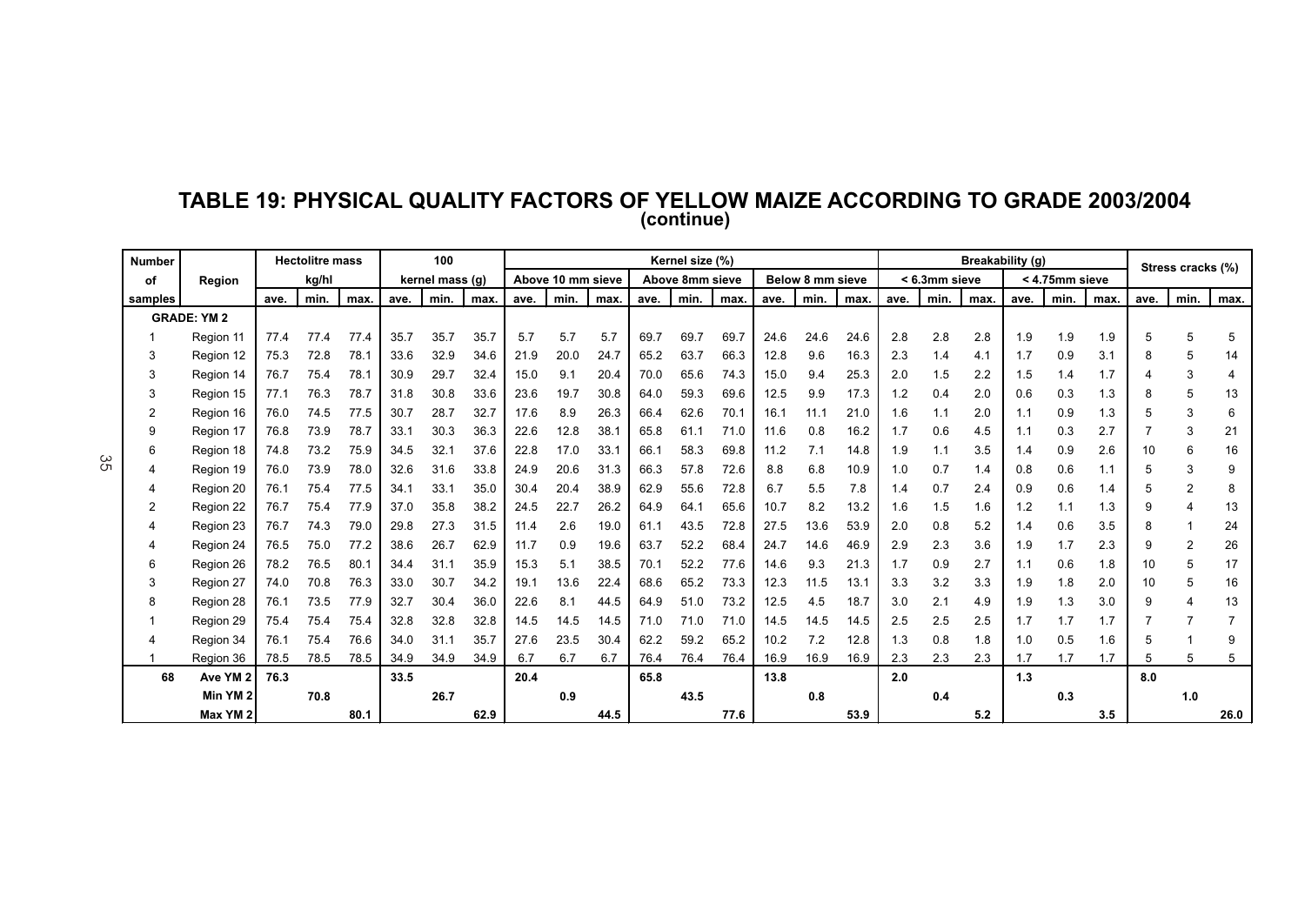| TABLE 19: PHYSICAL QUALITY FACTORS OF YELLOW MAIZE ACCORDING TO GRADE 2003/2004 |
|---------------------------------------------------------------------------------|
| (continue)                                                                      |

| <b>Number</b>  |                      |      | <b>Hectolitre mass</b> |      |      | 100             |      |      |                   |      |      | Kernel size (%) |      |      |                  |      |      |               | <b>Breakability (g)</b> |      |                |      |                | Stress cracks (%) |      |
|----------------|----------------------|------|------------------------|------|------|-----------------|------|------|-------------------|------|------|-----------------|------|------|------------------|------|------|---------------|-------------------------|------|----------------|------|----------------|-------------------|------|
| of             | Region               |      | kg/hl                  |      |      | kernel mass (g) |      |      | Above 10 mm sieve |      |      | Above 8mm sieve |      |      | Below 8 mm sieve |      |      | < 6.3mm sieve |                         |      | < 4.75mm sieve |      |                |                   |      |
| samples        |                      | ave. | min.                   | max. | ave. | min.            | max. | ave. | min.              | max. | ave. | min.            | max. | ave. | min.             | max. | ave. | min.          | max.                    | ave. | min.           | max. | ave.           | min.              | max. |
|                | <b>GRADE: YM 3</b>   |      |                        |      |      |                 |      |      |                   |      |      |                 |      |      |                  |      |      |               |                         |      |                |      |                |                   |      |
|                | Region 12            | 74.9 | 74.9                   | 74.9 | 34.5 | 34.5            | 34.5 | 22.4 | 22.4              | 22.4 | 69.7 | 69.7            | 69.7 | 7.9  | 7.9              | 7.9  | 5.4  | 5.4           | 5.4                     | 3.8  | 3.8            | 3.8  |                | 3                 |      |
|                | Region 14            | 74.8 | 74.8                   | 74.8 | 25.6 | 25.6            | 25.6 | 14.6 | 14.6              | 14.6 | 65.3 | 65.3            | 65.3 | 20.1 | 20.1             | 20.1 | 5.1  | 5.1           | 5.1                     | 3.1  | 3.1            | 3.1  |                | 8                 |      |
|                | Region 18            | 75.2 | 75.2                   | 75.2 | 30.9 | 30.9            | 30.9 | 21.5 | 21.5              | 21.5 | 68.3 | 68.3            | 68.3 | 10.2 | 10.2             | 10.2 | 3.2  | 3.2           | 3.2                     | 2.0  | 2.0            | 2.0  |                |                   |      |
| $\overline{c}$ | Region 20            | 71.7 | 68.0                   | 75.4 | 33.5 | 32.9            | 34.1 | 26.3 | 26.1              | 26.4 | 65.2 | 65.0            | 65.3 | 8.6  | 8.6              | 8.6  | 1.6  | 0.8           | 2.4                     | 1.0  | 0.7            | 1.3  |                | 2                 |      |
|                | Region 28            | 76.2 | 76.2                   | 76.2 | 29.1 | 29.1            | 29.1 | 21.0 | 21.0              | 21.0 | 64.2 | 64.2            | 64.2 | 14.8 | 14.8             | 14.8 | 2.0  | 2.0           | 2.0                     | 1.4  | 1.4            | 1.4  |                | 11                | 11   |
| 6              | Ave YM 3             | 74.1 |                        |      | 31.2 |                 |      | 22.0 |                   |      | 66.3 |                 |      | 11.7 |                  |      | 3.2  |               |                         | 2.1  |                |      | 6              |                   |      |
|                | Min YM 3             |      | 68.0                   |      |      | 25.6            |      |      | 14.6              |      |      | 64.2            |      |      | 7.9              |      |      | 0.8           |                         |      | 0.7            |      |                | $\mathbf{2}$      |      |
|                | Max YM 3             |      |                        | 76.2 |      |                 | 34.5 |      |                   | 26.4 |      |                 | 69.7 |      |                  | 20.1 |      |               | 5.4                     |      |                | 3.8  |                |                   | 11   |
|                | <b>GRADE: COM</b>    |      |                        |      |      |                 |      |      |                   |      |      |                 |      |      |                  |      |      |               |                         |      |                |      |                |                   |      |
|                | Region 19            | 74.1 | 74.1                   | 74.1 | 30.6 | 30.6            | 30.6 | 21.8 | 21.8              | 21.8 | 69.6 | 69.6            | 69.6 | 8.6  | 8.6              | 8.6  | 2.0  | 2.0           | 2.0                     | 1.5  | 1.5            | 1.5  | 6              | 6                 | 6    |
|                | Region 20            | 70.4 | 70.4                   | 70.4 | 25.5 | 25.5            | 25.5 | 8.2  | 8.2               | 8.2  | 66.3 | 66.3            | 66.3 | 25.5 | 25.5             | 25.5 | 1.8  | 1.8           | 1.8                     | 1.4  | 1.4            | 1.4  |                | 9                 | 9    |
| $\mathbf{2}$   | Ave COM              | 72.3 |                        |      | 28.1 |                 |      | 15.0 |                   |      | 68.0 |                 |      | 17.1 |                  |      | 1.9  |               |                         | 1.5  |                |      | 8              |                   |      |
|                | <b>Min COM</b>       |      | 70.4                   |      |      | 25.5            |      |      | 8.2               |      |      | 66.3            |      |      | 8.6              |      |      | 1.8           |                         |      | 1.4            |      |                | 6                 |      |
|                | <b>Max COM</b>       |      |                        | 74.1 |      |                 | 30.3 |      |                   | 21.8 |      |                 | 69.6 |      |                  | 25.5 |      |               | 2.0                     |      |                | 1.5  |                |                   | 9    |
|                | 301 Ave yellow maize | 77.0 |                        |      | 34.0 |                 |      | 20.2 |                   |      | 65.4 |                 |      | 14.4 |                  |      | 1.7  |               |                         | 1.2  |                |      | 8              |                   |      |
|                | Min yellow maize     |      | 68.0                   |      |      | 25.5            |      |      | 0.9               |      |      | 35.8            |      |      | 0.8              |      |      | 0.2           |                         |      | 0.1            |      |                | 0                 |      |
|                | Max yellow maize     |      |                        | 80.1 |      |                 | 62.9 |      |                   | 59.8 |      |                 | 79.4 |      |                  | 53.9 |      |               | 22.0                    |      |                | 21.5 |                |                   | 60   |
| 900            | Ave maize            | 77.8 |                        |      | 35.5 |                 |      | 26.6 |                   |      | 61.3 |                 |      | 12.1 |                  |      | 1.5  |               |                         | 1.1  |                |      | $\overline{7}$ |                   |      |
|                | Min maize            |      | 63.8                   |      |      | 23.7            |      |      | 0.4               |      |      | 31.0            |      |      | 0.8              |      |      | 0.0           |                         |      | 0.0            |      |                | 0                 |      |
|                | Max maize            |      |                        | 83.2 |      |                 | 62.9 |      |                   | 65.5 |      |                 | 79.4 |      |                  | 64.9 |      |               | 22.0                    |      |                | 21.5 |                |                   | 60   |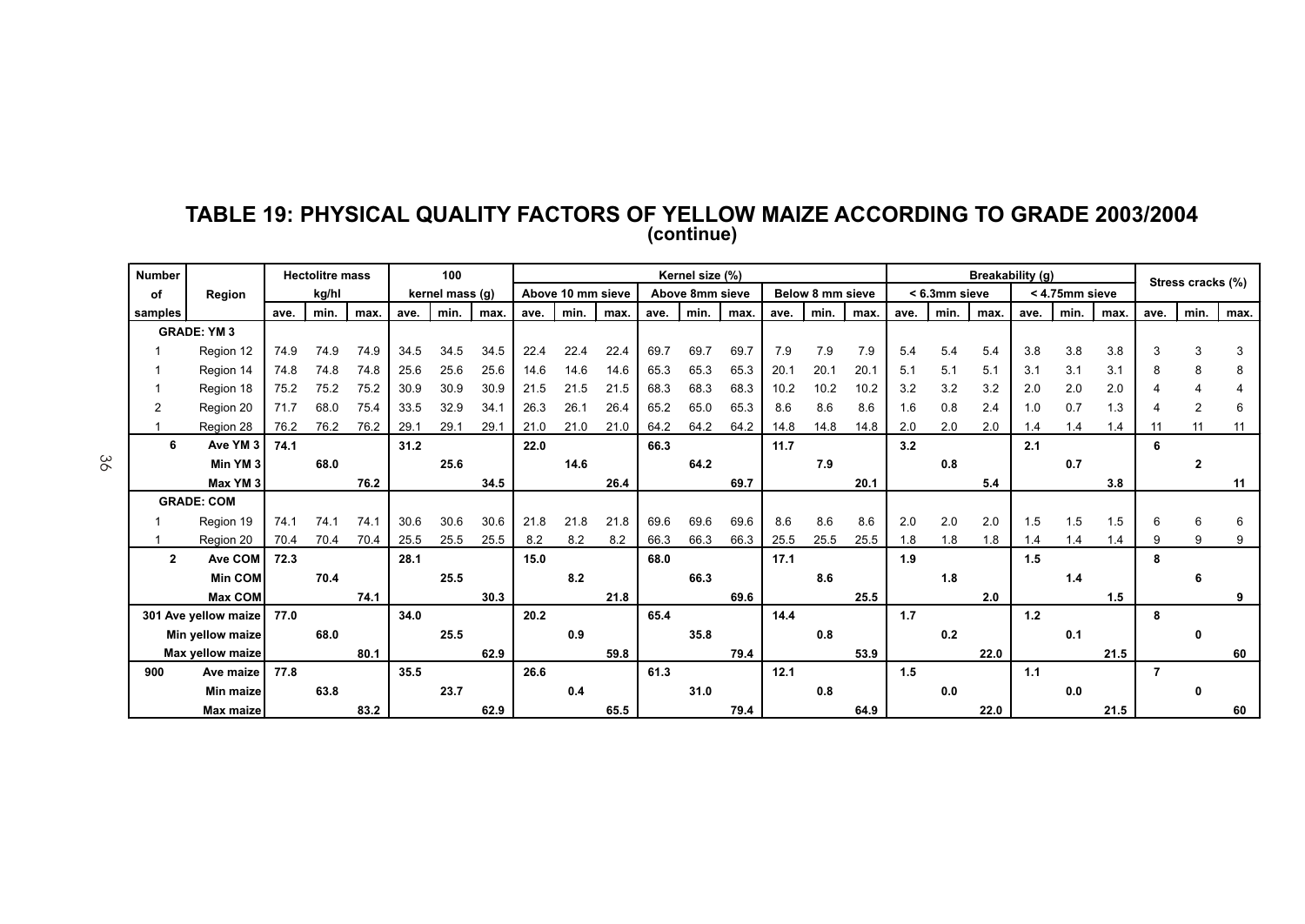#### **TABLE 19: PHYSICAL QUALITY FACTORS OF YELLOW MAIZE 2003/2004 (continue)**

| <b>Number</b>  |               |      | <b>Hectolitre mass</b> |      | 100<br>kernel mass (g) |      |      |      |                   |      |      | Kernel size (%) |      |      |                         |      |      |               | Breakability (g) |      |                |      |      | Stress cracks (%) |      |
|----------------|---------------|------|------------------------|------|------------------------|------|------|------|-------------------|------|------|-----------------|------|------|-------------------------|------|------|---------------|------------------|------|----------------|------|------|-------------------|------|
| of             | Region        |      | kg/hl                  |      |                        |      |      |      | Above 10 mm sieve |      |      | Above 8mm sieve |      |      | <b>Below 8 mm sieve</b> |      |      | < 6.3mm sieve |                  |      | < 4.75mm sieve |      |      |                   |      |
| samples        |               | ave. | min.                   | max. | ave.                   | min. | max. | ave. | min.              | max. | ave. | min.            | max. | ave. | min.                    | max. | ave. | min.          | max.             | ave. | min.           | max. | ave. | min.              | max. |
|                | <b>YELLOW</b> |      |                        |      |                        |      |      |      |                   |      |      |                 |      |      |                         |      |      |               |                  |      |                |      |      |                   |      |
| 8              | Region 10     | 78.6 | 75.8                   | 79.7 | 34.5                   | 32.1 | 36.0 | 9.4  | 5.5               | 15.7 | 67.9 | 62.1            | 72.4 | 22.7 | 18.0                    | 29.1 | 1.7  | 0.6           | 2.9              | 1.3  | 0.6            | 2.3  |      |                   | 14   |
| 26             | Region 11     | 78.2 | 77.0                   | 79.7 | 34.5                   | 28.0 | 38.4 | 9.3  | 3.8               | 19.7 | 70.8 | 62.3            | 79.4 | 19.9 | 12.0                    | 26.5 | 1.5  | 0.4           | 2.8              | 1.1  | 0.3            | 1.9  | 6    | $\overline{2}$    | 15   |
| 12             | Region 12     | 77.0 | 72.8                   | 79.7 | 33.3                   | 28.6 | 37.8 | 22.1 | 10.4              | 32.1 | 65.8 | 56.1            | 71.4 | 12.1 | 7.1                     | 19.4 | 2.2  | 1.0           | 5.4              | 1.6  | 0.6            | 3.8  |      | $\mathbf{0}$      | 14   |
| 5              | Region 13     | 77.0 | 76.2                   | 77.5 | 33.5                   | 31.2 | 37.0 | 18.7 | 13.7              | 26.5 | 67.4 | 62.6            | 71.3 | 13.9 | 7.3                     | 21.4 | 1.3  | 0.9           | 1.5              | 0.9  | 0.7            | 1.2  |      | 3                 | 8    |
| 11             | Region 14     | 77.0 | 74.8                   | 79.0 | 30.9                   | 25.6 | 36.0 | 16.7 | 9.1               | 24.1 | 68.9 | 62.8            | 76.6 | 14.4 | 9.4                     | 25.3 | 3.8  | 0.4           | 22.0             | 3.2  | 0.3            | 21.5 |      | 3                 | 9    |
| 6              | Region 15     | 77.7 | 76.3                   | 78.8 | 31.6                   | 30.8 | 33.6 | 20.3 | 6.6               | 30.8 | 64.3 | 59.3            | 69.6 | 15.4 | 9.9                     | 24.9 | 1.5  | 0.4           | 3.2              | 1.0  | 0.3            | 2.3  | 9    | $\overline{4}$    | 21   |
| 3              | Region 16     | 76.6 | 74.5                   | 77.9 | 33.0                   | 28.7 | 37.5 | 21.8 | 8.9               | 30.2 | 65.4 | 62.6            | 70.1 | 12.8 | 6.2                     | 21.0 | 1.5  | 1.1           | 2.0              | 1.0  | 0.9            | 1.3  |      | 3                 | 6    |
| 13             | Region 17     | 76.8 | 73.9                   | 78.7 | 34.0                   | 30.3 | 43.1 | 21.8 | 6.3               | 39.8 | 66.4 | 57.2            | 75.6 | 11.8 | 0.8                     | 18.1 | 1.6  | 0.6           | 4.5              | 1.0  | 0.3            | 2.7  |      | 3                 | 21   |
| 15             | Region 18     | 75.7 | 73.2                   | 77.4 | 33.6                   | 30.9 | 37.6 | 22.1 | 12.7              | 33.1 | 66.9 | 58.3            | 72.8 | 11.1 | 6.1                     | 19.3 | 1.9  | 0.9           | 4.6              | 1.3  | 0.3            | 2.9  |      | 3                 | 16   |
| 10             | Region 19     | 76.1 | 73.9                   | 78.1 | 32.9                   | 29.3 | 35.5 | 23.4 | 17.6              | 31.3 | 65.5 | 57.8            | 72.6 | 11.1 | 6.8                     | 21.6 | 1.6  | 0.7           | 3.5              | 1.3  | 0.6            | 3.3  |      | 3                 | 9    |
| 10             | Region 20     | 75.0 | 68.0                   | 78.4 | 33.3                   | 25.5 | 37.1 | 27.9 | 8.2               | 39.2 | 63.7 | 55.6            | 72.8 | 8.4  | 4.2                     | 25.5 | 1.3  | 0.5           | 2.4              | 0.9  | 0.3            | 1.4  |      | $\overline{2}$    | 9    |
| -1             | Region 21     | 79.4 | 79.4                   | 79.4 | 35.9                   | 35.9 | 35.9 | 7.6  | 7.6               | 7.6  | 77.9 | 77.9            | 77.9 | 14.5 | 14.5                    | 14.5 | 0.8  | 0.8           | 0.8              | 0.6  | 0.6            | 0.6  | 6    | 6                 | 6    |
| 8              | Region 22     | 77.6 | 74.3                   | 79.4 | 36.0                   | 32.5 | 38.7 | 21.2 | 5.5               | 28.4 | 66.3 | 62.9            | 74.8 | 12.5 | 8.0                     | 19.7 | 1.3  | 0.4           | 1.6              | 0.9  | 0.4            | 1.3  | 9    | 3                 | 23   |
| 22             | Region 23     | 76.8 | 70.8                   | 79.0 | 33.3                   | 27.3 | 37.9 | 22.5 | 2.6               | 46.8 | 62.8 | 43.5            | 72.8 | 14.7 | 2.8                     | 53.9 | 1.5  | 0.5           | 5.4              | 1.1  | 0.2            | 4.1  |      | 1                 | 24   |
| 17             | Region 24     | 77.2 | 74.8                   | 79.9 | 34.8                   | 26.7 | 62.9 | 16.0 | 0.9               | 30.6 | 64.3 | 48.0            | 73.7 | 19.7 | 5.4                     | 49.7 | 1.9  | 0.6           | 5.2              | 1.3  | 0.6            | 2.3  | 9    | $\Omega$          | 26   |
| 15             | Region 25     | 76.6 | 74.3                   | 77.9 | 33.9                   | 28.3 | 45.8 | 18.3 | 5.3               | 36.2 | 63.0 | 55.5            | 70.8 | 18.7 | 8.1                     | 30.2 | 1.4  | 0.5           | 7.5              | 0.9  | 0.1            | 4.3  | -11  | $\Omega$          | 60   |
| 24             | Region 26     | 77.9 | 73.8                   | 80.1 | 34.6                   | 28.1 | 38.3 | 19.8 | 4.5               | 38.5 | 66.9 | 52.2            | 77.6 | 13.3 | 6.0                     | 29.7 | 1.6  | 0.5           | 8.6              | 1.0  | 0.4            | 4.9  | 11   | $\overline{2}$    | 30   |
| 13             | Region 27     | 76.8 | 70.8                   | 78.8 | 33.9                   | 30.7 | 37.3 | 20.2 | 12.1              | 28.1 | 67.3 | 57.2            | 73.3 | 12.5 | 8.8                     | 22.1 | 1.9  | 0.4           | 3.3              | 1.1  | 0.3            | 2.0  | 11   | -1                | 34   |
| 28             | Region 28     | 77.0 | 73.5                   | 79.4 | 33.6                   | 29.1 | 37.8 | 21.4 | 7.3               | 44.5 | 64.4 | 51.0            | 75.4 | 14.2 | 4.5                     | 24.8 | 2.1  | 0.3           | 4.9              | 1.4  | 0.3            | 3.0  | 12   | 4                 | 34   |
| 13             | Region 29     | 77.5 | 75.4                   | 80.1 | 35.3                   | 32.5 | 38.4 | 25.5 | 8.6               | 40.3 | 62.7 | 51.9            | 71.0 | 11.8 | 4.0                     | 24.6 | 1.3  | 0.4           | 2.5              | 0.9  | 0.3            | 1.7  |      | 3                 | 14   |
| 3              | Region 30     | 77.0 | 75.7                   | 78.9 | 38.8                   | 35.5 | 42.9 | 49.3 | 43.5              | 59.8 | 43.1 | 35.8            | 52.9 | 7.6  | 3.6                     | 14.9 | 0.5  | 0.4           | 0.7              | 0.4  | 0.3            | 0.5  |      |                   |      |
| $\overline{7}$ | Region 32     | 77.6 | 75.4                   | 79.4 | 37.2                   | 34.9 | 38.9 | 33.2 | 26.6              | 36.9 | 59.8 | 55.0            | 64.1 | 7.0  | 3.5                     | 9.3  | 0.8  | 0.2           | 1.7              | 0.6  | 0.1            | 1.6  |      | $\overline{2}$    | 6    |
| 22             | Region 34     | 77.0 | 74.7                   | 78.9 | 34.9                   | 30.3 | 48.9 | 23.6 | 10.3              | 34.4 | 63.1 | 54.9            | 69.7 | 13.3 | 5.7                     | 29.2 | 1.1  | 0.3           | 3.0              | 0.7  | 0.2            | 2.8  |      |                   | 10   |
| $\overline{7}$ | Region 35     | 75.0 | 69.1                   | 78.9 | 32.5                   | 28.4 | 38.1 | 16.6 | 7.7               | 23.3 | 67.5 | 60.4            | 72.6 | 15.9 | 7.7                     | 22.9 | 2.6  | 0.7           | 6.8              | 2.3  | 0.5            | 6.8  |      | -1                | 12   |
| $\overline{2}$ | Region 36     | 78.2 | 77.9                   | 78.5 | 33.0                   | 31.0 | 34.9 | 6.7  | 6.7               | 6.7  | 72.6 | 68.8            | 76.4 | 20.7 | 16.9                    | 24.5 | 1.7  | 1.0           | 2.3              | 1.2  | 0.7            | 1.7  |      | 5                 | 9    |
| 301            | Ave yellow    | 77.0 |                        |      | 34.0                   |      |      | 20.2 |                   |      | 65.4 |                 |      | 14.4 |                         |      | 1.7  |               |                  | 1.2  |                |      | 8    |                   |      |
|                | Min yellow    |      | 68.0                   |      |                        | 25.5 |      |      | 0.9               |      |      | 35.8            |      |      | 0.8                     |      |      | 0.2           |                  |      | 0.1            |      |      | $\mathbf{0}$      |      |
|                | Max yellow    |      |                        | 80.1 |                        |      | 62.9 |      |                   | 59.8 |      |                 | 79.4 |      |                         | 53.9 |      |               | 22.0             |      |                | 21.5 |      |                   | 60   |

37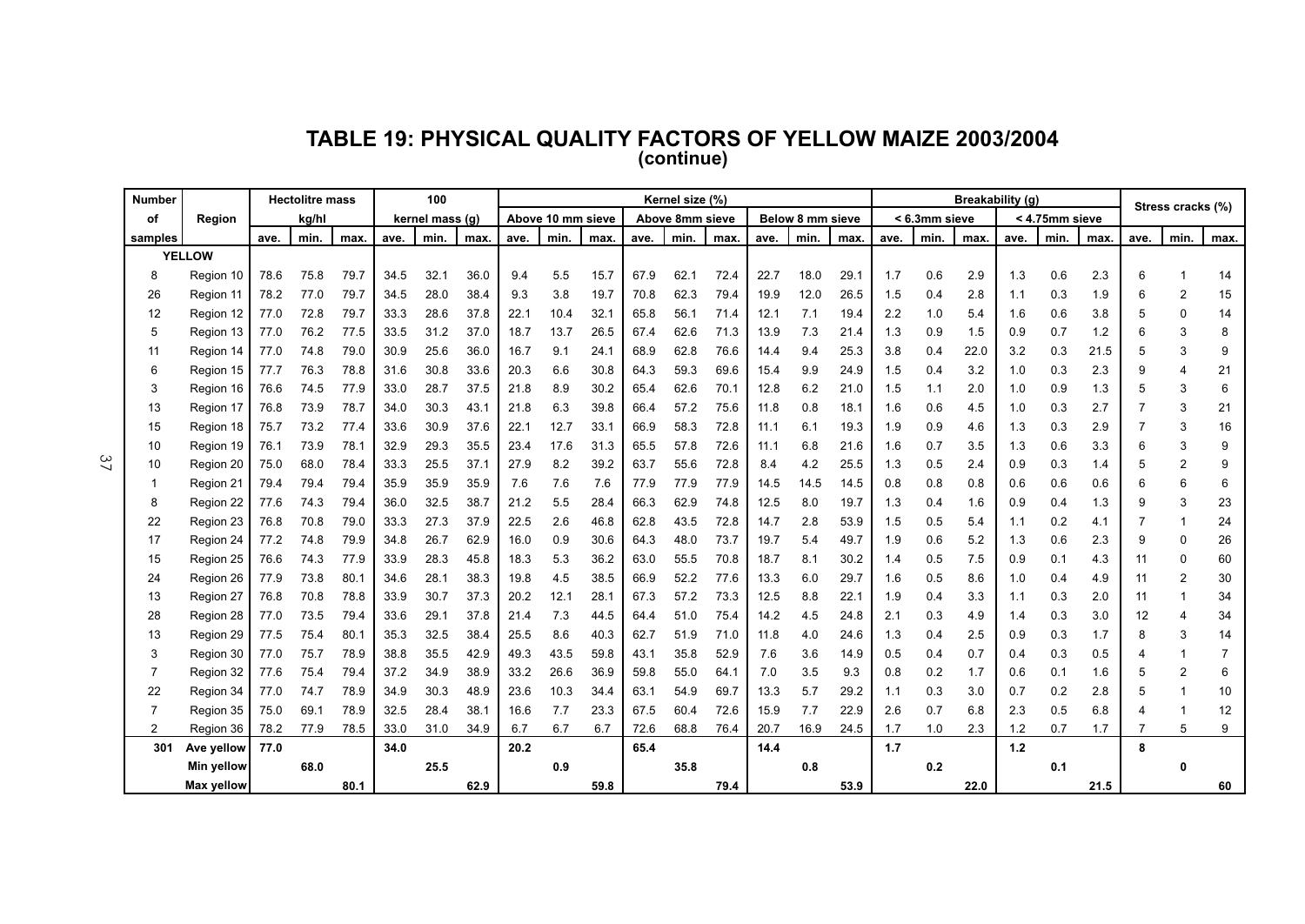| <b>Number</b> |                    | <b>Hectolitre mass</b> |       |      |      | 100             |      |      |                   |      |      | Kernel size (%) |      |      |                  |      |      |               | Breakability (g) |       |                |      |                | Stress cracks (%) |                |
|---------------|--------------------|------------------------|-------|------|------|-----------------|------|------|-------------------|------|------|-----------------|------|------|------------------|------|------|---------------|------------------|-------|----------------|------|----------------|-------------------|----------------|
| of            | Region             |                        | kg/hl |      |      | kernel mass (g) |      |      | Above 10 mm sieve |      |      | Above 8mm sieve |      |      | Below 8 mm sieve |      |      | < 6.3mm sieve |                  |       | < 4.75mm sieve |      |                |                   |                |
| samples       |                    | ave.                   | min.  | max. | ave. | min.            | max. | ave. | min.              | max. | ave. | min.            | max. | ave. | min.             | max. | ave. | min.          | max.             | ave.  | min.           | max. | ave.           | min.              | max.           |
|               | WHITE AND YELLOW   |                        |       |      |      |                 |      |      |                   |      |      |                 |      |      |                  |      |      |               |                  |       |                |      |                |                   |                |
| 3             | Region 8           | 78.3                   | 77.1  | 80.1 | 33.2 | 27.5            | 41.5 | 17.8 | 1.7               | 49.2 | 50.0 | 45.2            | 56.4 | 32.3 | 2.5              | 53.1 | 1.1  | 0.4           | 1.6              | 0.6   | 0.2            | 0.9  |                | 6                 | 9              |
| 11            | Region 10          | 79.1                   | 75.8  | 81.0 | 34.0 | 31.9            | 36.0 | 7.9  | 2.5               | 15.7 | 67.6 | 56.9            | 78.0 | 24.4 | 15.3             | 40.6 | 1.5  | 0.5           | 2.9              | 1.2   | 0.2            | 2.3  |                | $\mathbf 0$       | 14             |
| 35            | Region 11          | 78.3                   | 76.7  | 81.1 | 35.0 | 28.0            | 41.3 | 15.2 | 3.8               | 47.8 | 66.0 | 44.9            | 79.4 | 18.8 | 4.9              | 40.7 | 1.4  | 0.4           | 2.8              | 1.1   | 0.3            | 1.9  | 6              | $\overline{2}$    | 15             |
| 26            | Region 12          | 77.5                   | 72.8  | 80.2 | 34.4 | 28.6            | 41.0 | 26.4 | 10.4              | 48.4 | 63.4 | 46.6            | 71.4 | 10.2 | 4.5              | 19.4 | 2.1  | 0.1           | 5.8              | 1.5   | 0.1            | 3.8  |                | $\mathbf 0$       | 16             |
| 13            | Region 13          | 77.3                   | 75.2  | 78.9 | 34.4 | 30.9            | 39.6 | 24.3 | 13.7              | 33.8 | 64.7 | 59.1            | 71.3 | 10.9 | 6.9              | 21.4 | 1.3  | 0.6           | 1.9              | 1.0   | 0.5            | 1.7  |                | $\overline{2}$    | 8              |
| 32            | Region 14          | 77.5                   | 74.1  | 79.6 | 33.7 | 25.6            | 41.7 | 26.2 | 9.1               | 53.5 | 63.0 | 43.2            | 76.6 | 10.8 | 3.3              | 25.3 | 2.3  | 0.4           | 22.0             | 1.9   | 0.3            | 21.5 |                | $\mathbf 0$       | 11             |
| 15            | Region 15          | 78.5                   | 76.3  | 79.9 | 33.6 | 30.8            | 42.9 | 24.9 | 6.6               | 46.2 | 60.0 | 49.5            | 69.6 | 15.1 | 4.3              | 28.9 | 1.2  | 0.4           | 3.2              | 0.9   | 0.3            | 2.3  | 6              | $\mathbf 0$       | 21             |
| 16            | Region 16          | 78.1                   | 74.5  | 81.2 | 37.4 | 28.7            | 58.8 | 30.5 | 8.9               | 41.7 | 60.8 | 48.4            | 70.1 | 8.6  | 3.1              | 21.0 | 1.1  | 0.2           | 2.0              | 0.8   | 0.1            | 1.3  |                | $\overline{2}$    | $\overline{7}$ |
| 37            | Region 17          | 77.6                   | 73.9  | 79.7 | 35.6 | 30.3            | 43.1 | 27.3 | 4.7               | 45.3 | 63.3 | 51.4            | 75.6 | 9.4  | 0.8              | 21.2 | 1.3  | 0.0           | 4.5              | 0.9   | 0.0            | 2.7  | 6              | $\mathbf 1$       | 26             |
| 41            | Region 18          | 76.9                   | 73.2  | 79.3 | 35.5 | 29.6            | 39.6 | 28.7 | 12.7              | 45.1 | 62.7 | 59.5            | 72.8 | 8.7  | 3.5              | 19.3 | 1.7  | 0.5           | 6.0              | 1.3   | 0.2            | 4.9  |                | 1                 | 23             |
| 25            | Region 19          | 76.3                   | 73.9  | 79.7 | 34.5 | 29.3            | 42.4 | 26.9 | 13.9              | 42.8 | 63.8 | 51.8            | 75.1 | 9.3  | 4.4              | 21.6 | 1.6  | 0.1           | 3.5              | 1.2   | 0.0            | 3.3  |                | -1                | 13             |
| 26            | Region 20          | 75.1                   | 66.9  | 78.5 | 34.8 | 25.5            | 41.7 | 31.2 | 8.2               | 51.9 | 61.5 | 46.0            | 72.8 | 7.4  | 2.1              | 25.5 | 1.5  | 0.4           | 3.2              | 1.1   | 0.3            | 2.3  |                | 1                 | 9              |
| 30            | Region 21          | 77.5                   | 73.9  | 80.1 | 36.3 | 31.7            | 54.2 | 28.5 | 7.6               | 52.9 | 61.8 | 44.3            | 77.9 | 9.7  | 1.3              | 17.6 | 1.7  | 0.5           | 3.9              | 1.2   | 0.5            | 2.7  | 8              | $\overline{2}$    | 26             |
| 55            | Region 22          | 78.7                   | 73.8  | 81.6 | 37.8 | 32.4            | 51.1 | 32.5 | 5.5               | 51.2 | 59.2 | 38.1            | 74.8 | 8.2  | 3.5              | 19.7 | 1.2  | 0.2           | 4.2              | 0.8   | 0.1            | 3.2  |                | 0                 | 23             |
| 162           | Region 23          | 78.6                   | 70.8  | 81.7 | 36.4 | 24.0            | 50.5 | 30.0 | 2.4               | 53.2 | 58.6 | 33.9            | 74.6 | 11.5 | 1.5              | 53.9 | 1.3  | 0.2           | 5.4              | 0.9   | 0.0            | 4.1  |                | $\mathbf 0$       | 24             |
| 87            | Region 24          | 78.8                   | 73.8  | 83.2 | 35.6 | 26.7            | 62.9 | 24.9 | 0.4               | 65.5 | 57.7 | 33.4            | 73.7 | 17.4 | 1.0              | 64.9 | 1.4  | 0.1           | 13.1             | 1.0   | 0.0            | 8.3  |                | $\mathbf 0$       | 58             |
| 29            | Region 25          | 75.7                   | 63.8  | 80.2 | 32.9 | 23.7            | 45.8 | 18.6 | 5.3               | 40.9 | 63.9 | 48.5            | 72.8 | 17.5 | 8.1              | 30.8 | 1.7  | 0.4           | 7.7              | 1.1   | 0.1            | 4.9  | 10             | $\mathbf 0$       | 60             |
| 43            | Region 26          | 77.6                   | 71.2  | 80.1 | 34.4 | 28.1            | 39.9 | 19.8 | 3.6               | 38.5 | 66.8 | 52.2            | 77.6 | 13.4 | 6.0              | 29.7 | 1.5  | 0.4           | 8.6              | 1.0   | 0.3            | 4.9  |                | $\overline{2}$    | 30             |
| 25            | Region 27          | 77.4                   | 70.8  | 80.3 | 35.1 | 30.7            | 40.0 | 23.3 | 12.1              | 38.3 | 66.0 | 55.0            | 73.6 | 10.7 | 5.4              | 22.1 | 1.7  | 0.4           | 4.0              | 1.1   | 0.1            | 2.3  | 9              | -1                | 34             |
| 48            | Region 28          | 77.2                   | 73.5  | 79.4 | 34.6 | 29.1            | 40.6 | 27.5 | 7.3               | 57.1 | 60.5 | 36.8            | 75.4 | 12.0 | 2.5              | 24.8 | 2.3  | 0.3           | 15.0             | 1.5   | 0.2            | 9.5  | 11             | $\overline{2}$    | 57             |
| 25            | Region 29          | 77.6                   | 75.0  | 80.1 | 36.2 | 30.4            | 41.1 | 27.2 | 8.6               | 44.1 | 62.6 | 51.2            | 71.9 | 10.2 | 4.0              | 24.6 | 1.2  | 0.3           | 2.5              | 0.8   | 0.2            | 1.7  |                | $\overline{2}$    | 14             |
| 6             | Region 30          | 76.3                   | 74.8  | 78.9 | 37.6 | 34.7            | 42.9 | 37.5 | 12.7              | 59.8 | 54.8 | 35.8            | 77.7 | 7.7  | 3.6              | 14.9 | 0.8  | 0.4           | 1.8              | 0.7   | 0.3            | 1.6  | 3              | $\mathbf{0}$      | $\overline{7}$ |
| 1             | Region 31          | 79.4                   | 79.4  | 79.4 | 41.7 | 41.7            | 41.7 | 64.6 | 64.6              | 64.6 | 31.0 | 31.0            | 31.0 | 4.4  | 4.4              | 4.4  | 0.3  | 0.3           | 0.3              | 0.0   | 0.0            | 0.0  |                | 8                 | 8              |
| 12            | Region 32          | 77.7                   | 75.4  | 79.4 | 36.6 | 33.5            | 38.9 | 32.6 | 21.9              | 42.0 | 60.2 | 53.9            | 69.2 | 7.3  | 3.5              | 11.2 | 0.8  | 0.2           | 1.7              | 0.6   | 0.0            | 1.6  |                | $\overline{2}$    | 6              |
| 73            | Region 34          | 77.4                   | 72.3  | 79.8 | 36.2 | 23.9            | 48.9 | 30.0 | 7.0               | 65.5 | 60.0 | 33.0            | 75.1 | 10.0 | 1.5              | 29.2 | 1.1  | 0.0           | 3.2              | 0.8   | 0.0            | 2.8  |                |                   | 17             |
| 14            | Region 35          | 75.7                   | 69.0  | 79.7 | 33.7 | 28.4            | 41.2 | 22.0 | 7.7               | 41.1 | 64.1 | 54.7            | 72.6 | 14.0 | 2.2              | 28.4 | 2.1  | 0.7           | 6.8              | 1.7   | 0.5            | 6.8  |                | -1                | 12             |
| 10            | Region 36          | 78.8                   | 77.5  | 79.9 | 33.3 | 29.1            | 39.2 | 12.6 | 4.4               | 28.9 | 62.1 | 48.5            | 76.4 | 25.3 | 6.8              | 47.1 | 2.3  | 1.0           | 8.0              | 1.5   | 0.7            | 5.3  | 8              | 2                 | 30             |
| 900           | Ave w & y          | 77.8                   |       |      | 35.5 |                 |      | 26.6 |                   |      | 61.3 |                 |      | 12.1 |                  |      | 1.5  |               |                  | $1.1$ |                |      | $\overline{7}$ |                   |                |
|               | Min white & yellow |                        | 63.8  |      |      | 23.7            |      |      | 0.4               |      |      | 31.0            |      |      | 0.8              |      |      | 0.0           |                  |       | 0.0            |      |                | $\bf{0}$          |                |
|               | Max white & yellow |                        |       | 83.2 |      |                 | 62.9 |      |                   | 65.5 |      |                 | 79.4 |      |                  | 64.9 |      |               | 22.0             |       |                | 21.5 |                |                   | 60             |

#### **TABLE 20: PHYSICAL QUALITY FACTORS OF WHITE AND YELLOW MAIZE 2003/2004**

83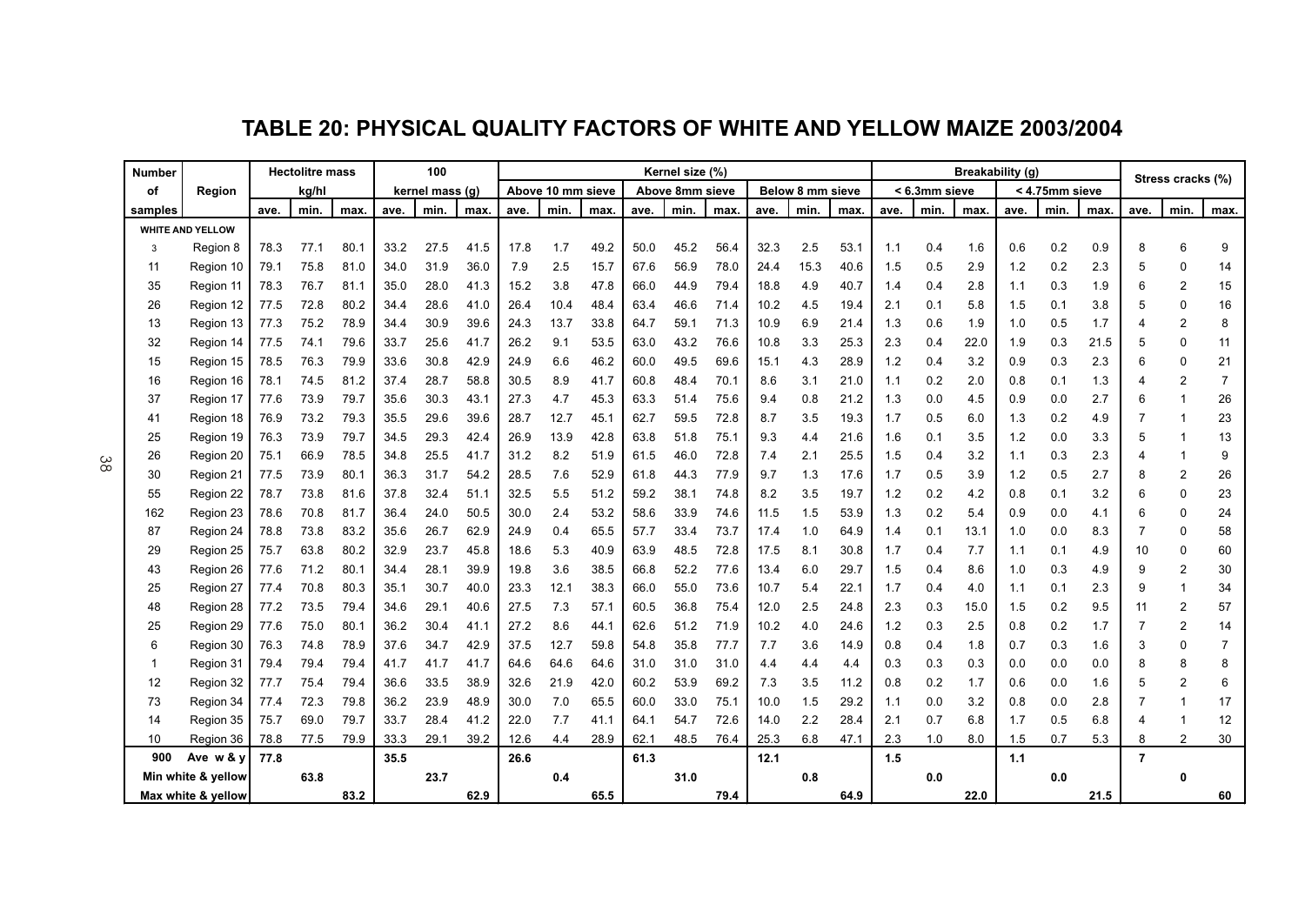| Number         |                       |       | <b>Milling index</b> |                |              | <b>Whiteness index</b> |              |      | <b>Whiteness index</b> |              | Number         |                       |       | <b>Milling index</b> |                |              | <b>Whiteness index</b> |              |      | Whiteness index |              |
|----------------|-----------------------|-------|----------------------|----------------|--------------|------------------------|--------------|------|------------------------|--------------|----------------|-----------------------|-------|----------------------|----------------|--------------|------------------------|--------------|------|-----------------|--------------|
| оf             | Region                |       |                      |                |              | unsifted               |              |      | sifted 87:13           |              | of             | Region                |       |                      |                |              | unsifted               |              |      | sifted 87:13    |              |
| samples        | <b>GRADE: WHITE</b>   | ave.  | min.                 | max.           | ave.         | min.                   | max.         | ave. | min.                   | max          | samples        | <b>GRADE: WM1</b>     | ave.  | min.                 | max            | ave.         | min.                   | max.         | ave. | min.            | max.         |
|                |                       | 107.6 |                      |                |              |                        |              | 18.4 |                        |              | 3              |                       | 107.6 | 98.1                 |                |              |                        |              | 18.4 |                 |              |
| 3<br>3         | Region 8<br>Region 10 | 117.9 | 98.1<br>114.5        | 122.9<br>123.2 | 26.1<br>26.2 | 25.1<br>23.4           | 28.1<br>28.8 | 17.5 | 16.5<br>15.4           | 19.8<br>19.3 | 3              | Region 8<br>Region 10 | 117.9 | 114.5                | 122.9<br>123.2 | 26.1<br>26.2 | 25.1<br>23.4           | 28.1<br>28.8 | 17.5 | 16.5<br>15.4    | 19.8<br>19.3 |
| 9              | Region 11             | 114.4 | 110.7                | 120.0          | 26.6         | 21.3                   | 33.4         | 16.1 | 10.6                   | 23.7         | 8              | Region 11             | 114.5 | 110.7                | 120.0          | 26.2         | 21.3                   | 33.4         | 16.8 | 13.7            | 23.7         |
| 14             | Region 12             | 109.3 | 91.3                 | 122.0          | 24.9         | 18.4                   | 30.9         | 16.8 | 8.2                    | 20.3         | 6              | Region 12             | 112.4 | 104.1                | 121.4          | 26.7         | 22.5                   | 30.9         | 19.1 | 16.9            | 20.3         |
| 8              | Region 13             | 102.3 | 91.1                 | 112.9          | 26.1         | 21.7                   | 34.2         | 16.3 | 11.6                   | 19.8         | 4              | Region 13             | 107.2 | 100.5                | 112.9          | 27.9         | 24.1                   | 34.2         | 18.4 | 17.3            | 19.8         |
| 21             | Region 14             | 108.3 | 97.4                 | 118.0          | 26.2         | 20.1                   | 31.0         | 17.8 | 13.4                   | 23.0         | 12             | Region 14             | 109.2 | 97.4                 | 118.0          | 26.6         | 22.7                   | 31.0         | 18.5 | 13.8            | 23.0         |
| 9              | Region 15             | 108.3 | 92.8                 | 114.5          | 25.5         | 21.4                   | 30.0         | 17.9 | 12.5                   | 25.5         | 6              | Region 15             | 110.8 | 106.8                | 113.8          | 25.2         | 21.8                   | 29.4         | 18.7 | 12.5            | 25.5         |
| 13             | Region 16             | 110.8 | 97.4                 | 116.0          | 26.4         | 21.5                   | 37.5         | 16.9 | 12.6                   | 23.1         | 11             | Region 16             | 111.0 | 97.4                 | 116.0          | 26.6         | 21.5                   | 37.5         | 17.1 | 12.6            | 23.1         |
| 24             | Region 17             | 107.1 | 96.3                 | 126.2          | 26.6         | 20.7                   | 33.2         | 17.7 | 13.0                   | 29.0         | 13             | Region 17             | 107.0 | 96.3                 | 126.2          | 28.3         | 21.6                   | 33.2         | 18.6 | 13.0            | 29.0         |
| 26             | Region 18             | 108.0 | 90.6                 | 116.0          | 27.1         | 20.3                   | 33.3         | 16.6 | 3.8                    | 24.6         | 14             | Region 18             | 109.8 | 105.2                | 114.7          | 28.2         | 22.5                   | 33.3         | 17.1 | 11.3            | 24.6         |
| 15             | Region 19             | 103.8 | 88.3                 | 118.0          | 25.1         | 21.5                   | 30.7         | 17.2 | 12.2                   | 21.4         | 8              | Region 19             | 108.5 | 101.1                | 118.0          | 26.2         | 21.5                   | 30.7         | 18.2 | 12.2            | 21.4         |
| 16             | Region 20             | 102.4 | 89.2                 | 113.3          | 26.2         | 19.9                   | 32.3         | 16.9 | 10.2                   | 20.5         | $\overline{7}$ | Region 20             | 104.8 | 98.1                 | 113.2          | 26.8         | 22.8                   | 32.3         | 17.9 | 15.2            | 20.2         |
| 29             | Region 21             | 105.9 | 93.9                 | 118.3          | 27.4         | 16.7                   | 37.6         | 17.5 | 10.0                   | 21.4         | 21             | Region 21             | 106.5 | 95.5                 | 115.8          | 27.4         | 16.7                   | 37.6         | 17.6 | 11.0            | 21.4         |
| 47             | Region 22             | 109.8 | 90.5                 | 122.3          | 25.2         | 16.1                   | 38.9         | 15.8 | 7.1                    | 24.0         | 33             | Region 22             | 112.1 | 90.5                 | 122.3          | 26.2         | 18.1                   | 34.3         | 16.4 | 7.3             | 20.1         |
| 140            | Region 23             | 112.5 | 92.1                 | 125.1          | 26.9         | 5.9                    | 39.0         | 16.8 | $-3.6$                 | 24.3         | 97             | Region 23             | 113.3 | 101.3                | 125.1          | 27.8         | 20.4                   | 39.0         | 17.3 | 10.4            | 24.3         |
| 70             | Region 24             | 109.4 | 64.4                 | 123.0          | 25.3         | 19.7                   | 35.2         | 16.1 | 10.2                   | 24.7         | 57             | Region 24             | 111.0 | 98.2                 | 123.0          | 25.5         | 19.7                   | 35.2         | 16.1 | 10.2            | 21.6         |
| 14             | Region 25             | 96.9  | 66.1                 | 127.0          | 31.9         | 24.6                   | 39.1         | 17.3 | 12.4                   | 24.3         | 10             | Region 25             | 102.5 | 86.6                 | 127.0          | 30.2         | 24.6                   | 37.4         | 16.4 | 12.4            | 19.7         |
| 19             | Region 26             | 106.7 | 79.5                 | 118.3          | 28.0         | 18.9                   | 36.3         | 15.8 | 9.9                    | 22.0         | 15             | Region 26             | 106.1 | 79.5                 | 118.3          | 28.8         | 18.9                   | 36.3         | 16.0 | 11.7            | 22.0         |
| 12             | Region 27             | 106.9 | 89.5                 | 114.0          | 24.5         | 14.7                   | 32.1         | 14.9 | 8.4                    | 17.6         | 10             | Region 27             | 108.8 | 103.1                | 114.0          | 24.0         | 14.7                   | 32.1         | 14.9 | 8.4             | 17.6         |
| 20             | Region 28             | 105.6 | 95.0                 | 118.0          | 24.8         | 14.4                   | 31.1         | 15.4 | 2.7                    | 21.1         | 16             | Region 28             | 105.0 | 95.0                 | 113.2          | 24.6         | 14.4                   | 31.1         | 15.3 | 2.7             | 21.1         |
| 12             | Region 29             | 109.9 | 94.7                 | 121.4          | 28.3         | 18.8                   | 34.1         | 16.5 | 13.5                   | 20.7         | $\overline{7}$ | Region 29             | 112.6 | 108.0                | 121.4          | 28.3         | 22.9                   | 34.1         | 15.7 | 13.5            | 18.4         |
| 3              | Region 30             | 105.7 | 99.6                 | 112.4          | 30.2         | 27.5                   | 32.1         | 18.7 | 13.7                   | 21.4         | 1              | Region 30             | 112.4 | 112.4                | 112.4          | 32.1         | 32.1                   | 32.1         | 20.9 | 20.9            | 20.9         |
| -1             | Region 31             | 116.2 | 116.2                | 116.2          | 21.4         | 21.4                   | 21.4         | 11.7 | 11.7                   | 11.7         | 4              | Region 32             | 109.0 | 105.2                | 114.3          | 32.3         | 29.9                   | 35.4         | 16.1 | 13.2            | 18.4         |
| 5              | Region 32             | 108.5 | 105.2                | 114.3          | 32.1         | 29.9                   | 35.4         | 17.3 | 13.2                   | 22.0         | 40             | Region 34             | 110.0 | 95.8                 | 129.4          | 28.4         | 18.0                   | 36.4         | 17.2 | 11.7            | 23.1         |
| 51             | Region 34             | 109.0 | 88.5                 | 129.4          | 27.9         | 18.0                   | 36.4         | 16.7 | 11.0                   | 23.1         | $\overline{7}$ | Region 35             | 102.7 | 95.1                 | 115.5          | 30.6         | 24.6                   | 34.0         | 19.5 | 16.1            | 25.6         |
| $\overline{7}$ | Region 35             | 102.7 | 95.1                 | 115.5          | 30.6         | 24.6                   | 34.0         | 19.5 | 16.1                   | 25.6         | 6              | Region 36             | 109.7 | 101.9                | 114.7          | 27.8         | 23.9                   | 30.4         | 18.0 | 15.5            | 20.9         |
| 8              | Region 36             | 108.6 | 101.9                | 114.7          | 28.6         | 23.9                   | 33.5         | 17.4 | 15.5                   | 20.9         |                |                       |       |                      |                |              |                        |              |      |                 |              |
| 599            | Ave white             | 108.8 |                      |                | 26.7         |                        |              | 16.7 |                        |              | 419            | Ave WM                | 110.2 |                      |                | 27.2         |                        |              | 17.0 |                 |              |
|                | Min white             |       | 64.4                 |                |              | 5.9                    |              |      | $-3.6$                 |              |                | Min WM                |       | 79.5                 |                |              | 14.4                   |              |      | 2.7             |              |
|                | <b>Max white</b>      |       |                      | 129.4          |              |                        | 39.1         |      |                        | 29.0         |                | Max WM 1              |       |                      | 129.4          |              |                        | 39.0         |      |                 | 29.0         |

## **TABLE 21: MILLING- AND WHITENESS INDEX OF WHITE MAIZE ACCORDING TO GRADE (2003/2004)**

ن<br>0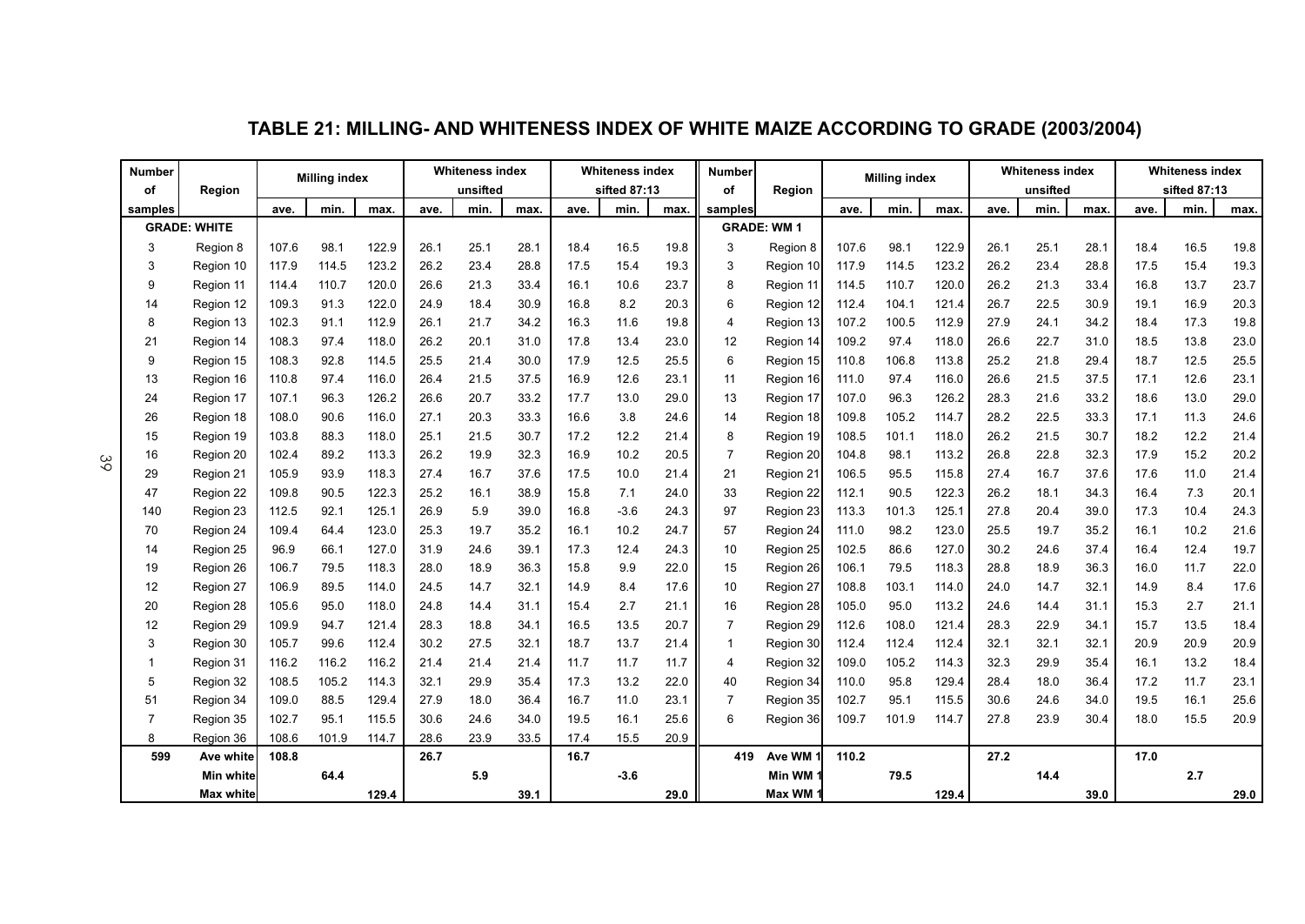| <b>Number</b><br>of | Region             |       | <b>Milling index</b> |       |      | <b>Whiteness index</b><br>unsifted |      |      | <b>Whiteness index</b><br>sifted 87:13 |      | <b>Number</b><br>of      | Region            |       | <b>Milling index</b> |       |      | <b>Whiteness index</b><br>unsifted |      |        | <b>Whiteness index</b><br>sifted 87:13 |        |
|---------------------|--------------------|-------|----------------------|-------|------|------------------------------------|------|------|----------------------------------------|------|--------------------------|-------------------|-------|----------------------|-------|------|------------------------------------|------|--------|----------------------------------------|--------|
| samples             |                    | ave.  | min.                 | max.  | ave. | min.                               | max. | ave. | min.                                   | max. | samples                  |                   | ave.  | min.                 | max.  | ave. | min.                               | max. | ave.   | min.                                   | max.   |
|                     | <b>GRADE: WM 2</b> |       |                      |       |      |                                    |      |      |                                        |      |                          | <b>GRADE: WM3</b> |       |                      |       |      |                                    |      |        |                                        |        |
| 1                   | Region 11          | 114.1 | 114.1                | 114.1 | 29.8 | 39.8                               | 29.8 | 10.6 | 10.6                                   | 10.6 |                          | Region 13         | 91.1  | 91.1                 | 91.1  | 29.3 | 29.3                               | 29.3 | 13.7   | 13.7                                   | 13.7   |
| $\overline{7}$      | Region 12          | 109.3 | 96.7                 | 122.0 | 23.5 | 18.4                               | 27.9 | 15.1 | 8.2                                    | 19.2 | $\overline{2}$           | Region 14         | 101.8 | 101.1                | 102.5 | 22.9 | 20.1                               | 25.7 | 15.1   | 14.1                                   | 16.1   |
| 3                   | Region 13          | 99.3  | 97.3                 | 102.1 | 22.8 | 21.7                               | 24.1 | 14.4 | 11.6                                   | 17.3 | $\overline{1}$           | Region 15         | 92.8  | 92.8                 | 92.8  | 21.4 | 21.4                               | 21.4 | 13.3   | 13.3                                   | 13.3   |
| $\overline{7}$      | Region 14          | 108.4 | 97.7                 | 114.2 | 26.6 | 22.2                               | 29.6 | 17.5 | 13.4                                   | 20.2 | $\mathbf 1$              | Region 16         | 109.1 | 109.1                | 109.1 | 23.5 | 23.5                               | 23.5 | 16.0   | 16.0                                   | 16.0   |
| $\overline{2}$      | Region 15          | 108.5 | 102.5                | 114.5 | 28.4 | 26.8                               | 30.0 | 17.8 | 15.7                                   | 20.0 | 3                        | Region 17         | 103.7 | 97.6                 | 108.4 | 25.5 | 23.7                               | 28.8 | 15.9   | 14.6                                   | 17.3   |
| 1                   | Region 16          | 110.5 | 110.5                | 110.5 | 26.6 | 26.6                               | 26.6 | 15.9 | 15.9                                   | 15.9 |                          | Region 18         | 106.8 | 106.8                | 106.8 | 20.3 | 20.3                               | 20.3 | 18.8   | 18.8                                   | 18.8   |
| $\overline{7}$      | Region 17          | 108.0 | 98.1                 | 113.1 | 24.0 | 20.7                               | 26.9 | 17.2 | 13.3                                   | 23.7 | $\overline{2}$           | Region 19         | 91.8  | 88.3                 | 95.3  | 24.2 | 23.3                               | 25.0 | 16.6   | 15.6                                   | 17.5   |
| 11                  | Region 18          | 105.8 | 90.6                 | 116.0 | 26.3 | 21.8                               | 29.6 | 15.7 | 3.8                                    | 23.5 | 3                        | Region 20         | 102.2 | 95.2                 | 113.3 | 25.5 | 19.9                               | 29.5 | 15.7   | 10.2                                   | 20.5   |
| 5                   | Region 19          | 101.2 | 97.1                 | 103.2 | 23.9 | 21.8                               | 26.7 | 15.9 | 13.5                                   | 18.3 | -1                       | Region 21         | 106.9 | 106.9                | 106.9 | 27.3 | 27.3                               | 27.3 | 10.0   | 10.0                                   | 10.0   |
| 5                   | Region 20          | 100.4 | 89.2                 | 109.5 | 25.7 | 21.6                               | 28.4 | 17.0 | 14.8                                   | 19.0 | $\overline{\mathcal{L}}$ | Region 22         | 105.7 | 96.7                 | 112.0 | 18.6 | 16.1                               | 22.4 | 10.8   | 7.1                                    | 17.5   |
| $\overline{7}$      | Region 21          | 103.8 | 93.9                 | 118.3 | 27.5 | 19.8                               | 33.7 | 18.4 | 15.2                                   | 21.3 | $\overline{2}$           | Region 23         | 103.5 | 102.7                | 104.2 | 25.7 | 25.5                               | 25.8 | 13.5   | 13.4                                   | 13.7   |
| 10                  | Region 22          | 103.9 | 92.1                 | 110.5 | 24.4 | 18.0                               | 38.9 | 16.1 | 11.5                                   | 24.0 |                          | Region 24         | 107.1 | 107.1                | 107.1 | 25.0 | 25.0                               | 25.0 | 18.0   | 18.0                                   | 18.0   |
| 40                  | Region 23          | 111.1 | 92.1                 | 123.7 | 25.5 | 5.9                                | 33.3 | 16.1 | 1.6                                    | 24.1 | -1                       | Region 27         | 89.5  | 89.5                 | 89.5  | 25.9 | 25.9                               | 25.9 | 13.5   | 13.5                                   | 13.5   |
| 12                  | Region 24          | 102.1 | 64.4                 | 111.6 | 24.5 | 19.8                               | 32.2 | 15.7 | 11.4                                   | 24.7 | 3                        | Region 29         | 107.9 | 94.7                 | 117.1 | 26.7 | 18.8                               | 33.7 | 17.6   | 15.9                                   | 19.7   |
| 4                   | Region 25          | 82.7  | 66.1                 | 105.8 | 36.2 | 31.0                               | 39.1 | 19.6 | 16.4                                   | 24.3 | $\overline{\mathbf{1}}$  | Region 30         | 99.6  | 99.6                 | 99.6  | 27.5 | 27.5                               | 27.5 | 13.7   | 13.7                                   | 13.7   |
| 4                   | Region 26          | 108.7 | 99.1                 | 114.0 | 24.7 | 21.2                               | 27.8 | 15.0 | 9.9                                    | 20.0 |                          | Region 34         | 104.8 | 104.8                | 104.8 | 21.6 | 21.6                               | 21.6 | 11.0   | 11.0                                   | 11.0   |
| 1                   | Region 27          | 104.6 | 104.6                | 104.6 | 28.4 | 28.4                               | 28.4 | 15.9 | 15.9                                   | 15.9 | 28                       | Ave WM 3          | 91.8  |                      |       | 24.2 |                                    |      | 16.6   |                                        |        |
| 4                   | Region 28          | 107.9 | 101.1                | 118.0 | 25.6 | 23.6                               | 27.9 | 15.9 | 13.8                                   | 18.2 |                          | Min WM 3          |       | 88.3                 |       |      | 23.3                               |      |        | 15.6                                   |        |
| $\overline{2}$      | Region 29          | 103.6 | 99.7                 | 107.5 | 30.6 | 30.6                               | 30.7 | 17.4 | 14.1                                   | 20.7 |                          | Max WM 3          |       |                      | 95.3  |      |                                    | 25.0 |        |                                        | 17.5   |
| 1                   | Region 30          | 105.2 | 105.2                | 105.2 | 21.4 | 21.4                               | 21.4 | 11.7 | 11.7                                   | 11.7 |                          | <b>GRADE: COM</b> |       |                      |       |      |                                    |      |        |                                        |        |
| 1                   | Region 31          | 116.2 | 116.2                | 116.2 | 30.9 | 30.9                               | 30.9 | 21.4 | 21.4                                   | 21.4 |                          | Region 12         | 91.3  | 91.3                 | 91.3  | 23.9 | 23.9                               | 23.9 | 15.0   | 15.0                                   | 15.0   |
| 1                   | Region 32          | 106.6 | 106.6                | 106.6 | 31.1 | 31.1                               | 31.1 | 22.0 | 22.0                                   | 22.0 | -1                       | Region 17         | 112.2 | 112.2                | 112.2 | 25.3 | 25.3                               | 25.3 | 15.4   | 15.4                                   | 15.4   |
| 10                  | Region 34          | 105.2 | 88.5                 | 115.6 | 26.4 | 19.0                               | 33.8 | 15.7 | 11.4                                   | 19.7 | -1                       | Region 20         | 96.9  | 96.9                 | 96.9  | 26.3 | 26.3                               | 26.3 | 13.4   | 13.4                                   | 13.4   |
| $\overline{2}$      | Region 36          | 105.4 | 102.5                | 108.2 | 30.7 | 27.9                               | 33.5 | 15.6 | 15.5                                   | 15.6 |                          | Region 23         | 101.3 | 101.3                | 101.3 | 8.3  | 8.3                                | 8.3  | $-3.6$ | $-3.7$                                 | $-3.8$ |
| 148                 | Ave WM 2           | 106.3 |                      |       | 25.9 |                                    |      | 16.3 |                                        |      | 4                        | Ave COM           | 100.4 |                      |       | 20.9 |                                    |      | 10.0   |                                        |        |
|                     | Min WM 2           |       | 64.4                 |       |      | 5.9                                |      |      | 1.6                                    |      |                          | <b>Min COM</b>    |       | 91.3                 |       |      | 8.3                                |      |        | $-3.6$                                 |        |
|                     | Max WM 2           |       |                      | 123.7 |      |                                    | 39.1 |      |                                        | 24.7 |                          | <b>Max COM</b>    |       |                      | 112.2 |      |                                    | 26.3 |        |                                        | 15.4   |
|                     |                    |       |                      |       |      |                                    |      |      |                                        |      |                          | Ave white maize   | 108.8 |                      |       | 26.7 |                                    |      | 16.7   |                                        |        |
|                     |                    |       |                      |       |      |                                    |      |      |                                        |      |                          | Min white maize   |       | 64.4                 |       |      | 5.9                                |      |        | $-3.6$                                 |        |
|                     |                    |       |                      |       |      |                                    |      |      |                                        |      |                          | Max white maize   |       |                      | 129.4 |      |                                    | 39.1 |        |                                        | 29.0   |

## **TABLE 21: MILLING- AND WHITENESS INDEX OF WHITE MAIZE ACCORDING TO GRADE (2003/2004) (continue)**

4 0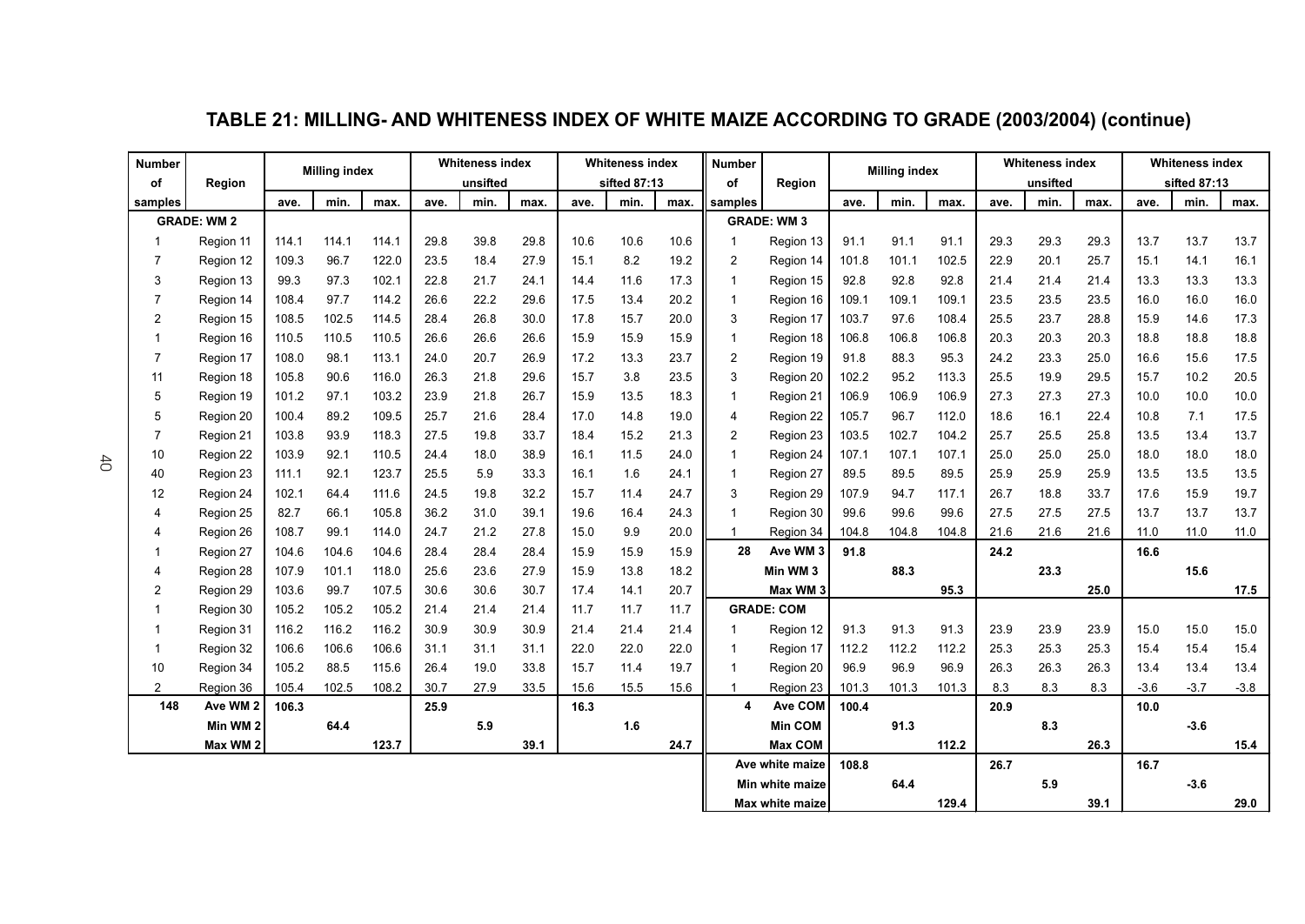| TABLE 22: MILLING INDEX OF YELLOW MAIZE ACCORDING TO GRADE (2003/2004) |  |
|------------------------------------------------------------------------|--|
|                                                                        |  |

| <b>Number</b><br>of | Region            |       | <b>Milling index</b> |       | <b>Number</b><br>οf | Region             |       | <b>Milling index</b> |       | <b>Number</b><br>of | Region             |       | <b>Milling index</b> |       | <b>Number</b><br>of | Region            |      | <b>Milling index</b> |      |
|---------------------|-------------------|-------|----------------------|-------|---------------------|--------------------|-------|----------------------|-------|---------------------|--------------------|-------|----------------------|-------|---------------------|-------------------|------|----------------------|------|
| samples             |                   | ave.  | min.                 | max.  | samples             |                    | ave.  | min.                 | max.  | samples             |                    | ave.  | min.                 | max.  | samples             |                   | ave. | min.                 | max. |
|                     | <b>GRADE: YM1</b> |       |                      |       |                     | <b>GRADE: YM 2</b> |       |                      |       |                     | <b>GRADE: YM 3</b> |       |                      |       |                     | <b>GRADE: COM</b> |      |                      |      |
| 8                   | Region 10         | 102.3 | 88.1                 | 110.9 |                     | Region 10          |       |                      |       |                     |                    |       |                      |       |                     |                   |      |                      |      |
| 25                  | Region 11         | 101.4 | 92.2                 | 109.9 |                     | Region 11          | 100.7 | 100.7                | 100.7 | $\mathbf{1}$        | Region 12          | 70.9  | 70.9                 | 70.9  | 1                   | Region 19         | 92.9 | 92.9                 | 92.9 |
| 8                   | Region 12         | 110.2 | 104.1                | 112.8 | 3                   | Region 12          | 106.0 | 93.2                 | 119.2 | $\mathbf{1}$        | Region 14          | 104.7 | 104.7                | 104.7 | $\mathbf{1}$        | Region 20         | 74.7 | 74.7                 | 74.7 |
| 5                   | Region 13         | 103.5 | 99.5                 | 109.3 | 3                   | Region 14          | 97.5  | 94.0                 | 99.9  | $\mathbf{1}$        | Region 18          | 95.1  | 95.1                 | 95.1  |                     |                   |      |                      |      |
| $\overline{7}$      | Region 14         | 106.5 | 99.2                 | 116.4 | 3                   | Region 15          | 102.3 | 98.9                 | 105.0 | 2                   | Region 20          | 98.6  | 97.5                 | 99.6  |                     |                   |      |                      |      |
| 3                   | Region 15         | 104.7 | 91.6                 | 112.9 | $\overline{2}$      | Region 16          | 95.2  | 93.5                 | 96.9  | 1                   | Region 28          | 104.5 | 104.5                | 104.5 |                     |                   |      |                      |      |
| $\mathbf{1}$        | Region 16         | 107.0 | 107.0                | 107.0 | 9                   | Region 17          | 101.3 | 86.1                 | 110.5 |                     |                    |       |                      |       |                     |                   |      |                      |      |
| 4                   | Region 17         | 100.8 | 89.4                 | 106.3 | 6                   | Region 18          | 104.2 | 96.5                 | 111.7 |                     |                    |       |                      |       |                     |                   |      |                      |      |
| 8                   | Region 18         | 101.9 | 96.6                 | 106.2 | 4                   | Region 19          | 105.9 | 93.3                 | 115.3 |                     |                    |       |                      |       |                     |                   |      |                      |      |
| 5                   | Region 19         | 103.7 | 90.4                 | 113.3 | 4                   | Region 20          | 101.3 | 96.1                 | 108.1 |                     |                    |       |                      |       |                     |                   |      |                      |      |
| 3                   | Region 20         | 105.4 | 102.6                | 107.2 | $\overline{2}$      | Region 22          | 102.5 | 97.7                 | 107.3 |                     |                    |       |                      |       |                     |                   |      |                      |      |
| $\mathbf{1}$        | Region 21         | 93.3  | 93.3                 | 93.3  | 4                   | Region 23          | 100.8 | 88.3                 | 108.3 |                     |                    |       |                      |       |                     |                   |      |                      |      |
| 6                   | Region 22         | 107.8 | 98.3                 | 114.7 | 4                   | Region 24          | 95.0  | 82.8                 | 101.6 |                     |                    |       |                      |       |                     |                   |      |                      |      |
| 18                  | Region 23         | 106.5 | 79.0                 | 117.3 | 6                   | Region 26          | 106.3 | 95.6                 | 115.0 |                     |                    |       |                      |       |                     |                   |      |                      |      |
| 13                  | Region 24         | 101.4 | 81.0                 | 119.3 | 3                   | Region 27          | 99.5  | 88.8                 | 107.4 |                     |                    |       |                      |       |                     |                   |      |                      |      |
| 15                  | Region 25         | 101.3 | 80.5                 | 110.8 | 8                   | Region 28          | 101.7 | 90.2                 | 109.7 |                     |                    |       |                      |       |                     |                   |      |                      |      |
| 18                  | Region 26         | 107.5 | 89.1                 | 120.9 | -1                  | Region 29          | 114.5 | 114.5                | 114.5 |                     |                    |       |                      |       |                     |                   |      |                      |      |
| 10                  | Region 27         | 104.6 | 95.7                 | 111.7 | 4                   | Region 34          | 97.3  | 90.9                 | 104.3 |                     |                    |       |                      |       |                     |                   |      |                      |      |
| 19                  | Region 28         | 104.3 | 84.7                 | 115.4 | -1                  | Region 36          | 82.2  | 82.2                 | 82.2  |                     |                    |       |                      |       |                     |                   |      |                      |      |
| 12                  | Region 29         | 105.7 | 91.0                 | 118.7 |                     |                    |       |                      |       |                     |                    |       |                      |       |                     |                   |      |                      |      |
| 3                   | Region 30         | 105.7 | 103.2                | 109.2 |                     |                    |       |                      |       |                     |                    |       |                      |       |                     |                   |      |                      |      |
| $\overline{7}$      | Region 32         | 104.5 | 99.4                 | 110.2 |                     |                    |       |                      |       |                     |                    |       |                      |       |                     |                   |      |                      |      |
| 18                  | Region 34         | 107.0 | 97.7                 | 115.9 |                     |                    |       |                      |       |                     |                    |       |                      |       |                     |                   |      |                      |      |
| $\overline{7}$      | Region 35         | 88.0  | 53.7                 | 104.6 |                     |                    |       |                      |       |                     |                    |       |                      |       |                     |                   |      |                      |      |
| -1                  | Region 36         | 93.4  | 93.4                 | 93.4  |                     |                    |       |                      |       |                     |                    |       |                      |       |                     |                   |      |                      |      |
| 225                 | Ave YM 1          | 103.9 |                      |       | 68                  | Ave YM 2           | 101.5 |                      |       | 6                   | Ave YM 3           | 95.4  |                      |       | $\mathbf{2}$        | Ave COM           | 83.8 |                      |      |
|                     | Min YM 1          |       | 53.7                 |       |                     | Min YM 2           |       | 82.2                 |       |                     | Min YM 3           |       | 70.9                 |       |                     | <b>Min COM</b>    |      | 74.7                 |      |
|                     | Max YM 1          |       |                      | 120.9 |                     | Max YM 2           |       |                      | 119.2 |                     | Max YM 3           |       |                      | 104.7 |                     | Max COM           |      |                      | 92.9 |

 $\overline{41}$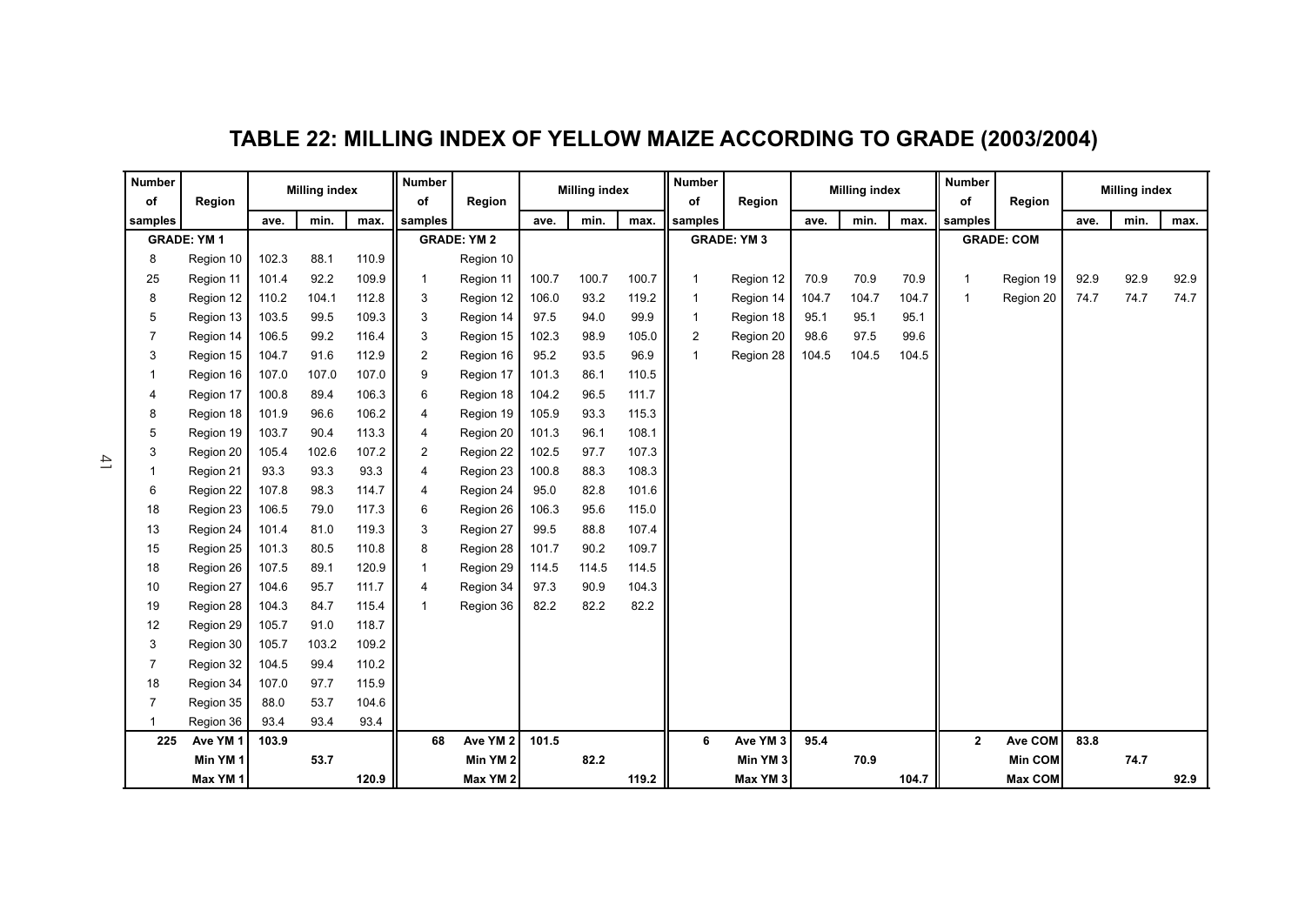#### **Number Number Number of Region of Region of Region** samples | | ave. | min. | max. || samples | | ave. | min. | max. || samples | | ave. | min. | max. 3 Region 8 107.0 98.1 122.9 Region 8 3 Region 8 107.6 98.1 122.9 3 Region 10 117.9 114.5 123.2 8 Region 10 102.3 88.1 110.9 11 Region 10 106.6 88.1 123.2 9 Region 11 114.4 110.7 120.0 26 Region 11 101.4 92.2 109.9 35 Region 11 104.8 92.2 120.0 14 Region 12 109.3 91.3 122.0 12 Region 12 105.9 70.9 119.2 26 Region 12 107.7 70.9 122.0 8 Region 13 102.3 91.1 112.9 5 Region 13 103.5 99.5 109.3 13 Region 13 102.7 91.1 112.9 21 Region 14 108.3 97.4 118.0 11 Region 14 103.9 94.0 116.4 32 Region 14 106.7 94.0 118.0 9 Region 15 108.3 92.8 114.5 6 Region 15 103.5 91.6 112.9 15 Region 15 106.3 91.6 114.5 13 Region 16 110.8 97.4 116.0 3 Region 16 99.1 93.5 107.0 16 Region 16 108.6 93.5 116.0 24 Region 17 | 107.1 96.3 126.2 || 13 Region 17 | 110.5 87 Region 17 | 105.0 86.1 126.2 26 Region 18 108.0 90.6 116.0 15 Region 18 102.4 95.1 111.7 41 Region 18 105.9 90.6 116.0 15 Region 19 103.8 88.3 118.0 10 Region 19 103.5 90.4 115.3 25 Region 19 103.7 88.3 118.0 16 Region 20 102.4 89.2 113.3 10 Region 20 99.3 74.7 108.1 26 Region 20 101.2 74.7 113.3 29 Region 21 105.9 93.9 118.3 1 Region 21 93.3 93.3 93.3 30 Region 21 105.5 93.3 118.3 47 Region 22 | 109.8 90.5 122.3 || 8 Region 22 | 104.4 97.7 114.7 || 55 Region 22 | 109.3 90.5 122.3 140 Region 23 112.5 92.1 125.1 22 Region 23 105.5 79.0 117.3 162 Region 23 111.5 79.0 125.1 70 Region 24 109.4 64.4 123.0 17 Region 24 99.9 81.0 119.3 87 Region 24 107.6 64.4 123.0 14 Region 25 96.9 66.1 127.0 15 Region 25 101.3 80.5 110.8 29 Region 25 99.2 66.1 127.0 19 Region 26 106.7 79.5 118.3 24 Region 26 107.2 89.1 120.9 43 Region 26 107.0 79.5 120.9 12 Region 27 106.9 89.5 114.0 13 Region 27 103.4 88.8 111.7 25 Region 27 105.1 88.8 114.0 20 Region 28 105.6 95.0 118.0 28 Region 28 103.6 84.7 115.4 48 Region 28 104.4 84.7 118.0 12 Region 29 109.9 94.7 121.4 13 Region 29 106.4 91.0 118.7 25 Region 29 108.1 91.0 121.4 3 Region 30 105.7 99.6 112.4 3 Region 30 105.7 103.2 109.2 6 Region 30 105.7 99.6 112.4 1 Region 31 116.2 116.2 116.2 Region 31 1 Region 31 116.2 116.2 116.2 5 Region 32 108.5 105.2 114.3 7 Region 32 104.5 99.4 110.2 12 Region 32 106.2 99.4 114.3 51 Region 34 109.0 88.5 129.4 22 Region 34 105.2 90.9 115.9 73 Region 34 107.9 88.5 129.4 7 Region 25 102.7 95.1 115.5 7 Region 25 88.0 53.7 104.6 14 Region 25 95.4 53.7 115.5 8 Region 36 108.6 101.9 114.7 2 Region 36 87.8 82.2 93.4 10 Region 36 104.4 82.2 114.7 **108.8 103.1 106.9 YELLOW 301 Ave yellow Milling index Milling index Milling index WHITE & YELLOW 900 Ave w & y WHITE 599 Ave white**

**Min yellow**

**64.4 53.7 53.7**

**129.4 120.9 129.4**

**Max yellow Max w & y** 

**Min w & y**

### **TABLE 23: MILLING INDEX OF WHITE AND YELLOW MAIZE (2003/2004)**

**Min white Max white**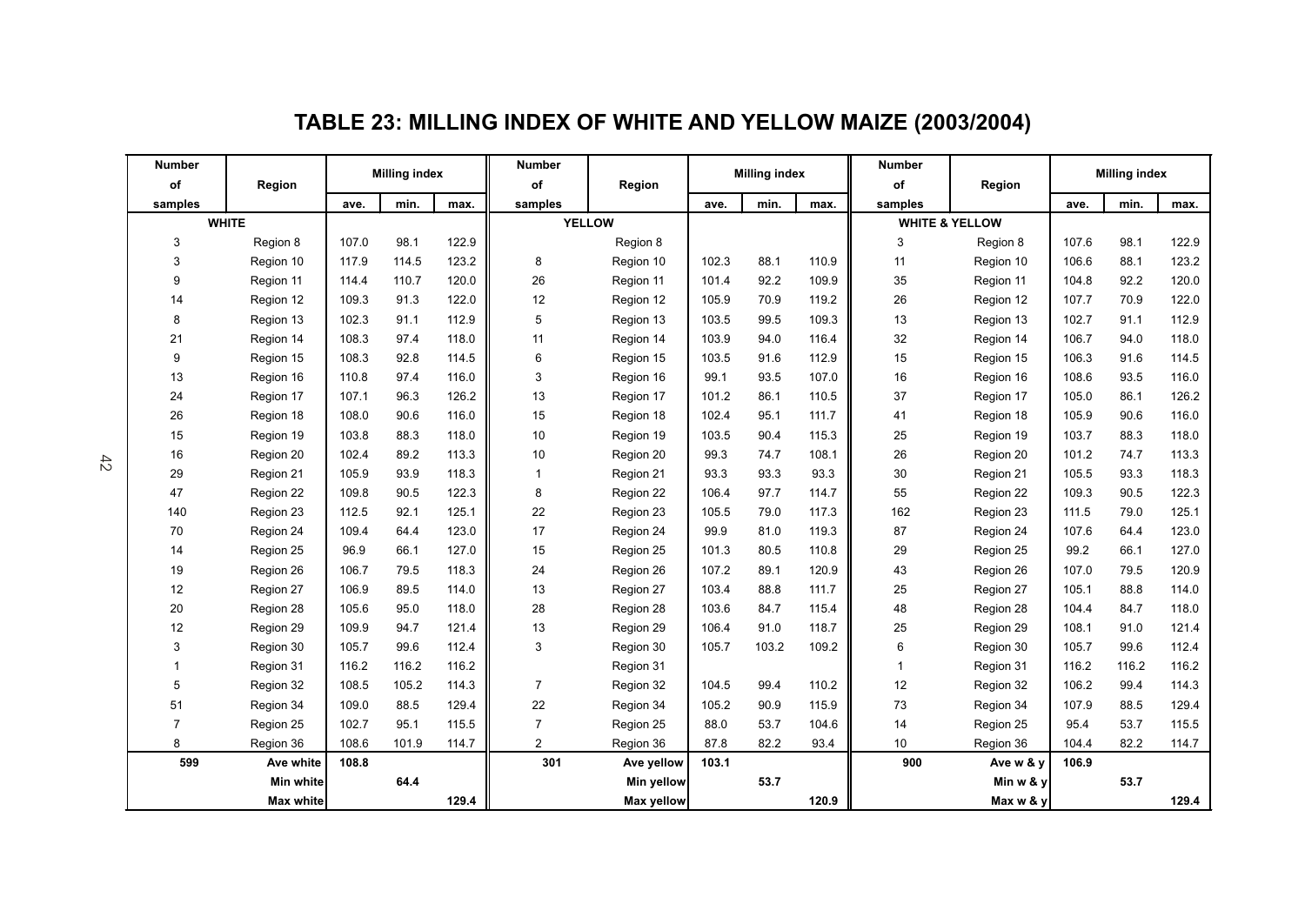| TABLE 24: ROFF MILLING OF WHITE MAIZE (2003/2004) |  |  |  |  |
|---------------------------------------------------|--|--|--|--|
|---------------------------------------------------|--|--|--|--|

|                                |                     | <b>Roff Milling</b> |            |      |      |            |      |      |            |      |      |          |      |      |              |      |                      |       |        |
|--------------------------------|---------------------|---------------------|------------|------|------|------------|------|------|------------|------|------|----------|------|------|--------------|------|----------------------|-------|--------|
| <b>Number</b><br>of<br>samples | Region              |                     | Break 1, % |      |      | Break 2, % |      |      | Break 3, % |      |      | Grits, % |      |      | Bran/Germ, % |      | <b>Extraction. %</b> | meal) | (Total |
|                                |                     | ave.                | min.       | max. | ave. | min.       | max. | ave. | min.       | max. | ave. | min.     | max. | ave. | min.         | max. | ave.                 | min.  | max.   |
|                                | <b>GRADE: WHITE</b> |                     |            |      |      |            |      |      |            |      |      |          |      |      |              |      |                      |       |        |
| 3                              | Region 8            | 13.3                | 9.9        | 15.7 | 10.7 | 9.9        | 11.1 | 25.0 | 23.8       | 25.8 | 29.3 | 26.6     | 33.1 | 21.7 | 20.9         | 22.8 | 78.3                 | 77.2  | 79.1   |
| 3                              | Region 10           | 11.7                | 10.2       | 12.8 | 10.2 | 9.8        | 10.4 | 25.9 | 25.1       | 26.3 | 31.2 | 28.9     | 33.3 | 21.0 | 19.8         | 21.7 | 79.0                 | 78.3  | 80.2   |
| 9                              | Region 11           | 11.4                | 10.7       | 12.3 | 10.9 | 9.9        | 14.1 | 25.9 | 24.3       | 28.1 | 31.4 | 30.2     | 33.7 | 20.3 | 18.1         | 22.2 | 79.7                 | 77.8  | 81.9   |
| 14                             | Region 12           | 11.3                | 9.1        | 13.8 | 10.3 | 9.6        | 11.7 | 25.0 | 23.0       | 26.7 | 32.1 | 27.8     | 35.2 | 21.3 | 19.4         | 24.4 | 77.0                 | 54.4  | 80.6   |
| 8                              | Region 13           | 12.0                | 10.8       | 14.0 | 10.5 | 9.9        | 11.9 | 24.7 | 23.7       | 25.8 | 31.3 | 28.0     | 33.5 | 21.4 | 19.3         | 22.9 | 78.6                 | 77.1  | 80.7   |
| 21                             | Region 14           | 11.5                | 9.5        | 13.6 | 10.3 | 9.6        | 10.9 | 24.8 | 23.4       | 26.5 | 31.9 | 29.3     | 35.8 | 21.5 | 18.8         | 23.6 | 78.5                 | 76.4  | 81.2   |
| 9                              | Region 15           | 11.3                | 10.1       | 11.7 | 10.4 | 9.5        | 11.7 | 25.8 | 23.4       | 27.2 | 31.5 | 30.6     | 32.9 | 21.0 | 19.4         | 24.7 | 79.0                 | 75.3  | 80.6   |
| 13                             | Region 16           | 11.2                | 9.9        | 12.9 | 10.1 | 9.5        | 10.6 | 25.2 | 22.9       | 26.7 | 32.2 | 29.6     | 35.4 | 21.3 | 18.2         | 25.2 | 78.7                 | 74.8  | 81.8   |
| 24                             | Region 17           | 11.9                | 8.9        | 13.3 | 10.3 | 9.4        | 11.1 | 24.9 | 23.1       | 27.0 | 31.5 | 29.3     | 35.3 | 21.4 | 19.1         | 23.3 | 78.6                 | 76.7  | 80.9   |
| 26                             | Region 18           | 12.0                | 9.9        | 14.0 | 10.8 | 9.9        | 15.3 | 25.4 | 23.6       | 27.7 | 31.3 | 28.7     | 34.5 | 20.5 | 18.7         | 23.6 | 79.5                 | 76.4  | 81.3   |
| 15                             | Region 19           | 12.2                | 10.3       | 13.9 | 10.5 | 9.9        | 11.2 | 25.1 | 23.3       | 26.5 | 30.9 | 28.9     | 34.8 | 21.3 | 18.8         | 24.3 | 78.7                 | 75.7  | 81.2   |
| 16                             | Region 20           | 12.4                | 9.8        | 14.5 | 10.4 | 8.8        | 11.1 | 24.4 | 22.9       | 27.0 | 30.8 | 27.7     | 33.2 | 22.0 | 18.5         | 24.7 | 78.0                 | 75.3  | 81.5   |
| 29                             | Region 21           | 11.9                | 9.8        | 13.6 | 10.3 | 9.8        | 11.0 | 25.0 | 21.6       | 27.1 | 31.1 | 28.5     | 33.9 | 21.6 | 17.8         | 27.3 | 78.4                 | 72.7  | 82.2   |
| 47                             | Region 22           | 11.0                | 8.7        | 13.0 | 10.1 | 9.3        | 11.0 | 25.4 | 22.6       | 27.7 | 32.8 | 28.9     | 36.0 | 20.7 | 18.6         | 24.8 | 79.3                 | 75.2  | 81.4   |
| 140                            | Region 23           | 10.9                | 9.0        | 13.3 | 10.0 | 9.1        | 11.7 | 25.5 | 22.5       | 29.1 | 32.8 | 28.9     | 35.7 | 20.9 | 17.7         | 25.0 | 79.1                 | 75.0  | 82.3   |
| 70                             | Region 24           | 11.3                | 9.0        | 16.7 | 10.0 | 7.1        | 11.3 | 25.7 | 21.5       | 28.4 | 32.5 | 24.1     | 36.7 | 20.5 | 17.7         | 26.4 | 79.5                 | 73.6  | 82.3   |
| 14                             | Region 25           | 14.2                | 11.7       | 18.9 | 10.6 | 9.6        | 12.1 | 23.7 | 20.1       | 26.1 | 28.6 | 21.5     | 33.0 | 22.9 | 19.0         | 29.8 | 77.1                 | 70.2  | 81.0   |
| 19                             | Region 26           | 11.7                | 9.8        | 14.3 | 10.2 | 9.6        | 10.8 | 24.6 | 22.8       | 26.2 | 32.0 | 27.0     | 35.9 | 21.5 | 19.0         | 24.0 | 78.5                 | 76.0  | 81.0   |
| 12                             | Region 27           | 11.7                | 9.0        | 14.0 | 10.1 | 9.0        | 10.9 | 25.4 | 23.4       | 26.9 | 31.6 | 29.1     | 34.6 | 21.2 | 19.4         | 24.0 | 78.8                 | 76.0  | 80.6   |
| 20                             | Region 28           | 12.0                | 10.5       | 13.9 | 10.4 | 9.8        | 10.9 | 25.1 | 23.5       | 26.9 | 31.1 | 28.9     | 32.2 | 21.4 | 18.9         | 23.1 | 78.6                 | 76.9  | 81.1   |
| 12                             | Region 29           | 12.6                | 11.0       | 14.1 | 10.5 | 10.0       | 10.9 | 24.6 | 22.8       | 26.0 | 30.7 | 26.4     | 33.4 | 21.5 | 18.7         | 24.4 | 78.5                 | 75.6  | 81.3   |
| 3                              | Region 30           | 12.0                | 11.3       | 12.8 | 10.8 | 10.3       | 11.1 | 24.1 | 23.5       | 24.6 | 30.7 | 29.6     | 32.9 | 22.4 | 21.2         | 23.0 | 77.6                 | 77.0  | 78.8   |
| $\mathbf{1}$                   | Region 31           | 10.8                | 10.8       | 10.8 | 9.9  | 9.9        | 9.9  | 25.9 | 25.9       | 25.9 | 33.4 | 33.4     | 33.4 | 20.0 | 20.0         | 20.0 | 80.0                 | 80.0  | 80.0   |
| 5                              | Region 32           | 12.3                | 11.5       | 13.6 | 10.6 | 10.3       | 11.0 | 24.8 | 23.3       | 26.6 | 30.8 | 29.6     | 32.2 | 21.5 | 19.5         | 22.4 | 78.5                 | 77.6  | 80.5   |
| 51                             | Region 34           | 12.2                | 9.1        | 15.6 | 10.4 | 9.8        | 11.8 | 24.9 | 23.1       | 28.2 | 31.0 | 26.8     | 34.9 | 21.5 | 18.6         | 23.5 | 78.5                 | 76.5  | 81.4   |
| $\overline{7}$                 | Region 35           | 12.5                | 10.8       | 13.8 | 10.3 | 9.9        | 10.8 | 24.4 | 23.5       | 25.9 | 30.5 | 29.2     | 32.2 | 22.3 | 20.6         | 23.5 | 77.7                 | 76.5  | 79.4   |
| 8                              | Region 36           | 12.4                | 9.8        | 13.8 | 10.5 | 9.7        | 11.3 | 24.8 | 23.9       | 25.7 | 30.2 | 28.3     | 33.0 | 22.2 | 20.1         | 23.9 | 77.8                 | 76.1  | 79.9   |
| 599                            | Ave white           | 11.6                |            |      | 10.3 |            |      | 25.2 |            |      | 31.8 |          |      | 21.2 |              |      | 78.8                 |       |        |
|                                | Min white           |                     | 8.7        |      |      | 7.1        |      |      | 20.1       |      |      | 21.5     |      |      | 17.7         |      |                      | 54.4  |        |
|                                | <b>Max white</b>    |                     |            | 18.9 |      |            | 15.3 |      |            | 29.1 |      |          | 36.7 |      |              | 29.8 |                      |       | 82.3   |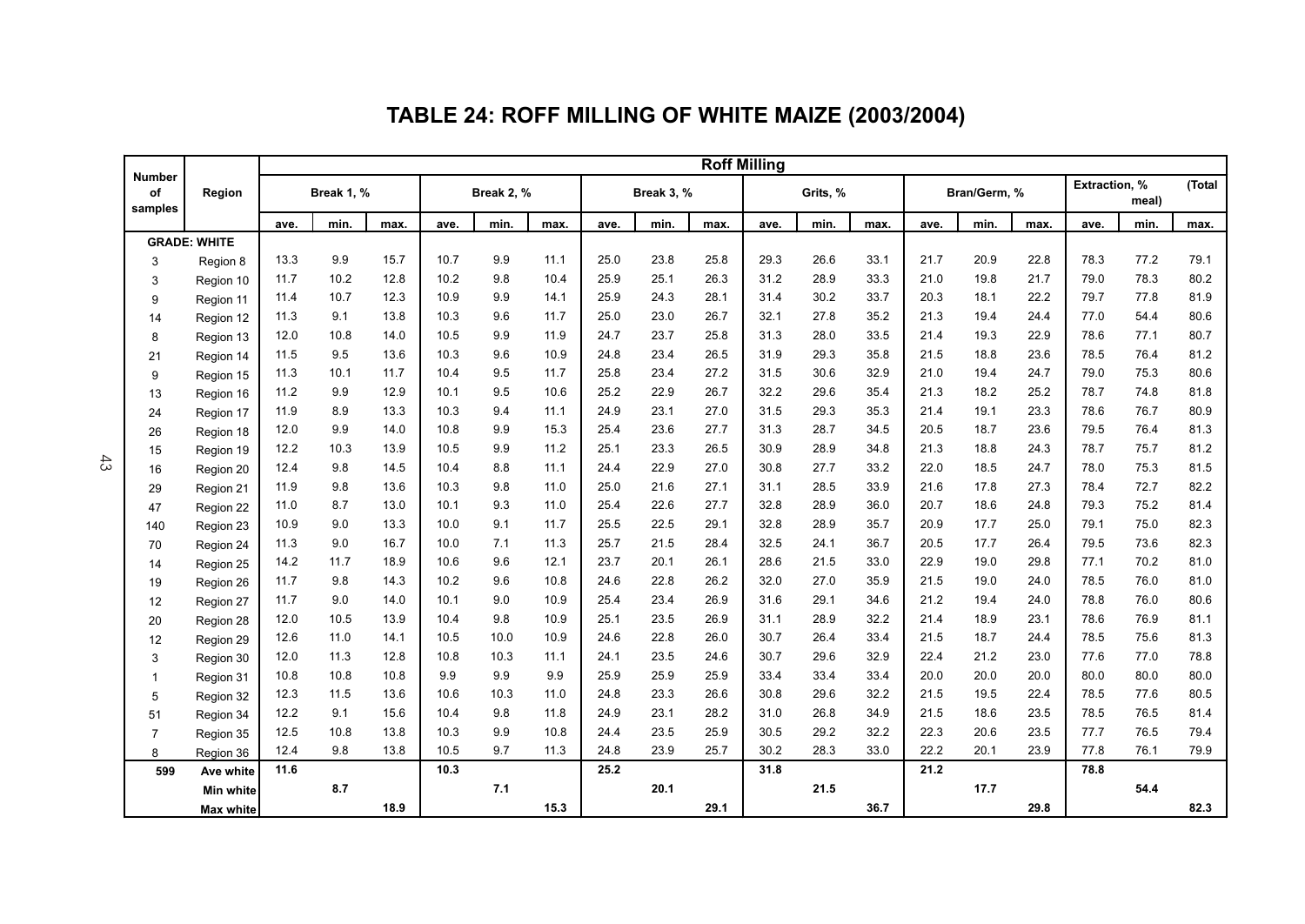#### **TABLE 24: ROFF MILLING OF WHITE MAIZE (2003/2004) (continue)**

|                                |                   | <b>Roff Milling</b> |            |      |      |            |      |      |            |      |      |          |      |      |              |      |               |       |        |
|--------------------------------|-------------------|---------------------|------------|------|------|------------|------|------|------------|------|------|----------|------|------|--------------|------|---------------|-------|--------|
| <b>Number</b><br>of<br>samples | Region            |                     | Break 1, % |      |      | Break 2, % |      |      | Break 3, % |      |      | Grits, % |      |      | Bran/Germ, % |      | Extraction, % | meal) | (Total |
|                                |                   | ave.                | min.       | max. | ave. | min.       | max. | ave. | min.       | max. | ave. | min.     | max. | ave. | min.         | max. | ave.          | min.  | max.   |
|                                | <b>GRADE: WM1</b> |                     |            |      |      |            |      |      |            |      |      |          |      |      |              |      |               |       |        |
| 3                              | Region 8          | 13.3                | 9.9        | 15.7 | 10.7 | 9.9        | 11.1 | 25.0 | 23.8       | 25.8 | 29.3 | 26.6     | 33.1 | 21.7 | 20.9         | 22.8 | 78.3          | 77.2  | 79.1   |
| 3                              | Region 10         | 11.7                | 10.2       | 12.8 | 10.2 | 9.8        | 10.4 | 25.9 | 25.1       | 26.3 | 31.2 | 28.9     | 33.3 | 21.0 | 19.8         | 21.7 | 79.0          | 78.3  | 80.2   |
| 8                              | Region 11         | 11.3                | 10.7       | 12.3 | 11.0 | 9.9        | 14.1 | 26.1 | 24.3       | 28.1 | 31.5 | 30.2     | 33.7 | 20.1 | 18.1         | 22.2 | 79.9          | 77.8  | 81.9   |
| 6                              | Region 12         | 10.9                | 9.4        | 12.1 | 10.2 | 9.7        | 10.7 | 24.8 | 23.3       | 26.3 | 32.9 | 31.1     | 34.8 | 21.3 | 19.4         | 24.2 | 74.7          | 54.4  | 80.6   |
| 4                              | Region 13         | 11.6                | 10.8       | 12.4 | 10.6 | 9.9        | 11.9 | 24.8 | 24.2       | 25.8 | 31.6 | 30.3     | 33.5 | 21.4 | 20.9         | 21.9 | 78.6          | 78.1  | 79.1   |
| 12                             | Region 14         | 11.6                | 10.2       | 13.6 | 10.3 | 9.8        | 10.9 | 25.0 | 23.7       | 26.5 | 31.7 | 29.3     | 34.4 | 21.4 | 19.6         | 23.6 | 78.6          | 76.4  | 80.4   |
| 6                              | Region 15         | 11.4                | 11.1       | 11.7 | 10.3 | 10.0       | 10.5 | 26.1 | 25.7       | 26.6 | 31.6 | 30.8     | 32.9 | 20.5 | 19.4         | 21.5 | 79.5          | 78.5  | 80.6   |
| 11                             | Region 16         | 11.3                | 9.9        | 12.9 | 10.1 | 9.5        | 10.6 | 25.1 | 22.9       | 26.7 | 32.2 | 29.6     | 35.4 | 21.4 | 18.2         | 25.2 | 78.6          | 21.5  | 37.5   |
| 13                             | Region 17         | 12.0                | 8.9        | 13.3 | 10.3 | 9.4        | 10.9 | 24.7 | 23.1       | 26.6 | 31.5 | 29.3     | 35.3 | 21.5 | 19.8         | 23.3 | 78.5          | 76.7  | 80.2   |
| 14                             | Region 18         | 11.9                | 10.9       | 12.6 | 10.6 | 10.0       | 11.7 | 25.5 | 23.7       | 27.7 | 31.8 | 29.4     | 33.3 | 20.1 | 18.7         | 22.3 | 79.9          | 77.7  | 81.3   |
| 8                              | Region 19         | 11.9                | 10.3       | 12.9 | 10.3 | 9.9        | 10.7 | 25.2 | 24.4       | 26.5 | 31.3 | 29.1     | 34.8 | 21.2 | 18.8         | 22.9 | 78.8          | 77.1  | 81.2   |
| $\overline{7}$                 | Region 20         | 12.1                | 11.4       | 13.0 | 10.4 | 9.8        | 10.8 | 24.7 | 22.9       | 26.0 | 31.6 | 31.1     | 32.1 | 21.3 | 19.3         | 24.2 | 78.7          | 75.8  | 80.7   |
| 21                             | Region 21         | 12.0                | 10.5       | 13.6 | 10.3 | 9.8        | 11.0 | 24.8 | 21.6       | 27.1 | 31.1 | 28.5     | 33.9 | 21.8 | 17.8         | 27.3 | 78.2          | 72.7  | 82.2   |
| 33                             | Region 22         | 10.9                | 8.7        | 12.9 | 10.0 | 9.3        | 11.0 | 25.5 | 23.3       | 27.3 | 33.3 | 29.2     | 36.0 | 20.4 | 18.6         | 21.9 | 79.6          | 78.1  | 81.4   |
| 97                             | Region 23         | 10.8                | 9.0        | 13.3 | 10.1 | 9.1        | 11.7 | 25.5 | 22.5       | 29.1 | 32.8 | 28.9     | 35.3 | 20.8 | 17.7         | 25.0 | 79.2          | 75.0  | 82.3   |
| 57                             | Region 24         | 11.1                | 9.0        | 14.0 | 10.0 | 7.1        | 10.9 | 25.8 | 22.5       | 28.4 | 32.8 | 30.2     | 36.7 | 20.4 | 17.7         | 24.0 | 79.6          | 76.0  | 82.3   |
| 10                             | Region 25         | 13.3                | 11.7       | 15.7 | 10.4 | 9.6        | 11.0 | 23.6 | 20.1       | 26.1 | 29.5 | 26.9     | 33.0 | 23.1 | 19.7         | 29.8 | 76.9          | 70.2  | 80.3   |
| 15                             | Region 26         | 12.0                | 9.9        | 14.3 | 10.3 | 9.6        | 10.8 | 24.8 | 22.8       | 26.2 | 31.5 | 27.0     | 35.9 | 21.4 | 19.0         | 24.0 | 78.6          | 76.0  | 81.0   |
| 10                             | Region 27         | 11.2                | 9.0        | 12.3 | 10.0 | 9.0        | 10.6 | 25.4 | 23.4       | 26.9 | 32.0 | 30.9     | 34.6 | 21.4 | 19.4         | 24.0 | 78.6          | 76.0  | 80.6   |
| 16                             | Region 28         | 12.0                | 10.5       | 13.9 | 10.4 | 9.8        | 10.9 | 25.2 | 23.5       | 26.9 | 31.1 | 28.9     | 32.2 | 21.3 | 18.9         | 23.1 | 78.7          | 76.9  | 81.1   |
| $\overline{7}$                 | Region 29         | 12.2                | 11.0       | 13.1 | 10.4 | 10.0       | 10.8 | 24.8 | 23.7       | 26.0 | 31.4 | 29.9     | 33.4 | 21.1 | 18.7         | 23.5 | 78.9          | 76.5  | 81.3   |
| $\overline{1}$                 | Region 30         | 11.3                | 11.3       | 11.3 | 10.3 | 10.3       | 10.3 | 24.2 | 24.2       | 24.2 | 32.9 | 32.9     | 32.9 | 21.2 | 21.2         | 21.2 | 78.8          | 78.8  | 78.8   |
| 4                              | Region 32         | 12.3                | 11.5       | 13.6 | 10.6 | 10.3       | 11.0 | 24.7 | 23.3       | 26.6 | 30.5 | 29.6     | 32.1 | 22.0 | 21.7         | 22.4 | 78.0          | 77.6  | 78.3   |
| 40                             | Region 34         | 12.1                | 9.1        | 13.9 | 10.4 | 9.8        | 10.9 | 24.8 | 23.3       | 27.3 | 31.2 | 28.9     | 34.9 | 21.5 | 18.9         | 23.5 | 78.5          | 76.5  | 81.1   |
| $\overline{7}$                 | Region 35         | 12.5                | 10.8       | 13.8 | 10.3 | 9.9        | 10.8 | 24.4 | 23.5       | 25.9 | 30.5 | 29.2     | 32.2 | 22.3 | 20.6         | 23.5 | 77.7          | 76.5  | 79.4   |
| 6                              | Region 36         | 12.0                | 9.8        | 13.2 | 10.4 | 9.7        | 11.3 | 24.8 | 23.9       | 25.7 | 30.6 | 28.7     | 33.0 | 22.2 | 20.1         | 23.9 | 77.8          | 76.1  | 79.9   |
| 419                            | Ave WM 1          | 11.5                |            |      | 10.2 |            |      | 25.2 |            |      | 32.0 |          |      | 21.1 |              |      | 78.9          |       |        |
|                                | Min WM 1          |                     | 8.7        |      |      | 7.1        |      |      | 20.1       |      |      | 26.6     |      |      | 17.7         |      |               | 54.4  |        |
|                                | Max WM 1          |                     |            | 15.7 |      |            | 14.1 |      |            | 29.1 |      |          | 36.7 |      |              | 29.8 |               |       | 82.3   |

4 4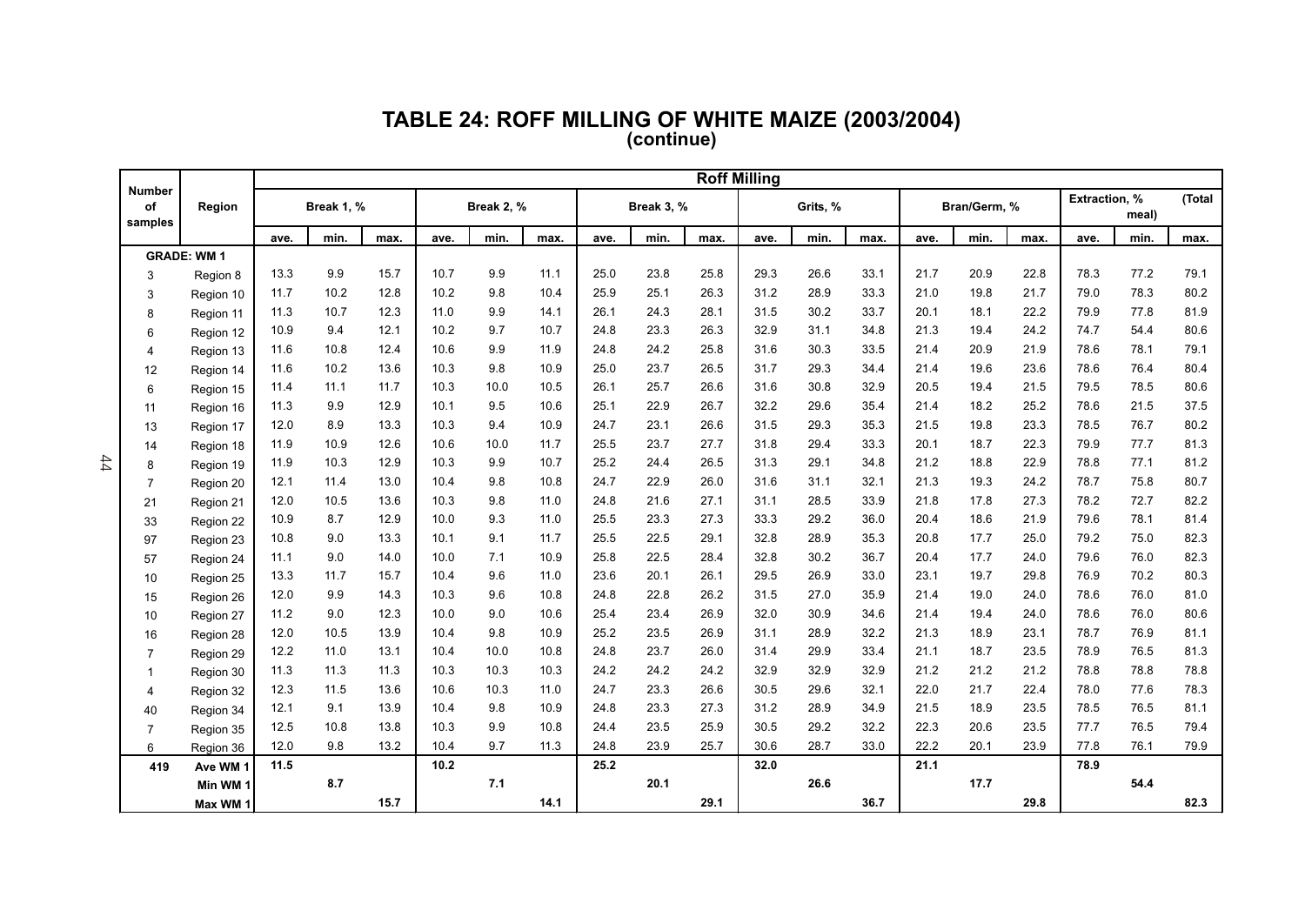#### **(continue) TABLE 24: ROFF MILLING OF WHITE MAIZE (2003/2004)**

|                                |                    |      |            |      |      |                   |      |      |            | <b>Roff Milling</b> |      |          |      |      |              |      |                      |       |        |
|--------------------------------|--------------------|------|------------|------|------|-------------------|------|------|------------|---------------------|------|----------|------|------|--------------|------|----------------------|-------|--------|
| <b>Number</b><br>of<br>samples | Region             |      | Break 1, % |      |      | <b>Break 2, %</b> |      |      | Break 3, % |                     |      | Grits, % |      |      | Bran/Germ, % |      | <b>Extraction. %</b> | meal) | (Total |
|                                |                    | ave. | min.       | max. | ave. | min.              | max. | ave. | min.       | max.                | ave. | min.     | max. | ave. | min.         | max. | ave.                 | min.  | max.   |
|                                | <b>GRADE: WM 2</b> |      |            |      |      |                   |      |      |            |                     |      |          |      |      |              |      |                      |       |        |
|                                | Region 11          | 12.2 | 12.2       | 12.2 | 10.1 | 10.1              | 10.1 | 24.8 | 24.8       | 24.8                | 31.0 | 31.0     | 31.0 | 21.8 | 21.8         | 21.8 | 78.2                 | 78.2  | 78.2   |
| 7                              | Region 12          | 11.3 | 9.1        | 13.3 | 10.4 | 9.6               | 11.7 | 25.4 | 24.4       | 26.7                | 32.1 | 29.0     | 35.2 | 20.9 | 19.6         | 22.7 | 79.1                 | 77.3  | 80.4   |
| 3                              | Region 13          | 12.0 | 11.3       | 12.6 | 10.4 | 10.3              | 10.5 | 24.6 | 23.7       | 25.8                | 32.1 | 31.0     | 33.3 | 20.9 | 19.3         | 22.9 | 79.1                 | 77.1  | 80.7   |
| $\overline{7}$                 | Region 14          | 11.2 | 9.5        | 12.8 | 10.2 | 9.6               | 10.8 | 24.3 | 23.4       | 25.3                | 32.7 | 29.8     | 35.8 | 21.6 | 18.8         | 23.2 | 78.4                 | 76.8  | 81.2   |
| $\overline{2}$                 | Region 15          | 11.6 | 11.6       | 11.6 | 11.0 | 10.4              | 11.7 | 25.8 | 24.4       | 27.2                | 31.0 | 30.6     | 31.5 | 20.5 | 20.2         | 20.8 | 79.5                 | 79.2  | 79.8   |
| $\mathbf{1}$                   | Region 16          | 11.6 | 11.6       | 1.6  | 10.1 | 10.1              | 10.1 | 25.9 | 25.9       | 25.9                | 31.6 | 31.6     | 31.6 | 20.8 | 20.8         | 20.8 | 79.2                 | 79.2  | 79.2   |
| $\overline{7}$                 | Region 17          | 11.9 | 11.2       | 13.3 | 10.4 | 10.0              | 11.1 | 25.2 | 23.6       | 27.0                | 31.6 | 29.7     | 33.0 | 20.9 | 19.1         | 22.3 | 79.1                 | 77.7  | 80.9   |
| 11                             | Region 18          | 12.0 | 9.9        | 14.0 | 11.0 | 9.9               | 15.3 | 25.3 | 23.6       | 26.9                | 30.8 | 28.7     | 34.5 | 21.0 | 18.7         | 23.6 | 79.0                 | 76.4  | 81.3   |
| 5                              | Region 19          | 12.1 | 11.2       | 12.9 | 10.5 | 10.3              | 10.8 | 25.0 | 23.3       | 25.8                | 30.8 | 28.9     | 32.9 | 21.6 | 19.8         | 24.3 | 78.4                 | 75.7  | 80.2   |
| 5                              | Region 20          | 12.7 | 11.9       | 13.1 | 10.7 | 10.5              | 10.9 | 24.4 | 23.1       | 27.0                | 30.5 | 29.4     | 31.1 | 21.8 | 18.5         | 23.4 | 78.2                 | 76.6  | 81.5   |
| $\overline{7}$                 | Region 21          | 11.7 | 9.8        | 13.6 | 10.3 | 9.9               | 10.7 | 25.6 | 24.2       | 26.1                | 31.3 | 29.7     | 33.7 | 21.1 | 19.9         | 23.8 | 78.9                 | 76.2  | 80.1   |
| 10                             | Region 22          | 11.6 | 9.6        | 13.0 | 10.2 | 9.5               | 10.7 | 25.2 | 22.6       | 27.0                | 31.4 | 28.9     | 35.9 | 21.6 | 19.1         | 24.8 | 78.4                 | 75.2  | 80.9   |
| 40                             | Region 23          | 10.9 | 9.2        | 12.5 | 10.0 | 9.3               | 10.9 | 25.4 | 22.7       | 27.2                | 32.6 | 29.9     | 35.7 | 21.1 | 18.8         | 24.0 | 78.9                 | 76.0  | 81.2   |
| 12                             | Region 24          | 12.2 | 10.2       | 16.7 | 10.3 | 9.3               | 11.3 | 25.4 | 21.5       | 27.5                | 31.1 | 24.1     | 33.7 | 21.0 | 17.7         | 26.4 | 79.0                 | 73.6  | 82.3   |
| 4                              | Region 25          | 16.3 | 12.6       | 18.9 | 11.2 | 10.5              | 12.1 | 23.7 | 21.4       | 26.0                | 26.3 | 21.5     | 31.9 | 22.5 | 19.0         | 26.1 | 77.5                 | 73.9  | 81.0   |
| 4                              | Region 26          | 10.6 | 9.8        | 11.7 | 9.9  | 9.6               | 10.3 | 23.8 | 23.2       | 24.9                | 33.8 | 31.7     | 35.8 | 21.8 | 20.9         | 22.5 | 78.2                 | 77.5  | 79.1   |
| 1                              | Region 27          | 13.7 | 13.7       | 13.7 | 10.7 | 10.7              | 10.7 | 26.4 | 26.4       | 26.4                | 29.1 | 29.1     | 29.1 | 20.2 | 20.2         | 20.2 | 79.8                 | 79.8  | 79.8   |
| 4                              | Region 28          | 11.7 | 11.3       | 12.3 | 10.2 | 10.1              | 10.3 | 24.9 | 23.9       | 25.5                | 31.4 | 30.4     | 32.0 | 21.8 | 21.1         | 23.1 | 78.2                 | 76.9  | 78.9   |
| $\overline{2}$                 | Region 29          | 13.8 | 13.6       | 14.1 | 10.6 | 10.5              | 10.8 | 23.4 | 22.8       | 23.9                | 29.4 | 28.4     | 30.3 | 22.8 | 21.7         | 23.9 | 77.2                 | 76.1  | 78.3   |
| $\mathbf 1$                    | Region 30          | 11.8 | 11.8       | 11.8 | 10.9 | 10.9              | 10.9 | 24.6 | 24.6       | 24.6                | 29.8 | 29.8     | 29.8 | 22.9 | 22.9         | 22.9 | 77.1                 | 77.1  | 80.0   |
| 1                              | Region 31          | 10.8 | 10.8       | 10.8 | 9.9  | 9.9               | 9.9  | 25.9 | 25.9       | 25.9                | 33.4 | 33.4     | 33.4 | 20.0 | 20.0         | 20.0 | 80.0                 | 80.0  | 80.0   |
| $\mathbf 1$                    | Region 32          | 12.5 | 12.5       | 12.5 | 10.6 | 10.6              | 10.6 | 25.1 | 25.1       | 25.1                | 32.2 | 32.2     | 32.2 | 19.5 | 19.5         | 19.5 | 80.5                 | 80.5  | 80.5   |
| 10                             | Region 34          | 12.8 | 10.5       | 15.6 | 10.5 | 10.0              | 11.8 | 25.2 | 23.1       | 28.2                | 30.2 | 26.8     | 33.1 | 21.4 | 18.6         | 23.3 | 78.6                 | 76.7  | 81.4   |
| 2                              | Region 36          | 13.6 | 13.5       | 13.8 | 10.6 | 10.4              | 10.8 | 24.9 | 24.6       | 25.1                | 28.8 | 28.3     | 29.3 | 22.1 | 21.6         | 22.5 | 77.9                 | 77.5  | 78.4   |
| 148                            | Ave WM 2           | 11.8 |            |      | 10.3 |                   |      | 25.1 |            |                     | 31.5 |          |      | 21.3 |              |      | 78.7                 |       |        |
|                                | Min WM 2           |      | 9.1        |      |      | 9.3               |      |      | 21.4       |                     |      | 21.5     |      |      | 17.7         |      |                      | 73.6  |        |
|                                | Max WM 2           |      |            | 18.9 |      |                   | 15.3 |      |            | 28.2                |      |          | 35.9 |      |              | 26.4 |                      |       | 82.3   |

4 5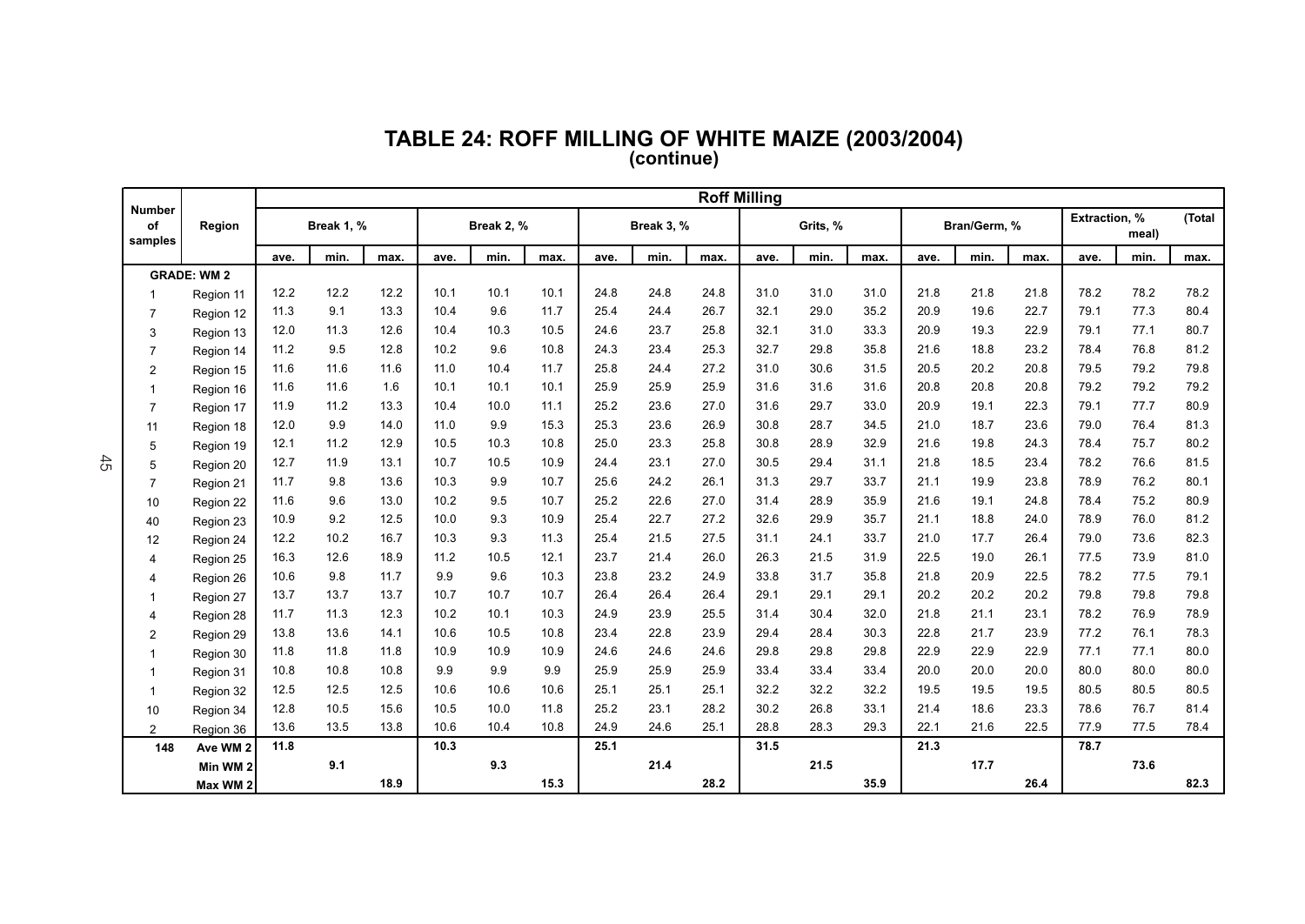#### **TABLE 24: ROFF MILLING OF WHITE MAIZE (2003/2004) (continue)**

|                                |                   |      |                   |      |      |            |      |      |            | <b>Roff Milling</b> |      |          |      |      |              |      |                      |       |        |
|--------------------------------|-------------------|------|-------------------|------|------|------------|------|------|------------|---------------------|------|----------|------|------|--------------|------|----------------------|-------|--------|
| <b>Number</b><br>of<br>samples | Region            |      | <b>Break 1, %</b> |      |      | Break 2, % |      |      | Break 3, % |                     |      | Grits, % |      |      | Bran/Germ, % |      | <b>Extraction. %</b> | meal) | (Total |
|                                |                   | ave. | min.              | max. | ave. | min.       | max. | ave. | min.       | max.                | ave. | min.     | max. | ave. | min.         | max. | ave.                 | min.  | max.   |
|                                | <b>GRADE: WM3</b> |      |                   |      |      |            |      |      |            |                     |      |          |      |      |              |      |                      |       |        |
| 1                              | Region 13         | 14.0 | 14.0              | 14.0 | 10.7 | 10.7       | 10.7 | 24.6 | 24.6       | 24.6                | 28.0 | 28.0     | 28.0 | 22.7 | 22.7         | 22.7 | 77.3                 | 77.3  | 77.3   |
| $\overline{2}$                 | Region 14         | 12.2 | 12.1              | 12.2 | 10.4 | 10.2       | 10.6 | 25.3 | 24.9       | 25.7                | 30.5 | 30.4     | 30.6 | 21.6 | 21.6         | 21.6 | 78.4                 | 78.4  | 78.4   |
| $\overline{1}$                 | Region 15         | 10.1 | 10.1              | 10.1 | 9.5  | 9.5        | 9.5  | 23.4 | 23.4       | 23.4                | 32.1 | 32.1     | 32.1 | 24.7 | 24.7         | 24.7 | 75.3                 | 75.3  | 75.3   |
| $\mathbf{1}$                   | Region 16         | 10.3 | 10.3              | 10.3 | 10.0 | 10.0       | 10.0 | 26.5 | 26.5       | 26.5                | 32.6 | 32.6     | 32.6 | 20.6 | 20.6         | 20.6 | 79.4                 | 79.4  | 79.4   |
| 3                              | Region 17         | 11.5 | 10.7              | 12.7 | 10.0 | 9.9        | 10.2 | 24.6 | 23.5       | 25.6                | 31.4 | 30.3     | 32.3 | 22.4 | 22.1         | 22.9 | 77.6                 | 77.1  | 77.9   |
| $\mathbf{1}$                   | Region 18         | 12.9 | 12.9              | 12.9 | 11.8 | 11.8       | 11.8 | 25.1 | 25.1       | 25.1                | 30.7 | 30.7     | 30.7 | 19.6 | 19.6         | 19.6 | 80.4                 | 80.4  | 80.4   |
| $\overline{2}$                 | Region 19         | 13.7 | 13.5              | 13.9 | 11.0 | 10.8       | 11.2 | 25.1 | 24.8       | 25.4                | 29.5 | 29.1     | 29.9 | 20.7 | 20.5         | 20.8 | 79.3                 | 79.2  | 79.5   |
| 3                              | Region 20         | 11.9 | 9.8               | 13.1 | 9.9  | 8.8        | 10.7 | 23.6 | 23.5       | 24.0                | 30.7 | 29.2     | 33.2 | 23.8 | 23.3         | 24.7 | 76.2                 | 75.3  | 76.7   |
| $\mathbf{1}$                   | Region 21         | 11.8 | 11.8              | 11.8 | 10.1 | 10.1       | 10.1 | 25.3 | 25.3       | 25.3                | 31.2 | 31.2     | 31.2 | 21.5 | 21.5         | 21.5 | 78.5                 | 78.5  | 78.5   |
| 4                              | Region 22         | 11.1 | 10.1              | 12.7 | 10.1 | 9.8        | 10.3 | 25.8 | 23.2       | 27.7                | 31.6 | 30.4     | 32.8 | 21.5 | 19.0         | 24.2 | 78.5                 | 75.8  | 81.0   |
| $\overline{2}$                 | Region 23         | 10.9 | 10.8              | 11.1 | 10.2 | 10.2       | 10.3 | 25.8 | 24.7       | 27.0                | 32.3 | 32.0     | 32.5 | 20.7 | 19.6         | 21.8 | 79.3                 | 78.2  | 80.4   |
| $\mathbf{1}$                   | Region 24         | 11.0 | 11.0              | 11.0 | 10.2 | 10.2       | 10.2 | 26.5 | 26.5       | 26.5                | 33.4 | 33.4     | 33.4 | 19.0 | 19.0         | 19.0 | 81.0                 | 81.0  | 81.0   |
| $\mathbf{1}$                   | Region 27         | 14.0 | 14.0              | 14.0 | 10.9 | 10.9       | 10.9 | 24.4 | 24.4       | 24.4                | 30.3 | 30.3     | 30.3 | 20.4 | 20.4         | 20.4 | 79.6                 | 79.6  | 79.6   |
| 3                              | Region 29         | 12.8 | 11.6              | 14.0 | 10.8 | 10.4       | 10.9 | 25.0 | 24.2       | 25.9                | 29.8 | 26.4     | 32.1 | 21.6 | 20.0         | 24.4 | 78.4                 | 75.6  | 80.0   |
| $\overline{1}$                 | Region 30         | 12.8 | 12.8              | 12.8 | 11.1 | 11.1       | 11.1 | 23.5 | 23.5       | 23.5                | 29.6 | 29.6     | 29.6 | 23.0 | 23.0         | 23.0 | 77.0                 | 77.0  | 77.0   |
| -1                             | Region 34         | 13.1 | 13.1              | 13.1 | 10.4 | 10.4       | 10.4 | 24.3 | 24.3       | 24.3                | 30.4 | 30.4     | 30.4 | 21.8 | 21.8         | 21.8 | 78.2                 | 78.2  | 78.2   |
| 28                             | Ave WM 3          | 12.0 |                   |      | 10.4 |            |      | 25.0 |            |                     | 30.9 |          |      | 21.7 |              |      | 78.3                 |       |        |
|                                | Min WM 3          |      | 9.8               |      |      | 8.8        |      |      | 23.2       |                     |      | 26.4     |      |      | 19.0         |      |                      | 75.3  |        |
|                                | Max WM 3          |      |                   | 14.0 |      |            | 11.8 |      |            | 27.7                |      |          | 33.4 |      |              | 24.7 |                      |       | 81.0   |
|                                | <b>GRADE: COM</b> |      |                   |      |      |            |      |      |            |                     |      |          |      |      |              |      |                      |       |        |
| -1                             | Region 12         | 13.8 | 13.8              | 13.8 | 10.9 | 10.9       | 10.9 | 23.0 | 23.0       | 23.0                | 27.8 | 27.8     | 27.8 | 24.4 | 24.4         | 24.4 | 75.6                 | 75.6  | 75.6   |
| 1                              | Region 17         | 11.3 | 11.3              | 11.3 | 10.4 | 10.4       | 10.4 | 26.6 | 26.6       | 26.6                | 31.8 | 31.8     | 31.8 | 20.0 | 20.0         | 20.0 | 80.0                 | 80.0  | 80.0   |
| $\mathbf{1}$                   | Region 20         | 14.5 | 14.5              | 14.5 | 11.1 | 11.1       | 11.1 | 24.0 | 24.0       | 24.0                | 27.7 | 27.7     | 27.7 | 22.7 | 22.7         | 22.7 | 77.3                 | 77.3  | 77.3   |
| 1                              | Region 23         | 12.0 | 12.0              | 12.0 | 9.6  | 9.6        | 9.6  | 22.8 | 22.8       | 22.8                | 31.6 | 31.6     | 31.6 | 24.0 | 24.0         | 24.0 | 76.0                 | 76.0  | 76.0   |
| 4                              | Ave COM           | 12.9 |                   |      | 10.5 |            |      | 24.1 |            |                     | 29.7 |          |      | 22.8 |              |      | 77.2                 |       |        |
|                                | <b>Min COM</b>    |      | 11.3              |      |      | 9.6        |      |      | 22.8       |                     |      | 27.7     |      |      | 20.0         |      |                      | 75.6  |        |
|                                | <b>Max COM</b>    |      |                   | 14.5 |      |            | 11.1 |      |            | 26.6                |      |          | 31.8 |      |              | 24.4 |                      |       | 80.0   |
|                                | Ave white maize   | 11.6 |                   |      | 10.3 |            |      | 25.2 |            |                     | 31.8 |          |      | 21.2 |              |      | 78.8                 |       |        |
|                                | Min white maize   |      | 8.7               |      |      | 7.1        |      |      | 20.1       |                     |      | 21.5     |      |      | 17.7         |      |                      | 54.4  |        |
|                                | Max white maize   |      |                   | 18.9 |      |            | 15.3 |      |            | 29.1                |      |          | 36.7 |      |              | 29.8 |                      |       | 82.3   |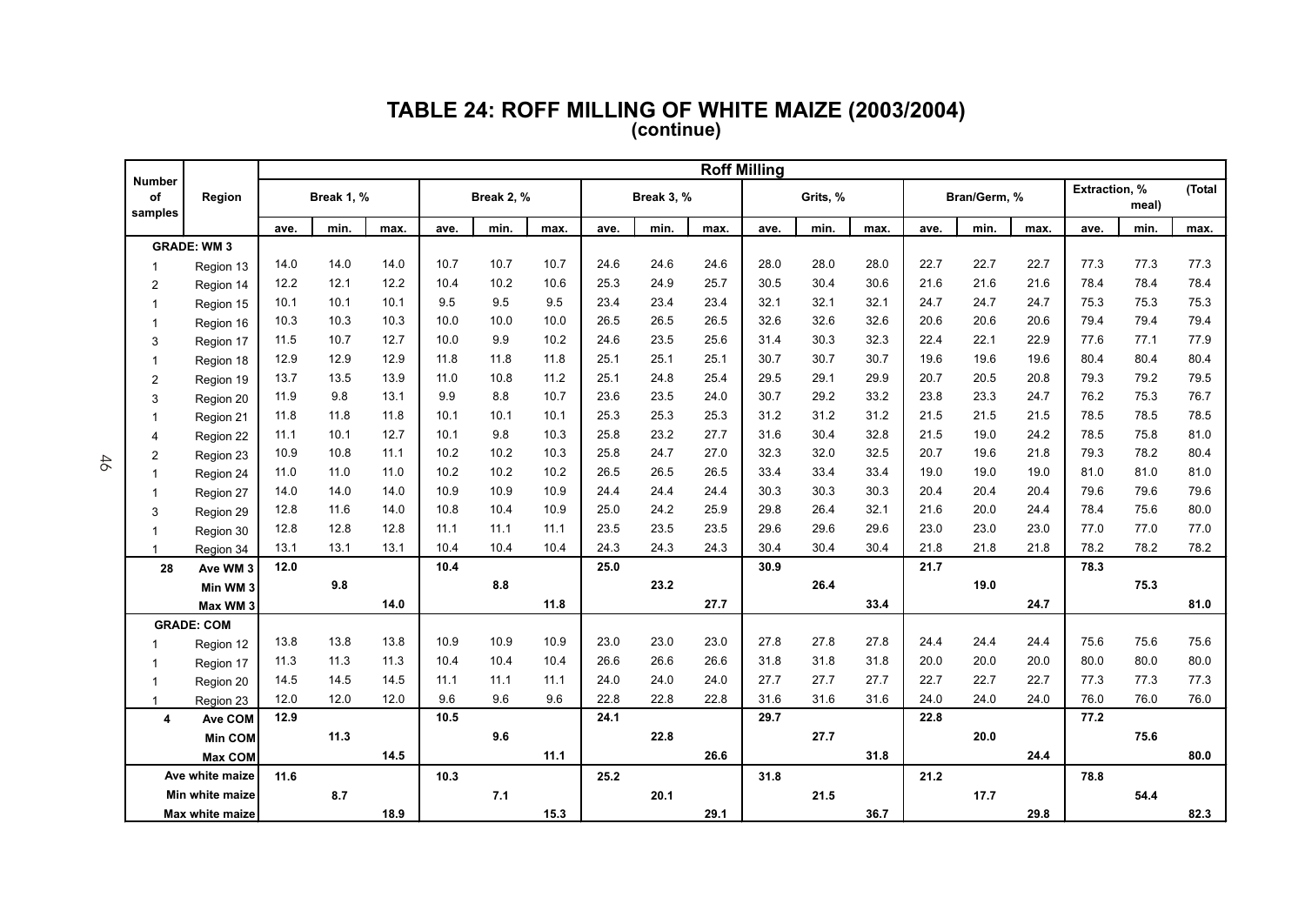#### **Genetic modification**

Ten percent of this crop survey samples (90 samples) randomly selected were tested for the presence of the Cry 1 Ab protein (Bt gene) and Roundup Ready (RUR). The Mon 810 Cry1Ab maize limit of detection of the methodology used is 0,15 %.

Eighty-two percent of the samples tested positive for the Bt gene of which 57 % had values  $>1,0\%$ .

NK 603 RUR maize limit of detection of the methodology used is 0,25 %. Only one sample tested higher than the detection limit.

| <b>Region</b>         | Grade                              | % Bt gene    | <b>RUR</b>   | <b>Region</b>   | Grade                              | % Bt gene    | <b>RUR</b>   |
|-----------------------|------------------------------------|--------------|--------------|-----------------|------------------------------------|--------------|--------------|
| 10                    | YM1                                | 0.38         | 0.08         | 23              | WM1                                | 0.38         | 0.03         |
| 10                    | WM <sub>1</sub>                    | 1.31         | 0.07         | 23              | W <sub>M2</sub>                    | 5.15         | 0.02         |
| $\overline{11}$       | YM <sub>1</sub>                    | 6.96         | 0.00         | 23              | YM <sub>1</sub>                    | 7.12         | 0.08         |
| $\overline{11}$       | YM <sub>1</sub>                    | 7.85         | 0.02         | 23              | W <sub>M2</sub>                    | 3.01         | 0.03         |
| $\overline{11}$       | WM <sub>1</sub>                    | 7.37         | 0.00         | 23              | W <sub>M2</sub>                    | 0.35         | 0.01         |
| $\overline{11}$       | WM <sub>1</sub>                    | 6.54         | 0.08         | $\overline{24}$ | YM <sub>1</sub>                    | 3.96         | 0.05         |
| $\overline{11}$       | YM <sub>1</sub>                    | 7.44         | 0.06         | $\overline{24}$ | WM <sub>1</sub>                    | 7.08         | 0.08         |
| $\overline{12}$       | W <sub>M3</sub>                    | 0.16         | 0.00         | $\overline{24}$ | WM <sub>1</sub>                    | 0.04         | 0.06         |
| $\overline{13}$       | YM1                                | 0.00         | 0.00         | $\overline{24}$ | WM <sub>2</sub>                    | 6.42         | 0.03         |
| $\overline{13}$       | WM <sub>2</sub>                    | 0.00         | 0.00         | $\overline{24}$ | WM <sub>2</sub>                    | 6.02         | 0.08         |
| $\overline{14}$       | YM <sub>2</sub>                    | 0.01         | 0.00         | $\overline{25}$ | WM <sub>1</sub>                    | 3.47         | 0.05         |
| $\overline{14}$       | W <sub>M2</sub>                    | 0.10         | 0.00         | $\overline{25}$ | YM1                                | 0.11         | 0.11         |
| $\overline{14}$       | W <sub>M2</sub>                    | 0.00         | 0.00         | $\overline{25}$ | WM <sub>1</sub>                    | 4.78         | 0.05         |
| $\overline{15}$       | YM <sub>1</sub>                    | 7.57         | 0.00         | 25              | YM <sub>1</sub>                    | 3.52         | 0.10         |
| $\overline{15}$       | WM <sub>1</sub>                    | 5.30         | 0.00         | 26              | WM <sub>1</sub>                    | 2.38         | 0.10         |
| $\overline{15}$       | WM <sub>1</sub>                    | 3.41         | 0.00         | 26              | YM1                                | 6.35         | 0.05         |
| $\overline{16}$       | W <sub>M3</sub>                    | 6.23         | 0.08         | 26              | W <sub>M2</sub>                    | 0.00         | 0.03         |
| $\overline{16}$       | WM <sub>1</sub>                    | 0.00         | 0.05         | $\overline{27}$ | WM <sub>1</sub>                    | 0.33         | 0.05         |
| $\overline{17}$       | W <sub>W</sub>                     | 0.10         | 0.08         | $\overline{27}$ | YM1                                | 0.00         | 0.08         |
| 17                    | YM <sub>2</sub>                    | 0.66         | 0.11         | $\overline{27}$ | YM <sub>2</sub>                    | 0.09         | 0.14         |
| 17                    | W <sub>M3</sub>                    | 4.90         | 0.00         | $\overline{27}$ | WM <sub>1</sub>                    | 5.32         | 0.04         |
| 17                    | WM <sub>1</sub>                    | 1.03         | 0.03         | 28              | WM <sub>1</sub>                    | 1.19         | 0.00         |
| 17                    | YM <sub>1</sub>                    | 7.50         | 0.05         | 28              | YM <sub>1</sub>                    | 4.39         | 0.00         |
| $\overline{18}$       | YM <sub>1</sub>                    | 7.32         | 0.00         | 28              | YM <sub>1</sub>                    | 6.21         | 0.26         |
| $\overline{18}$       | WM1                                | 1.68         | 0.00         | 28              | WM <sub>1</sub>                    | 1.52         | 0.00         |
| 18<br>$\overline{18}$ | WM <sub>2</sub><br>WM <sub>2</sub> | 0.10<br>0.21 | 0.00<br>0.02 | 28<br>29        | YM <sub>1</sub><br>WM <sub>1</sub> | 5.29         | 0.00<br>0.00 |
| $\overline{18}$       | YM <sub>2</sub>                    | 1.71         | 0.03         | $\overline{29}$ | WM <sub>3</sub>                    | 0.00<br>1.49 | 0.10         |
| $\overline{19}$       | YM <sub>2</sub>                    | 5.56         | 0.00         | $\overline{29}$ | YM <sub>1</sub>                    | 0.00         | 0.00         |
| $\overline{19}$       | WM1                                | 0.64         | 0.00         | $\overline{30}$ | WM <sub>3</sub>                    | 0.33         | 0.02         |
| 19                    | WM <sub>2</sub>                    | 0.58         | 0.00         | $\overline{30}$ | YM <sub>1</sub>                    | 0.00         | 0.03         |
| $\overline{20}$       | W <sub>M2</sub>                    | 5.57         | 0.00         | 32              | WM <sub>1</sub>                    | 0.16         | 0.02         |
| $\overline{20}$       | YM <sub>2</sub>                    | 0.78         | 0.00         | $\overline{32}$ | YM <sub>1</sub>                    | 0.01         | 0.02         |
| $\overline{20}$       | WM <sub>1</sub>                    | 0.00         | 0.00         | 32              | YM <sub>1</sub>                    | 0.00         | 0.09         |
| $\overline{21}$       | WM <sub>1</sub>                    | 0.03         | 0.05         | $\overline{32}$ | WM1                                | 0.85         | 0.09         |
| $\overline{21}$       | YM <sub>1</sub>                    | 7.34         | 0.20         | $\overline{34}$ | WM <sub>1</sub>                    | 0.00         | 0.00         |
| $\overline{21}$       | WM1                                | 1.31         | 0.04         | $\overline{34}$ | WM <sub>1</sub>                    | 0.00         | 0.03         |
| $\overline{21}$       | WM <sub>2</sub>                    | 0.00         | 0.06         | $\overline{34}$ | WM <sub>2</sub>                    | 0.00         | 0.05         |
| $\overline{22}$       | YM1                                | 0.23         | 0.02         | $\overline{34}$ | YM1                                | 0.00         | 0.05         |
| $\overline{22}$       | WM1                                | 8.00         | 0.09         | $\overline{35}$ | YM1                                | 6.57         | 0.00         |
| $\overline{22}$       | WM1                                | 6.17         | 0.04         | 35              | WM1                                | 4.24         | 0.00         |
| $\overline{22}$       | WM1                                | 3.47         | 0.02         | $\overline{35}$ | YM <sub>1</sub>                    | 7.23         | 0.00         |
| $\overline{22}$       | WM1                                | 5.93         | 0.03         | $\overline{35}$ | WM1                                | 3.70         | 0.00         |
| $\overline{22}$       | WM1                                | 1.38         | 0.05         | 36              | YM <sub>2</sub>                    | 7.56         | 0.08         |
| 22                    | WM <sub>1</sub>                    | 2.88         | 0.02         | 36              | WM <sub>2</sub>                    | 7.10         | 0.09         |

#### **TABLE 25: PRESENCE OF GENETICALLY MODIFIED MAIZE**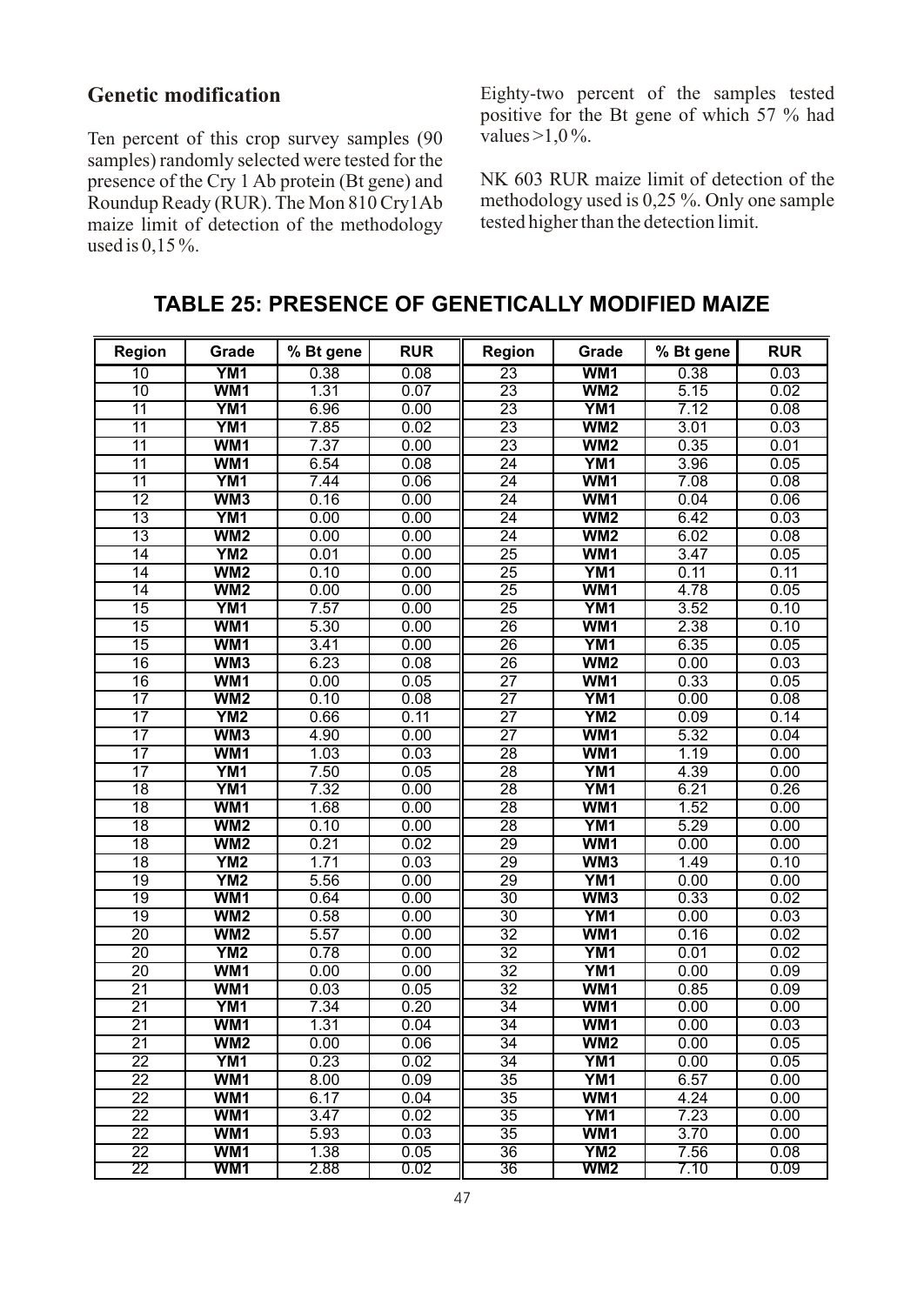| <b>TABLE 26: MYCOTOXIN RESULTS 2003/2004</b> |  |
|----------------------------------------------|--|
|----------------------------------------------|--|

| Region          | Grade           | <b>Aflatoxin</b> | <b>Fumonisin</b> | Deoxynivalenol   | <b>Zearalenone</b> | <b>Ochratoxin</b> |
|-----------------|-----------------|------------------|------------------|------------------|--------------------|-------------------|
|                 |                 | ppb              | ppm              | ppm              | ppm                | ppb               |
| 10              | WM1             | $\mathbf{0}$     | 1.80             | $\mathbf{0}$     | < 0.1              | $2$               |
| 10              | YM1             | $\mathbf 0$      | 1.80             | 1.3              | < 0.1              | $2$               |
| 11              | WM1             | $\mathbf 0$      | 0.57             | 0                | 21.0               | 0                 |
| 11              | WM1             | $\pmb{0}$        | 2.40             | 0                | 13.0               | 0                 |
| 11              | YM1             | $\mathbf 0$      | 2.30             | $\mathbf 0$      | 17.0               | $\mathbf 0$       |
| 11              | YM1             | $\mathbf 0$      | 1.50             | 0                | 26.0               | 0                 |
| 11              | YM1             | $\mathbf 0$      | 0.89             | 0.6              | 11.0               | 2.3               |
| 12              | <b>COM</b>      | $\mathbf 0$      | 0.62             | 0.7              | < 0.1              | $2$               |
| 13              | WM <sub>2</sub> | $\mathbf 0$      | 2.20             | < 0.5            | < 0.1              | 2.9               |
| 13              | YM1             | 0                | 5.60             | 1.1              | < 0.1              | $2$               |
| 14              | WM <sub>2</sub> | $\mathbf 0$      | 0.46             | $\mathbf 0$      | < 0.1              | 2.6               |
| 14              | WM3             | 0                | 1.80             | 0                | < 0.1              | 4.2               |
| 14              | YM <sub>2</sub> | $\mathbf 0$      | 0.96             | < 0.5            | < 0.1              | $2$               |
| 15              | WM1             | $\mathbf 0$      | 0.53             | 0                | < 0.1              | $2$               |
| 15              | WM1             | 0                | 1.10             | $\mathbf 0$      | < 0.1              | 2.9               |
| 15              | YM1             | $\pmb{0}$        | 0.41             | $\mathbf 0$      | < 0.1              | $2$               |
| 16              | WM1             | $\pmb{0}$        | 2.20             | $\pmb{0}$        | 24.0               | 0.5               |
| 16              | WM3             | $\mathbf 0$      | 2.10             | 0                | $\mathbf{0}$       | $2$               |
| 17              | WM1             | $\mathbf 0$      | 2.30             | 0.3              | 36.0               | $\mathbf 0$       |
| 17              | WM <sub>2</sub> | $\mathbf 0$      | 2.20             | $\overline{0}$   | < 0.1              | $2$               |
| 17              | WM3             | $\mathbf 0$      | 0.57             | < 0.5            | < 0.1              | $2$               |
| 17              | YM1             | 0                | 4.50             | 0.4              | 0.1                | $\overline{0}$    |
| 17              | YM <sub>2</sub> | $\mathbf 0$      | 3.70             | $\mathbf 0$      | < 0.1              | $\overline{c}$    |
| 18              | WM1             | $\mathbf 0$      | 3.90             | 0                | < 0.1              | $\mathbf 0$       |
| 18              | WM <sub>2</sub> | $\mathbf 0$      | 0.51             | 0.7              | 0.1                | $\overline{2}$    |
| 18              | WM <sub>2</sub> | $\mathbf 0$      | 3.90             | $\mathbf 0$      | 0.1                | 1.0               |
| 18              | YM1             | $\mathbf 0$      | 2.40             | $\mathbf 0$      | 0.1                | 3.7               |
| 18              | YM <sub>2</sub> | $\mathbf 0$      | 1.70             | $\overline{0}$   | 17.0               | 1.1               |
| 19              | WM1             | $\mathbf 0$      | 0.17             | 0.6              | 0.1                | 2.7               |
| 19              | WM <sub>2</sub> | $\mathbf 0$      | 1.50             | 0.5              | < 0.1              | $2$               |
| 19              | YM <sub>2</sub> | $\mathbf 0$      | 4.60             | < 0.5            | < 0.1              | $2$               |
| 20              | WM1             | 0                | 0.65             | 0.7              | 0.2                | $\mathbf 0$       |
| 20              | WM <sub>2</sub> | $\mathbf 0$      | 0.62             | < 0.5            | 1.0                | $2$               |
| 20              | YM <sub>2</sub> | $\mathbf 0$      | 0.33             | < 0.5            | 0.1                | $2$               |
| $\overline{21}$ | WM1             | $\overline{0}$   | 2.70             | 0.9              | 28.0               | $\overline{0.3}$  |
| 21              | WM1             | $\mathbf 0$      | 2.40             | 1.2              | 0.1                | 0.8               |
| 21              | WM <sub>2</sub> | $\overline{0}$   | 0.78             | 0.2              | 83.0               | $\overline{0}$    |
| 21              | YM1             | $\overline{0}$   | 0.64             | $\pmb{0}$        | 1.0                | 0.7               |
| 22              | WM1             | $\pmb{0}$        | 0.80             | $\pmb{0}$        | 0.2                | $\pmb{0}$         |
| 22              | WM1             | $\overline{0}$   | 1.10             | $\mathbf 0$      | 68.0               | 0.1               |
| 22              | WM1             | $\overline{0}$   | 0.71             | $\overline{0.2}$ | 75.0               | 0                 |
| 22              | WM1             | 0                | 1.40             | 0                | 33.0               | $\mathbf 0$       |
| 22              | WM1             | $\pmb{0}$        | 0.67             | 0.5              | 1.0                | $\overline{0}$    |
| 22              | WM <sub>2</sub> | $\pmb{0}$        | 1.00             | $\pmb{0}$        | 34.0               | 0                 |
| 22              | YM1             | $\pmb{0}$        | 0.81             | $\pmb{0}$        | 0.1                | $2$               |
| 23              | WM1             | $\pmb{0}$        | 1.20             | $\overline{0}$   | 4.0                | $\overline{0}$    |
| 23              | WM <sub>2</sub> | $\pmb{0}$        | 1.40             | $\pmb{0}$        | $\pmb{0}$          | $\overline{0}$    |
| 23              | WM <sub>2</sub> | $\pmb{0}$        | 1.30             | $\overline{0}$   | $\pmb{0}$          | 0.5               |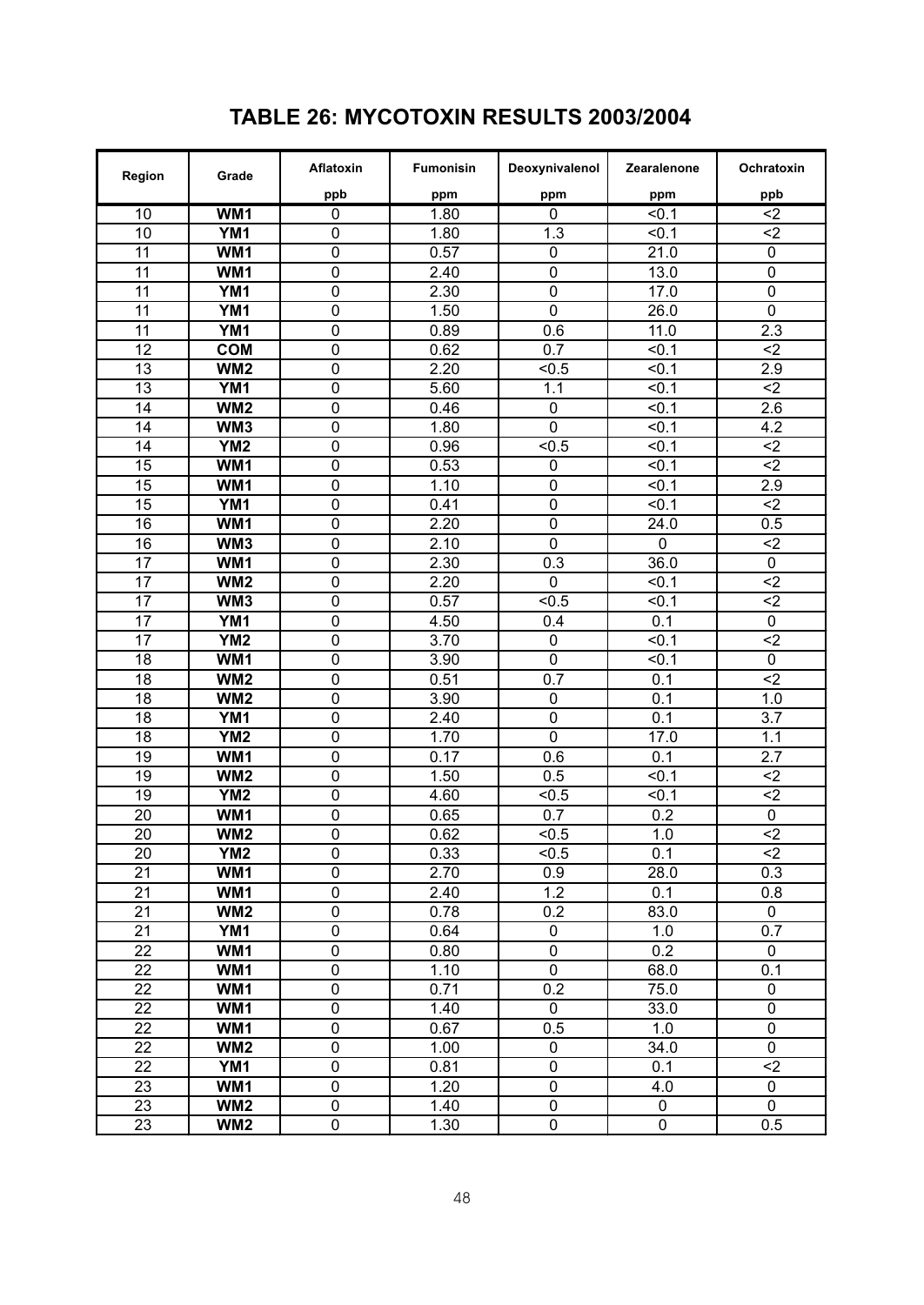## **TABLE 26: MYCOTOXIN RESULTS 2003/2004 (continue)**

| Region          | Grade                    | <b>Aflatoxin</b>                       | <b>Fumonisin</b> | Deoxynivalenol | <b>Zearalenone</b> | <b>Ochratoxin</b> |
|-----------------|--------------------------|----------------------------------------|------------------|----------------|--------------------|-------------------|
|                 |                          | ppb                                    | ppm              | ppm            | ppm                | ppb               |
| 23              | W <sub>W</sub>           | $\mathbf{0}$                           | 0.29             | $\mathbf{0}$   | $\Omega$           | 0.6               |
| 23              | YM1                      | 0                                      | 0.61             | $\mathbf 0$    | 0                  | 0                 |
| 24              | WM1                      | 0                                      | 1.10             | $\mathbf 0$    | 0                  | $\mathbf 0$       |
| 24              | WM1                      | 0                                      | 1.10             | 0.2            | 0                  | $\mathbf 0$       |
| 24              | WM <sub>2</sub>          | $\mathbf 0$                            | 1.20             | 1.9            | 0.1                | $\mathbf 0$       |
| 24              | WM <sub>2</sub>          | 0                                      | 1.10             | 0              | 0                  | 0.5               |
| 24              | YM <sub>1</sub>          | 0                                      | 0.28             | $\mathbf 0$    | 0                  | 0                 |
| 25              | WM1                      | 0                                      | 0.58             | $\mathbf 0$    | 0                  | $\mathbf 0$       |
| 25              | WM1                      | 0                                      | 2.20             | $\mathbf 0$    | 0.2                | $\mathbf 0$       |
| 25              | YM <sub>1</sub>          | $\mathbf 0$                            | 1.70             | $\mathbf 0$    | $\mathbf 0$        | 0                 |
| 25              | YM <sub>1</sub>          | $\mathbf 0$                            | 0.75             | $\mathbf 0$    | $\mathbf 0$        | 0                 |
| 26              | WM1                      | $\mathbf 0$                            | 0.60             | $\mathbf 0$    | 0                  | 0                 |
| 26              | WM <sub>2</sub>          | $\mathbf 0$                            | 0.92             | $\overline{0}$ | $\mathbf 0$        | $\overline{0}$    |
| 26              | YM1                      | $\pmb{0}$                              | 1.00             | $\mathbf 0$    | 0                  | $\mathbf 0$       |
| 27              | WM1                      | 0                                      | 2.80             | $\mathbf 0$    | 0                  | $\mathbf 0$       |
| 27              | WM1                      | $\mathbf 0$                            | 1.70             | $\mathbf 0$    | 0                  | 2.5               |
| 27              | YM <sub>1</sub>          | $\mathbf 0$                            | 2.10             | $\mathbf 0$    | $\mathbf 0$        | 0.3               |
| 27              | YM <sub>2</sub>          | $\mathbf 0$                            | 0.97             | $\mathbf 0$    | 0                  | 0.6               |
| 28              | WM1                      | $\mathbf 0$                            | 0.55             | $\mathbf 0$    | $\overline{0}$     | 2.0               |
| 28              | WM1                      | $\mathbf 0$                            | 0.75             | 1.7            | 0.1                | 2.0               |
| 28              | YM1                      | 0                                      | 0.67             | 0.6            | 0                  | 2.7               |
| 28              | YM1                      | $\overline{0}$                         | 0.16             | $\mathbf 0$    | $\overline{0}$     | 2.1               |
| 28              | YM1                      | 0                                      | 0.24             | $\mathbf 0$    | < 0.1              | 2.5               |
| 29              | WM1                      | $\mathbf 0$                            | 0.76             | $\mathbf 0$    | 0.3                | 0                 |
| 29              | WM3                      | $\overline{0}$                         | 0.54             | $\overline{0}$ | $\mathbf 0$        | $\overline{0}$    |
| 29              | YM1                      | 0                                      | 0.26             | $\mathbf 0$    | $\mathbf 0$        | $\mathbf 0$       |
| 30              | WM3                      | 0                                      | 0.86             | 13.0           | 1.2                | 0                 |
| 30              | YM <sub>1</sub>          | 0                                      | 1.50             | 3.0            | 0                  | 0                 |
| 32              | WM1                      | $\mathbf 0$                            | 1.10             | 0.8            | 0                  | 2.0               |
| 32              | WM1                      | 0                                      | 0.66             | $\mathbf{0}$   | 0                  | 0                 |
| 32              | YM1                      | $\mathbf 0$                            | 4.20             | 1.3            | $\mathbf 0$        | 0                 |
| 32              | YM1                      | 0                                      | 0.41             | 0.0            | 0                  | 0.2               |
| 34              | WM1                      | 0                                      | 0.70             | 1.0            | 0.1                | 0                 |
| 34              | WM1                      | $\pmb{0}$                              | 1.10             | $\pmb{0}$      | $\mathbf 0$        | 0                 |
| 34              | WM <sub>2</sub>          | $\mathbf 0$                            | 0.62             | $\overline{0}$ | 0.5                | $\overline{0.2}$  |
| 34              | YM1                      | $\pmb{0}$                              | 0.25             | $\overline{0}$ | $\mathbf 0$        | 2.7               |
| 35              | WM1                      | $\overline{0}$                         | 1.40             | $\overline{0}$ | < 0.1              | 2.0               |
| 35              | WM1                      | $\overline{0}$                         | 1.60             | $\overline{0}$ | < 0.1              | $\overline{0}$    |
| 35              | YM1                      | $\overline{0}$                         | 0.92             | $\pmb{0}$      | < 0.1              | 5.7               |
| 35              | YM1                      | $\pmb{0}$                              | 0.84             | $\mathbf 0$    | < 0.1              | 2.5               |
| 36              | $\overline{\text{W}}$ M2 | $\pmb{0}$                              | 0.32             | $\overline{5}$ | < 0.1              | 2.0               |
| $\overline{36}$ | YM <sub>2</sub>          | $\overline{0}$                         | 2.30             | 0              | 50.1               | 2.0               |
| $N = 90$        | Average                  | 0                                      | 1.14             | 0.2            | $\overline{0.0}$   | 0.6               |
|                 | 2002/2003                | 0                                      | 0.73             | < 0.5          | < 0.1              | 2.0               |
|                 | 2001/2002                | 0                                      | 0.76             | 0.6            | < 0.1              | 2.0               |
|                 | 2000/2001                | 0                                      | 1.67             | 0.7            | < 0.1              | 2.0               |
|                 | 1999/2000                | $\overline{\boldsymbol{\mathfrak{o}}}$ | 0.64             | $\frac{1}{2}$  |                    | ۰                 |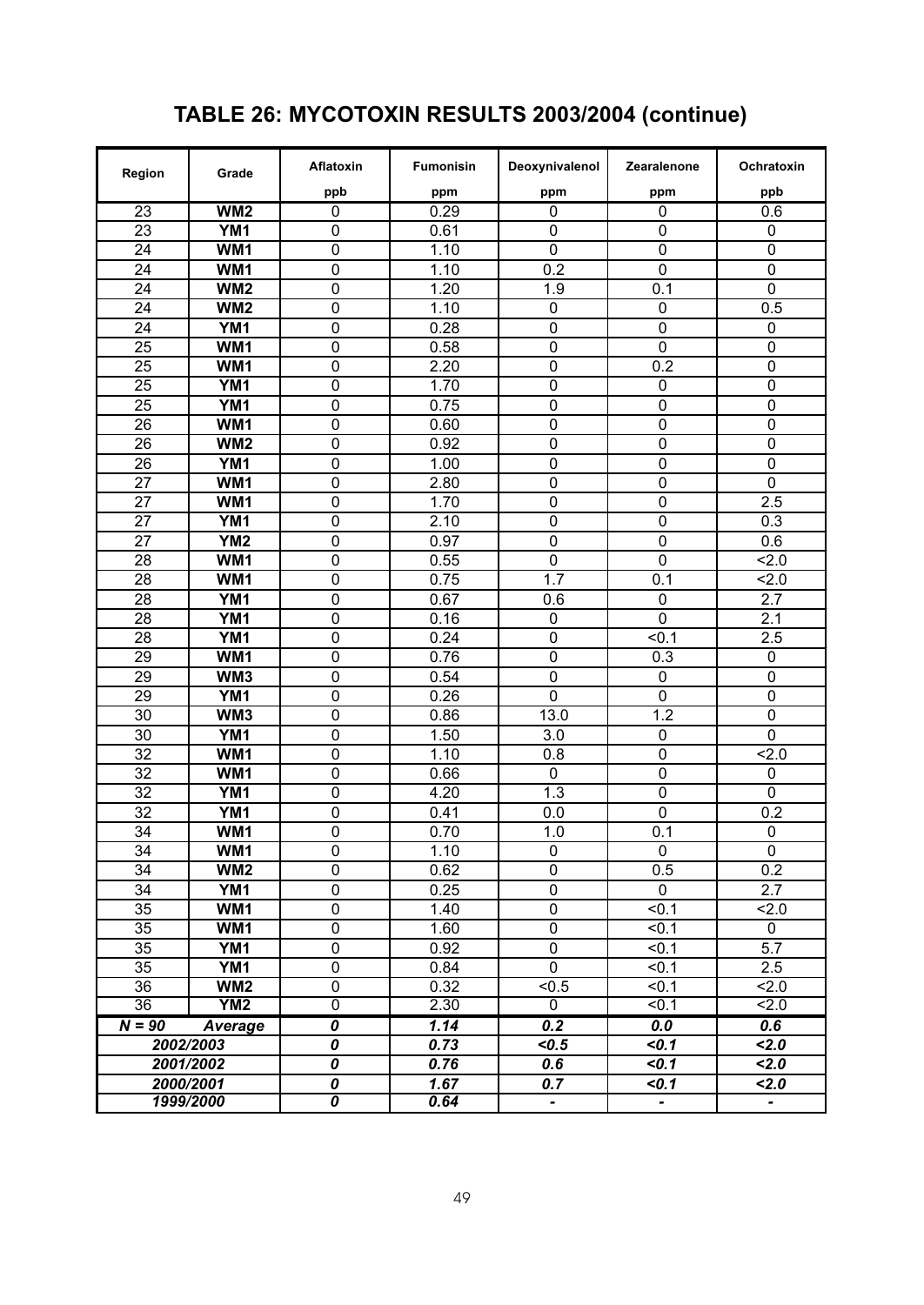#### **Methods**

#### **1.Grading**

#### **1.1 RSA grading**

RSA grading was done in accordance with the Grading Regulations for maize, as published in the Government Gazette No. 19131of 14 August 1998, regulation No. R.905.

#### **Description of deviations relating to RSA grading**

#### a. Defective maize kernels

The term "defective kernels" means all maize kernels and pieces of maize kernels which are shrivelled, obviously immature, frostdamaged, heat-damaged, mouldy or discoloured, have sprouted (including kernels whose growing point in the germ is visibly discoloured), have cavities in the germ or endosperm caused by insects or rodents, are visibly contaminated by smut, soil, smoke or coal-dust, can pass through the 6.35 mm round-hole sieve, are clearly of inferior quality and of subspecies other than *Zea mays indentata* or *Zea Mays indurata*.

#### b. Foreign matter

The term "foreign matter" means all matter other than maize, glass, stone, coal, dung or metal.

#### c. Other colour

The term "other colour" means maize kernels of a colour other than white or yellow but excludes pinked maize kernels.

#### d. Total deviation

The term "total deviation" means the total defective kernels plus foreign matter plus other colour kernels.

#### e. Pinked kernels

The term "pinked kernels" means maize kernels whose endosperm is white or yellow and whose pericarp or part thereof is red or pink in colour.

The specification, according to the Grading Regulations for classes 1 to 3 of white and yellow maize is a maximum of 12 %.

#### **Fungal infection**

All samples were inspected for the visual symptoms of *Diplodia* and F*usarium cobrot*. There are four fungi which cause cobrot in South Africa namely *Stenocarpella maydis (Diplodia maydis)*, *Fusarium moniliforme, Fusarium graminearum* and *Stenocarpella macrospora(Diplodia Macrospora) Fusarium* spp infections are localized on the cob and discoloured maize kernels, which become reddish (light pink to lilac). *Diplodia maydis* normally rots the entire maize cob and infected maize kernels are recognized by a light ash colour to black colour that appears at the germ and can infest the whole kernel.

#### **1.2 USA grading**

USA grading was determined in accordance with the method of the American Grading Regulations (United States Department of Agriculture).

There are seven grades or standards in US grading, Grades nos. 1 through 5 and sample grade and mixed grade. No.1 is the most desirable followed by no. 2 down to sample grade and mixed grade.

#### **Description of deviations relating to USA grading**

#### a. Damaged kernels

Kernels and pieces of corn kernels that are badly ground-damaged, badly weatherdamaged, diseased, frost-damaged, germdamaged, heat-damaged, insect-bored, mould-damaged, sprout-damaged, or otherwise materially damaged.

#### b. Heat-damaged kernels

Kernels and pieces of kernels which are materially discoloured by excessive respiration, with the dark discoloration extending out of the germ through the sides  $50$  and into the back of the kernel as well as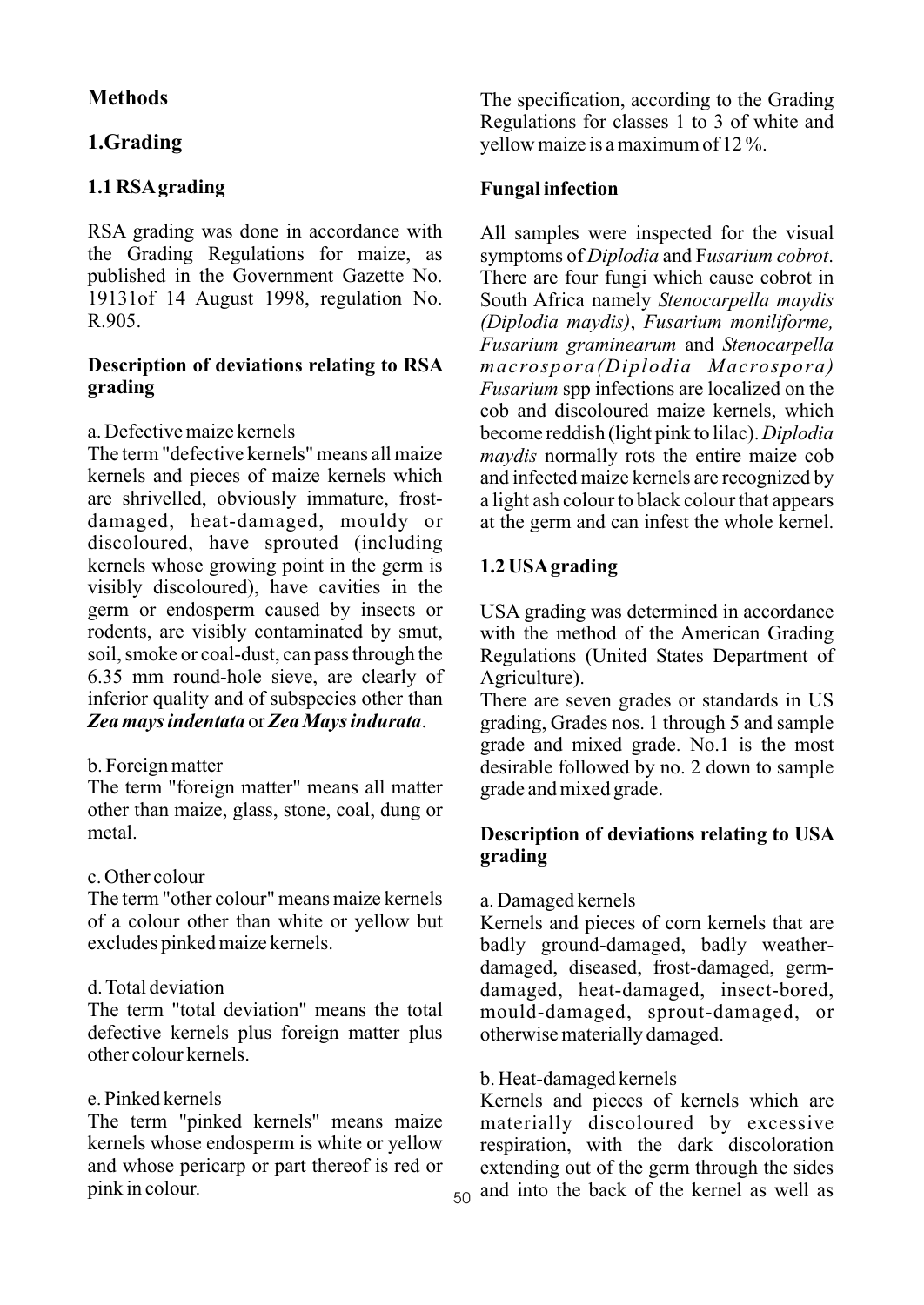kernels and pieces of kernels which are puffed or swollen and materially discoloured by external heat caused by artificial drying methods.

b. Broken corn and foreign material

Broken corn is all matter that passes readily through a 12/64-inch (4.76 mm) round-hole sieve and over a 6/64-inch (2.38 mm) roundhole sieve.

Foreign material is all matter that passes readily through a 2.38 mm round-hole sieve and all matter other than corn that remains on top of the 4.76 mm round-hole sieve after sieving.

Broken corn and foreign material is all matter that passes readily through a 4.76 mm roundhole sieve and all matter other than corn that remains in the sieved sample.

#### c. Bushel weight

Test weight per bushel is the weight of grain required to fill a level Winchester bushel. Bushel weight is multiplied by the factor 1.2872 to get the hectolitre mass.

Bushel weight is done according to the Federal Grain Inspection Services' (FGIS) Grain Inspection Handbook II, Chapter 1, Section 1.11.

#### d. Other colour

Maize samples are deemed to be mixed grade when maize kernels of another colour for white maize exceeds 2 % and for yellow maize exceeds 5 %.

#### **2. Nutritional value**

The Infratec 1241 Grain Analyzer (Near Infrared) (NIT) was calibrated against the different international chemical methods for determining nutritional values.

The chemical methods used to establish a set of calibration samples were:

a) for fat, the petroleum ether extraction (Soxhlet) method (AACC 30-25, 1999),

b) for protein, the Dumas (Leco) method (AACC 46-30,1999), and

c) for starch, the Hydrochloric Acid  $_{51}$ 

dissolution method (Polarimeter) (ICC standard no. 123, 1976 - Revised 1994).

These sets of calibration samples were used to calibrate the Infratec 1241 Grain Analyzer (NIT).

#### **3. Physical characteristics**

#### **Hectolitre mass**

Hectolitre mass (grain density or bushel weight) means the mass in kilogram per hectolitre.

#### **100 kernel mass - Industry accepted method 001**

100 kernel mass is the weight in grams of one hundred whole maize kernels and provides a measure of grain size and density.

#### **Kernel size - Industry accepted method 017**

Kernel size is important to the sophisticated starch manufacturing industry as well as to the dry milling industry. Kernels that are too small hamper the separation of kernel fractions in the wet milling process. The result is a lower starch yield. A mixture of small and large kernels causes additional problems, as homogeneous steeping cannot be achieved. On the other hand, very large kernels can also cause problems since the ratio between volume and mass is unfavourable to proper steeping.

The dry milling industry also prefers fairly larger maize kernels. However, a uniform kernel size is of particular importance to this industry, as kernels that are too large create problems especially when mixed with smaller kernels.

Kernel size is less important to the animal feed manufacturing industry. Larger kernels are nevertheless preferred, as small kernels are easily lost during the screening stage of processing.

The determination of kernel size comprises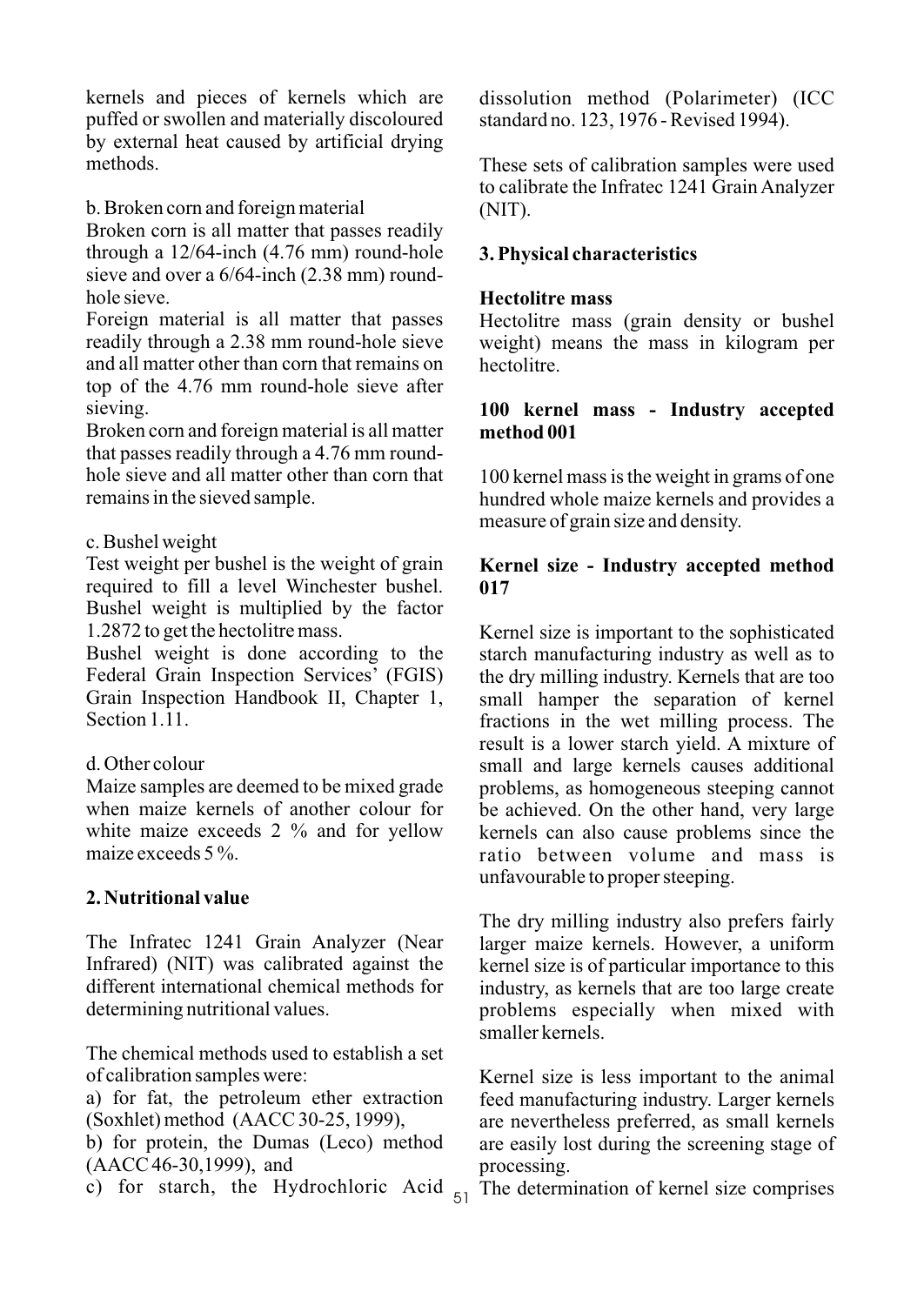the sieving of a 100 g representative whole maize kernels for each sample through both 8 mm and 10 mm round-hole grading sieves, normally used in the seed industry.

#### **Breakability - Industry accepted method 007**

Maize is normally cleaned before processing. In the cleaning process, broken kernels are removed with other impurities, causing losses. Broken kernels are further broken during handling, resulting in much grain dust being generated. This creates the potential for dust explosions, health hazards, hygiene problems and so forth. Maize containing a high percentage of broken kernels tends to become insect infected more easily and is subject to general deterioration.

In the modern dry milling industry, maize is first cleaned and then conditioned by dampening before the germ is removed. Broken kernels cause many problems during these stages of processing. Broken kernels can also lead to a lower extraction of the socalled high-quality products, like samp and maize grits. The presence of many broken kernels cause problems with the fibre and fat content of other maize products, like the various grades of maize meal, because the quantity of germ required to be returned to the milled endosperm cannot be accurately determined.

In the wet milling process broken kernels steep more rapidly than whole kernels and by the time the whole kernels have been sufficiently steeped, the broken kernels have been over-steeped, causing an ineffective separation of protein and starch.

In the livestock feed industry breakability is not an important quality characteristic, except for dust and hygiene problems.

Every sample was subjected to a breakage susceptibility test. After the sample of whole maize kernels was propelled in a Stein Breakage tester for 4 minutes, the fraction below the 6.3 mm and 4.75 mm sieve was collected and the percentage broken kernels  $\leq$  6.35 mm and  $\leq$  4.75 mm was determined.

#### **Stress cracks - Industry accepted method 006**

Stress cracks are determined by visual inspection of a certain amount of whole maize kernels examined on top of a light box for small internal cracks in the endosperm. Some kernels may even have two or more internal cracks. Any form of stress may cause internal cracks, for example rapid moisture loss on the land, during harvest or during drying. Stress cracks are genetic and different cultivars will differ.

#### **Milling index - Industry accepted method 015**

Milling index is an indication of the milling abilities and milling quality of maize kernels where a higher milling index means a higher extraction of the high-grade and most profitable products like samp, maize rice and maize grits (degermed products) that are manufactured from the corneous part of the endosperm . The milling index is an indication of the relative differences between samples tested. The milling index is measured with the Infratec 1241 Grain Analyzer. The SAGL uses the calibration of the Grain Crops Institute of the ARC .

#### **Whiteness index - Industry accepted method 004**

Whiteness index of white maize meal was determined with the Hunterlab colorflex 45°/0°. Whiteness is associated with a region or volume in colour space in which objects are recognized as white. The degree of whiteness is measured by the degree of departure of the object from a perfect white. The higher the whiteness index value the whiter the meal.